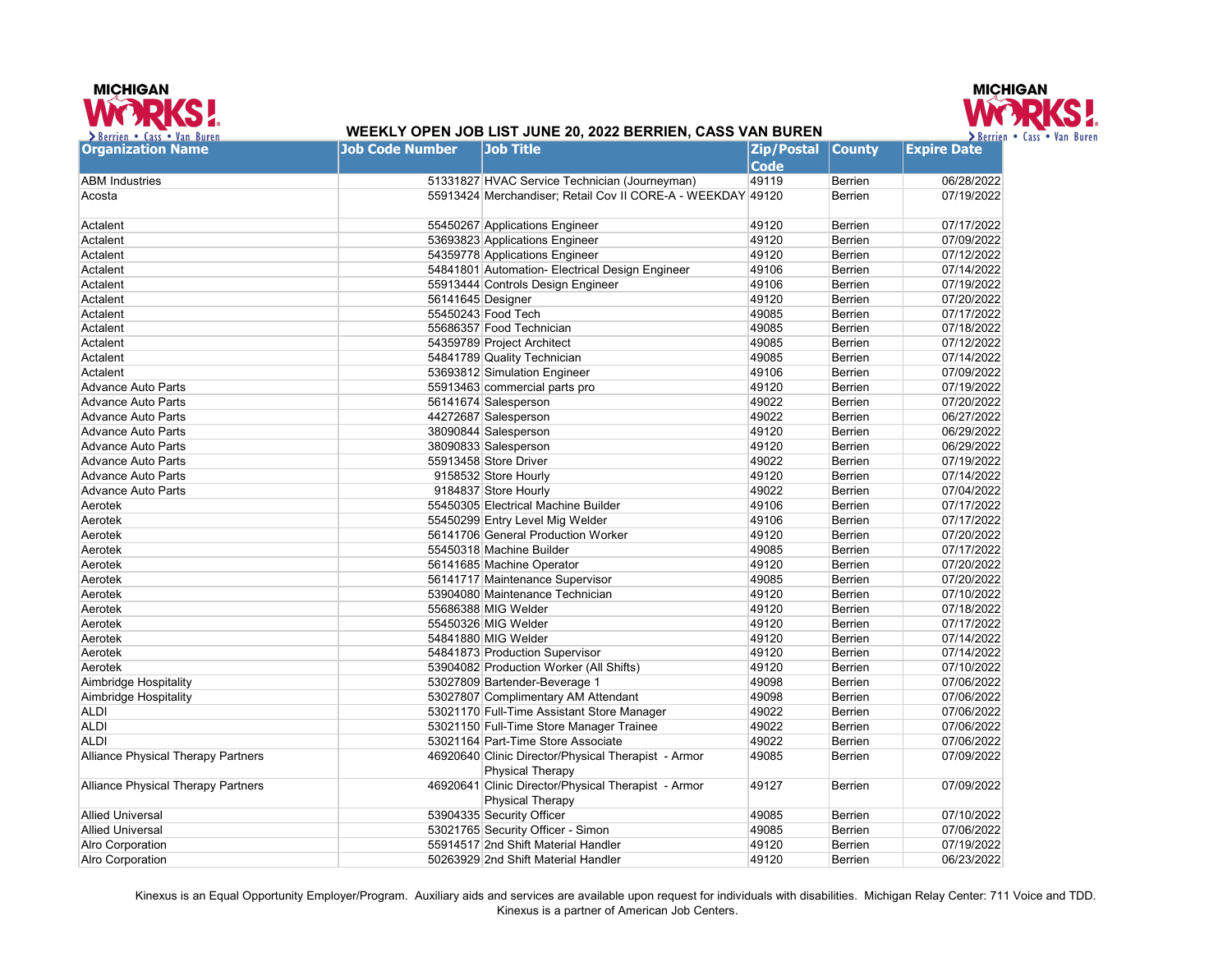| <b>Alro Steel</b>                       | 55441750 2nd Shift Material Handler                                                 | 49120 | Berrien        | 07/16/2022 |
|-----------------------------------------|-------------------------------------------------------------------------------------|-------|----------------|------------|
| Aludyne                                 | 55148302 2nd Shift Casting Operator-\$500 Sign on Bonus                             | 49127 | <b>Berrien</b> | 07/15/2022 |
|                                         |                                                                                     |       |                |            |
| Aludyne                                 | 55148300 2nd Shift Casting Operator-\$500 Sign on Bonus                             | 49022 | <b>Berrien</b> | 07/15/2022 |
| Aludyne                                 | 55148304 2nd Shift Foundry Operator-\$500 Sign on Bonus                             | 49022 | <b>Berrien</b> | 07/15/2022 |
| Aludyne                                 | 55148306 2nd Shift Foundry Operator-\$500 Sign on Bonus                             | 49127 | <b>Berrien</b> | 07/15/2022 |
| Aludyne                                 | 55148310 2nd Shift Production Worker-\$500 Sign on Bonus 49022                      |       | <b>Berrien</b> | 07/15/2022 |
| Aludyne                                 | 55148308 2nd Shift Production Worker-\$500 Sign on Bonus 49127                      |       | <b>Berrien</b> | 07/15/2022 |
| Aludyne                                 | 55148312 2nd Shift X-Ray Reader-\$500 Sign on Bonus                                 | 49127 | Berrien        | 07/15/2022 |
|                                         |                                                                                     | 49022 |                |            |
| <b>ALUDYNE</b>                          | 54108794 2nd Shift X-Ray Reader-\$500 Sign on Bonus                                 |       | Berrien        | 07/10/2022 |
| Aludyne                                 | 55148314 3rd Shift Casting Operator-\$500 Sign on Bonus                             | 49127 | Berrien        | 07/15/2022 |
| Aludyne                                 | 55148315 3rd Shift Casting Operator-\$500 Sign on Bonus                             | 49022 | Berrien        | 07/15/2022 |
| Aludyne                                 | 55148318 3rd Shift Foundry Operator- \$500 Sign on Bonus                            | 49127 | <b>Berrien</b> | 07/15/2022 |
| Aludyne                                 | 55148317 3rd Shift Foundry Operator-\$500 Sign on Bonus                             | 49022 | <b>Berrien</b> | 07/15/2022 |
| Aludyne                                 | 55148321 3rd Shift Production Worker-\$500 Sign on Bonus                            | 49022 | <b>Berrien</b> | 07/15/2022 |
| Aludyne                                 | 55148320 3rd Shift Production Worker-\$500 Sign on Bonus                            | 49127 | Berrien        | 07/15/2022 |
| Aludyne                                 | 55148323 3rd Shift X-Ray Reader-\$500 Sign on Bonus                                 | 49127 | Berrien        | 07/15/2022 |
| Aludyne                                 | 55148324 3rd Shift X-Ray Reader-\$500 Sign on Bonus                                 | 49022 | Berrien        | 07/15/2022 |
| <b>Always Best Care Senior Services</b> | 11233489 NILES/BUCHANAN NEEDS CAREGIVERS ASAP 49120                                 |       | <b>Berrien</b> | 07/04/2022 |
| American Electric Power                 | 28771900 Electrical or I&C Design Engineer (Nuclear Eng -<br>Nuclear Eng, Princ)    | 49107 | <b>Berrien</b> | 07/18/2022 |
| American Electric Power                 | 53020872 Instructional Technologist (Mid-Level to Senior)                           | 49106 | Berrien        | 07/06/2022 |
| American Electric Power                 | 41873621 IT Leader Sr                                                               | 49106 | Berrien        | 07/17/2022 |
| American Electric Power                 | 32633178 IT System Administrator                                                    | 49106 | Berrien        | 06/30/2022 |
| American Electric Power                 | 45109526 Main Generator System Engineer (Senior -                                   | 49106 | <b>Berrien</b> | 07/11/2022 |
|                                         | Principal)                                                                          |       |                |            |
| American Electric Power                 | 40433171 Protection & Control Field Technologist Associate 49106<br>to Technologist |       | Berrien        | 07/19/2022 |
| <b>American Electric Power</b>          | 11642340 Structural Engineer (Nuclear Engineer - Nuclear<br>Engineer, Sr.)          | 49107 | Berrien        | 07/16/2022 |
| Ameriprise Financial                    | 53693892 Associate Financial Advisor                                                | 49085 | Berrien        | 07/09/2022 |
| Ameriprise Financial                    | 53789089 Associate Financial Advisor - 25144BR                                      | 49085 | Berrien        | 07/09/2022 |
| Arby's                                  | 56142116 Restaurant Management Opportunities                                        | 49022 | Berrien        | 07/20/2022 |
| Arby's                                  | 56141763 Restaurant Team Member                                                     | 49022 | Berrien        | 07/20/2022 |
| Arby's                                  | 56141934 Shift Manager                                                              | 49022 | Berrien        | 07/20/2022 |
| Area Agency On Aging                    | 55111875 Marketing / Communications Coordinator                                     | 49085 | <b>Berrien</b> | 07/15/2022 |
| Area Wide Protective                    | 53694868 Traffic Control Flagger - Buchanan (\$13-\$14)                             | 49107 | <b>Berrien</b> | 07/09/2022 |
| <b>Arrow Electronics</b>                | 49574924 Application Engineer - Oracle                                              | 49085 | <b>Berrien</b> | 07/21/2022 |
| <b>Arrow Electronics</b>                | 42302938 Embedded Engineer                                                          | 49085 | Berrien        | 07/19/2022 |
| <b>Arrow Electronics</b>                | 54359994 Hardware Engineer                                                          | 49085 | Berrien        | 07/12/2022 |
| <b>Arrow Electronics</b>                | 42302951 V&V Engineer -II                                                           | 49085 | Berrien        | 07/19/2022 |
| <b>Arrow Electronics</b>                | 42302916 V&V Engineer IV                                                            | 49085 | Berrien        | 07/19/2022 |
| Aspen Dental                            | 49575311 Dental Assistant- Entry Level                                              | 49022 | Berrien        | 07/21/2022 |
|                                         |                                                                                     |       |                |            |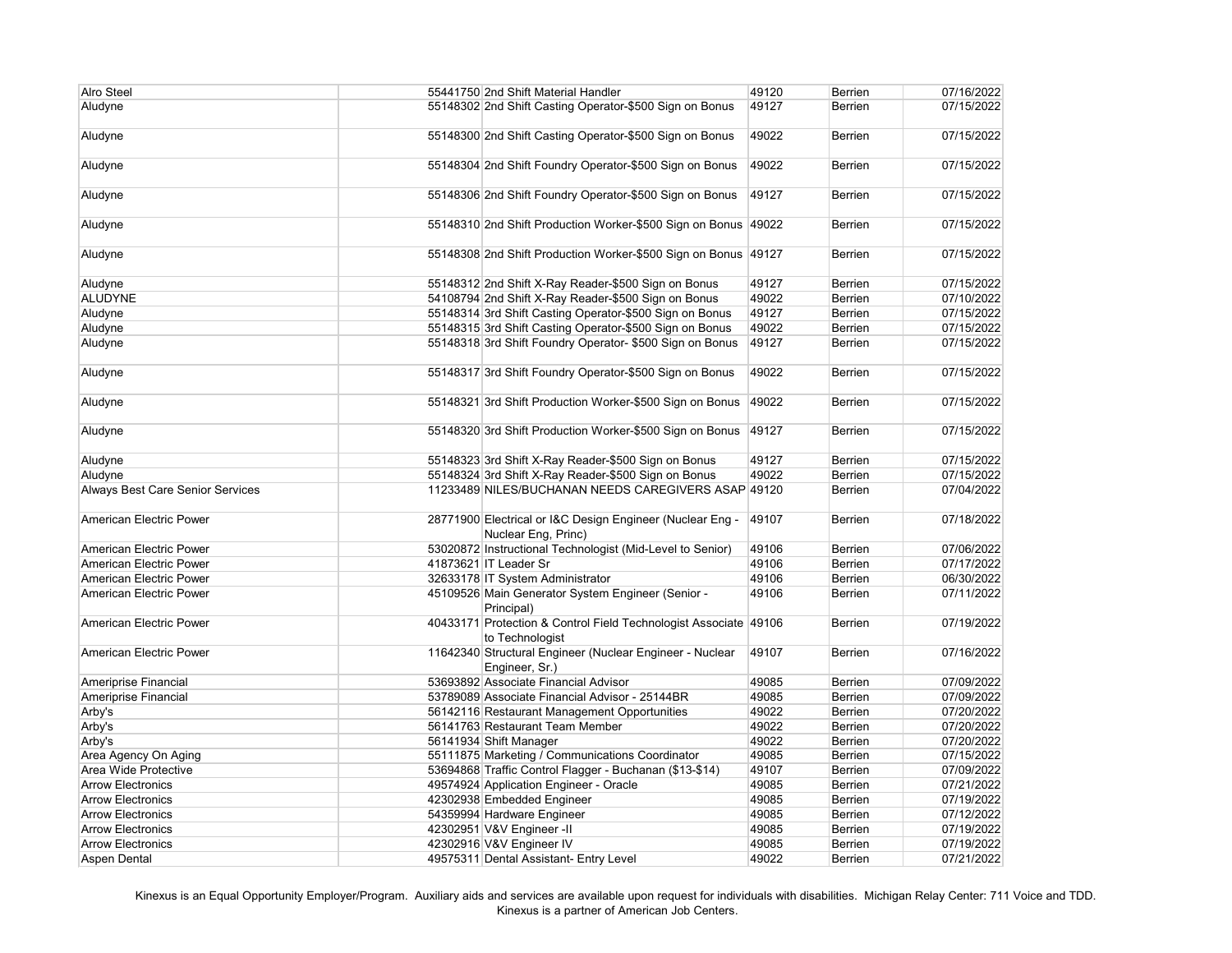| <b>Aspen Dental</b>      | 24494429 Dentist - DDS / DMD                           | 49022 | Berrien        | 07/14/2022 |
|--------------------------|--------------------------------------------------------|-------|----------------|------------|
| <b>Aspen Dental</b>      | 55450564 Denture Lab Technician                        | 49022 | Berrien        | 07/17/2022 |
| <b>Aspen Dental</b>      | 56142200 Registered Dental Hygienist (RDH)             | 49022 | Berrien        | 07/20/2022 |
| <b>Aston Carter</b>      | 55450607 Supply Chain Specialist I & II                | 49022 | Berrien        | 07/17/2022 |
| AT&T                     | 45799380 Field Sales Representative                    | 49120 | Berrien        | 07/04/2022 |
| Atlas Oil                | 50929182 Tanker Driver - Great Hourly Pay- \$2500 SIGN | 49120 | Berrien        | 06/26/2022 |
|                          | ON BONUS- Local - Day or Night Shift -                 |       |                |            |
|                          | Experienced - CDL A - Hazmat and Tank                  |       |                |            |
| AutoZone, Inc.           | 9125641 Auto Parts Delivery Driver (Full-Time)         | 49127 | <b>Berrien</b> | 07/14/2022 |
| AutoZone, Inc.           | 9125946 Auto Parts Delivery Driver (Full-Time)         | 49022 | Berrien        | 07/14/2022 |
| AutoZone, Inc.           | 9126355 Auto Parts Delivery Driver (Full-Time)         | 49120 | Berrien        | 07/14/2022 |
| AutoZone, Inc.           | 9125196 Auto Parts Delivery Driver (Full-Time)         | 49104 | Berrien        | 07/14/2022 |
| AutoZone, Inc.           | 9125393 Auto Parts Delivery Driver (Part-Time)         | 49104 | Berrien        | 07/14/2022 |
| AutoZone, Inc.           | 9126131 Auto Parts Delivery Driver (Part-Time)         | 49120 | Berrien        | 07/14/2022 |
| AutoZone, Inc.           | 9125411 Auto Parts Delivery Driver (Part-Time)         | 49127 | Berrien        | 07/14/2022 |
| AutoZone, Inc.           | 9125232 Auto Parts Delivery Driver (Part-Time)         | 49022 | Berrien        | 07/14/2022 |
| AutoZone, Inc.           | 9215508 Commercial Sales Manager                       | 49104 | Berrien        | 07/14/2022 |
| AutoZone, Inc.           | 9215789 Commercial Sales Manager                       | 49120 | Berrien        | 07/14/2022 |
| AutoZone, Inc.           | 9215864 Commercial Sales Manager                       | 49022 | Berrien        | 07/14/2022 |
| AutoZone, Inc.           | 9215587 Commercial Sales Manager                       | 49127 | Berrien        | 07/14/2022 |
| AutoZone, Inc.           | 9215550 MANAGER TRAINEE                                | 49120 | <b>Berrien</b> | 07/14/2022 |
| AutoZone, Inc.           | 9215533 MANAGER TRAINEE                                | 49085 | Berrien        | 07/14/2022 |
| AutoZone, Inc.           | 9215817 MANAGER TRAINEE                                | 49127 | Berrien        | 07/14/2022 |
| AutoZone, Inc.           | 9215647 MANAGER TRAINEE                                | 49038 | Berrien        | 07/14/2022 |
| AutoZone, Inc.           | 9215584 MANAGER TRAINEE                                | 49022 | Berrien        | 07/14/2022 |
| AutoZone, Inc.           | 9215812 MANAGER TRAINEE                                | 49104 | Berrien        | 07/14/2022 |
| AutoZone, Inc.           | 9125356 Retail Sales Associate (Part-Time)             | 49104 | Berrien        | 07/14/2022 |
| AutoZone, Inc.           | 9125536 Retail Sales Associate (Part-Time)             | 49022 | Berrien        | 07/14/2022 |
| AutoZone, Inc.           | 9125537 Retail Sales Associate (Part-Time)             | 49127 | Berrien        | 07/14/2022 |
| AutoZone, Inc.           | 9125638 Retail Sales Associate (Part-Time)             | 49038 | Berrien        | 07/14/2022 |
| AutoZone, Inc.           | 9125855 Retail Sales Associate (Part-Time)             | 49085 | Berrien        | 07/14/2022 |
| AutoZone, Inc.           | 9125822 Retail Sales Associate (Part-Time)             | 49120 | Berrien        | 07/14/2022 |
| AutoZone, Inc.           | 9126185 Senior Retail Sales Associate (Full-Time)      | 49120 | Berrien        | 07/14/2022 |
| AutoZone, Inc.           | 9125300 Senior Retail Sales Associate (Full-Time)      | 49104 | Berrien        | 07/14/2022 |
| AutoZone, Inc.           | 9125914 Senior Retail Sales Associate (Full-Time)      | 49038 | Berrien        | 07/14/2022 |
| AutoZone, Inc.           | 9125534 Senior Retail Sales Associate (Full-Time)      | 49127 | <b>Berrien</b> | 07/14/2022 |
| AutoZone, Inc.           | 9126249 Senior Retail Sales Associate (Full-Time)      | 49085 | Berrien        | 07/14/2022 |
| AutoZone, Inc.           | 9126156 Senior Retail Sales Associate (Full-Time)      | 49022 | <b>Berrien</b> | 07/14/2022 |
| AutoZone, Inc.           | 9125875 Shift Supervisor (Full-Time)                   | 49022 | <b>Berrien</b> | 07/14/2022 |
| AutoZone, Inc.           | 9126335 Shift Supervisor (Full-Time)                   | 49038 | Berrien        | 07/14/2022 |
| AutoZone, Inc.           | 9125455 Shift Supervisor (Full-Time)                   | 49120 | Berrien        | 07/14/2022 |
| AutoZone, Inc.           | 9125362 Shift Supervisor (Full-Time)                   | 49104 | <b>Berrien</b> | 07/14/2022 |
| AutoZone, Inc.           | 9125586 Shift Supervisor (Full-Time)                   | 49085 | <b>Berrien</b> | 07/14/2022 |
| AutoZone, Inc.           | 9125568 Shift Supervisor (Full-Time)                   | 49127 | <b>Berrien</b> | 07/14/2022 |
| AutoZone, Inc.           | 9126180 Shift Supervisor (Part-Time)                   | 49127 | <b>Berrien</b> | 07/14/2022 |
| AutoZone, Inc.           | 9126121 Shift Supervisor (Part-Time)                   | 49022 | <b>Berrien</b> | 07/14/2022 |
| AutoZone, Inc.           | 9126014 Shift Supervisor (Part-Time)                   | 49120 | <b>Berrien</b> | 07/14/2022 |
| AutoZone, Inc.           | 9125932 Shift Supervisor (Part-Time)                   | 49038 | Berrien        | 07/14/2022 |
| AutoZone, Inc.           | 9125555 Shift Supervisor (Part-Time)                   | 49104 | <b>Berrien</b> | 07/14/2022 |
| AutoZone, Inc.           | 9125972 Shift Supervisor (Part-Time)                   | 49085 | <b>Berrien</b> | 07/14/2022 |
| <b>Avis Budget Group</b> | 54881260 Car Groomer                                   | 49107 | <b>Berrien</b> | 07/14/2022 |
| <b>Avis Budget Group</b> | 56440878 Customer Service Agent                        | 49107 | <b>Berrien</b> | 07/21/2022 |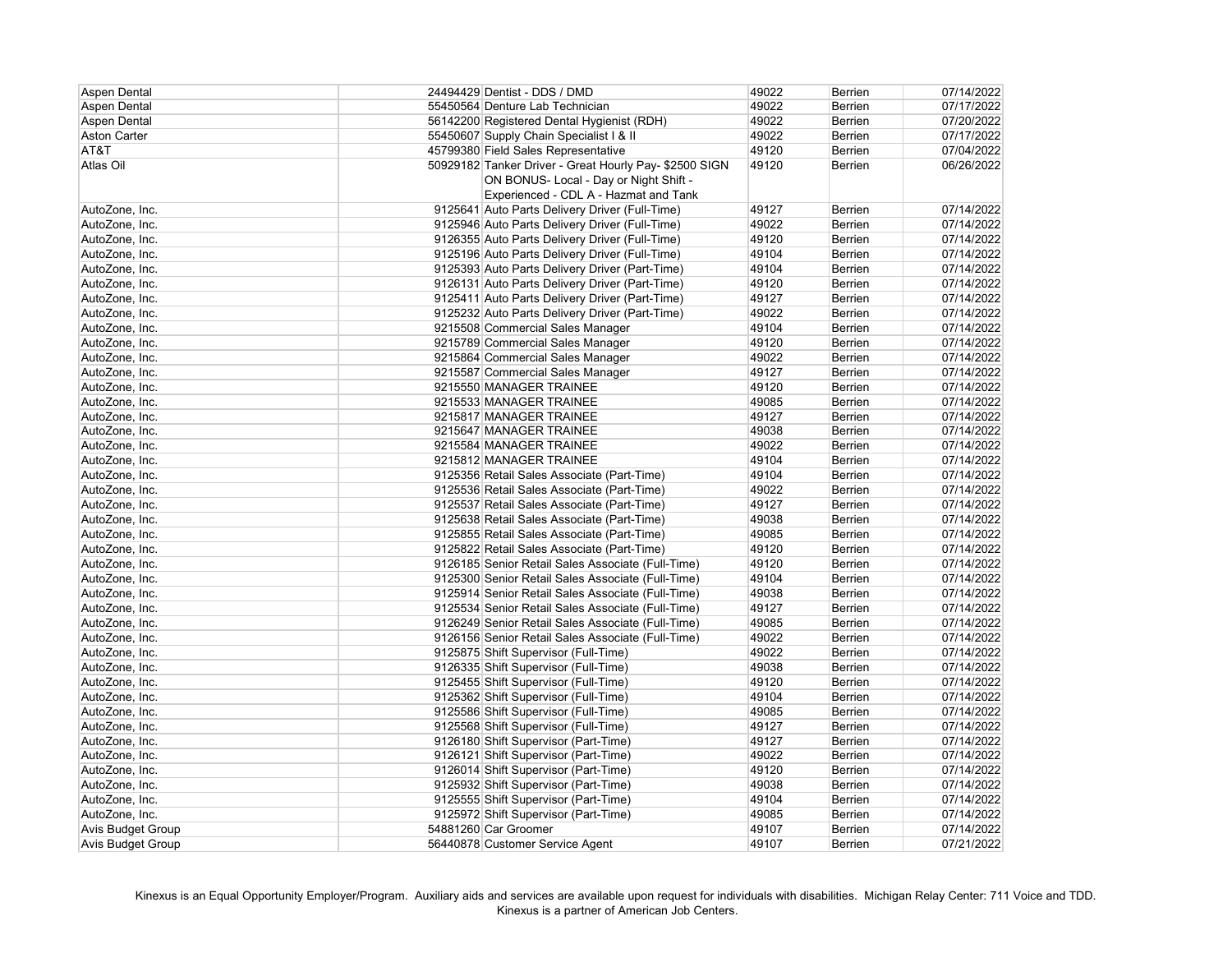| <b>Bank of America</b>              | 44676859 Business Banking Relationship Manager / Sr<br>Relationship Manager - South Bend, IN/Niles, MI              | 49120 | <b>Berrien</b> | 06/29/2022 |
|-------------------------------------|---------------------------------------------------------------------------------------------------------------------|-------|----------------|------------|
| <b>Barnes &amp; Noble Education</b> | 44890225 Bookseller (Seasonal)                                                                                      | 49104 | <b>Berrien</b> | 06/30/2022 |
| <b>Barnes &amp; Noble Education</b> | 50698231 Bookseller (Seasonal)                                                                                      | 49022 | <b>Berrien</b> | 06/25/2022 |
| <b>Barnes &amp; Noble Education</b> | 50698232 Bookseller (Temp) Lake Michigan College                                                                    | 49022 | <b>Berrien</b> | 06/25/2022 |
| <b>Barnes &amp; Noble Education</b> | 44890226 Supervisor (Part-time)                                                                                     | 49104 | <b>Berrien</b> | 06/30/2022 |
| Bath & Body Works                   | 50929170 Sales Associate-Fairplain Plaza                                                                            | 49022 | <b>Berrien</b> | 06/26/2022 |
| <b>Belle Tire</b>                   | 44273709 Automotive Service and Retail Assistant Store<br>Manager                                                   | 49022 | <b>Berrien</b> | 06/27/2022 |
| <b>Belle Tire</b>                   | 27815531 Automotive Technician / Mechanic                                                                           | 49022 | <b>Berrien</b> | 07/02/2022 |
| <b>Belle Tire</b>                   | 25450734 Tire Technician - Automotive                                                                               | 49022 | <b>Berrien</b> | 07/19/2022 |
| <b>Benton Charter Township</b>      | 50556198 Automotive Mechanic                                                                                        | 49022 | <b>Berrien</b> | 06/24/2022 |
| <b>Berrien County</b>               | 28552663 Advanced Sanitation Worker - Building &<br>Grounds                                                         | 49085 | <b>Berrien</b> | 07/20/2022 |
| <b>Berrien County</b>               | 25187835 Animal Control Officer - Sheriff's Office                                                                  | 49085 | <b>Berrien</b> | 07/20/2022 |
| <b>Berrien County</b>               | 19015087 Animal Control Officer (Temporary/ Part-Time) -<br>Sheriff's Office                                        | 49085 | <b>Berrien</b> | 07/20/2022 |
| <b>Berrien County</b>               | 19029018 Assistant Prosecuting Attorney II - Prosecutor's<br>Office                                                 | 49085 | <b>Berrien</b> | 07/20/2022 |
| <b>Berrien County</b>               | 43480541 Assistant Public Defender II - Public Defender                                                             | 49085 | <b>Berrien</b> | 07/20/2022 |
| <b>Berrien County</b>               | 30157988 Assistant Public Defender III - Public Defender's<br>Office                                                | 49085 | <b>Berrien</b> | 07/20/2022 |
| <b>Berrien County</b>               | 19027891 Assistant Supervisor - Juvenile Center                                                                     | 49085 | <b>Berrien</b> | 07/20/2022 |
| <b>Berrien County</b>               | 42585846 Attorney Magistrate/ Research Attorney - Trial<br>Court                                                    | 49085 | <b>Berrien</b> | 07/20/2022 |
| <b>Berrien County</b>               | 37590168 Automotive Mechanic - Motor Pool                                                                           | 49085 | <b>Berrien</b> | 07/20/2022 |
| <b>Berrien County</b>               | 19020142 Breastfeeding Peer Counselor (Temporary/ Part-<br>Time) - Health Department                                | 49085 | <b>Berrien</b> | 07/20/2022 |
| <b>Berrien County</b>               | 38788971 Case Manager II - Juvenile Center                                                                          | 49085 | <b>Berrien</b> | 07/20/2022 |
| <b>Berrien County</b>               | 43481684 Children's Special Health Care Services<br>Representative - Health Department                              | 49085 | <b>Berrien</b> | 07/20/2022 |
| <b>Berrien County</b>               | 19033795 CJIS/ LEIN Entry & Live-Scan Technician (Part-<br>Time/Temporary) - Trial Court                            | 49085 | <b>Berrien</b> | 07/20/2022 |
| <b>Berrien County</b>               | 32563928 Clinical & Treatment Services Manager - Juvenile 49085<br>Center                                           |       | <b>Berrien</b> | 07/20/2022 |
| <b>Berrien County</b>               | 19020861 Clinical Services Client Associate - Health<br>Department                                                  | 49085 | <b>Berrien</b> | 07/20/2022 |
| <b>Berrien County</b>               | 19027656 Cook (Temporary/ Part-Time) - Juvenile Center                                                              | 49085 | <b>Berrien</b> | 07/20/2022 |
| <b>Berrien County</b>               | 19030924 Court Entrance Security Officer/ Support Services 49085<br>Deputy (Part-Time/Temporary) - Sheriff's Office |       | <b>Berrien</b> | 07/20/2022 |
| <b>Berrien County</b>               | 19019701 Court Investigator - Friend of the Court                                                                   | 49085 | <b>Berrien</b> | 07/20/2022 |
| <b>Berrien County</b>               | 19017874 Custodian (Temporary/ Part-Time) - Building &<br>Grounds                                                   | 49085 | <b>Berrien</b> | 07/20/2022 |
| <b>Berrien County</b>               | 22481036 Custodian (Temporary/ Part-Time) - Sheriff's<br>Office                                                     | 49085 | <b>Berrien</b> | 07/20/2022 |
| <b>Berrien County</b>               | 30186109 Custodian- Building & Grounds                                                                              | 49085 | <b>Berrien</b> | 07/20/2022 |
| <b>Berrien County</b>               | 30186111 Customer Service PSAP Technician - Information<br>Systems                                                  | 49085 | <b>Berrien</b> | 07/20/2022 |
| <b>Berrien County</b>               | 19019419 Deputy Circuit Court Clerk I - County Clerk                                                                | 49085 | <b>Berrien</b> | 07/20/2022 |
| <b>Berrien County</b>               | 19019119 Deputy Court Clerk II/ Equipment Operator -<br><b>County Clerk</b>                                         | 49085 | <b>Berrien</b> | 07/20/2022 |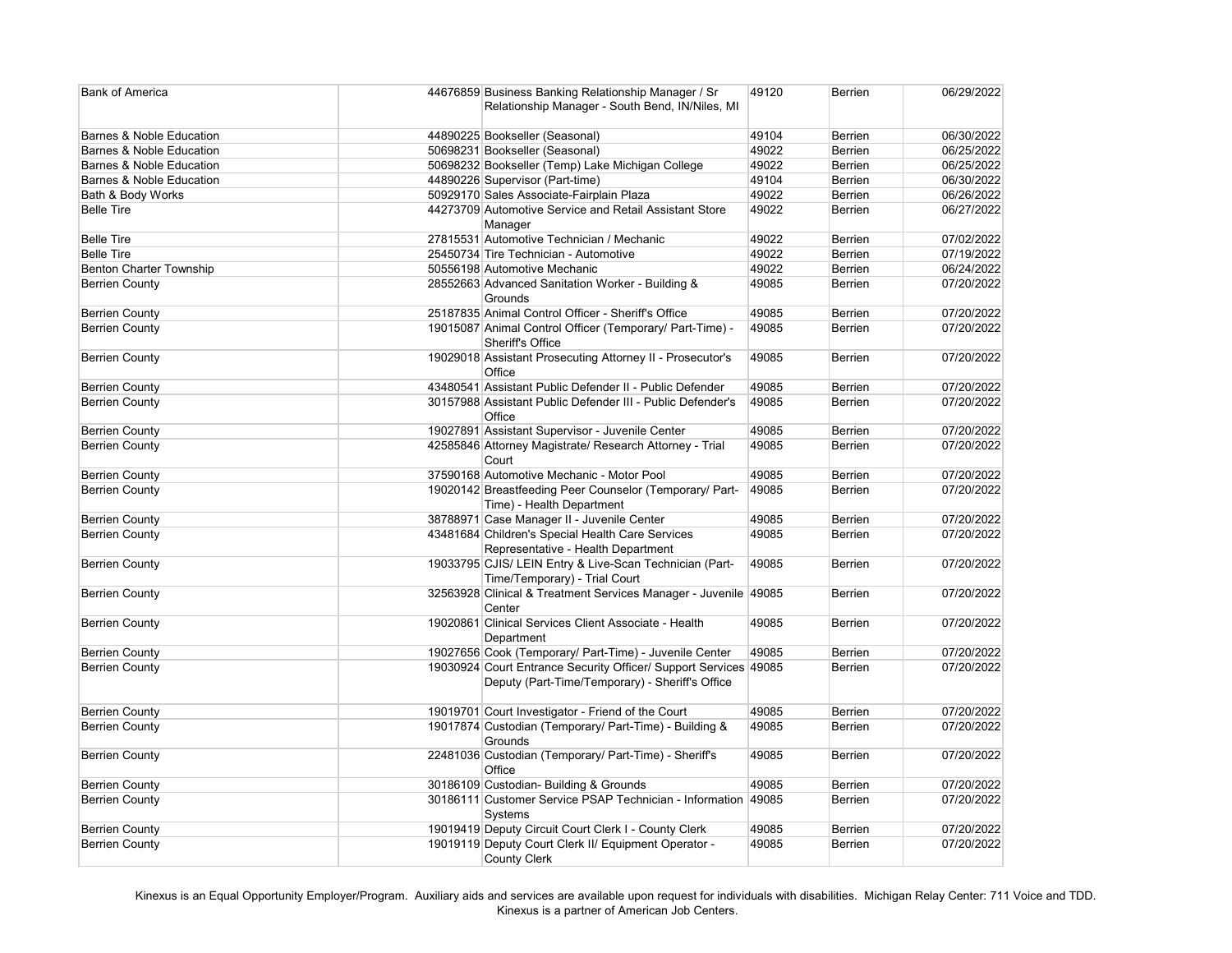| <b>Berrien County</b> | 19019696 Deputy Elections Clerk - County Clerk                                                   | 49085 | <b>Berrien</b> | 07/20/2022 |
|-----------------------|--------------------------------------------------------------------------------------------------|-------|----------------|------------|
| <b>Berrien County</b> | 49049789 Deputy Register - Trial Court                                                           | 49085 | <b>Berrien</b> | 07/20/2022 |
| <b>Berrien County</b> | 19031158 Deputy, Enforcement Division - Sheriff's Office                                         | 49085 | <b>Berrien</b> | 07/20/2022 |
| <b>Berrien County</b> | 19031387 Deputy, Jail Division - Sheriff's Office                                                | 49085 | <b>Berrien</b> | 07/20/2022 |
| <b>Berrien County</b> | 37606397 Domestic Investigator - Friend of the Court                                             | 49085 | <b>Berrien</b> | 07/20/2022 |
| <b>Berrien County</b> | 42583312 Elections Administrator - County Clerk                                                  | 49085 | <b>Berrien</b> | 07/20/2022 |
| <b>Berrien County</b> | 43490495 Enforcement Officer - Trial Court                                                       | 49085 | Berrien        | 07/20/2022 |
| <b>Berrien County</b> | 18996353 Infrastructure & Security Manager - Information<br>Systems                              | 49085 | Berrien        | 07/20/2022 |
| <b>Berrien County</b> | 44590283 Juvenile Probation Officer - Trial Court                                                | 49085 | <b>Berrien</b> | 07/20/2022 |
| <b>Berrien County</b> | 19015771 Kennel Worker (Temporary/ Part-Time) - Animal<br>Control                                | 49085 | <b>Berrien</b> | 07/20/2022 |
| <b>Berrien County</b> | 19029022 Legal Secretary II (Temporary) - Prosecutor's<br>Office                                 | 49085 | <b>Berrien</b> | 07/20/2022 |
| <b>Berrien County</b> | 30699206 Lifeguard (Temporary/ Part Time) - Parks &<br>Recreation                                | 49085 | <b>Berrien</b> | 07/20/2022 |
| <b>Berrien County</b> | 32566299 Master Control Records Clerk - Sheriff's Office                                         | 49085 | Berrien        | 07/20/2022 |
| <b>Berrien County</b> | 19029184 Mechanic - Road Department                                                              | 49085 | <b>Berrien</b> | 07/20/2022 |
| <b>Berrien County</b> | 19029360 Medium Equipment Operator - Road Department                                             | 49085 | <b>Berrien</b> | 07/20/2022 |
| <b>Berrien County</b> | 49057201 Mental Health Court Clerical Assistant - Trial                                          | 49085 | <b>Berrien</b> | 07/20/2022 |
|                       | Court (Seasonal Part-Time)                                                                       |       |                |            |
| <b>Berrien County</b> | 48125085 Misdemeanor Probation Officer - Trial Court                                             | 49085 | <b>Berrien</b> | 07/20/2022 |
| <b>Berrien County</b> | 30188002 Nurse Family Partnership Program Nurse - Health 49085<br>Department                     |       | <b>Berrien</b> | 07/20/2022 |
| <b>Berrien County</b> | 34939494 Office Assistant - Friend of the Court                                                  | 49085 | <b>Berrien</b> | 07/20/2022 |
| <b>Berrien County</b> | 30699451 Park Maintenance (Temporary/ Part Time) -<br>Parks & Recreation                         | 49085 | <b>Berrien</b> | 07/20/2022 |
| <b>Berrien County</b> | 30699703 Park Ranger (Temporary/ Part Time) - Parks &<br>Recreation                              | 49085 | <b>Berrien</b> | 07/20/2022 |
| <b>Berrien County</b> | 19032227 Patrolman (Part-Time) - Sheriff's Office                                                | 49085 | <b>Berrien</b> | 07/20/2022 |
| <b>Berrien County</b> | 19029946 Project Engineer - Road Department                                                      | 49085 | <b>Berrien</b> | 07/20/2022 |
| <b>Berrien County</b> | 19025499 Public Health Nurse II (Temporary/ Part-Time) -<br><b>Health Department</b>             | 49085 | Berrien        | 07/20/2022 |
| <b>Berrien County</b> | 19025763 Public Health Nurse II- Health Department                                               | 49085 | <b>Berrien</b> | 07/20/2022 |
| <b>Berrien County</b> | 19026045 Public Health Nutritionist I - Health Department                                        | 49085 | <b>Berrien</b> | 07/20/2022 |
| <b>Berrien County</b> | 19026285 Public Health Nutritionist II - Health Department                                       | 49085 | <b>Berrien</b> | 07/20/2022 |
| <b>Berrien County</b> | 19029031 Public Safety Dispatcher - Public Safety<br><b>Communications Center</b>                | 49085 | <b>Berrien</b> | 07/20/2022 |
| <b>Berrien County</b> | 19029034 Public Safety Dispatcher (Temporary) - Public<br><b>Safety Communications Center</b>    | 49085 | <b>Berrien</b> | 07/20/2022 |
| <b>Berrien County</b> | 19032616 Records Clerk III (Part-Time/Temporary)- Sheriff's 49085<br>Office                      |       | <b>Berrien</b> | 07/20/2022 |
| <b>Berrien County</b> | 42789483 Recount Worker (Part-Time/ Temporary) - County 49085<br><b>Clerk Elections Division</b> |       | <b>Berrien</b> | 07/20/2022 |
| <b>Berrien County</b> | 19026559 Registered Sanitarian - Health Department                                               | 49085 | <b>Berrien</b> | 07/20/2022 |
| <b>Berrien County</b> | 28552654 Road Department Director                                                                | 49085 | Berrien        | 07/20/2022 |
| <b>Berrien County</b> | 19028385 Secretary (Temporary/ Part-Time) - Juvenile<br>Center                                   | 49085 | <b>Berrien</b> | 07/20/2022 |
| <b>Berrien County</b> | 19019698 Senior Clerk - County Clerk                                                             | 49085 | <b>Berrien</b> | 07/20/2022 |
| <b>Berrien County</b> | 19030176 Senior Project Engineer - Road Department                                               | 49085 | <b>Berrien</b> | 07/20/2022 |
| <b>Berrien County</b> | 25503080 Senior Treasury Clerk - Treasurer's Office                                              | 49085 | <b>Berrien</b> | 07/20/2022 |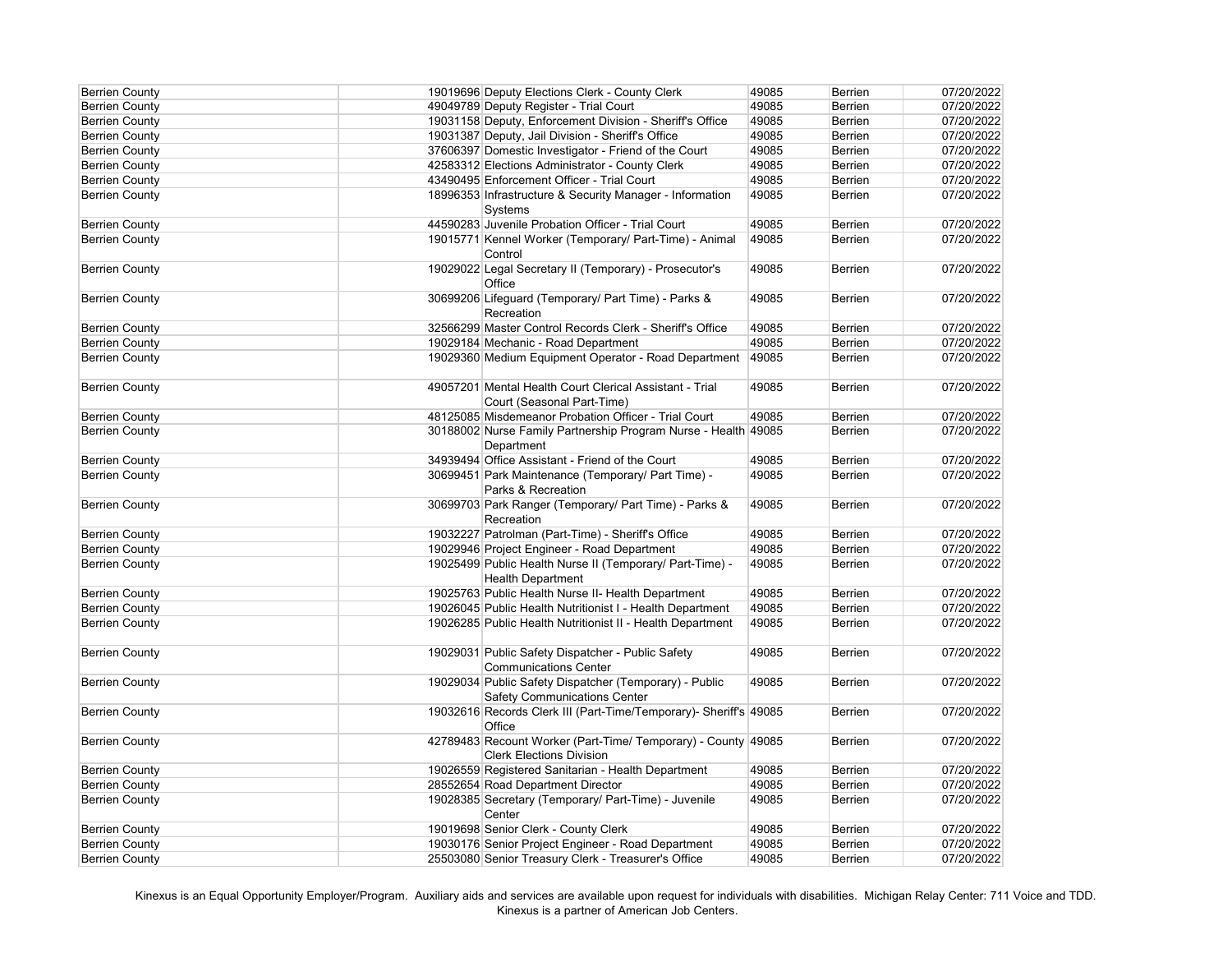| <b>Berrien County</b>                 |                     | 44593747 Shipping & Receiving Coordinator/ Secretary -<br><b>Building &amp; Grounds</b>                | 49085 | <b>Berrien</b> | 07/20/2022 |
|---------------------------------------|---------------------|--------------------------------------------------------------------------------------------------------|-------|----------------|------------|
| <b>Berrien County</b>                 |                     | 48124812 Staff Attorney (Temporary/Part-Time) - Friend of<br>the Court                                 | 49085 | Berrien        | 07/20/2022 |
| <b>Berrien County</b>                 |                     | 19030354 Staff Engineer I - Road Department                                                            | 49085 | <b>Berrien</b> | 07/20/2022 |
| <b>Berrien County</b>                 |                     | 31182696 Summer Road Construction (Seasonal/ Full Time) 49085<br>- Road Department                     |       | Berrien        | 07/20/2022 |
| <b>Berrien County</b>                 |                     | 19027429 Switchboard Operator (Temporary/ Part-Time) -<br><b>Information Systems</b>                   | 49085 | <b>Berrien</b> | 07/20/2022 |
| <b>Berrien County</b>                 |                     | 19035364 Trial Court Clerk II - Trial Court                                                            | 49085 | <b>Berrien</b> | 07/20/2022 |
| <b>Berrien County</b>                 |                     | 19035700 Trial Court Clerk II, Self-Help Legal Resource<br>Center (Part-Time/ Temporary) - Trial Court | 49085 | Berrien        | 07/20/2022 |
| <b>Berrien County</b>                 |                     | 38986971 Veterans Affairs Administrator - Veterans<br>Services                                         | 49085 | <b>Berrien</b> | 07/20/2022 |
| <b>Berrien County</b>                 |                     | 44590594 Veterans Assistant (Part-Time/Temporary) -<br><b>Veterans Services</b>                        | 49085 | Berrien        | 07/20/2022 |
| <b>Berrien County</b>                 |                     | 19028666 Youth Specialist (Temporary) - Juvenile Center                                                | 49085 | <b>Berrien</b> | 07/20/2022 |
| <b>Berrien County</b>                 |                     | 30186106 Youth Specialist I - Juvenile Center                                                          | 49085 | Berrien        | 07/20/2022 |
| <b>Berrien County</b>                 |                     | 19028895 Youth Specialist II - Juvenile Center                                                         | 49085 | Berrien        | 07/20/2022 |
| <b>Berrien County Juvenile Center</b> |                     | 6288289 Assistant Supervisor                                                                           | 49102 | Berrien        | 06/30/2022 |
| <b>Berrien County Juvenile Center</b> |                     | 7985546 Temporary Cook                                                                                 | 49102 | Berrien        | 06/30/2022 |
| <b>Berrien County Juvenile Center</b> |                     | 4202438 Temporary Secretary                                                                            | 49102 | Berrien        | 06/30/2022 |
| <b>Berrien County Juvenile Center</b> |                     | 19314095 Temporary Youth Specialist                                                                    | 49102 | Berrien        | 06/30/2022 |
| Berrien County Juvenile Center        |                     | 7985547 Temporary Youth Specialist                                                                     | 49102 | Berrien        | 06/30/2022 |
| Berrien County Juvenile Center        |                     | 227083 Youth Specialist                                                                                | 49102 | Berrien        | 06/30/2022 |
| Berrien County Juvenile Center        |                     | 7985545 Youth Specialist II                                                                            | 49102 | Berrien        | 06/30/2022 |
| <b>BHI Energy</b>                     |                     | 54361259 Accounting/Finance                                                                            | 49106 | Berrien        | 07/12/2022 |
| <b>BHI Energy</b>                     |                     | 56579503 Administrative Specialist                                                                     | 49106 | Berrien        | 07/21/2022 |
| <b>BHI Energy</b>                     |                     | 53681115 Budget Analyst                                                                                | 49106 | Berrien        | 07/08/2022 |
| <b>BHI Energy</b>                     |                     | 53772007 Document Control Technician                                                                   | 49106 | Berrien        | 07/09/2022 |
| <b>BHI Energy</b>                     |                     | 52523900 Electrical Planner                                                                            | 49106 | Berrien        | 07/03/2022 |
| <b>BHI Energy</b>                     |                     | 49781141 Human Resources/Recruiting                                                                    | 49106 | Berrien        | 06/21/2022 |
| <b>BHI Energy</b>                     |                     | 52524645 IC Planner                                                                                    | 49106 | Berrien        | 07/03/2022 |
| <b>BHI Energy</b>                     |                     | 51126570 IC Technician                                                                                 | 49106 | Berrien        | 06/26/2022 |
| <b>BHI</b> Energy                     |                     | 39276399 Information Technology                                                                        | 49106 | Berrien        | 07/04/2022 |
| <b>BHI</b> Energy                     |                     | 56578854 IT Infrastructure Engineer                                                                    | 49106 | <b>Berrien</b> | 07/21/2022 |
| <b>BHI Energy</b>                     | 30753774 Janitorial |                                                                                                        | 49106 | Berrien        | 07/20/2022 |
| <b>BHI Energy</b>                     |                     | 52523150 Mechanical Planner                                                                            | 49106 | <b>Berrien</b> | 07/03/2022 |
| <b>BHI Energy</b>                     |                     | 55979494 Senior Recruiter                                                                              | 49106 | Berrien        | 07/19/2022 |
| <b>BHI Energy</b>                     |                     | 56577682 Utility Cleaner                                                                               | 49106 | Berrien        | 07/21/2022 |
| Bosch                                 |                     | 40248532 Electrican (1st Shift)                                                                        | 49085 | Berrien        | 07/09/2022 |
| Bosch                                 |                     | 55450701 Field Service Technician                                                                      | 49085 | Berrien        | 07/17/2022 |
| Bosch                                 |                     | 51147422 Operators Needed (Machining and Assembly)                                                     | 49085 | <b>Berrien</b> | 06/27/2022 |
| Boulevard Inn & Bistro                |                     | 46378499 Front Desk                                                                                    | 49085 | <b>Berrien</b> | 06/30/2022 |
| Bridgville Plastics Inc.              |                     | 30691169 1st shift Machine Operator                                                                    | 49127 | <b>Berrien</b> | 07/20/2022 |
| Bridgville Plastics Inc.              |                     | 30696910 1st shift Quality Inspector                                                                   | 49127 | <b>Berrien</b> | 07/20/2022 |
| Bridgville Plastics Inc.              |                     | 30694876 1st Shift Shipping and Receiving Clerk                                                        | 49127 | <b>Berrien</b> | 07/20/2022 |
| Bridgville Plastics Inc.              |                     | 30692808 2nd shift Machine Operator                                                                    | 49127 | <b>Berrien</b> | 07/20/2022 |
| Bridgville Plastics Inc.              |                     | 33454809 2nd Shift Process Technician                                                                  | 49127 | <b>Berrien</b> | 07/20/2022 |
| Bridgville Plastics Inc.              |                     | 30696913 2nd shift Quality Inspector                                                                   | 49127 | <b>Berrien</b> | 07/20/2022 |
| Bridgville Plastics Inc.              |                     | 56461951 2nd Shift Supervisor                                                                          | 49127 | <b>Berrien</b> | 07/21/2022 |
| Bridgville Plastics Inc.              |                     | 30815099 Material Handler                                                                              | 49127 | <b>Berrien</b> | 07/20/2022 |
| <b>Brosnan Risk Consultants</b>       |                     | 55914593 Security Officer                                                                              | 49022 | <b>Berrien</b> | 07/19/2022 |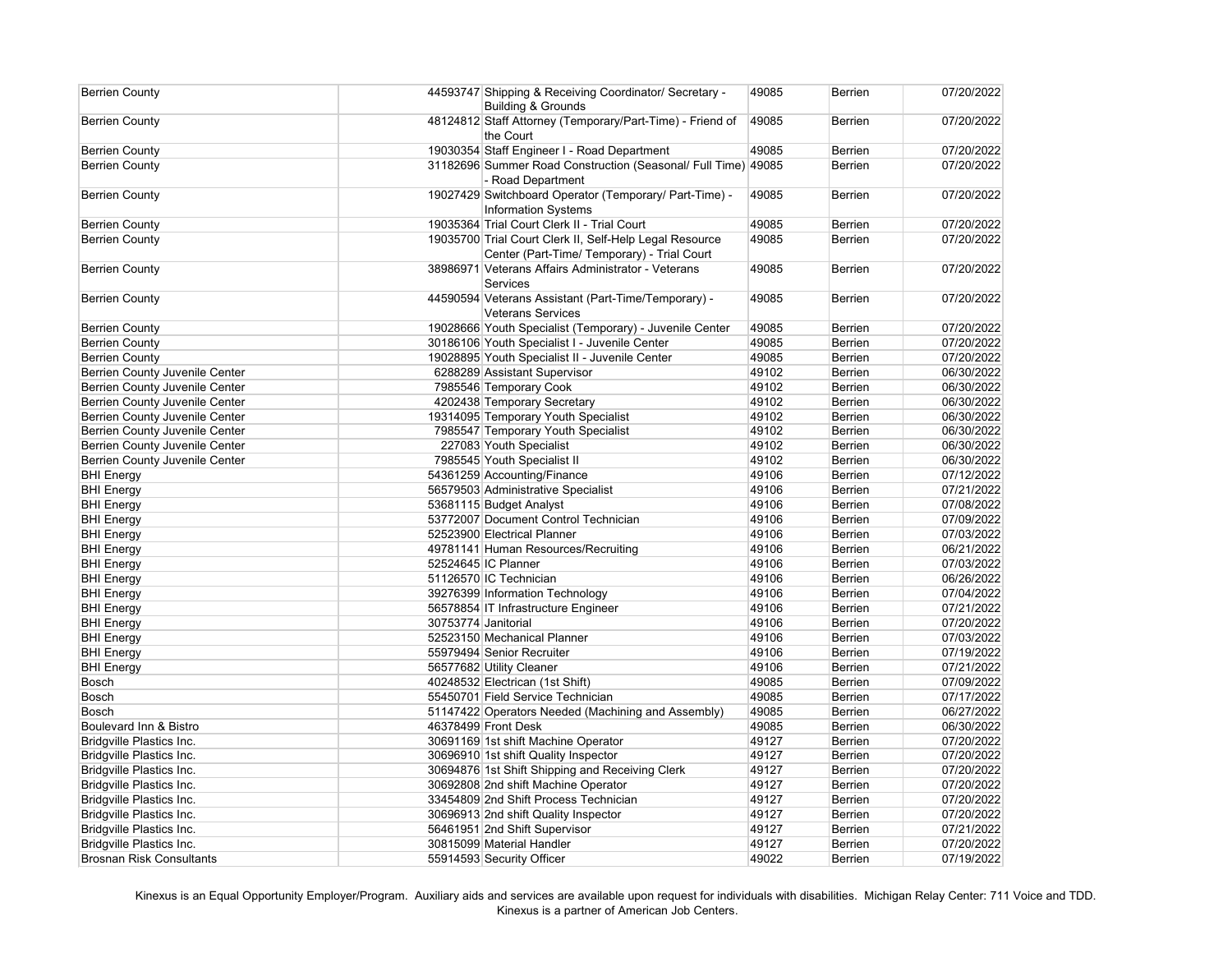| <b>BUNZL</b>                 | 44892081 Driver - Local Route   Seasonal                                                                                                  | 49084 | <b>Berrien</b> | 06/30/2022 |
|------------------------------|-------------------------------------------------------------------------------------------------------------------------------------------|-------|----------------|------------|
| <b>BUNZL</b>                 | 35424998 Label Machine Operator - Monte Package                                                                                           | 49084 | <b>Berrien</b> | 07/16/2022 |
| <b>BUNZL</b>                 | 9176157 Sales Rep (Monte Package Co., Riverside, MI)                                                                                      | 49084 | <b>Berrien</b> | 07/04/2022 |
| <b>BUNZL</b>                 | 29740136 Shipping & Receiving                                                                                                             | 49084 | <b>Berrien</b> | 07/14/2022 |
| Burlington                   | 56142315 Cashier Associate                                                                                                                | 49022 | <b>Berrien</b> | 07/20/2022 |
| <b>Burlington</b>            | 55913678 Retail Receiving Associate                                                                                                       | 49022 | <b>Berrien</b> | 07/19/2022 |
|                              | 55913723 Retail Sales Associate                                                                                                           | 49022 |                |            |
| <b>Burlington</b>            |                                                                                                                                           |       | Berrien        | 07/19/2022 |
| <b>Burlington</b>            | 55686591 Retail Store Closing Lead                                                                                                        | 49022 | Berrien        | 07/18/2022 |
| Burlington                   | 55913713 Retail Store Supervisor                                                                                                          | 49022 | Berrien        | 07/19/2022 |
| Burlington                   | 55686592 Store Associate - Shortage Control                                                                                               | 49022 | Berrien        | 07/18/2022 |
| C&A Industries, LLC          | 46033385 CT TECH / COMPUTED TOMOGRAPHY<br><b>TECHNOLOGIST</b>                                                                             | 49085 | Berrien        | 07/05/2022 |
| C&A Industries, LLC          | 55450746 ECHO TECHNOLOGIST /<br>ECHOCARDIOGRAPHER / SONOGRAPHER /<br><b>ULTRASOUND</b>                                                    | 49085 | <b>Berrien</b> | 07/17/2022 |
| C&A Industries, LLC          | 55913735 PTA / PHYSICAL THERAPY ASSISTANT /<br>HOME HEALTH / TRAVELER                                                                     | 49120 | <b>Berrien</b> | 07/19/2022 |
| <b>CBRE</b>                  | 52380478 Building Engineer                                                                                                                | 49022 | Berrien        | 07/03/2022 |
| <b>CBRE</b>                  | 34842410 Project Manager                                                                                                                  | 49022 | Berrien        | 07/16/2022 |
| <b>Centene Corporation</b>   | 56142376 Care Manager I (RN)                                                                                                              | 49085 | Berrien        | 07/20/2022 |
| Century, LLC                 | 55148331 Driver - Coloma, MI                                                                                                              | 49038 | Berrien        | 07/15/2022 |
| Ciena Healthcare             | 53024157 Activities Assistant                                                                                                             | 49085 | Berrien        | 07/06/2022 |
| Ciena Healthcare             | 53024355 Activities Director / Certified Therapeutic<br>Recreation Specialist (CTRS) - SIGN ON BONUS<br><b>OFFERED</b>                    | 49085 | Berrien        | 07/06/2022 |
| Ciena Healthcare             | 53024300 Assistant Director of Nursing (ADON)                                                                                             | 49085 | <b>Berrien</b> | 07/06/2022 |
| Ciena Healthcare             | 53024299 Beautician                                                                                                                       | 49085 | Berrien        | 07/06/2022 |
| Ciena Healthcare             | 53024016 Certified Dietary Manager (CDM)                                                                                                  | 49085 | Berrien        | 07/06/2022 |
| Ciena Healthcare             | 53023923 Certified Nursing Assistant (CNA)                                                                                                | 49085 | <b>Berrien</b> | 07/06/2022 |
| Ciena Healthcare             | 53024094 Dietary Aide                                                                                                                     | 49085 | Berrien        | 07/06/2022 |
| Ciena Healthcare             | 53024052 Director of Nursing (DON)                                                                                                        | 49085 | Berrien        | 07/06/2022 |
| Ciena Healthcare             | 53024370 Graduate Nurse                                                                                                                   | 49085 | Berrien        | 07/06/2022 |
| Ciena Healthcare             | 53024271 Housekeeping/Laundry Assistant                                                                                                   | 49085 | Berrien        | 07/06/2022 |
| Ciena Healthcare             |                                                                                                                                           |       |                |            |
|                              | 53024365 Licensed Practical Nurse (LPN) sign on bonus                                                                                     | 49085 | <b>Berrien</b> | 07/06/2022 |
| Ciena Healthcare             | 53024366 Maintenance Assistant                                                                                                            | 49085 | <b>Berrien</b> | 07/06/2022 |
| Ciena Healthcare             | 53024406 Maintenance Director                                                                                                             | 49085 | Berrien        | 07/06/2022 |
| Ciena Healthcare             | 53023926 MDS Coordinator                                                                                                                  | 49085 | Berrien        | 07/06/2022 |
| Ciena Healthcare             | 53024401 Receptionist                                                                                                                     | 49085 | Berrien        | 07/06/2022 |
| Ciena Healthcare             | 53024315 Registered Dietitian - 20 HOURS PER WEEK                                                                                         | 49085 | Berrien        | 07/06/2022 |
| Ciena Healthcare             | 53023967 Registered Nurse (RN) - SIGN ON BONUS<br><b>AVAILABLE</b>                                                                        | 49085 | <b>Berrien</b> | 07/06/2022 |
| <b>Cirrus Aircraft</b>       | 39278216 Paint Support, Auto body, Detailer - Flying Colors 49022<br>Aircraft is now Cirrus Aircraft - Benton Harbor -<br>Up to \$30/hour |       | Berrien        | 07/04/2022 |
| Coloma Frozen Foods LLC      | 50799107 General Labor                                                                                                                    | 49038 | <b>Berrien</b> | 06/25/2022 |
| Compass Group, North America | 34842517 ATTENDANT, CATERING (FULL-TIME AND                                                                                               | 49104 | Berrien        | 07/13/2022 |
| Compass Group, North America | PART-TIME)<br>55686687 BARISTA (FULL-TIME AND PART-TIME)                                                                                  | 49085 | Berrien        | 07/18/2022 |
| Compass Group, North America | 43829493 CHEF MANAGER                                                                                                                     | 49106 | Berrien        | 06/25/2022 |
|                              | 34842511 COOK (FULL-TIME AND PART-TIME)                                                                                                   | 49120 |                |            |
| Compass Group, North America |                                                                                                                                           |       | Berrien        | 07/13/2022 |
| Compass Group, North America | 49781225 COOK (FULL-TIME)                                                                                                                 | 49085 | Berrien        | 06/21/2022 |
| Compass Group, North America | 53024562 COOK(FULL-TIME)                                                                                                                  | 49104 | Berrien        | 07/06/2022 |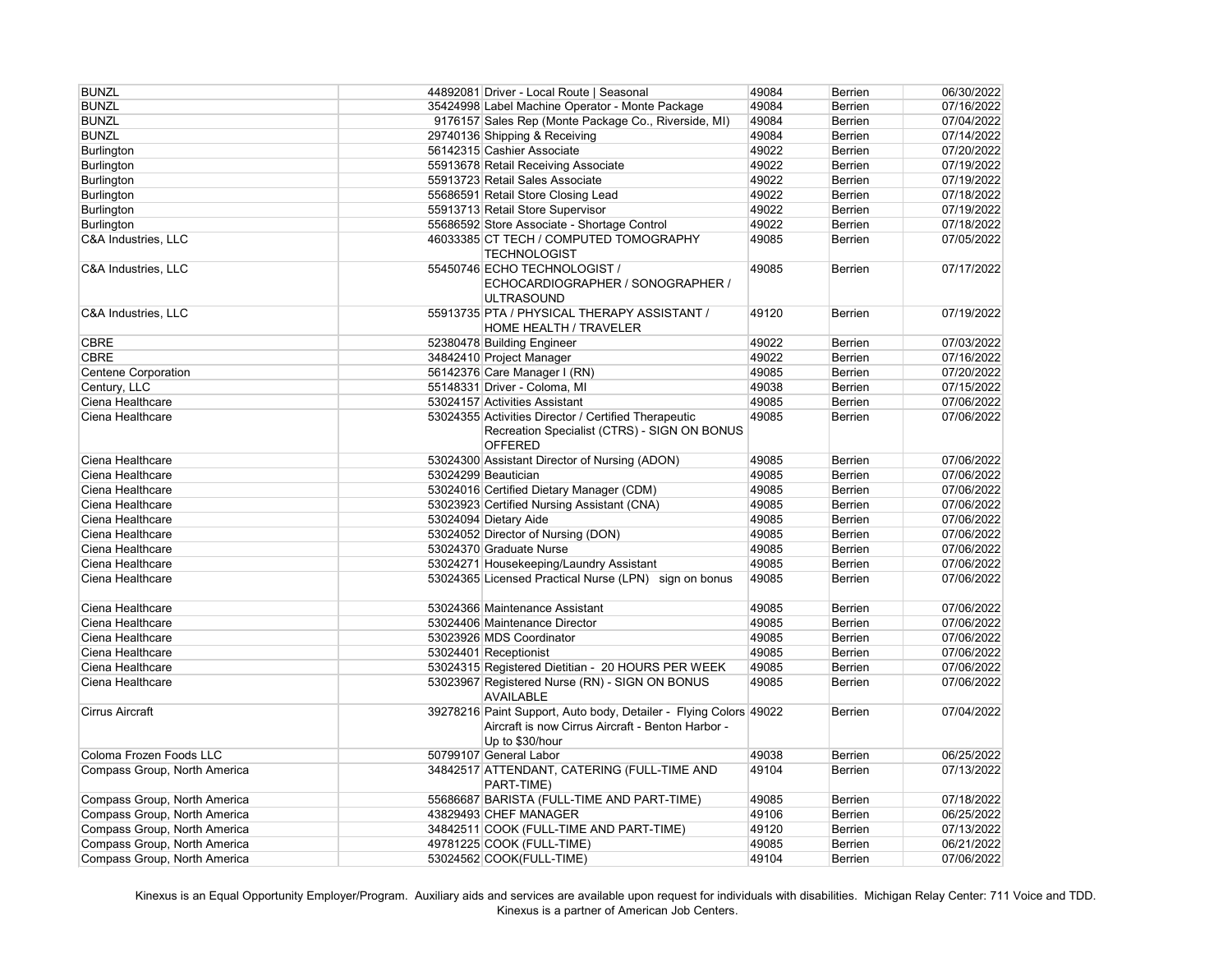| 53024511 COOK, PREP(FULL-TIME)<br>Compass Group, North America<br>07/06/2022<br>Compass Group, North America<br>53024527 COOK, SR(FULL-TIME)<br>07/06/2022<br>49104<br>Berrien<br>48243903 ORDER BUILDER (PART-TIME)<br>07/16/2022<br>Compass Group, North America<br>49085<br>Berrien<br>Compass Group, North America<br>53024528 SUPERVISOR, RETAIL(FULL & PART-TIME)<br>49104<br>07/06/2022<br>Berrien<br>Comprehensive Pharmacy Services<br>49085<br>56487796 Pharmacy Manager<br>Berrien<br>07/21/2022<br><b>Consolidated Electrical Distributors</b><br>50698316 Credit Analyst<br>49085<br>06/25/2022<br><b>Berrien</b><br>55450937 Driver / Warehouse<br>49022<br>07/17/2022<br><b>Consolidated Electrical Distributors</b><br>Berrien<br>55450936 Sales Trainee - Non Exempt<br>49022<br>07/17/2022<br>Berrien<br><b>Consolidated Electrical Distributors</b><br>49127<br>06/30/2022<br><b>Cracker Barrel</b><br>44890961 Cleaning Crew Member<br>Berrien<br>44891026 Cook<br>49127<br>06/30/2022<br><b>Cracker Barrel</b><br>Berrien<br>49127<br><b>Cracker Barrel</b><br>44891039 Dishwasher<br>Berrien<br>06/30/2022<br>44891017 Host<br>49127<br>06/30/2022<br><b>Cracker Barrel</b><br>Berrien<br>49127<br>06/30/2022<br><b>Cracker Barrel</b><br>44891011 Retail Sales<br><b>Berrien</b><br>44891040 Server<br>49127<br>06/30/2022<br><b>Cracker Barrel</b><br>Berrien<br>44891043 To-Go Hospitality<br>49127<br>06/30/2022<br><b>Cracker Barrel</b><br>Berrien<br>Creative Circle, LLC<br>52663596 Agency Account Supervisor - 75702<br>49116<br>07/04/2022<br>Berrien<br>26037443 Landscape Designer / Sales<br>49085<br>06/21/2022<br>Creative Landscaping & Design<br>Berrien<br>32121119 Landscaping Crew Leaders<br>Creative Landscaping & Design<br>49085<br>Berrien<br>06/27/2022<br>26037445 Landscaping Team Leaders and Crew Members<br>06/21/2022<br>Creative Landscaping & Design<br>49085<br><b>Berrien</b><br><b>CVS Health</b><br>9128156 Pharmacy Technician<br>07/04/2022<br>49085<br>Berrien<br>9127336 Retail Store Associate<br><b>CVS Health</b><br>49085<br>Berrien<br>07/04/2022<br>49085<br>9127641 Shift Supervisor Management Trainee<br>07/04/2022<br><b>CVS Health</b><br>Berrien<br>29655159 Ag Equipment Operator/Operador de Maquinas<br>Department of Labor and Economic Opportunity<br>49126<br>Berrien<br>08/05/2022<br>Ag<br>Department of Labor and Economic Opportunity<br>31346755 Farm Worker/Trabajador de campo<br>07/22/2022<br>49126<br>Berrien<br>Department of Labor and Economic Opportunity<br>08/16/2022<br>40116985 Farm Worker/Trabajador de campo<br>49126<br><b>Berrien</b><br>Department of Labor and Economic Opportunity<br>49210894 Farm Worker/Trabajador de campo<br>49126<br><b>Berrien</b><br>09/09/2022<br>Department of Labor and Economic Opportunity<br>07/17/2022<br>24826555 Farm Worker/Trabajador de campo<br>49103<br><b>Berrien</b><br>Department of Labor and Economic Opportunity<br>41733934 Farm Worker/Trabajador de campo<br>49111<br><b>Berrien</b><br>08/25/2022<br>Department of Labor and Economic Opportunity<br>49038<br>08/21/2022<br>41172722 Farm Worker/Trabajador de campo<br><b>Berrien</b> |
|-----------------------------------------------------------------------------------------------------------------------------------------------------------------------------------------------------------------------------------------------------------------------------------------------------------------------------------------------------------------------------------------------------------------------------------------------------------------------------------------------------------------------------------------------------------------------------------------------------------------------------------------------------------------------------------------------------------------------------------------------------------------------------------------------------------------------------------------------------------------------------------------------------------------------------------------------------------------------------------------------------------------------------------------------------------------------------------------------------------------------------------------------------------------------------------------------------------------------------------------------------------------------------------------------------------------------------------------------------------------------------------------------------------------------------------------------------------------------------------------------------------------------------------------------------------------------------------------------------------------------------------------------------------------------------------------------------------------------------------------------------------------------------------------------------------------------------------------------------------------------------------------------------------------------------------------------------------------------------------------------------------------------------------------------------------------------------------------------------------------------------------------------------------------------------------------------------------------------------------------------------------------------------------------------------------------------------------------------------------------------------------------------------------------------------------------------------------------------------------------------------------------------------------------------------------------------------------------------------------------------------------------------------------------------------------------------------------------------------------------------------------------------------------------------------------------------------------------------------------------------------------------------------------------------------------------------------------------------------------------------------------------------------------------------------------------------------------------------------------------------------------------------------------------------------------------------------|
|                                                                                                                                                                                                                                                                                                                                                                                                                                                                                                                                                                                                                                                                                                                                                                                                                                                                                                                                                                                                                                                                                                                                                                                                                                                                                                                                                                                                                                                                                                                                                                                                                                                                                                                                                                                                                                                                                                                                                                                                                                                                                                                                                                                                                                                                                                                                                                                                                                                                                                                                                                                                                                                                                                                                                                                                                                                                                                                                                                                                                                                                                                                                                                                                     |
|                                                                                                                                                                                                                                                                                                                                                                                                                                                                                                                                                                                                                                                                                                                                                                                                                                                                                                                                                                                                                                                                                                                                                                                                                                                                                                                                                                                                                                                                                                                                                                                                                                                                                                                                                                                                                                                                                                                                                                                                                                                                                                                                                                                                                                                                                                                                                                                                                                                                                                                                                                                                                                                                                                                                                                                                                                                                                                                                                                                                                                                                                                                                                                                                     |
|                                                                                                                                                                                                                                                                                                                                                                                                                                                                                                                                                                                                                                                                                                                                                                                                                                                                                                                                                                                                                                                                                                                                                                                                                                                                                                                                                                                                                                                                                                                                                                                                                                                                                                                                                                                                                                                                                                                                                                                                                                                                                                                                                                                                                                                                                                                                                                                                                                                                                                                                                                                                                                                                                                                                                                                                                                                                                                                                                                                                                                                                                                                                                                                                     |
|                                                                                                                                                                                                                                                                                                                                                                                                                                                                                                                                                                                                                                                                                                                                                                                                                                                                                                                                                                                                                                                                                                                                                                                                                                                                                                                                                                                                                                                                                                                                                                                                                                                                                                                                                                                                                                                                                                                                                                                                                                                                                                                                                                                                                                                                                                                                                                                                                                                                                                                                                                                                                                                                                                                                                                                                                                                                                                                                                                                                                                                                                                                                                                                                     |
|                                                                                                                                                                                                                                                                                                                                                                                                                                                                                                                                                                                                                                                                                                                                                                                                                                                                                                                                                                                                                                                                                                                                                                                                                                                                                                                                                                                                                                                                                                                                                                                                                                                                                                                                                                                                                                                                                                                                                                                                                                                                                                                                                                                                                                                                                                                                                                                                                                                                                                                                                                                                                                                                                                                                                                                                                                                                                                                                                                                                                                                                                                                                                                                                     |
|                                                                                                                                                                                                                                                                                                                                                                                                                                                                                                                                                                                                                                                                                                                                                                                                                                                                                                                                                                                                                                                                                                                                                                                                                                                                                                                                                                                                                                                                                                                                                                                                                                                                                                                                                                                                                                                                                                                                                                                                                                                                                                                                                                                                                                                                                                                                                                                                                                                                                                                                                                                                                                                                                                                                                                                                                                                                                                                                                                                                                                                                                                                                                                                                     |
|                                                                                                                                                                                                                                                                                                                                                                                                                                                                                                                                                                                                                                                                                                                                                                                                                                                                                                                                                                                                                                                                                                                                                                                                                                                                                                                                                                                                                                                                                                                                                                                                                                                                                                                                                                                                                                                                                                                                                                                                                                                                                                                                                                                                                                                                                                                                                                                                                                                                                                                                                                                                                                                                                                                                                                                                                                                                                                                                                                                                                                                                                                                                                                                                     |
|                                                                                                                                                                                                                                                                                                                                                                                                                                                                                                                                                                                                                                                                                                                                                                                                                                                                                                                                                                                                                                                                                                                                                                                                                                                                                                                                                                                                                                                                                                                                                                                                                                                                                                                                                                                                                                                                                                                                                                                                                                                                                                                                                                                                                                                                                                                                                                                                                                                                                                                                                                                                                                                                                                                                                                                                                                                                                                                                                                                                                                                                                                                                                                                                     |
|                                                                                                                                                                                                                                                                                                                                                                                                                                                                                                                                                                                                                                                                                                                                                                                                                                                                                                                                                                                                                                                                                                                                                                                                                                                                                                                                                                                                                                                                                                                                                                                                                                                                                                                                                                                                                                                                                                                                                                                                                                                                                                                                                                                                                                                                                                                                                                                                                                                                                                                                                                                                                                                                                                                                                                                                                                                                                                                                                                                                                                                                                                                                                                                                     |
|                                                                                                                                                                                                                                                                                                                                                                                                                                                                                                                                                                                                                                                                                                                                                                                                                                                                                                                                                                                                                                                                                                                                                                                                                                                                                                                                                                                                                                                                                                                                                                                                                                                                                                                                                                                                                                                                                                                                                                                                                                                                                                                                                                                                                                                                                                                                                                                                                                                                                                                                                                                                                                                                                                                                                                                                                                                                                                                                                                                                                                                                                                                                                                                                     |
|                                                                                                                                                                                                                                                                                                                                                                                                                                                                                                                                                                                                                                                                                                                                                                                                                                                                                                                                                                                                                                                                                                                                                                                                                                                                                                                                                                                                                                                                                                                                                                                                                                                                                                                                                                                                                                                                                                                                                                                                                                                                                                                                                                                                                                                                                                                                                                                                                                                                                                                                                                                                                                                                                                                                                                                                                                                                                                                                                                                                                                                                                                                                                                                                     |
|                                                                                                                                                                                                                                                                                                                                                                                                                                                                                                                                                                                                                                                                                                                                                                                                                                                                                                                                                                                                                                                                                                                                                                                                                                                                                                                                                                                                                                                                                                                                                                                                                                                                                                                                                                                                                                                                                                                                                                                                                                                                                                                                                                                                                                                                                                                                                                                                                                                                                                                                                                                                                                                                                                                                                                                                                                                                                                                                                                                                                                                                                                                                                                                                     |
|                                                                                                                                                                                                                                                                                                                                                                                                                                                                                                                                                                                                                                                                                                                                                                                                                                                                                                                                                                                                                                                                                                                                                                                                                                                                                                                                                                                                                                                                                                                                                                                                                                                                                                                                                                                                                                                                                                                                                                                                                                                                                                                                                                                                                                                                                                                                                                                                                                                                                                                                                                                                                                                                                                                                                                                                                                                                                                                                                                                                                                                                                                                                                                                                     |
|                                                                                                                                                                                                                                                                                                                                                                                                                                                                                                                                                                                                                                                                                                                                                                                                                                                                                                                                                                                                                                                                                                                                                                                                                                                                                                                                                                                                                                                                                                                                                                                                                                                                                                                                                                                                                                                                                                                                                                                                                                                                                                                                                                                                                                                                                                                                                                                                                                                                                                                                                                                                                                                                                                                                                                                                                                                                                                                                                                                                                                                                                                                                                                                                     |
|                                                                                                                                                                                                                                                                                                                                                                                                                                                                                                                                                                                                                                                                                                                                                                                                                                                                                                                                                                                                                                                                                                                                                                                                                                                                                                                                                                                                                                                                                                                                                                                                                                                                                                                                                                                                                                                                                                                                                                                                                                                                                                                                                                                                                                                                                                                                                                                                                                                                                                                                                                                                                                                                                                                                                                                                                                                                                                                                                                                                                                                                                                                                                                                                     |
|                                                                                                                                                                                                                                                                                                                                                                                                                                                                                                                                                                                                                                                                                                                                                                                                                                                                                                                                                                                                                                                                                                                                                                                                                                                                                                                                                                                                                                                                                                                                                                                                                                                                                                                                                                                                                                                                                                                                                                                                                                                                                                                                                                                                                                                                                                                                                                                                                                                                                                                                                                                                                                                                                                                                                                                                                                                                                                                                                                                                                                                                                                                                                                                                     |
|                                                                                                                                                                                                                                                                                                                                                                                                                                                                                                                                                                                                                                                                                                                                                                                                                                                                                                                                                                                                                                                                                                                                                                                                                                                                                                                                                                                                                                                                                                                                                                                                                                                                                                                                                                                                                                                                                                                                                                                                                                                                                                                                                                                                                                                                                                                                                                                                                                                                                                                                                                                                                                                                                                                                                                                                                                                                                                                                                                                                                                                                                                                                                                                                     |
|                                                                                                                                                                                                                                                                                                                                                                                                                                                                                                                                                                                                                                                                                                                                                                                                                                                                                                                                                                                                                                                                                                                                                                                                                                                                                                                                                                                                                                                                                                                                                                                                                                                                                                                                                                                                                                                                                                                                                                                                                                                                                                                                                                                                                                                                                                                                                                                                                                                                                                                                                                                                                                                                                                                                                                                                                                                                                                                                                                                                                                                                                                                                                                                                     |
|                                                                                                                                                                                                                                                                                                                                                                                                                                                                                                                                                                                                                                                                                                                                                                                                                                                                                                                                                                                                                                                                                                                                                                                                                                                                                                                                                                                                                                                                                                                                                                                                                                                                                                                                                                                                                                                                                                                                                                                                                                                                                                                                                                                                                                                                                                                                                                                                                                                                                                                                                                                                                                                                                                                                                                                                                                                                                                                                                                                                                                                                                                                                                                                                     |
|                                                                                                                                                                                                                                                                                                                                                                                                                                                                                                                                                                                                                                                                                                                                                                                                                                                                                                                                                                                                                                                                                                                                                                                                                                                                                                                                                                                                                                                                                                                                                                                                                                                                                                                                                                                                                                                                                                                                                                                                                                                                                                                                                                                                                                                                                                                                                                                                                                                                                                                                                                                                                                                                                                                                                                                                                                                                                                                                                                                                                                                                                                                                                                                                     |
|                                                                                                                                                                                                                                                                                                                                                                                                                                                                                                                                                                                                                                                                                                                                                                                                                                                                                                                                                                                                                                                                                                                                                                                                                                                                                                                                                                                                                                                                                                                                                                                                                                                                                                                                                                                                                                                                                                                                                                                                                                                                                                                                                                                                                                                                                                                                                                                                                                                                                                                                                                                                                                                                                                                                                                                                                                                                                                                                                                                                                                                                                                                                                                                                     |
|                                                                                                                                                                                                                                                                                                                                                                                                                                                                                                                                                                                                                                                                                                                                                                                                                                                                                                                                                                                                                                                                                                                                                                                                                                                                                                                                                                                                                                                                                                                                                                                                                                                                                                                                                                                                                                                                                                                                                                                                                                                                                                                                                                                                                                                                                                                                                                                                                                                                                                                                                                                                                                                                                                                                                                                                                                                                                                                                                                                                                                                                                                                                                                                                     |
|                                                                                                                                                                                                                                                                                                                                                                                                                                                                                                                                                                                                                                                                                                                                                                                                                                                                                                                                                                                                                                                                                                                                                                                                                                                                                                                                                                                                                                                                                                                                                                                                                                                                                                                                                                                                                                                                                                                                                                                                                                                                                                                                                                                                                                                                                                                                                                                                                                                                                                                                                                                                                                                                                                                                                                                                                                                                                                                                                                                                                                                                                                                                                                                                     |
|                                                                                                                                                                                                                                                                                                                                                                                                                                                                                                                                                                                                                                                                                                                                                                                                                                                                                                                                                                                                                                                                                                                                                                                                                                                                                                                                                                                                                                                                                                                                                                                                                                                                                                                                                                                                                                                                                                                                                                                                                                                                                                                                                                                                                                                                                                                                                                                                                                                                                                                                                                                                                                                                                                                                                                                                                                                                                                                                                                                                                                                                                                                                                                                                     |
|                                                                                                                                                                                                                                                                                                                                                                                                                                                                                                                                                                                                                                                                                                                                                                                                                                                                                                                                                                                                                                                                                                                                                                                                                                                                                                                                                                                                                                                                                                                                                                                                                                                                                                                                                                                                                                                                                                                                                                                                                                                                                                                                                                                                                                                                                                                                                                                                                                                                                                                                                                                                                                                                                                                                                                                                                                                                                                                                                                                                                                                                                                                                                                                                     |
|                                                                                                                                                                                                                                                                                                                                                                                                                                                                                                                                                                                                                                                                                                                                                                                                                                                                                                                                                                                                                                                                                                                                                                                                                                                                                                                                                                                                                                                                                                                                                                                                                                                                                                                                                                                                                                                                                                                                                                                                                                                                                                                                                                                                                                                                                                                                                                                                                                                                                                                                                                                                                                                                                                                                                                                                                                                                                                                                                                                                                                                                                                                                                                                                     |
|                                                                                                                                                                                                                                                                                                                                                                                                                                                                                                                                                                                                                                                                                                                                                                                                                                                                                                                                                                                                                                                                                                                                                                                                                                                                                                                                                                                                                                                                                                                                                                                                                                                                                                                                                                                                                                                                                                                                                                                                                                                                                                                                                                                                                                                                                                                                                                                                                                                                                                                                                                                                                                                                                                                                                                                                                                                                                                                                                                                                                                                                                                                                                                                                     |
|                                                                                                                                                                                                                                                                                                                                                                                                                                                                                                                                                                                                                                                                                                                                                                                                                                                                                                                                                                                                                                                                                                                                                                                                                                                                                                                                                                                                                                                                                                                                                                                                                                                                                                                                                                                                                                                                                                                                                                                                                                                                                                                                                                                                                                                                                                                                                                                                                                                                                                                                                                                                                                                                                                                                                                                                                                                                                                                                                                                                                                                                                                                                                                                                     |
|                                                                                                                                                                                                                                                                                                                                                                                                                                                                                                                                                                                                                                                                                                                                                                                                                                                                                                                                                                                                                                                                                                                                                                                                                                                                                                                                                                                                                                                                                                                                                                                                                                                                                                                                                                                                                                                                                                                                                                                                                                                                                                                                                                                                                                                                                                                                                                                                                                                                                                                                                                                                                                                                                                                                                                                                                                                                                                                                                                                                                                                                                                                                                                                                     |
|                                                                                                                                                                                                                                                                                                                                                                                                                                                                                                                                                                                                                                                                                                                                                                                                                                                                                                                                                                                                                                                                                                                                                                                                                                                                                                                                                                                                                                                                                                                                                                                                                                                                                                                                                                                                                                                                                                                                                                                                                                                                                                                                                                                                                                                                                                                                                                                                                                                                                                                                                                                                                                                                                                                                                                                                                                                                                                                                                                                                                                                                                                                                                                                                     |
|                                                                                                                                                                                                                                                                                                                                                                                                                                                                                                                                                                                                                                                                                                                                                                                                                                                                                                                                                                                                                                                                                                                                                                                                                                                                                                                                                                                                                                                                                                                                                                                                                                                                                                                                                                                                                                                                                                                                                                                                                                                                                                                                                                                                                                                                                                                                                                                                                                                                                                                                                                                                                                                                                                                                                                                                                                                                                                                                                                                                                                                                                                                                                                                                     |
|                                                                                                                                                                                                                                                                                                                                                                                                                                                                                                                                                                                                                                                                                                                                                                                                                                                                                                                                                                                                                                                                                                                                                                                                                                                                                                                                                                                                                                                                                                                                                                                                                                                                                                                                                                                                                                                                                                                                                                                                                                                                                                                                                                                                                                                                                                                                                                                                                                                                                                                                                                                                                                                                                                                                                                                                                                                                                                                                                                                                                                                                                                                                                                                                     |
|                                                                                                                                                                                                                                                                                                                                                                                                                                                                                                                                                                                                                                                                                                                                                                                                                                                                                                                                                                                                                                                                                                                                                                                                                                                                                                                                                                                                                                                                                                                                                                                                                                                                                                                                                                                                                                                                                                                                                                                                                                                                                                                                                                                                                                                                                                                                                                                                                                                                                                                                                                                                                                                                                                                                                                                                                                                                                                                                                                                                                                                                                                                                                                                                     |
|                                                                                                                                                                                                                                                                                                                                                                                                                                                                                                                                                                                                                                                                                                                                                                                                                                                                                                                                                                                                                                                                                                                                                                                                                                                                                                                                                                                                                                                                                                                                                                                                                                                                                                                                                                                                                                                                                                                                                                                                                                                                                                                                                                                                                                                                                                                                                                                                                                                                                                                                                                                                                                                                                                                                                                                                                                                                                                                                                                                                                                                                                                                                                                                                     |
|                                                                                                                                                                                                                                                                                                                                                                                                                                                                                                                                                                                                                                                                                                                                                                                                                                                                                                                                                                                                                                                                                                                                                                                                                                                                                                                                                                                                                                                                                                                                                                                                                                                                                                                                                                                                                                                                                                                                                                                                                                                                                                                                                                                                                                                                                                                                                                                                                                                                                                                                                                                                                                                                                                                                                                                                                                                                                                                                                                                                                                                                                                                                                                                                     |
|                                                                                                                                                                                                                                                                                                                                                                                                                                                                                                                                                                                                                                                                                                                                                                                                                                                                                                                                                                                                                                                                                                                                                                                                                                                                                                                                                                                                                                                                                                                                                                                                                                                                                                                                                                                                                                                                                                                                                                                                                                                                                                                                                                                                                                                                                                                                                                                                                                                                                                                                                                                                                                                                                                                                                                                                                                                                                                                                                                                                                                                                                                                                                                                                     |
| Department of Labor and Economic Opportunity<br>29829084 Farm Worker/Trabajador de campo<br>49126<br>07/28/2022<br>Berrien                                                                                                                                                                                                                                                                                                                                                                                                                                                                                                                                                                                                                                                                                                                                                                                                                                                                                                                                                                                                                                                                                                                                                                                                                                                                                                                                                                                                                                                                                                                                                                                                                                                                                                                                                                                                                                                                                                                                                                                                                                                                                                                                                                                                                                                                                                                                                                                                                                                                                                                                                                                                                                                                                                                                                                                                                                                                                                                                                                                                                                                                          |
|                                                                                                                                                                                                                                                                                                                                                                                                                                                                                                                                                                                                                                                                                                                                                                                                                                                                                                                                                                                                                                                                                                                                                                                                                                                                                                                                                                                                                                                                                                                                                                                                                                                                                                                                                                                                                                                                                                                                                                                                                                                                                                                                                                                                                                                                                                                                                                                                                                                                                                                                                                                                                                                                                                                                                                                                                                                                                                                                                                                                                                                                                                                                                                                                     |
| Department of Labor and Economic Opportunity<br>37384368 Farm Worker/Trabajador de campo<br>08/07/2022<br>49103<br>Berrien                                                                                                                                                                                                                                                                                                                                                                                                                                                                                                                                                                                                                                                                                                                                                                                                                                                                                                                                                                                                                                                                                                                                                                                                                                                                                                                                                                                                                                                                                                                                                                                                                                                                                                                                                                                                                                                                                                                                                                                                                                                                                                                                                                                                                                                                                                                                                                                                                                                                                                                                                                                                                                                                                                                                                                                                                                                                                                                                                                                                                                                                          |
|                                                                                                                                                                                                                                                                                                                                                                                                                                                                                                                                                                                                                                                                                                                                                                                                                                                                                                                                                                                                                                                                                                                                                                                                                                                                                                                                                                                                                                                                                                                                                                                                                                                                                                                                                                                                                                                                                                                                                                                                                                                                                                                                                                                                                                                                                                                                                                                                                                                                                                                                                                                                                                                                                                                                                                                                                                                                                                                                                                                                                                                                                                                                                                                                     |
| Department of Labor and Economic Opportunity<br>08/30/2022<br>50320364 Farm Worker/Trabajador de campo<br>49022<br>Berrien                                                                                                                                                                                                                                                                                                                                                                                                                                                                                                                                                                                                                                                                                                                                                                                                                                                                                                                                                                                                                                                                                                                                                                                                                                                                                                                                                                                                                                                                                                                                                                                                                                                                                                                                                                                                                                                                                                                                                                                                                                                                                                                                                                                                                                                                                                                                                                                                                                                                                                                                                                                                                                                                                                                                                                                                                                                                                                                                                                                                                                                                          |
|                                                                                                                                                                                                                                                                                                                                                                                                                                                                                                                                                                                                                                                                                                                                                                                                                                                                                                                                                                                                                                                                                                                                                                                                                                                                                                                                                                                                                                                                                                                                                                                                                                                                                                                                                                                                                                                                                                                                                                                                                                                                                                                                                                                                                                                                                                                                                                                                                                                                                                                                                                                                                                                                                                                                                                                                                                                                                                                                                                                                                                                                                                                                                                                                     |
| Department of Labor and Economic Opportunity<br>52243833 Farm Workers/Tabajadores de Campo<br>09/05/2022<br>49022<br>Berrien                                                                                                                                                                                                                                                                                                                                                                                                                                                                                                                                                                                                                                                                                                                                                                                                                                                                                                                                                                                                                                                                                                                                                                                                                                                                                                                                                                                                                                                                                                                                                                                                                                                                                                                                                                                                                                                                                                                                                                                                                                                                                                                                                                                                                                                                                                                                                                                                                                                                                                                                                                                                                                                                                                                                                                                                                                                                                                                                                                                                                                                                        |
|                                                                                                                                                                                                                                                                                                                                                                                                                                                                                                                                                                                                                                                                                                                                                                                                                                                                                                                                                                                                                                                                                                                                                                                                                                                                                                                                                                                                                                                                                                                                                                                                                                                                                                                                                                                                                                                                                                                                                                                                                                                                                                                                                                                                                                                                                                                                                                                                                                                                                                                                                                                                                                                                                                                                                                                                                                                                                                                                                                                                                                                                                                                                                                                                     |
| Department of Labor and Economic Opportunity<br>07/30/2022<br>49111<br>Berrien                                                                                                                                                                                                                                                                                                                                                                                                                                                                                                                                                                                                                                                                                                                                                                                                                                                                                                                                                                                                                                                                                                                                                                                                                                                                                                                                                                                                                                                                                                                                                                                                                                                                                                                                                                                                                                                                                                                                                                                                                                                                                                                                                                                                                                                                                                                                                                                                                                                                                                                                                                                                                                                                                                                                                                                                                                                                                                                                                                                                                                                                                                                      |
| 36038328 Farm Workers/Tabajadores de Campo                                                                                                                                                                                                                                                                                                                                                                                                                                                                                                                                                                                                                                                                                                                                                                                                                                                                                                                                                                                                                                                                                                                                                                                                                                                                                                                                                                                                                                                                                                                                                                                                                                                                                                                                                                                                                                                                                                                                                                                                                                                                                                                                                                                                                                                                                                                                                                                                                                                                                                                                                                                                                                                                                                                                                                                                                                                                                                                                                                                                                                                                                                                                                          |
|                                                                                                                                                                                                                                                                                                                                                                                                                                                                                                                                                                                                                                                                                                                                                                                                                                                                                                                                                                                                                                                                                                                                                                                                                                                                                                                                                                                                                                                                                                                                                                                                                                                                                                                                                                                                                                                                                                                                                                                                                                                                                                                                                                                                                                                                                                                                                                                                                                                                                                                                                                                                                                                                                                                                                                                                                                                                                                                                                                                                                                                                                                                                                                                                     |
| 08/08/2022<br>Department of Labor and Economic Opportunity<br>35148611 Farm Workers/Tabajadores de Campo<br>49126<br>Berrien                                                                                                                                                                                                                                                                                                                                                                                                                                                                                                                                                                                                                                                                                                                                                                                                                                                                                                                                                                                                                                                                                                                                                                                                                                                                                                                                                                                                                                                                                                                                                                                                                                                                                                                                                                                                                                                                                                                                                                                                                                                                                                                                                                                                                                                                                                                                                                                                                                                                                                                                                                                                                                                                                                                                                                                                                                                                                                                                                                                                                                                                        |
|                                                                                                                                                                                                                                                                                                                                                                                                                                                                                                                                                                                                                                                                                                                                                                                                                                                                                                                                                                                                                                                                                                                                                                                                                                                                                                                                                                                                                                                                                                                                                                                                                                                                                                                                                                                                                                                                                                                                                                                                                                                                                                                                                                                                                                                                                                                                                                                                                                                                                                                                                                                                                                                                                                                                                                                                                                                                                                                                                                                                                                                                                                                                                                                                     |
| 07/12/2022<br>Department of Labor and Economic Opportunity<br>28339342 Farm Workers/Tabajadores de Campo<br>49125<br>Berrien                                                                                                                                                                                                                                                                                                                                                                                                                                                                                                                                                                                                                                                                                                                                                                                                                                                                                                                                                                                                                                                                                                                                                                                                                                                                                                                                                                                                                                                                                                                                                                                                                                                                                                                                                                                                                                                                                                                                                                                                                                                                                                                                                                                                                                                                                                                                                                                                                                                                                                                                                                                                                                                                                                                                                                                                                                                                                                                                                                                                                                                                        |
| Department of Labor and Economic Opportunity<br>08/08/2022<br>35148614 Farm Workers/Tabajadores de Campo<br>49126<br>Berrien                                                                                                                                                                                                                                                                                                                                                                                                                                                                                                                                                                                                                                                                                                                                                                                                                                                                                                                                                                                                                                                                                                                                                                                                                                                                                                                                                                                                                                                                                                                                                                                                                                                                                                                                                                                                                                                                                                                                                                                                                                                                                                                                                                                                                                                                                                                                                                                                                                                                                                                                                                                                                                                                                                                                                                                                                                                                                                                                                                                                                                                                        |
|                                                                                                                                                                                                                                                                                                                                                                                                                                                                                                                                                                                                                                                                                                                                                                                                                                                                                                                                                                                                                                                                                                                                                                                                                                                                                                                                                                                                                                                                                                                                                                                                                                                                                                                                                                                                                                                                                                                                                                                                                                                                                                                                                                                                                                                                                                                                                                                                                                                                                                                                                                                                                                                                                                                                                                                                                                                                                                                                                                                                                                                                                                                                                                                                     |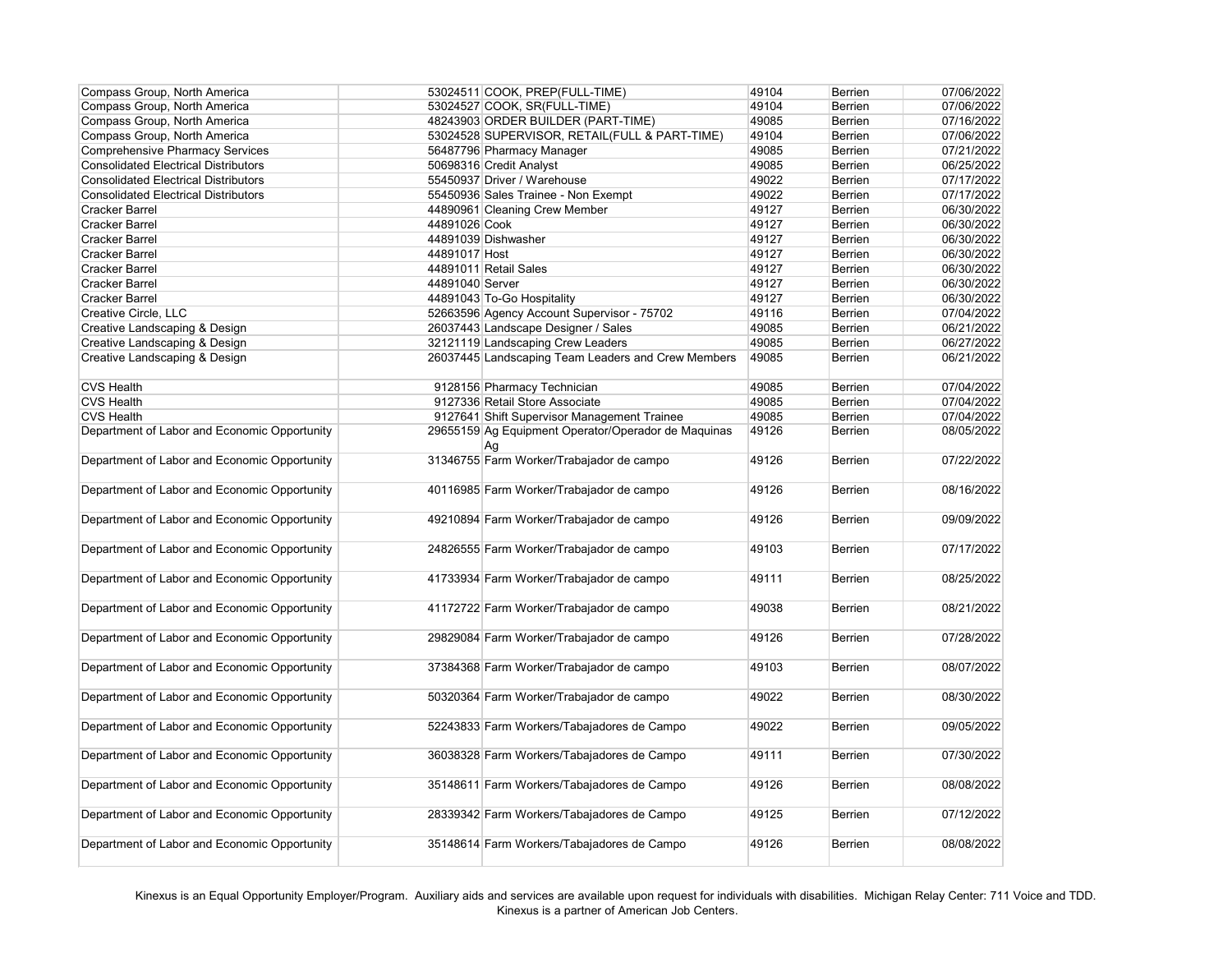| Department of Labor and Economic Opportunity | 41375220 Farm Workers/Tabajadores de Campo                   | 49126 | <b>Berrien</b> | 08/22/2022 |
|----------------------------------------------|--------------------------------------------------------------|-------|----------------|------------|
| Department of Labor and Economic Opportunity | 29988909 Farm Workers/Tabajadores de Campo                   | 49126 | <b>Berrien</b> | 07/25/2022 |
| Department of Labor and Economic Opportunity | 44998054 Farm Workers/Tabajadores de Campo                   | 49126 | <b>Berrien</b> | 09/02/2022 |
| Department of Labor and Economic Opportunity | 26919409 Farm Workers/Tabajadores de Campo                   | 49127 | <b>Berrien</b> | 07/10/2022 |
| Department of Labor and Economic Opportunity | 53963059 Farmworker/ Trabajador de Campo                     | 49022 | <b>Berrien</b> | 07/10/2022 |
| <b>DOCS Health</b>                           | 56379142 Dentist - Event Opportunity                         | 49085 | <b>Berrien</b> | 07/21/2022 |
| <b>DOCS Health</b>                           | 45572411 RHRP - Dentist                                      | 49085 | <b>Berrien</b> | 07/04/2022 |
| <b>Dollar General</b>                        | 9128681 ASST STORE MGR in BERRIEN SPRINGS, MI                | 49103 | <b>Berrien</b> | 07/14/2022 |
| <b>Dollar General</b>                        | 9129070 ASST STORE MGR in BRIDGMAN, MI                       | 49106 | <b>Berrien</b> | 07/14/2022 |
| <b>Dollar General</b>                        | 9128612 ASST STORE MGR in BUCHANAN, MI                       | 49107 | <b>Berrien</b> | 07/14/2022 |
| <b>Dollar General</b>                        | 9128530 ASST STORE MGR in COLOMA, MI                         | 49038 | <b>Berrien</b> | 07/14/2022 |
| <b>Dollar General</b>                        | 9129047 ASST STORE MGR in NEW BUFFALO, MI                    | 49117 | <b>Berrien</b> | 07/14/2022 |
| <b>Dollar General</b>                        | 9128945 ASST STORE MGR in NILES, MI                          | 49120 | <b>Berrien</b> | 07/14/2022 |
| <b>Dollar General</b>                        | 9129450 ASST STORE MGR in STEVENSVILLE, MI                   | 49127 | <b>Berrien</b> | 07/14/2022 |
| <b>Dollar General</b>                        | 9128668 ASST STORE MGR in WATERVLIET, MI                     | 49098 | <b>Berrien</b> | 07/14/2022 |
| <b>Dollar General</b>                        | 9129255 LEAD SALES ASSOCIATE-FT in BERRIEN<br>SPRINGS, MI    | 49103 | <b>Berrien</b> | 07/14/2022 |
| <b>Dollar General</b>                        | 9128617 LEAD SALES ASSOCIATE-FT in BRIDGMAN, MI 49106        |       | <b>Berrien</b> | 07/14/2022 |
| <b>Dollar General</b>                        | 9128979 LEAD SALES ASSOCIATE-FT in BUCHANAN,<br>MI           | 49107 | <b>Berrien</b> | 07/14/2022 |
| <b>Dollar General</b>                        | 9129043 LEAD SALES ASSOCIATE-FT in COLOMA, MI                | 49038 | <b>Berrien</b> | 07/14/2022 |
| <b>Dollar General</b>                        | 9128859 LEAD SALES ASSOCIATE-FT in EAU CLAIRE,<br>MI         | 49111 | <b>Berrien</b> | 07/14/2022 |
| <b>Dollar General</b>                        | 9129225 LEAD SALES ASSOCIATE-FT in NEW<br><b>BUFFALO, MI</b> | 49117 | <b>Berrien</b> | 07/14/2022 |
| <b>Dollar General</b>                        | 9128563 LEAD SALES ASSOCIATE-FT in NILES, MI                 | 49120 | <b>Berrien</b> | 07/14/2022 |
| <b>Dollar General</b>                        | 9128959 LEAD SALES ASSOCIATE-FT in WATERVLIET,<br>MI         | 49098 | <b>Berrien</b> | 07/14/2022 |
| <b>Dollar General</b>                        | 9129420 LEAD SALES ASSOCIATE-PT in BERRIEN<br>SPRINGS, MI    | 49103 | <b>Berrien</b> | 07/14/2022 |
| <b>Dollar General</b>                        | 9129281 LEAD SALES ASSOCIATE-PT in BRIDGMAN, MI 49106        |       | <b>Berrien</b> | 07/14/2022 |
| <b>Dollar General</b>                        | 9128776 LEAD SALES ASSOCIATE-PT in BUCHANAN,<br>ΜI           | 49107 | <b>Berrien</b> | 07/14/2022 |
| <b>Dollar General</b>                        | 9129156 LEAD SALES ASSOCIATE-PT in COLOMA, MI                | 49038 | <b>Berrien</b> | 07/14/2022 |
| <b>Dollar General</b>                        | 9128421 LEAD SALES ASSOCIATE-PT in EAU CLAIRE,<br>ΜI         | 49111 | <b>Berrien</b> | 07/14/2022 |
| <b>Dollar General</b>                        | 9128611 LEAD SALES ASSOCIATE-PT in NEW<br><b>BUFFALO, MI</b> | 49117 | <b>Berrien</b> | 07/14/2022 |
| <b>Dollar General</b>                        | 9129253 LEAD SALES ASSOCIATE-PT in NILES, MI                 | 49120 | <b>Berrien</b> | 07/14/2022 |
| <b>Dollar General</b>                        | 9129075 LEAD SALES ASSOCIATE-PT in<br>STEVENSVILLE, MI       | 49127 | <b>Berrien</b> | 07/14/2022 |
| <b>Dollar General</b>                        | 9128650 LEAD SALES ASSOCIATE-PT in WATERVLIET,<br>MI         | 49098 | <b>Berrien</b> | 07/14/2022 |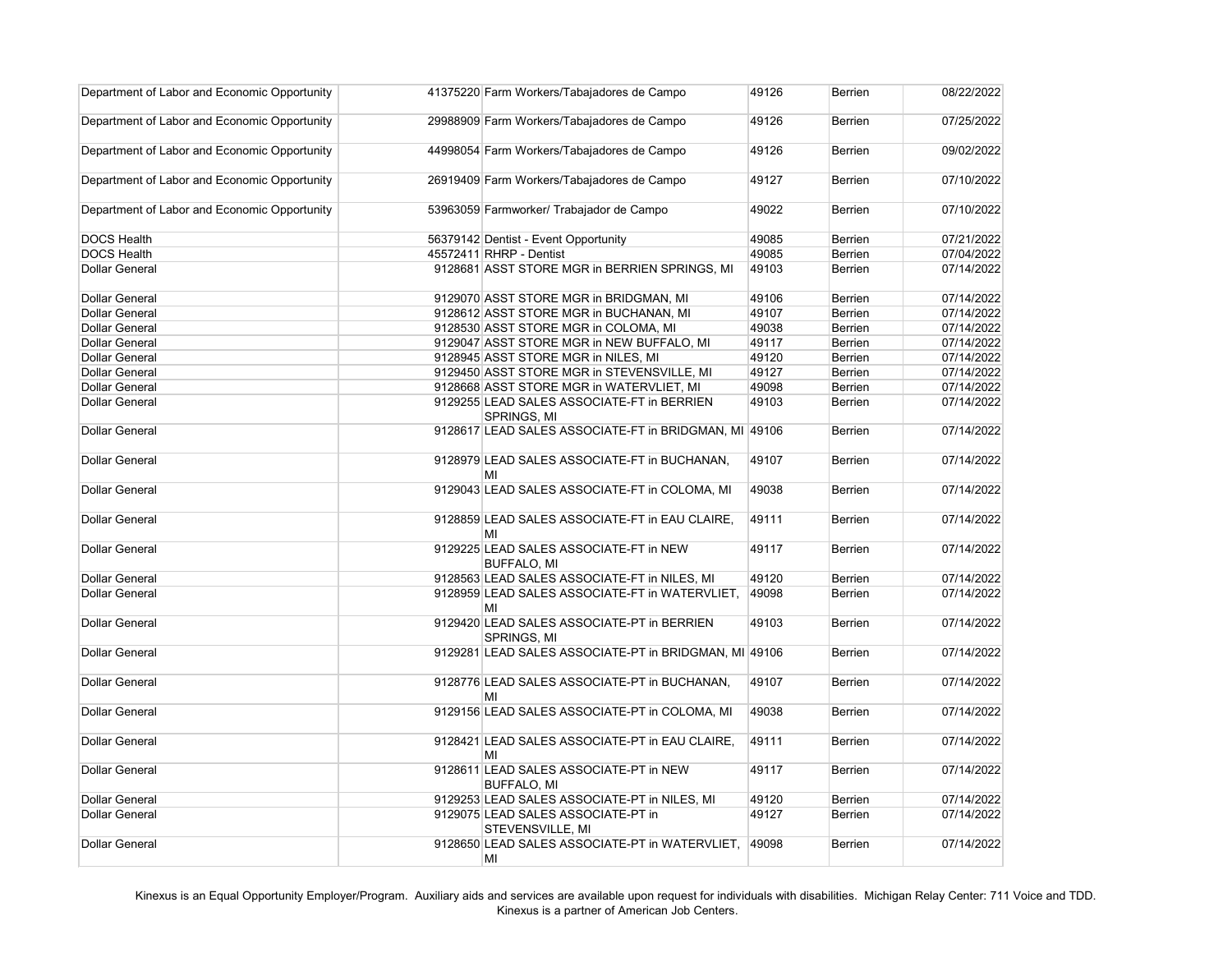| <b>Dollar General</b>                 |                 | 9253558 SALES ASSOCIATE in BERRIEN SPRINGS, MI               | 49103 | <b>Berrien</b> | 07/14/2022 |
|---------------------------------------|-----------------|--------------------------------------------------------------|-------|----------------|------------|
| <b>Dollar General</b>                 |                 | 9253456 SALES ASSOCIATE in BRIDGMAN, MI                      | 49106 | Berrien        | 07/14/2022 |
| <b>Dollar General</b>                 |                 | 9253669 SALES ASSOCIATE in BUCHANAN, MI                      | 49107 | Berrien        | 07/14/2022 |
| <b>Dollar General</b>                 |                 | 9253777 SALES ASSOCIATE in COLOMA, MI                        | 49038 | Berrien        | 07/14/2022 |
| <b>Dollar General</b>                 |                 | 9253731 SALES ASSOCIATE in EAU CLAIRE, MI                    | 49111 | Berrien        | 07/14/2022 |
| <b>Dollar General</b>                 |                 | 9253653 SALES ASSOCIATE in NEW BUFFALO, MI                   | 49117 | Berrien        | 07/14/2022 |
| <b>Dollar General</b>                 |                 | 9253442 SALES ASSOCIATE in NILES, MI                         | 49120 | Berrien        | 07/14/2022 |
| <b>Dollar General</b>                 |                 | 9253634 SALES ASSOCIATE in STEVENSVILLE, MI                  | 49127 | Berrien        | 07/14/2022 |
| <b>Dollar General</b>                 |                 | 9253758 SALES ASSOCIATE in WATERVLIET, MI                    | 49098 | Berrien        | 07/14/2022 |
| <b>Dollar General</b>                 |                 | 44891106 STORE MANAGER CANDIDATE in BARODA, MI 49101         |       | Berrien        | 06/30/2022 |
| <b>Dollar General</b>                 |                 | 19985152 STORE MANAGER CANDIDATE in Niles, MI                | 49120 | <b>Berrien</b> | 06/23/2022 |
| <b>Dollar General</b>                 |                 | 42087790 STORE MANAGER CANDIDATE in SAINT<br>JOSEPH, MI      | 49085 | Berrien        | 07/18/2022 |
| <b>Dollar General</b>                 |                 | 9228036 STORE MANAGER CANDIDATE in Saint Joseph, 49085<br>MI |       | <b>Berrien</b> | 07/04/2022 |
| <b>Dollar General</b>                 |                 | 9253809 STORE MANAGER in Joseph, MI                          | 49085 | Berrien        | 07/04/2022 |
| <b>Dollar General</b>                 |                 | 49781332 STORE MANAGER vin NILES, MI                         | 49120 | Berrien        | 06/21/2022 |
| <b>Dollar Tree</b>                    |                 | 41064648 MERCHANDISE ASSISTANT MANAGER                       | 49098 | Berrien        | 07/13/2022 |
| <b>Dollar Tree</b>                    |                 | 38693672 MERCHANDISE ASSISTANT MANAGER                       | 49022 | Berrien        | 07/01/2022 |
| <b>Dollar Tree</b>                    |                 | 42087794 OPERATIONS ASSISTANT MANAGER                        | 49120 | Berrien        | 07/18/2022 |
| <b>Dollar Tree</b>                    |                 | 49136630 OPERATIONS ASSISTANT MANAGER                        | 49085 | Berrien        | 07/19/2022 |
| <b>Dollar Tree</b>                    |                 | 48244049 OPERATIONS ASSISTANT MANAGER                        | 49022 | Berrien        | 07/16/2022 |
| <b>Dollar Tree</b>                    |                 | 54362041 OPERATIONS ASSISTANT MANAGER                        | 49098 | Berrien        | 07/12/2022 |
| <b>Dollar Tree</b>                    |                 | 14900540 SALES FLOOR ASSOCIATE                               | 49085 | Berrien        | 06/26/2022 |
| <b>Dollar Tree</b>                    |                 | 14900646 SALES FLOOR ASSOCIATE                               | 49098 | Berrien        | 06/26/2022 |
| <b>Dollar Tree</b>                    |                 | 14900411 SALES FLOOR ASSOCIATE                               | 49022 | Berrien        | 06/26/2022 |
| <b>Dollar Tree</b>                    |                 | 14900780 SALES FLOOR ASSOCIATE                               | 49120 | Berrien        | 06/26/2022 |
| <b>Driveline Retail Merchandising</b> |                 | 53025259 Flex Retail Merchandiser                            | 49038 | Berrien        | 07/06/2022 |
| <b>Driveline Retail Merchandising</b> |                 | 53025400 Flex Retail Merchandiser                            | 49085 | Berrien        | 07/06/2022 |
| <b>Driveline Retail Merchandising</b> |                 | 53025312 Flex Retail Merchandiser                            | 49120 | Berrien        | 07/06/2022 |
| <b>Driveline Retail Merchandising</b> |                 | 53025281 Flex Retail Merchandiser                            | 49022 | <b>Berrien</b> | 07/06/2022 |
| <b>Driveline Retail Merchandising</b> |                 | 53025522 Flex Retail Merchandiser                            | 49038 | <b>Berrien</b> | 07/06/2022 |
| <b>Driveline Retail Merchandising</b> |                 | 53025199 Flex Retail Merchandiser                            | 49120 | Berrien        | 07/06/2022 |
| <b>Driveline Retail Merchandising</b> |                 | 53025543 Flex Retail Merchandiser                            | 49022 | <b>Berrien</b> | 07/06/2022 |
| <b>Driveline Retail Merchandising</b> |                 | 53272698 Flex Retail Merchandiser                            | 49111 | Berrien        | 07/07/2022 |
| <b>Driveline Retail Merchandising</b> |                 | 53025399 Master Retail Merchandiser                          | 49107 | Berrien        | 07/06/2022 |
| Driveline Retail Merchandising        |                 | 50777357 Retail Merchandiser                                 | 49120 | Berrien        | 06/25/2022 |
| <b>Driven Brands</b>                  |                 | 50264093 Assistant Manager                                   | 49085 | Berrien        | 06/23/2022 |
| <b>Driven Brands</b>                  |                 | 50264092 Car Wash Attendant                                  | 49085 | Berrien        | 06/23/2022 |
| <b>Driven Brands</b>                  |                 | 50264094 Lead Attendant                                      | 49085 | Berrien        | 06/23/2022 |
| <b>Driven Brands</b>                  |                 | 50264096 Sales Attendant                                     | 49085 | <b>Berrien</b> | 06/23/2022 |
| <b>Driven Brands</b>                  |                 | 50264095 Site Manager                                        | 49085 | <b>Berrien</b> | 06/23/2022 |
| Dunham's Athleisure Corporation       | 9133389 Cashier |                                                              | 49022 | Berrien        | 07/04/2022 |
| Dunham's Athleisure Corporation       |                 | 9133279 General Manager                                      | 49022 | <b>Berrien</b> | 07/04/2022 |
| Dunham's Athleisure Corporation       |                 | 9133144 Key Team Leader                                      | 49022 | <b>Berrien</b> | 07/04/2022 |
| Dunham's Athleisure Corporation       |                 | 9133088 Team Coordinator                                     | 49022 | Berrien        | 07/04/2022 |
| Dunham's Athleisure Corporation       |                 | 9133313 Team Manager                                         | 49022 | Berrien        | 07/04/2022 |
| Dunham's Athleisure Corporation       |                 | 9133120 Team Member                                          | 49022 | <b>Berrien</b> | 07/04/2022 |
| <b>Enterprise Holdings</b>            |                 | 53025597 Management Trainee                                  | 49022 | Berrien        | 07/06/2022 |
| <b>Enterprise Holdings</b>            |                 | 47826998 Management Trainee - Niles                          | 49120 | Berrien        | 07/13/2022 |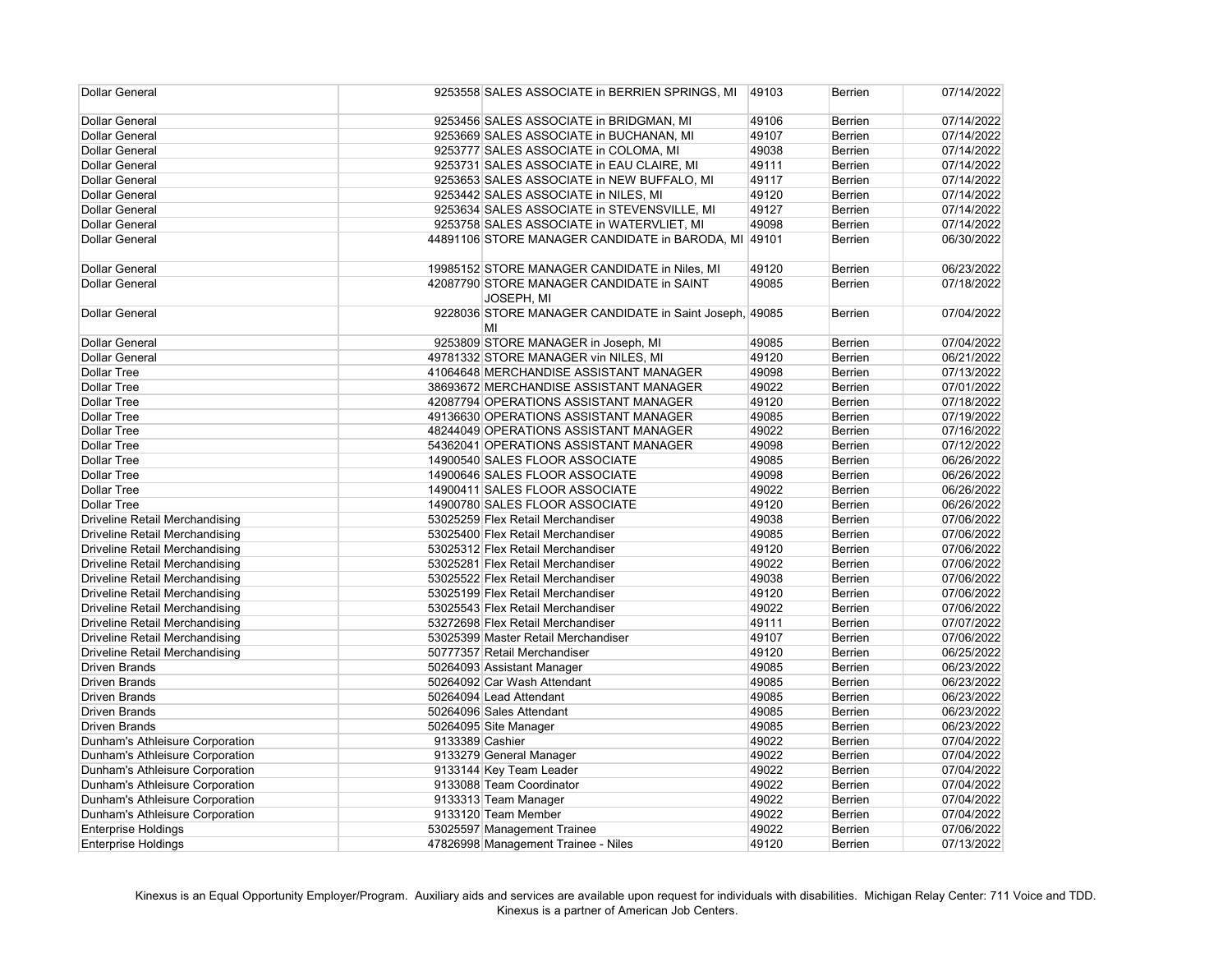| Enviro-Clean                           | 55686821 Cleaning- Berrien Springs School District \$15.00<br>(Janitorial)                   | 49104 | <b>Berrien</b> | 07/18/2022 |
|----------------------------------------|----------------------------------------------------------------------------------------------|-------|----------------|------------|
| Enviro-Clean                           | 55686823 Cleaning- Brandywine School District \$13.00<br>(Janitorial)                        | 49120 | <b>Berrien</b> | 07/18/2022 |
| Enviro-Clean                           | 55686842 Cleaning- Lakeshore School District \$14.50<br>(Janitorial)                         | 49127 | <b>Berrien</b> | 07/18/2022 |
| Enviro-Clean                           | 55686863 Cleaning- River Valley School District \$13.00<br>(Janitorial)                      | 49128 | <b>Berrien</b> | 07/18/2022 |
| <b>Etre Farms</b>                      | 54991645 Prep/Sous Chef                                                                      | 49085 | <b>Berrien</b> | 07/14/2022 |
| <b>Family Dollar</b>                   | 55686879 ASSISTANT STORE MANAGER                                                             | 49022 | <b>Berrien</b> | 07/18/2022 |
| <b>Family Dollar</b>                   | 48034395 ASSISTANT STORE MANAGER                                                             | 49038 | <b>Berrien</b> | 07/14/2022 |
| <b>Family Dollar</b>                   | 46256262 ASSISTANT STORE MANAGER                                                             | 49085 | <b>Berrien</b> | 07/06/2022 |
| <b>Family Dollar</b>                   | 53025749 ASSISTANT STORE MANAGER                                                             | 49104 | <b>Berrien</b> | 07/06/2022 |
| <b>Family Dollar</b>                   | 39091470 ASSISTANT STORE MANAGER                                                             | 49125 | <b>Berrien</b> | 07/04/2022 |
| <b>Family Dollar</b>                   | 49781382 ASSISTANT STORE MANAGER                                                             | 49107 | <b>Berrien</b> | 06/21/2022 |
| <b>Family Dollar</b>                   | 43165115 ASSISTANT STORE MANAGER                                                             | 49127 | <b>Berrien</b> | 06/22/2022 |
| <b>Family Dollar</b>                   | 43165119 ASSISTANT STORE MANAGER                                                             | 49127 | <b>Berrien</b> | 06/22/2022 |
| <b>Family Dollar</b>                   | 15425456 CUSTOMER SERVICE REPRESENTATIVE                                                     | 49104 | <b>Berrien</b> | 06/29/2022 |
| <b>Family Dollar</b>                   | 15425281 CUSTOMER SERVICE REPRESENTATIVE                                                     | 49022 | <b>Berrien</b> | 06/29/2022 |
| <b>Family Dollar</b>                   | 15593976 CUSTOMER SERVICE REPRESENTATIVE                                                     | 49085 | Berrien        | 06/30/2022 |
| <b>Family Dollar</b>                   | 15425603 CUSTOMER SERVICE REPRESENTATIVE                                                     | 49107 | <b>Berrien</b> | 06/29/2022 |
| <b>Family Dollar</b>                   | 15594010 CUSTOMER SERVICE REPRESENTATIVE                                                     | 49022 | <b>Berrien</b> | 06/30/2022 |
| <b>Family Dollar</b>                   | 15425321 CUSTOMER SERVICE REPRESENTATIVE                                                     | 49022 | Berrien        | 06/29/2022 |
| <b>Family Dollar</b>                   | 15425459 CUSTOMER SERVICE REPRESENTATIVE                                                     | 49038 | Berrien        | 06/29/2022 |
| <b>Family Dollar</b>                   | 15425399 CUSTOMER SERVICE REPRESENTATIVE                                                     | 49120 | <b>Berrien</b> | 06/29/2022 |
| <b>Family Dollar</b>                   | 43165114 CUSTOMER SERVICE REPRESENTATIVE                                                     | 49127 | <b>Berrien</b> | 06/22/2022 |
| <b>Family Dollar</b>                   | 15425457 CUSTOMER SERVICE REPRESENTATIVE                                                     | 49125 | <b>Berrien</b> | 06/29/2022 |
| <b>Family Dollar</b>                   | 15593974 CUSTOMER SERVICE REPRESENTATIVE                                                     | 49128 | <b>Berrien</b> | 06/30/2022 |
| Ferguson Enterprises, LLC.             | 55451157 Accountant                                                                          | 49120 | Berrien        | 07/17/2022 |
| Ferguson Enterprises, LLC.             | 55451156 Wholesale Plumbing Category Inside Sales<br>Representative - Remote                 | 49120 | Berrien        | 07/17/2022 |
| Fifth Third Bank, N.A.                 | 36744144 Float Customer Service Representative / Teller -<br>Southwest MI Region - Full Time | 49085 | <b>Berrien</b> | 06/21/2022 |
| Fifth Third Bank, N.A.                 | 55686894 Lead Customer Service Representative/ Teller -<br>Napier, - Benton Harbor, MI       | 49022 | Berrien        | 07/18/2022 |
| Fifth Third Bank, N.A.                 | 27003675 Mortgage Loan Originator                                                            | 49085 | <b>Berrien</b> | 06/27/2022 |
| Fifth Third Bank, N.A.                 | 14729454 Personal Banker 1 Associate                                                         | 49022 | Berrien        | 06/25/2022 |
| Fifth Third Bank, N.A.                 | 24261958 Personal Banker I                                                                   | 49120 | Berrien        | 07/13/2022 |
| Fifth Third Bank, N.A.                 | 9209330 Retail Personal Banker II - Mature                                                   | 49085 | Berrien        | 07/04/2022 |
| <b>First Student</b>                   | 56224263 Bus Monitor 40572                                                                   | 49022 | Berrien        | 07/20/2022 |
| <b>First Student</b>                   | 56217513 Diesel Mechanic 36498                                                               | 49022 | Berrien        | 07/20/2022 |
| <b>First Student</b>                   | 56225651 Dispatcher 41182                                                                    | 49120 | <b>Berrien</b> | 07/20/2022 |
| <b>First Student</b>                   | 56216721 Monitor 40886                                                                       | 49103 | Berrien        | 07/20/2022 |
| <b>First Student</b>                   | 56207468 Non CDL Van Driver 40061                                                            | 49103 | Berrien        | 07/20/2022 |
| <b>First Student</b>                   | 56223480 School Bus Driver 39676                                                             | 49022 | <b>Berrien</b> | 07/20/2022 |
| <b>First Student</b>                   | 56208196 School Bus Driver 40060                                                             | 49103 | <b>Berrien</b> | 07/20/2022 |
| <b>First Student</b>                   | 56206702 School Bus Driver 40121                                                             | 49120 | <b>Berrien</b> | 07/20/2022 |
| Fleis & VandenBrink                    | 54362560 Water Distribution System Supervisor                                                | 49022 | <b>Berrien</b> | 07/12/2022 |
| Ford - Lincoln Veteran Careers Program | 47827048 Automotive Technician                                                               | 49120 | Berrien        | 07/13/2022 |
| Ford - Lincoln Veteran Careers Program | 54362234 Automotive Technician - Guaranteed OEM                                              | 49120 | <b>Berrien</b> | 07/12/2022 |
|                                        | Training (Ford-Lincoln)                                                                      |       |                |            |
| Ford - Lincoln Veteran Careers Program | 44677284 Automotive Technician - Guaranteed OEM                                              | 49106 | Berrien        | 06/29/2022 |
|                                        | Training (Ford-Lincoln)                                                                      |       |                |            |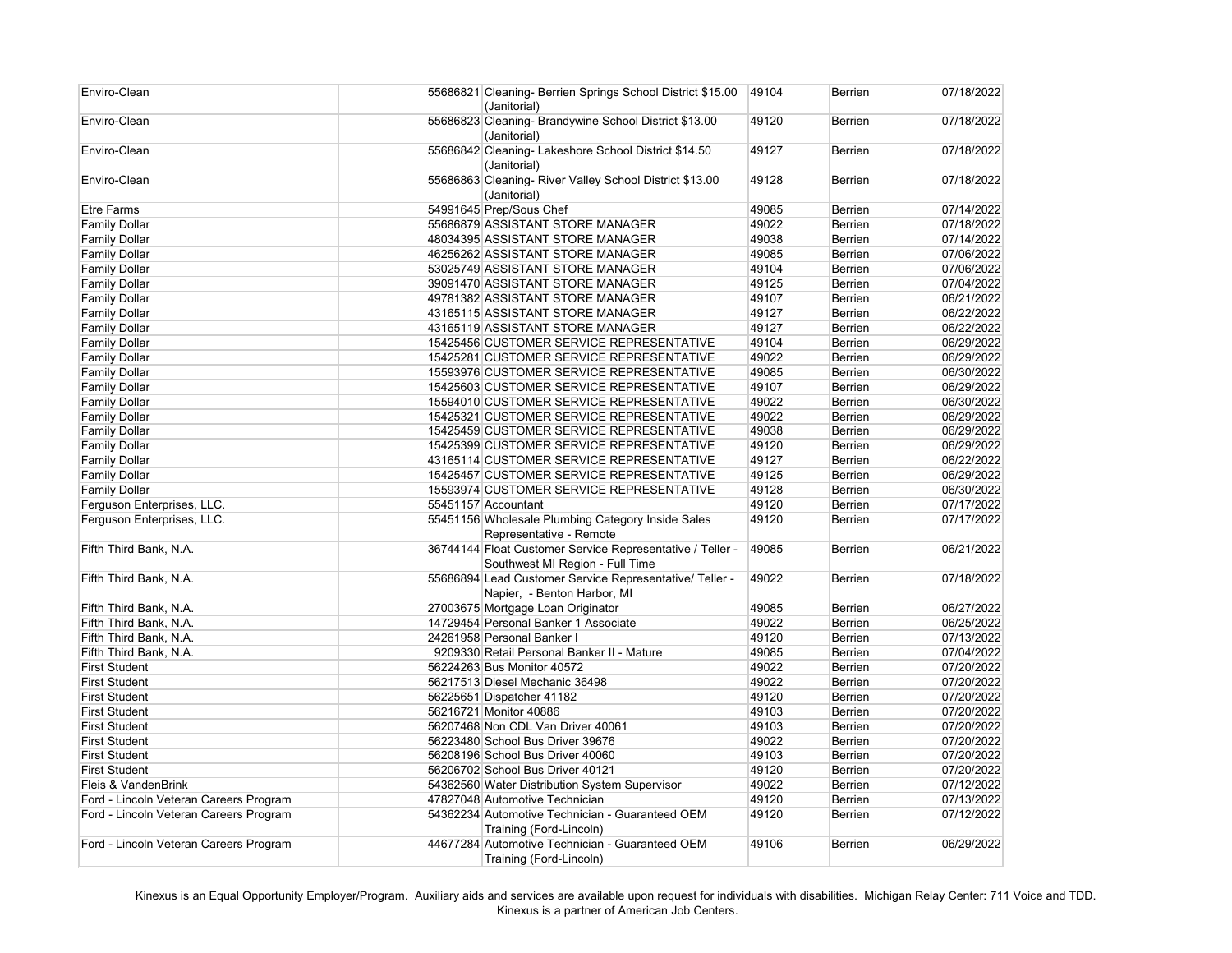| Ford - Lincoln Veteran Careers Program      | 55451186 Automotive Technician (Ford - Lincoln) (Veteran<br>Opportunity) | 49106 | <b>Berrien</b> | 07/17/2022 |
|---------------------------------------------|--------------------------------------------------------------------------|-------|----------------|------------|
| <b>Fresenius Medical Care North America</b> | 36161430 Charge Nurse II                                                 | 49120 | Berrien        | 07/19/2022 |
| <b>Fresenius Medical Care North America</b> | 31794977 Dialysis Biomedical Equipment Technician I                      | 49120 | <b>Berrien</b> | 06/25/2022 |
| <b>Fresenius Medical Care North America</b> | 49781407 Dialysis Patient Care Technician 3                              | 49022 | <b>Berrien</b> | 06/21/2022 |
| <b>Fresenius Medical Care North America</b> | 44891241 Dialysis Registered Nurse                                       | 49022 | Berrien        | 07/04/2022 |
| <b>Fresenius Medical Care North America</b> | 31795074 Home Dialysis Registered Nurse - RN                             | 49120 | <b>Berrien</b> | 06/25/2022 |
| <b>Fresenius Medical Care North America</b> | 31795080 Licensed Practical or Vocational Nurse - LPN                    | 49022 | <b>Berrien</b> | 07/13/2022 |
|                                             | LVN                                                                      |       |                |            |
| <b>Fresenius Medical Care North America</b> | 53025919 Patient Care Technician - PCT                                   | 49120 | <b>Berrien</b> | 07/06/2022 |
| <b>Fresenius Medical Care North America</b> | 36161433 Registered Nurse                                                | 49120 | Berrien        | 07/19/2022 |
| <b>Fresenius Medical Care North America</b> | 53025918 Registered Nurse CN II                                          | 49022 | Berrien        | 07/06/2022 |
| <b>Fresenius Medical Care North America</b> | 31795069 Secretary Receptionist                                          | 49022 | Berrien        | 07/13/2022 |
| <b>Fresenius Medical Care North America</b> | 42520931 Secretary/ Receptionist                                         | 49022 | Berrien        | 07/20/2022 |
| GNC                                         | 53026325 Retail Part Time Sales Associate                                | 49022 | Berrien        | 07/06/2022 |
| Gordon Food Service                         | 52357575 CDL A Driver                                                    | 49120 | <b>Berrien</b> | 07/02/2022 |
| <b>Gordon Food Service</b>                  | 52414521 Full Time Store Associate                                       | 49022 | <b>Berrien</b> | 07/03/2022 |
| Gordon Food Service                         | 54070891 Full Time Van Delivery Driver                                   | 49022 | Berrien        | 07/10/2022 |
| Gordon Food Service                         | 55112689 Local delivery driver                                           | 49120 | Berrien        | 07/15/2022 |
| Gordon Food Service                         | 49853674 Local delivery driver                                           | 49120 | Berrien        | 06/21/2022 |
| Gordon Food Service                         | 56709826 Part Time Store Associate                                       | 49022 | Berrien        | 07/22/2022 |
| Gordon Food Service                         | 49840657 Part Time Store Associate                                       | 49022 | Berrien        | 06/21/2022 |
| Gordon Food Service                         | 50668486 Part TimeStoreAssociate                                         | 49022 | Berrien        | 06/24/2022 |
| Gordon Food Service                         | 50067360 Regional Chain Driver                                           | 49120 | Berrien        | 06/22/2022 |
| <b>Gpm Investments LLC</b>                  | 55914243 Assistant Manager                                               | 49127 | Berrien        | 07/19/2022 |
| Gpm Investments LLC                         | 53026766 Assistant Manager                                               | 49022 | Berrien        | 07/06/2022 |
| Gpm Investments LLC                         | 53026424 Assistant Manager                                               | 49120 | Berrien        | 07/06/2022 |
| <b>Gpm Investments LLC</b>                  | 55914305 Cashier/Sales Associate                                         | 49127 | Berrien        | 07/19/2022 |
| Gpm Investments LLC                         | 53026624 Cashier/Sales Associate                                         | 49022 | <b>Berrien</b> | 07/06/2022 |
| Gpm Investments LLC                         | 53026473 Cashier/Sales Associate                                         | 49120 | <b>Berrien</b> | 07/06/2022 |
| <b>Gpm Investments LLC</b>                  | 53026628 Cashier/Sales Associate                                         | 49120 | <b>Berrien</b> | 07/06/2022 |
| Gpm Investments LLC                         | 55914307 SA Team Leader                                                  | 49127 | <b>Berrien</b> | 07/19/2022 |
| Gpm Investments LLC                         | 55914299 Store Manager                                                   | 49127 | Berrien        | 07/19/2022 |
| Gpm Investments LLC                         | 53026694 Store Manager                                                   | 49120 | Berrien        | 07/06/2022 |
| Hanger                                      | 56485210 Prosthetist and/or Orthotist Clinician CPO, CO, C               | 49085 | Berrien        | 07/21/2022 |
| <b>Harbor Freight Tools</b>                 | 19789302 Retail Sales Associate \$15.00/hr                               | 49022 | Berrien        | 06/22/2022 |
| <b>Harbor Freight Tools</b>                 | 19789303 Retail Stocking Associate \$15.00/hr                            | 49022 | Berrien        | 06/22/2022 |
| Harvard Maintenance Inc                     | 49575833 Cleaner - Janitorial Services - Empleado de                     | 49117 | Berrien        | 07/21/2022 |
|                                             | limpieza - Servicios de Mantenimiento                                    |       |                |            |
| Home Depot                                  | 39474851 Asset Protection Specialist                                     | 49022 | Berrien        | 07/05/2022 |
| Home Depot                                  | 39474352 Cashier                                                         | 49022 | Berrien        | 07/05/2022 |
| Home Depot                                  | 39474490 Customer Service/Sales                                          | 49022 | Berrien        | 07/05/2022 |
| Home Depot                                  | 39474819 Department Supervisor                                           | 49022 | Berrien        | 07/05/2022 |
| Home Depot                                  | 39474808 Designer - Kitchen/Bath                                         | 49022 | Berrien        | 07/05/2022 |
| Home Depot                                  | 39474552 Freight/Receiving                                               | 49022 | Berrien        | 07/05/2022 |
| Home Depot                                  | 39474547 Lot Associate                                                   | 49022 | <b>Berrien</b> | 07/05/2022 |
| Home Depot                                  | 53027252 Measurement Specialist, Flooring                                | 49022 | Berrien        | 07/06/2022 |
| Home Depot                                  | 39474592 MERCHANDISING                                                   | 49022 | Berrien        | 07/05/2022 |
| Home Depot                                  | 39474419 Store Support                                                   | 49022 | Berrien        | 07/05/2022 |
| Home Sweet Home In-Home Care                | 55059143 Caregiver/Home Care Aide                                        | 49098 | Berrien        | 07/15/2022 |
| Home Sweet Home In-Home Care                | 55059144 Caregiver/Home Care Aide                                        | 49120 | Berrien        | 07/15/2022 |
| Home Sweet Home In-Home Care                | 55059146 Caregiver/Home Care Aide                                        | 49022 | <b>Berrien</b> | 07/15/2022 |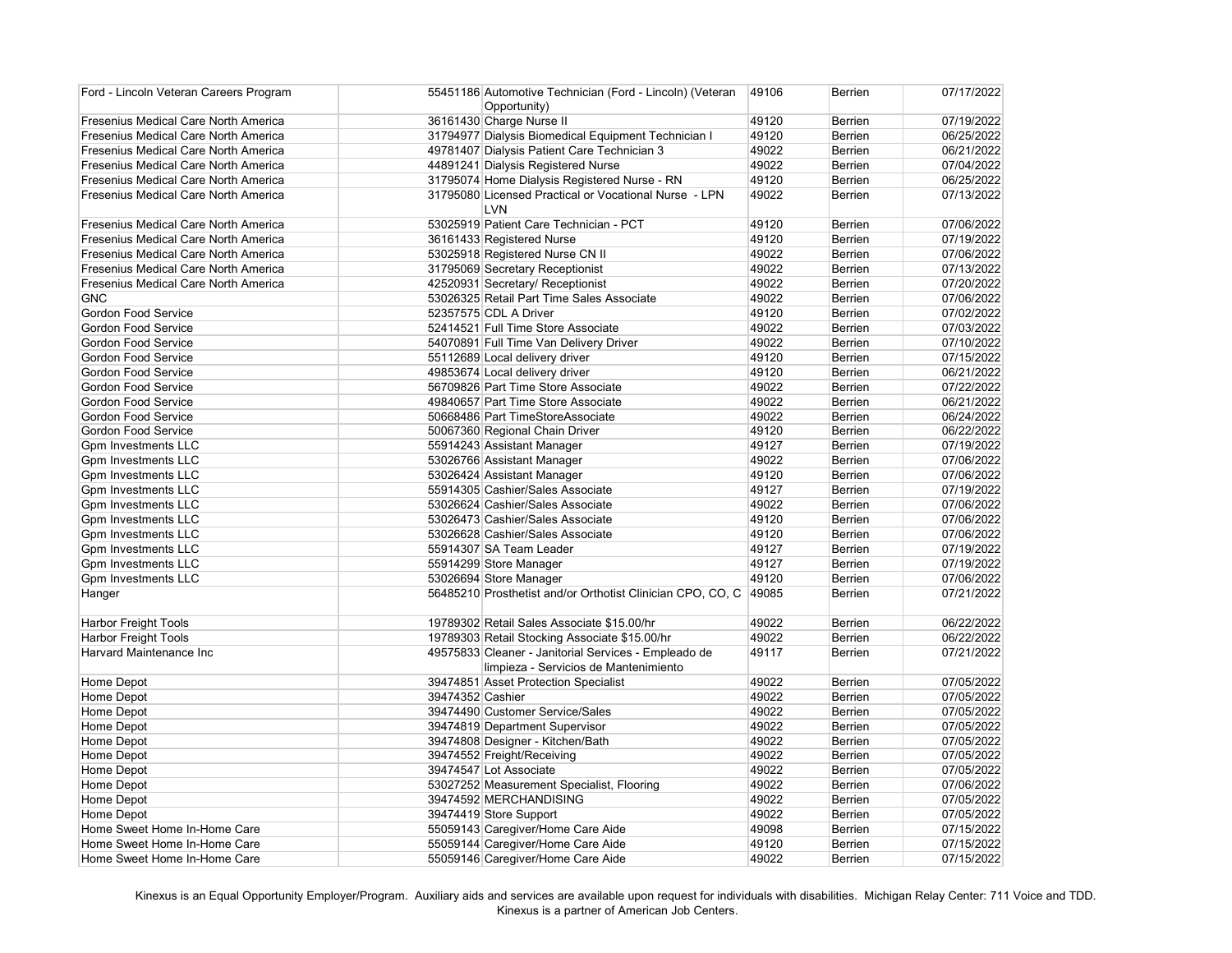| Home Sweet Home In-Home Care        | 55059145 Caregiver/Home Care Aide                                | 49127 | Berrien        | 07/15/2022 |
|-------------------------------------|------------------------------------------------------------------|-------|----------------|------------|
| Horizon Bank-St. Joseph             | 54984931 Teller- St. Joseph                                      | 49085 | Berrien        | 07/13/2022 |
| Horizon Bank-St. Joseph Ship Street | 55788508 Teller- St. Joseph Part Time                            | 49085 | Berrien        | 07/15/2022 |
| <b>HUB International</b>            | 9207410 Personal Lines Sales Executive                           | 49085 | <b>Berrien</b> | 07/04/2022 |
| Huntington National Bank            | 9198584 Branch Manager                                           | 49022 | <b>Berrien</b> | 07/06/2022 |
| <b>Huntington National Bank</b>     | 9198583 Branch Manager                                           | 49085 | Berrien        | 07/06/2022 |
| <b>Huntington National Bank</b>     | 55687021 Business Banking Community Banker 2                     | 49120 | Berrien        | 07/18/2022 |
| <b>Huntington National Bank</b>     | 55687023 Business Banking Community Banker 2                     | 49022 | Berrien        | 07/18/2022 |
| Huntington National Bank            | 55687020 Business Banking Community Banker 2                     | 49085 | Berrien        | 07/18/2022 |
| Huntington National Bank            | 48244295 Customer Experience Banker                              | 49022 | Berrien        | 07/16/2022 |
| Huntington National Bank            | 33348312 Customer Experience Banker                              | 49127 | Berrien        | 07/09/2022 |
| <b>Huntington National Bank</b>     | 48244302 Customer Experience Banker Resource (Float)             | 49022 | Berrien        | 07/16/2022 |
| <b>Huntington National Bank</b>     | 53904694 Financial Relationship Banker                           | 49127 | Berrien        | 07/10/2022 |
| <b>IDEX</b>                         | 50698867 Accounting Manager                                      | 49022 | Berrien        | 06/25/2022 |
| <b>IDEX</b>                         | 41678257 Application Engineer                                    | 49022 | Berrien        | 07/16/2022 |
| <b>IDEX</b>                         | 36162445 Cost Accountant                                         | 49022 | Berrien        | 07/19/2022 |
| <b>IDEX</b>                         | 55915039 Customer Service Manager                                | 49022 | Berrien        | 07/19/2022 |
|                                     |                                                                  |       |                |            |
| <b>IDEX</b>                         | 45111423 Distribution Sales Representative                       | 49022 | Berrien        | 07/01/2022 |
| <b>IDEX</b>                         | 50698868 Human Resources Manager                                 | 49022 | Berrien        | 06/25/2022 |
| <b>IDEX</b>                         | 9183701 Machinist                                                | 49022 | Berrien        | 07/04/2022 |
| <b>IDEX</b>                         | 35230053 Master Toolmaker                                        | 49022 | Berrien        | 07/14/2022 |
| <b>IDEX</b>                         | 43830698 President, GAST Manufacturing                           | 49022 | Berrien        | 06/25/2022 |
| <b>IDEX</b>                         | 41678258 Product Quality Engineer                                | 49022 | Berrien        | 07/16/2022 |
| <b>IDEX</b>                         | 33718994 Product Quality Engineer                                | 49022 | Berrien        | 07/06/2022 |
| <b>IDEX</b>                         | 23853824 Quality Supervisor                                      | 49022 | Berrien        | 07/11/2022 |
| <b>IQVIA</b>                        | 47591813 Global Business Development Director, Medical           | 49102 | Berrien        | 07/13/2022 |
|                                     | Communications                                                   |       |                |            |
| <b>IQVIA</b>                        | 47591785 Medical Director, Medical and Patient                   | 49098 | Berrien        | 07/13/2022 |
|                                     | Communications                                                   |       |                |            |
| <b>IQVIA</b>                        | 47591626 Medical Director, Medical and Patient                   | 49120 | <b>Berrien</b> | 07/13/2022 |
|                                     | Communications                                                   |       |                |            |
| <b>IQVIA</b>                        | 47591668 Medical Director, Medical and Patient                   | 49102 | <b>Berrien</b> | 07/13/2022 |
|                                     | Communications                                                   |       |                |            |
| J.B. Hunt Transport                 | 14901445 Driver Helper                                           | 49022 | Berrien        | 06/26/2022 |
| JLL                                 | 56587106 Mobile Engineer                                         | 49022 | Berrien        | 07/21/2022 |
| JPMorgan Chase                      | 45341994 JPMorgan Wealth Management - Private Client             | 49127 | <b>Berrien</b> | 07/04/2022 |
|                                     | Advisor - Stevensville, Michigan                                 |       |                |            |
| JPMorgan Chase                      | 53028081 Part-Time (20 hours) Associate Banker -                 | 49127 | Berrien        | 07/06/2022 |
|                                     | Stevensville - Stevensville, MI                                  |       |                |            |
| JPMorgan Chase                      | 54362934 Part-Time (30 hours) Associate Banker - Fairplain 49022 |       | Berrien        | 07/12/2022 |
|                                     | Plaza - Benton Harbor, MI                                        |       |                |            |
| JX Truck Center                     | 54086414 Field Service Technician                                | 49120 | Berrien        | 07/10/2022 |
| JX Truck Center                     | 53313915 Outside Parts Sales Executive                           | 49120 | Berrien        | 07/07/2022 |
| <b>KBR</b>                          | 29905188 Aerospace QMS Auditor                                   | 49120 | Berrien        | 07/16/2022 |
| KinderCare Education LLC            | 53434625 Teachers at Peace Boulevard KinderCare -                | 49085 | Berrien        | 07/07/2022 |
|                                     | 220606086130T                                                    |       |                |            |
| KinderCare Education LLC            | 51908045 Teachers at The Eddy - 220530081065T                    | 49022 | Berrien        | 06/30/2022 |
| Kinexus                             | 52492569 Talent Enrollment Specialist                            | 49022 | Berrien        | 07/03/2022 |
| LaJoy Group, Inc                    | 8014769 Cashier- Niles, MI.                                      | 49120 | Berrien        | 06/24/2022 |
| <b>LECO Corporation</b>             | 53964254 Assembly Operator B                                     | 49085 | Berrien        | 07/10/2022 |
|                                     |                                                                  |       |                |            |
| <b>LECO Corporation</b>             | 51260981 Assembly Operator B                                     | 49085 | Berrien        | 06/27/2022 |
| <b>LECO Corporation</b>             | 55732580 Ceramic Machine Operator                                | 49085 | Berrien        | 07/18/2022 |
| <b>LECO Corporation</b>             | 50389597 Janitorial Worker                                       | 49085 | <b>Berrien</b> | 06/23/2022 |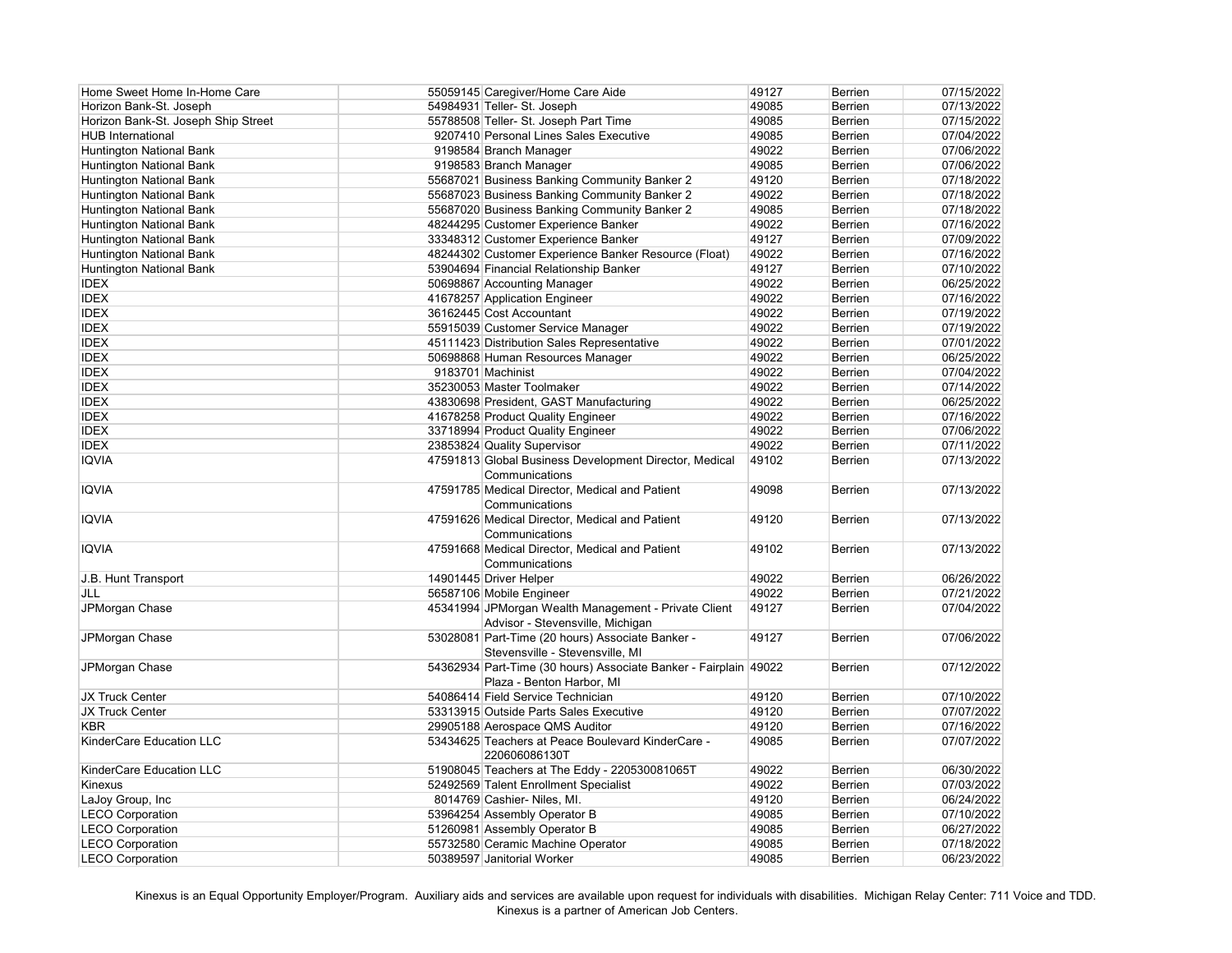| <b>LECO Corporation</b>          | 55103811 Plater II |                                                                  | 49085 | <b>Berrien</b> | 07/15/2022 |
|----------------------------------|--------------------|------------------------------------------------------------------|-------|----------------|------------|
| Lindberg/Mph                     |                    | 56507668 Assembler/ Fabricator                                   | 49084 | <b>Berrien</b> | 07/21/2022 |
| Lindberg/Mph                     | 56507955 Painter   |                                                                  | 49084 | Berrien        | 07/21/2022 |
| Lindberg/Mph                     |                    | 56507958 Panel Builder                                           | 49084 | <b>Berrien</b> | 07/21/2022 |
| Lineage Logistics                |                    | 50698680 Custodian                                               | 49126 | <b>Berrien</b> | 06/25/2022 |
| Lineage Logistics                |                    | 53028290 Customer Care Rep                                       | 49126 | <b>Berrien</b> | 07/06/2022 |
| Lineage Logistics                |                    | 39091867 Maintenance and Engineering Technician II               | 49126 | Berrien        | 07/04/2022 |
| Lineage Logistics                |                    | 55687177 Office Manager I                                        | 49126 | Berrien        | 07/18/2022 |
| Lineage Logistics                |                    | 53028291 Warehouse Generalist                                    | 49126 | Berrien        | 07/06/2022 |
| L'Oreal USA, Inc                 |                    | 52582644 Retail Key Holder PT                                    | 49085 | Berrien        | 07/03/2022 |
| Lowe's                           |                    | 50929995 Cashier Part Time                                       | 49022 | Berrien        | 06/26/2022 |
| Lowe's                           |                    | 55451787 FT-Cashier-Closing                                      | 49022 | Berrien        | 07/17/2022 |
| Lowe's                           |                    | 55451794 FT-Cashier-Closing                                      | 49022 | Berrien        | 07/17/2022 |
| Lowe's                           |                    | 53028310 FT-Cashier-Closing                                      | 49120 | Berrien        | 07/06/2022 |
| Lowe's                           |                    | 55451775 FT-CDL Delivery Driver                                  | 49022 | Berrien        | 07/17/2022 |
| Lowe's                           |                    | 51148207 FT-Head Cashier-Flexible                                | 49120 | Berrien        | 06/27/2022 |
| Lowe's                           |                    | 53028391 FT-Sales Associate - Delivery-Day                       | 49022 | Berrien        | 07/06/2022 |
| Lowe's                           |                    | 49360702 FT-Sales Associate - Flooring-Closing                   | 49120 | <b>Berrien</b> | 07/20/2022 |
| Lowe's                           |                    | 54843311 FT-Sales Associate - Hardware-Opening                   | 49120 | Berrien        | 07/14/2022 |
| Lowe's                           |                    | 53028320 FT-Sales Associate - Outside Lawn And Garden-           | 49120 | <b>Berrien</b> | 07/06/2022 |
|                                  |                    | Closing                                                          |       |                |            |
| Lowe's                           |                    | 49576074 FT-Sales Associate - Outside Lawn And Garden-           | 49120 | <b>Berrien</b> | 07/21/2022 |
|                                  |                    | Day                                                              |       |                |            |
|                                  |                    | 55451768 FT-Sales Specialist - ProServices-Opening               | 49022 | <b>Berrien</b> | 07/17/2022 |
| Lowe's<br>Lowe's                 |                    | 53028355 Merchandising Part Time Days                            | 49022 | Berrien        | 07/06/2022 |
|                                  |                    | 50930028 Retail Sales - Part Time                                | 49120 |                |            |
| Lowe's                           |                    |                                                                  | 49022 | Berrien        | 06/26/2022 |
| Lowe's                           |                    | 50930016 Retail Sales - Part Time                                |       | Berrien        | 06/26/2022 |
| Lowe's                           |                    | 56140696 Sales Floor Dept Supervisor - Electrical-Plumbing 49022 |       | Berrien        | 07/20/2022 |
| Lowe's                           |                    | 50930033 Sales Floor Dept Supervisor - Electrical-Plumbing 49120 |       | <b>Berrien</b> | 06/26/2022 |
|                                  |                    |                                                                  |       |                |            |
| Lowe's                           |                    | 50929935 Warehouse Part Time Days                                | 49120 | Berrien        | 06/26/2022 |
| Lowe's                           |                    | 50930032 Warehouse Part Time Days                                | 49022 | Berrien        | 06/26/2022 |
| Lowe's                           |                    | 50929936 Warehouse Part Time Overnight                           | 49022 | Berrien        | 06/26/2022 |
| Max3, LLC                        |                    | 52233820 CNC Machine Opertor                                     | 49022 | Berrien        | 07/02/2022 |
| Max3, LLC                        |                    | 52238921 Program Manager & Sales                                 | 49022 | <b>Berrien</b> | 07/02/2022 |
| <b>Maxim Healthcare Services</b> |                    | 55451813 Licensed Practical Nurse (LPN)                          | 49117 | Berrien        | 07/17/2022 |
| Maxim Healthcare Staffing        |                    | 54843329 LPN/LVN Long Term Care                                  | 49085 | Berrien        | 07/14/2022 |
| Maxim Healthcare Staffing        |                    | 55451821 Med Surg RN                                             | 49085 | Berrien        | 07/17/2022 |
| Maxim Healthcare Staffing        |                    | 55451832 Surgical Technician                                     | 49085 | Berrien        | 07/17/2022 |
| McDonald's                       |                    | 37702427 Crew Team Member                                        | 49107 | Berrien        | 06/26/2022 |
| McDonald's                       |                    | 37703352 Crew Team Member                                        | 49104 | Berrien        | 06/26/2022 |
| McDonald's                       |                    | 37702858 Crew Team Member                                        | 49127 | Berrien        | 06/26/2022 |
| McDonald's                       |                    | 37702998 Crew Team Member                                        | 49085 | Berrien        | 06/26/2022 |
| McDonald's                       |                    | 37702720 Crew Team Member                                        | 49106 | Berrien        | 06/26/2022 |
| McDonald's                       |                    | 37702254 Crew Team Member                                        | 49117 | Berrien        | 06/26/2022 |
| McDonald's                       |                    | 37702825 Crew Team Member                                        | 49120 | Berrien        | 06/26/2022 |
| McDonald's                       |                    | 37703675 Crew Team Member                                        | 49038 | <b>Berrien</b> | 06/26/2022 |
| McDonald's                       |                    | 37703164 Crew Team Member                                        | 49022 | <b>Berrien</b> | 06/26/2022 |
| McDonald's                       |                    | 37702577 Department Manager                                      | 49085 | <b>Berrien</b> | 06/26/2022 |
| McDonald's                       |                    | 37702135 Department Manager                                      | 49104 | Berrien        | 06/26/2022 |
| McDonald's                       |                    | 37702259 Department Manager                                      | 49022 | Berrien        | 06/26/2022 |
| McDonald's                       |                    | 37702593 Department Manager                                      | 49038 | <b>Berrien</b> | 06/26/2022 |
|                                  |                    |                                                                  |       |                |            |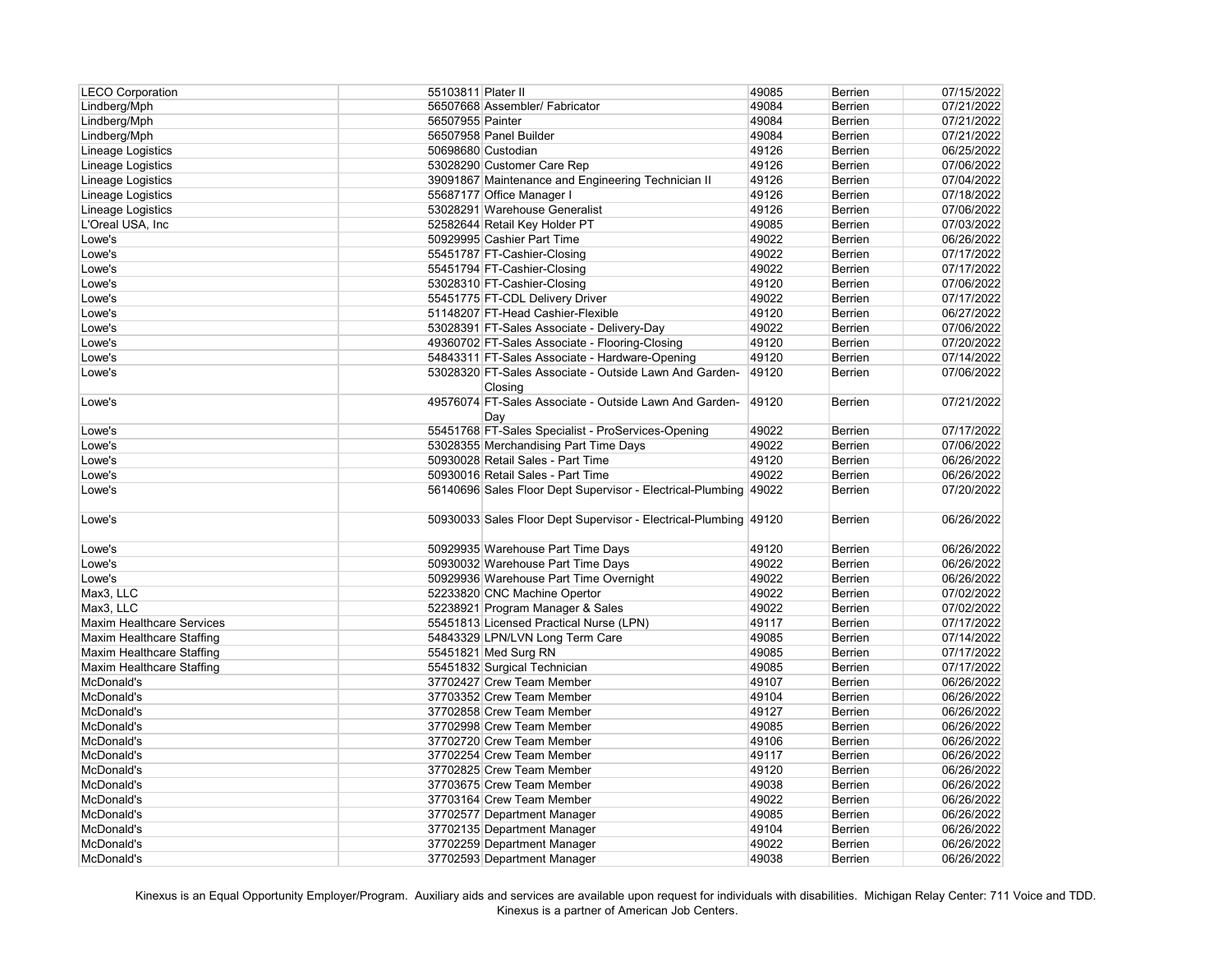| McDonald's                |                         | 37701905 Department Manager                                | 49127 | <b>Berrien</b> | 06/26/2022 |
|---------------------------|-------------------------|------------------------------------------------------------|-------|----------------|------------|
| McDonald's                |                         | 37703348 Department Manager                                | 49106 | <b>Berrien</b> | 06/26/2022 |
| McDonald's                |                         | 37703203 Department Manager                                | 49107 | <b>Berrien</b> | 06/26/2022 |
| McDonald's                |                         | 37703377 Guest Experience Lead (GEL)                       | 49127 | <b>Berrien</b> | 06/26/2022 |
| McDonald's                |                         | 37702731 Guest Experience Lead (GEL)                       | 49085 | Berrien        | 06/26/2022 |
| McDonald's                |                         | 37701926 Guest Experience Lead (GEL)                       | 49120 | <b>Berrien</b> | 06/26/2022 |
| McDonald's                | 37702945 Maintenance    |                                                            | 49038 | Berrien        | 06/26/2022 |
| McDonald's                | 37702321 Maintenance    |                                                            | 49106 | Berrien        | 06/26/2022 |
| McDonald's                | 37703419 Maintenance    |                                                            | 49117 | <b>Berrien</b> | 06/26/2022 |
| McDonald's                | 37702435 Maintenance    |                                                            | 49104 | Berrien        | 06/26/2022 |
| McDonald's                | 37703679 Maintenance    |                                                            | 49022 | <b>Berrien</b> | 06/26/2022 |
| McDonald's                | 37702968 Maintenance    |                                                            | 49120 | <b>Berrien</b> | 06/26/2022 |
| McDonald's                | 37703516 Maintenance    |                                                            | 49085 | Berrien        | 06/26/2022 |
| McDonald's                | 37703493 Maintenance    |                                                            | 49127 | <b>Berrien</b> | 06/26/2022 |
| McDonald's                | 37702467 Maintenance    |                                                            | 49107 | <b>Berrien</b> | 06/26/2022 |
| McDonald's                | 37702326 Office Manager |                                                            | 49085 | Berrien        | 06/26/2022 |
| McDonald's                | 37703232 Office Manager |                                                            | 49106 | <b>Berrien</b> | 06/26/2022 |
| McDonald's                | 37702333 Office Manager |                                                            | 49127 | Berrien        | 06/26/2022 |
| McDonald's                | 37703701 Office Manager |                                                            | 49107 | Berrien        | 06/26/2022 |
| McDonald's                | 37703469 Office Manager |                                                            | 49104 | <b>Berrien</b> | 06/26/2022 |
| McDonald's                | 37703409 Shift Manager  |                                                            | 49127 | <b>Berrien</b> | 06/26/2022 |
|                           |                         |                                                            | 49120 |                |            |
| McDonald's                | 37702018 Shift Manager  |                                                            |       | Berrien        | 06/26/2022 |
| McDonald's                | 37702804 Shift Manager  |                                                            | 49022 | <b>Berrien</b> | 06/26/2022 |
| McDonald's                | 37703508 Shift Manager  |                                                            | 49104 | <b>Berrien</b> | 06/26/2022 |
| McDonald's                | 37701978 Shift Manager  |                                                            | 49106 | <b>Berrien</b> | 06/26/2022 |
| McDonald's                | 37702834 Shift Manager  |                                                            | 49085 | <b>Berrien</b> | 06/26/2022 |
| McDonald's                | 37703224 Shift Manager  |                                                            | 49038 | <b>Berrien</b> | 06/26/2022 |
| McDonald's                | 37703314 Shift Manager  |                                                            | 49117 | <b>Berrien</b> | 06/26/2022 |
| McDonald's                | 37703454 Shift Manager  |                                                            | 49107 | <b>Berrien</b> | 06/26/2022 |
| Medic 1 Ambulance         | 56141753 Dispatcher     |                                                            | 49022 | Berrien        | 07/20/2022 |
| Medic 1 Ambulance         |                         | 39276331 Emergency Medical Technician (EMT)                | 49022 | Berrien        | 07/04/2022 |
| Medic 1 Ambulance         | 39276330 Paramedic      |                                                            | 49022 | <b>Berrien</b> | 07/04/2022 |
| Medic 1 Ambulance         |                         | 39276329 WheelChair Express Driver                         | 49022 | <b>Berrien</b> | 07/04/2022 |
| Meijer                    |                         | 49576122 Cashier, Part time, Noon to Midnight Shifts       | 49127 | Berrien        | 07/21/2022 |
| Meijer                    | 45572475 Courtesy clerk |                                                            | 49022 | Berrien        | 07/04/2022 |
| Meijer                    |                         | 49576136 Deli, Part-time, All Shifts                       | 49127 | <b>Berrien</b> | 07/21/2022 |
| Meijer                    |                         | 54363212 Deli/Bakery Clerk (Evergreen)                     | 49022 | <b>Berrien</b> | 07/12/2022 |
| Meijer                    |                         | 36550007 Express Station, Part time, all shifts            | 49127 | <b>Berrien</b> | 07/21/2022 |
| Meijer                    |                         | 49576139 Overnight Stocking Clerk, Part-time               | 49127 | <b>Berrien</b> | 07/21/2022 |
| Meijer                    |                         | 54363315 Part time Retail Cashier -3:30p-12a               | 49022 | <b>Berrien</b> | 07/12/2022 |
| Meijer                    |                         | 54363307 Part time Retail Pharmacy technician              | 49022 | <b>Berrien</b> | 07/12/2022 |
| Meijer                    |                         | 49576157 Produce, Part-time, All Shifts                    | 49127 | <b>Berrien</b> | 07/21/2022 |
| Meijer                    |                         | 50264291 Retail part time Gas station clerk                | 49022 | <b>Berrien</b> | 06/23/2022 |
| Menasha Packaging         |                         | 55497709 Customer Service Representative                   | 49038 | <b>Berrien</b> | 07/17/2022 |
| Menasha Packaging         |                         | 55496980 General Laborer Temp                              | 49038 | <b>Berrien</b> | 07/17/2022 |
| Menasha Packaging         |                         | 55498973 Maintenance Technician                            | 49038 | <b>Berrien</b> | 07/17/2022 |
| Menasha Packaging         |                         | 55498254 Maintenance Technician                            | 49038 | <b>Berrien</b> | 07/17/2022 |
| <b>MPHI</b>               | (Field)                 | 52518758 Department Technician - Southwest Michigan        | 49022 | <b>Berrien</b> | 06/24/2022 |
| Nutrien                   |                         | 56510979 Seasonal Class A CDL Delivery Driver              | 49022 | <b>Berrien</b> | 07/21/2022 |
| O.R. Colan Associates ORC |                         | 55818256 Senior Utilities Right of Way Agent St. Joseph, M | 49085 | <b>Berrien</b> | 07/18/2022 |
| O.R. Colan Associates ORC |                         | 56501185 Utilities Right of Way Agent Kalamazoo, MI        | 49085 | <b>Berrien</b> | 07/21/2022 |
|                           |                         |                                                            |       |                |            |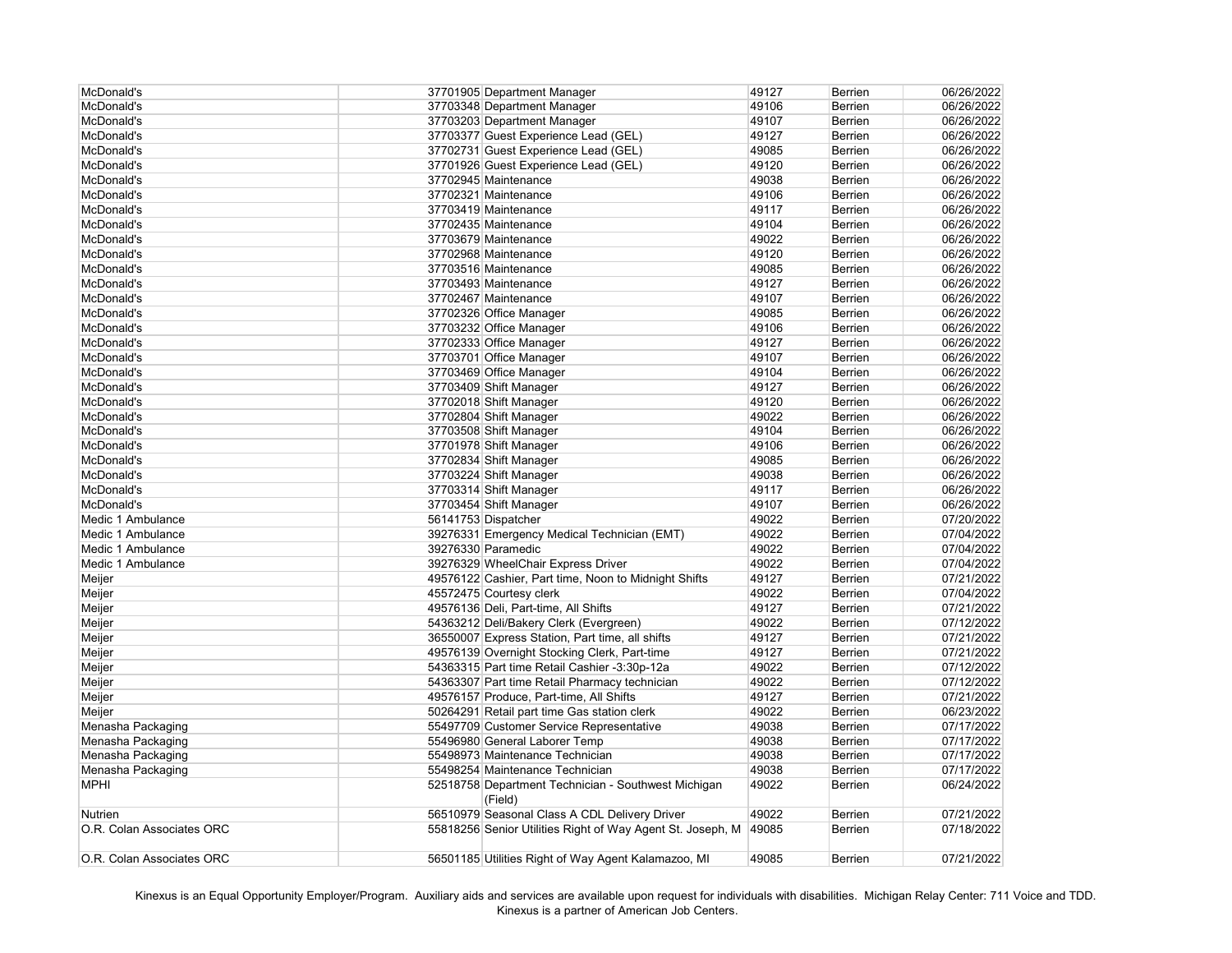| O.R. Colan Associates ORC       |                  | 55819772 Utilities Right of Way Title Agent Michigan and I             | 49085 | <b>Berrien</b> | 07/18/2022 |
|---------------------------------|------------------|------------------------------------------------------------------------|-------|----------------|------------|
| Ollie's Bargain Outlet          |                  | 30413019 Customer Service Associate                                    | 49022 | Berrien        | 07/18/2022 |
| Ollie's Bargain Outlet          |                  | 30413017 Sales Associate                                               | 49022 | Berrien        | 07/18/2022 |
| Ollie's Bargain Outlet          |                  | 48034966 Sales Associate                                               | 49022 | Berrien        | 07/14/2022 |
| Ollie's Bargain Outlet          |                  | 47147409 Sales Associate                                               | 49022 | Berrien        | 07/11/2022 |
| Ollie's Bargain Outlet          |                  | 30413018 Sales Supervisor                                              | 49022 | Berrien        | 07/18/2022 |
| Papa                            |                  | 46643880 Part-Time Companion Caregiver in St. Joseph, MI 49085         |       | <b>Berrien</b> | 07/07/2022 |
| PeopleReady                     |                  | 53029653 Order Puller                                                  | 49128 | <b>Berrien</b> | 07/06/2022 |
| PepsiCo North America Beverages |                  | 50719772 Merchandiser - 5000852343106                                  | 49022 | Berrien        | 06/24/2022 |
| PepsiCo North America Beverages |                  | 52591779 Sales Rep - Relief Large Grocery/Mass Merch-<br>5000854522206 | 49022 | Berrien        | 07/03/2022 |
| Performance Food Group          |                  | 50264476 CDL A Shuttle Truck Driver - Average \$70,000 a<br>year!      | 49120 | <b>Berrien</b> | 06/23/2022 |
| PetSmart, Inc.                  |                  | 9137201 Assistant Store Manager                                        | 49022 | Berrien        | 07/14/2022 |
| PetSmart, Inc.                  |                  | 9137191 Associate Manager PT/FT                                        | 49022 | Berrien        | 07/14/2022 |
| PetSmart, Inc.                  |                  | 9137144 Bather / Groomer Trainee                                       | 49022 | Berrien        | 07/14/2022 |
| PetSmart, Inc.                  |                  | 9137148 Customer Engagement Manager                                    | 49022 | Berrien        | 07/14/2022 |
| PetSmart, Inc.                  |                  | 9137387 Early Morning Stocker                                          | 49022 | <b>Berrien</b> | 07/14/2022 |
| PetSmart, Inc.                  |                  | 9137323 Merchandising and Inventory Manager                            | 49022 | Berrien        | 07/14/2022 |
| PetSmart, Inc.                  |                  | 9137373 Part Time Seasonal Associate                                   | 49022 | Berrien        | 07/14/2022 |
| PetSmart, Inc.                  |                  | 9137204 Pet Groomer                                                    | 49022 | <b>Berrien</b> | 07/14/2022 |
| PetSmart, Inc.                  |                  | 9137312 Pet Grooming Salon Manager                                     | 49022 | Berrien        | 07/14/2022 |
| PetSmart, Inc.                  |                  | 9136989 Pet Trainer                                                    | 49022 | Berrien        | 07/14/2022 |
| PetSmart, Inc.                  |                  | 9137421 Retail Sales Associate                                         | 49022 | <b>Berrien</b> | 07/14/2022 |
| PetSmart, Inc.                  |                  | 9137104 Retail Store Manager                                           | 49022 | Berrien        | 07/14/2022 |
| <b>Pilot Company</b>            | 56140856 Cashier |                                                                        | 49022 | Berrien        | 07/20/2022 |
| <b>Pilot Company</b>            |                  | 55452194 Coffee Attendant                                              | 49022 | <b>Berrien</b> | 07/17/2022 |
| <b>Pilot Company</b>            |                  | 9137456 Deli Baker                                                     | 49022 | <b>Berrien</b> | 07/14/2022 |
| <b>Pilot Company</b>            |                  | 55452122 Deli Production Team Member                                   | 49022 | <b>Berrien</b> | 07/17/2022 |
| <b>Pilot Company</b>            |                  | 27662143 Guest Services Manager                                        | 49022 | <b>Berrien</b> | 07/01/2022 |
| Pilot Company                   |                  | 56140857 Janitorial Maintenance                                        | 49022 | Berrien        | 07/20/2022 |
| <b>Pilot Company</b>            |                  | 55452171 Miembro del equipo de cajeros                                 | 49022 | Berrien        | 07/17/2022 |
| <b>Pilot Company</b>            |                  | 55452095 Miembro del equipo de mantenimiento de la<br>limpieza         | 49022 | <b>Berrien</b> | 07/17/2022 |
| <b>Pilot Company</b>            |                  | 55452130 Miembro del equipo de produccin de alimentos                  | 49022 | Berrien        | 07/17/2022 |
| <b>Pilot Company</b>            |                  | 55452178 Miembro del equipo del restaurante de servicio<br>rpido       | 49022 | Berrien        | 07/17/2022 |
| <b>Pilot Company</b>            |                  | 55058776 Miembro del equipo del restaurante de servicio<br>rpido       | 49022 | Berrien        | 07/15/2022 |
| Pilot Company                   |                  | 55452184 Miembro del equipo del servicio de caf                        | 49022 | Berrien        | 07/17/2022 |
| <b>Pilot Company</b>            |                  | 55452215 Restaurant General Manager                                    | 49022 | Berrien        | 07/17/2022 |
| <b>Pilot Company</b>            |                  | 53904918 Retail General Manager - Trainee                              | 49022 | Berrien        | 07/10/2022 |
| <b>Pilot Company</b>            |                  | 56140851 Wendy's Cashier                                               | 49022 | Berrien        | 07/20/2022 |
| <b>Pilot Company</b>            |                  | 56140867 Wendy's Team Member                                           | 49022 | Berrien        | 07/20/2022 |
| Pizza Hut                       |                  | 48488667 Area Coach                                                    | 49085 | Berrien        | 07/16/2022 |
| Pizza Hut                       |                  | 48488510 Assistant Restaurant Manager                                  | 49107 | Berrien        | 07/16/2022 |
| Pizza Hut                       |                  | 48488900 Assistant Restaurant Manager                                  | 49106 | Berrien        | 07/16/2022 |
| Pizza Hut                       |                  | 48488658 Assistant Restaurant Manager                                  | 49022 | Berrien        | 07/16/2022 |
| Pizza Hut                       |                  | 48488093 Assistant Restaurant Manager                                  | 49085 | Berrien        | 07/16/2022 |
| Pizza Hut                       |                  | 48488033 Assistant Restaurant Manager                                  | 49038 | Berrien        | 07/16/2022 |
| Pizza Hut                       |                  | 48488784 Assistant Restaurant Manager                                  | 49120 | Berrien        | 07/16/2022 |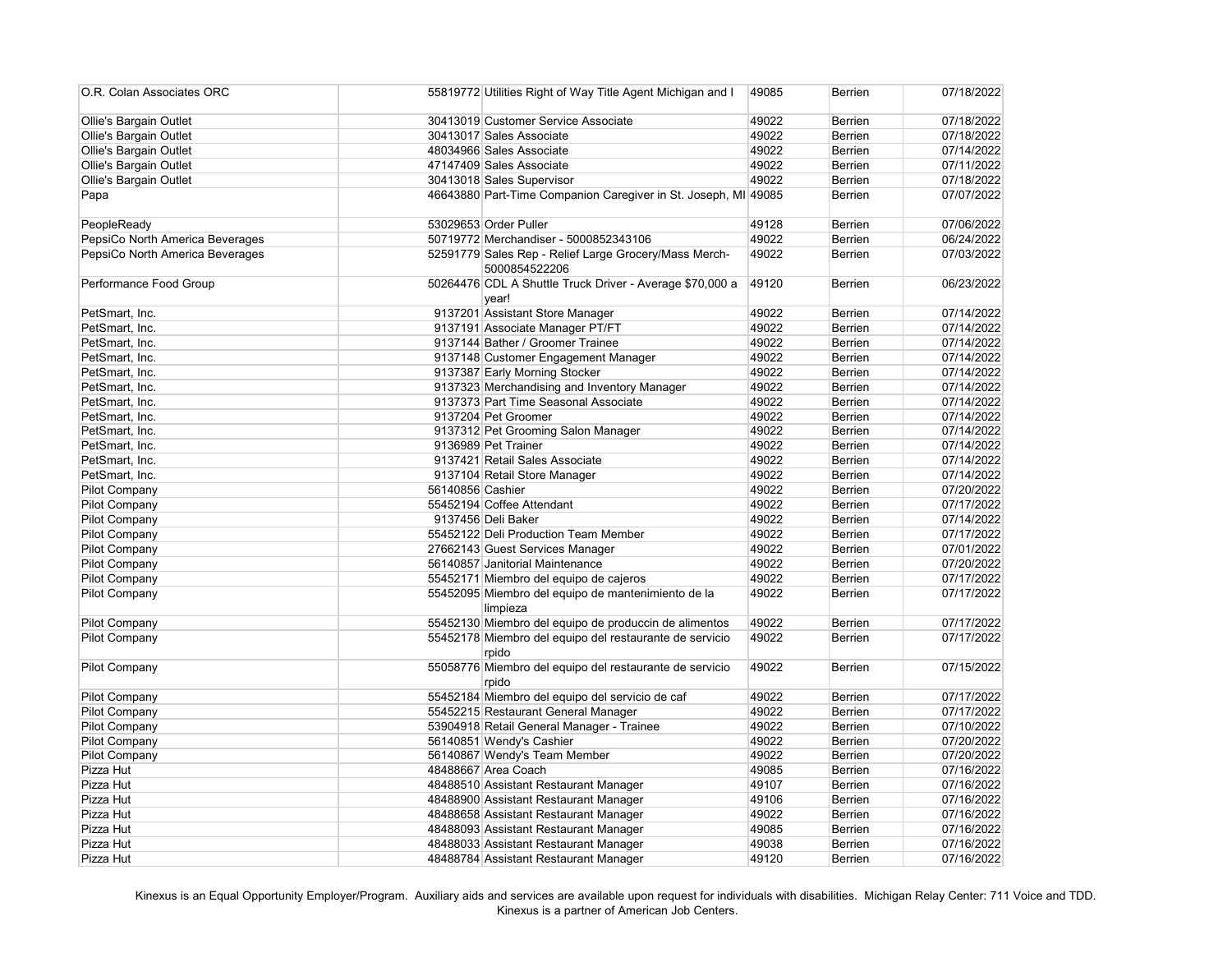| Pizza Hut | 48488483 Assistant Restaurant Manager                        | 49127 | <b>Berrien</b> | 07/16/2022 |
|-----------|--------------------------------------------------------------|-------|----------------|------------|
| Pizza Hut | 48488323 Assistant Restaurant Manager                        | 49104 | Berrien        | 07/16/2022 |
| Pizza Hut | 48489013 Assistant Restaurant Manager - Immediate<br>Opening | 49104 | Berrien        | 07/16/2022 |
| Pizza Hut | 48488925 Assistant Restaurant Manager - Immediate<br>Opening | 49127 | Berrien        | 07/16/2022 |
| Pizza Hut | 48488765 Assistant Restaurant Manager - Immediate<br>Opening | 49107 | <b>Berrien</b> | 07/16/2022 |
| Pizza Hut | 48488285 Assistant Restaurant Manager - Immediate<br>Opening | 49038 | Berrien        | 07/16/2022 |
| Pizza Hut | 48487682 Assistant Restaurant Manager - Immediate<br>Opening | 49120 | Berrien        | 07/16/2022 |
| Pizza Hut | 48487740 Assistant Restaurant Manager - Immediate<br>Opening | 49022 | <b>Berrien</b> | 07/16/2022 |
| Pizza Hut | 48487626 Assistant Restaurant Manager - Immediate<br>Opening | 49106 | Berrien        | 07/16/2022 |
| Pizza Hut | 48488222 Assistant Restaurant Manager - Immediate<br>Opening | 49085 | <b>Berrien</b> | 07/16/2022 |
| Pizza Hut | 48487603 Assistant Restaurant Manager - Now Hiring           | 49107 | Berrien        | 07/16/2022 |
| Pizza Hut | 48487887 Assistant Restaurant Manager - Now Hiring           | 49106 | Berrien        | 07/16/2022 |
| Pizza Hut | 48488627 Assistant Restaurant Manager - Now Hiring           | 49085 | Berrien        | 07/16/2022 |
| Pizza Hut | 48487653 Assistant Restaurant Manager - Now Hiring           | 49127 | Berrien        | 07/16/2022 |
| Pizza Hut | 48488119 Assistant Restaurant Manager - Now Hiring           | 49022 | Berrien        | 07/16/2022 |
| Pizza Hut | 48488771 Assistant Restaurant Manager - Now Hiring           | 49038 | Berrien        | 07/16/2022 |
| Pizza Hut | 48487641 Assistant Restaurant Manager - Now Hiring           | 49104 | Berrien        | 07/16/2022 |
| Pizza Hut | 48487812 Assistant Restaurant Manager - Now Hiring           | 49120 | Berrien        | 07/16/2022 |
| Pizza Hut | 48488564 Assistant Restaurant Manager - Team Lead            | 49127 | Berrien        | 07/16/2022 |
| Pizza Hut | 48488783 Assistant Restaurant Manager - Team Lead            | 49120 | Berrien        | 07/16/2022 |
| Pizza Hut | 48488407 Assistant Restaurant Manager - Team Lead            | 49107 | Berrien        | 07/16/2022 |
| Pizza Hut | 48488085 Assistant Restaurant Manager - Team Lead            | 49085 | Berrien        | 07/16/2022 |
| Pizza Hut | 48489026 Assistant Restaurant Manager - Team Lead            | 49022 | Berrien        | 07/16/2022 |
| Pizza Hut | 48488714 Assistant Restaurant Manager - Team Lead            | 49106 | Berrien        | 07/16/2022 |
| Pizza Hut | 48487857 Assistant Restaurant Manager - Team Lead            | 49038 | Berrien        | 07/16/2022 |
| Pizza Hut | 48488578 Assistant Restaurant Manager - Team Lead            | 49104 | Berrien        | 07/16/2022 |
| Pizza Hut | 48488699 Cook                                                | 49022 | Berrien        | 07/16/2022 |
| Pizza Hut | 48487831 Cook                                                | 49107 | <b>Berrien</b> | 07/16/2022 |
| Pizza Hut | 48488159 Cook                                                | 49120 | <b>Berrien</b> | 07/16/2022 |
| Pizza Hut | 48488366 Cook                                                | 49038 | <b>Berrien</b> | 07/16/2022 |
| Pizza Hut | 48488995 Cook                                                | 49085 | Berrien        | 07/16/2022 |
| Pizza Hut | 48487970 Cook                                                | 49085 | <b>Berrien</b> | 07/16/2022 |
| Pizza Hut | 48488569 Cook                                                | 49127 | Berrien        | 07/16/2022 |
| Pizza Hut | 48488235 Cook                                                | 49104 | Berrien        | 07/16/2022 |
| Pizza Hut | 48488597 Cook                                                | 49106 | Berrien        | 07/16/2022 |
| Pizza Hut | 48488305 Delivery Driver - Flexible Hours                    | 49107 | Berrien        | 07/16/2022 |
| Pizza Hut | 48488347 Delivery Driver - Flexible Hours                    | 49120 | <b>Berrien</b> | 07/16/2022 |
| Pizza Hut | 48488435 Delivery Driver - Flexible Hours                    | 49127 | <b>Berrien</b> | 07/16/2022 |
| Pizza Hut | 48488549 Delivery Driver - Flexible Hours                    | 49022 | <b>Berrien</b> | 07/16/2022 |
| Pizza Hut | 48488384 Delivery Driver - Flexible Hours                    | 49104 | <b>Berrien</b> | 07/16/2022 |
| Pizza Hut | 48487848 Delivery Driver - Flexible Hours                    | 49038 | <b>Berrien</b> | 07/16/2022 |
| Pizza Hut | 11239296 Delivery Driver - Flexible Hours                    | 49106 | <b>Berrien</b> | 07/04/2022 |
| Pizza Hut | 11239287 Delivery Driver - Flexible Hours                    | 49085 | Berrien        | 07/04/2022 |
| Pizza Hut | 48488504 Delivery Driver - Now Hiring                        | 49022 | Berrien        | 07/16/2022 |
| Pizza Hut | 48487852 Delivery Driver - Now Hiring                        | 49038 | <b>Berrien</b> | 07/16/2022 |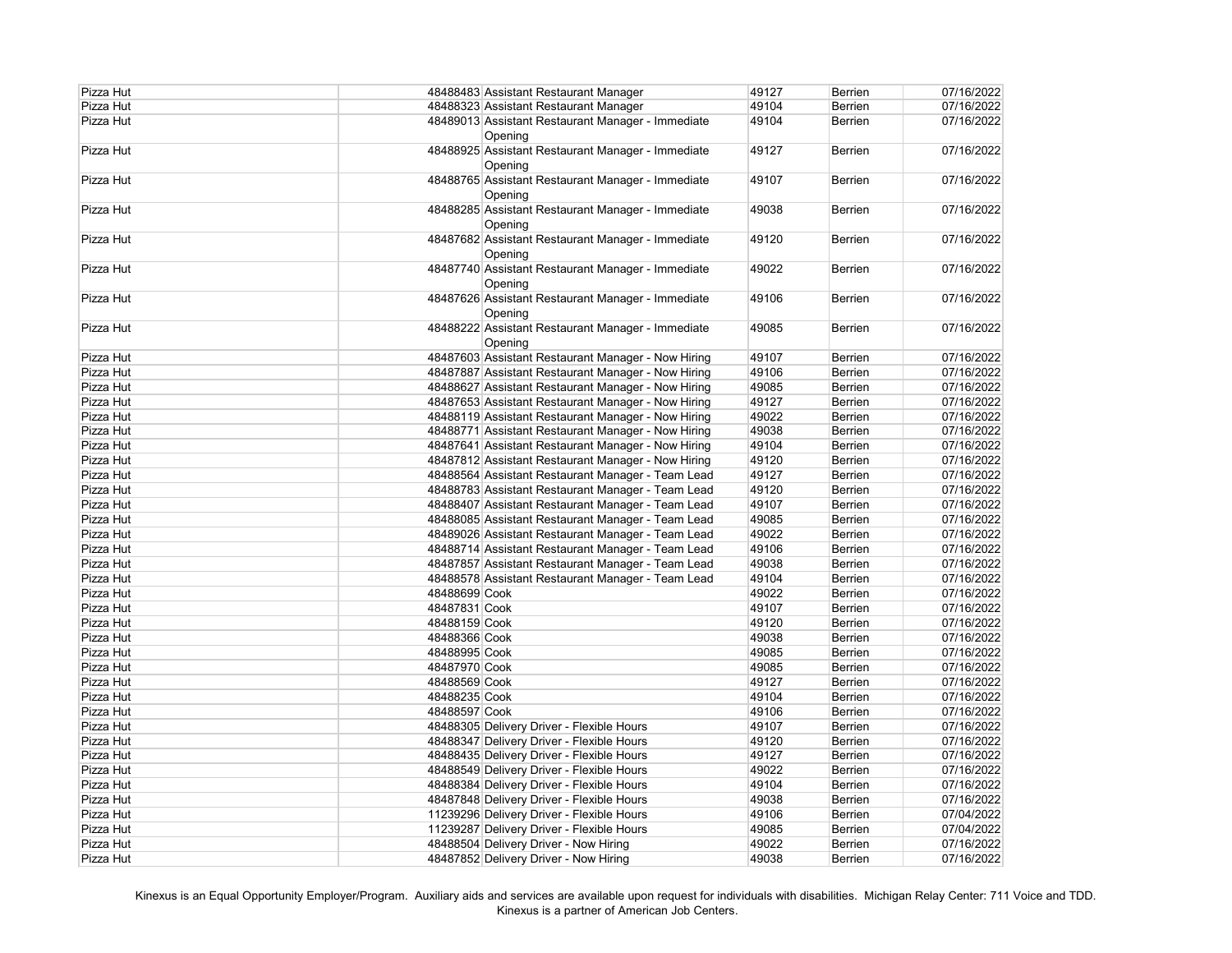| Pizza Hut | 48488492 Delivery Driver - Now Hiring                      | 49107 | Berrien        | 07/16/2022 |
|-----------|------------------------------------------------------------|-------|----------------|------------|
| Pizza Hut | 48488431 Delivery Driver - Now Hiring                      | 49104 | Berrien        | 07/16/2022 |
| Pizza Hut | 48488545 Delivery Driver - Now Hiring                      | 49120 | Berrien        | 07/16/2022 |
| Pizza Hut | 48488446 Delivery Driver - Now Hiring                      | 49127 | Berrien        | 07/16/2022 |
| Pizza Hut | 11239320 Delivery Driver - Now Hiring                      | 49106 | Berrien        | 07/04/2022 |
| Pizza Hut | 11239399 Delivery Driver - Now Hiring                      | 49085 | Berrien        | 07/04/2022 |
| Pizza Hut | 48488751 Dish washer                                       | 49127 | <b>Berrien</b> | 07/16/2022 |
| Pizza Hut | 48488403 Dish washer                                       | 49038 | <b>Berrien</b> | 07/16/2022 |
| Pizza Hut | 48488973 Dish washer                                       | 49106 | Berrien        | 07/16/2022 |
| Pizza Hut | 48488573 Dish washer                                       | 49120 | <b>Berrien</b> | 07/16/2022 |
| Pizza Hut | 48488055 Dish washer                                       | 49085 | <b>Berrien</b> | 07/16/2022 |
| Pizza Hut | 48488738 Dish washer                                       | 49022 | <b>Berrien</b> | 07/16/2022 |
| Pizza Hut | 48488057 Dish washer                                       | 49107 | <b>Berrien</b> | 07/16/2022 |
| Pizza Hut | 48488306 Dish washer                                       | 49104 | <b>Berrien</b> | 07/16/2022 |
| Pizza Hut | 48488000 Driver                                            | 49022 | Berrien        | 07/16/2022 |
| Pizza Hut | 48488959 Driver                                            | 49106 | Berrien        | 07/16/2022 |
| Pizza Hut | 48487998 Driver                                            | 49127 | Berrien        | 07/16/2022 |
| Pizza Hut | 48488088 Driver                                            | 49120 | Berrien        | 07/16/2022 |
| Pizza Hut | 48488842 Driver                                            | 49085 | Berrien        | 07/16/2022 |
| Pizza Hut | 48487880 Driver                                            | 49104 | Berrien        | 07/16/2022 |
| Pizza Hut | 48487882 Driver                                            | 49107 | <b>Berrien</b> | 07/16/2022 |
| Pizza Hut | 9223740 Driver                                             | 49038 | <b>Berrien</b> | 07/04/2022 |
| Pizza Hut | 48488265 Pizza Delivery Driver                             | 49022 |                | 07/16/2022 |
|           |                                                            |       | <b>Berrien</b> |            |
| Pizza Hut | 48488518 Pizza Delivery Driver                             | 49107 | <b>Berrien</b> | 07/16/2022 |
| Pizza Hut | 48488167 Pizza Delivery Driver                             | 49104 | Berrien        | 07/16/2022 |
| Pizza Hut | 48488374 Pizza Delivery Driver                             | 49127 | Berrien        | 07/16/2022 |
| Pizza Hut | 48488107 Pizza Delivery Driver                             | 49038 | Berrien        | 07/16/2022 |
| Pizza Hut | 48488386 Pizza Delivery Driver                             | 49120 | Berrien        | 07/16/2022 |
| Pizza Hut | 11239356 Pizza Delivery Driver                             | 49106 | Berrien        | 07/04/2022 |
| Pizza Hut | 11239174 Pizza Delivery Driver                             | 49085 | Berrien        | 07/04/2022 |
| Pizza Hut | 48488087 Pizza Hut Team Member                             | 49107 | <b>Berrien</b> | 07/16/2022 |
| Pizza Hut | 48487742 Pizza Hut Team Member                             | 49127 | <b>Berrien</b> | 07/16/2022 |
| Pizza Hut | 48488148 Pizza Hut Team Member                             | 49104 | <b>Berrien</b> | 07/16/2022 |
| Pizza Hut | 48487642 Pizza Hut Team Member                             | 49038 | <b>Berrien</b> | 07/16/2022 |
| Pizza Hut | 48488208 Pizza Hut Team Member                             | 49085 | Berrien        | 07/16/2022 |
| Pizza Hut | 48488717 Pizza Hut Team Member                             | 49106 | <b>Berrien</b> | 07/16/2022 |
| Pizza Hut | 48488942 Pizza Hut Team Member                             | 49120 | Berrien        | 07/16/2022 |
| Pizza Hut | 48487820 Pizza Hut Team Member                             | 49022 | <b>Berrien</b> | 07/16/2022 |
| Pizza Hut | 48488749 Restaurant General Manager                        | 49038 | <b>Berrien</b> | 07/16/2022 |
| Pizza Hut | 48489030 Restaurant General Manager                        | 49127 | Berrien        | 07/16/2022 |
| Pizza Hut | 48488910 Restaurant General Manager                        | 49085 | Berrien        | 07/16/2022 |
| Pizza Hut | 48488904 Restaurant General Manager                        | 49104 | <b>Berrien</b> | 07/16/2022 |
| Pizza Hut | 9223741 Restaurant General Manager                         | 49120 | Berrien        | 07/04/2022 |
| Pizza Hut | 9223917 Restaurant General Manager                         | 49107 | <b>Berrien</b> | 07/04/2022 |
| Pizza Hut | 9223939 Restaurant General Manager                         | 49022 | <b>Berrien</b> | 07/04/2022 |
| Pizza Hut | 9223907 Restaurant General Manager                         | 49106 | Berrien        | 07/04/2022 |
| Pizza Hut | 48488745 Restaurant General Manager - Immediate            | 49120 | <b>Berrien</b> | 07/16/2022 |
|           | Opening                                                    |       |                |            |
| Pizza Hut | 48488286 Restaurant General Manager - Immediate<br>Opening | 49104 | Berrien        | 07/16/2022 |
| Pizza Hut | 48488897 Restaurant General Manager - Immediate            | 49106 | Berrien        | 07/16/2022 |
|           | Opening                                                    |       |                |            |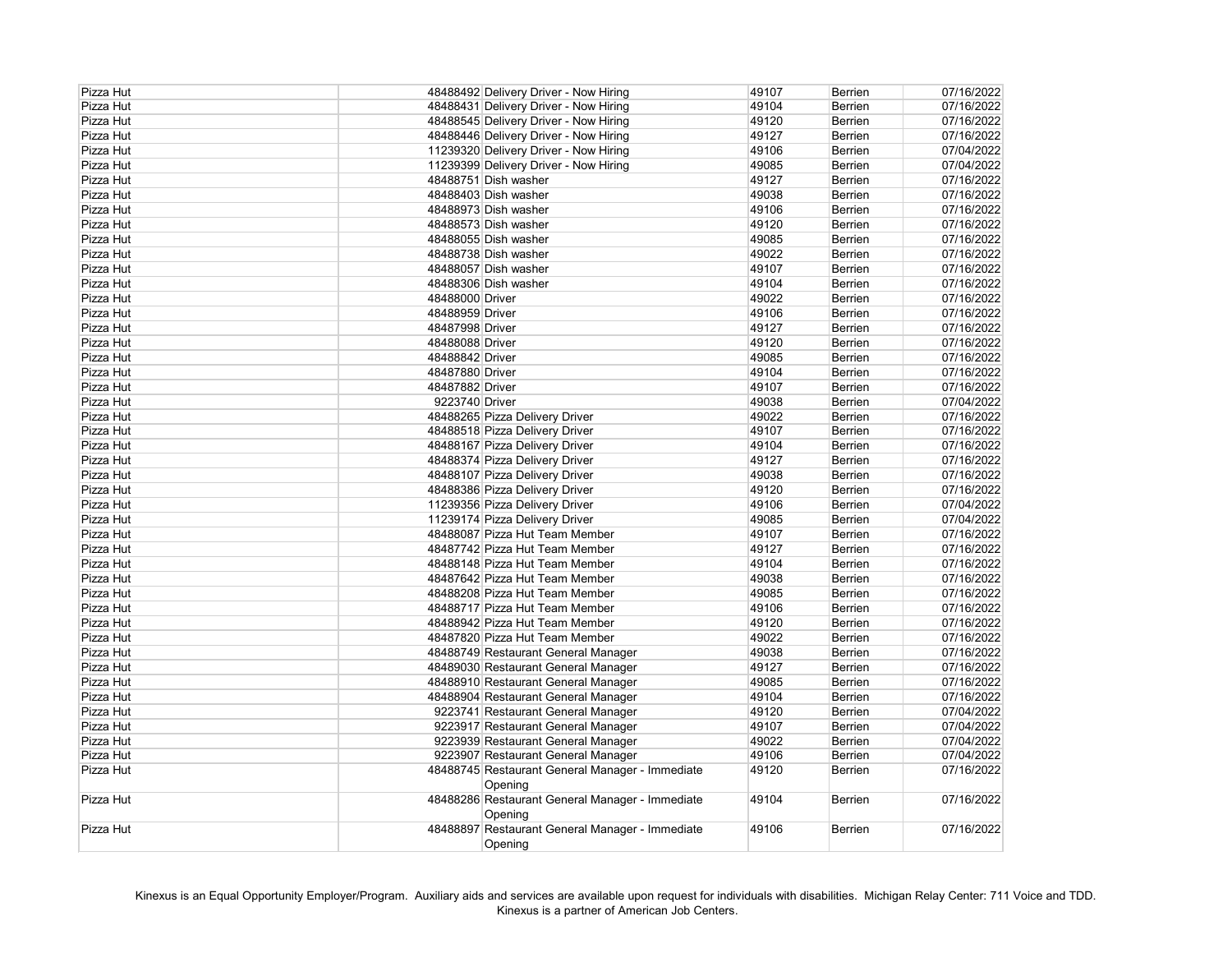| Pizza Hut | 48488682 Restaurant General Manager - Immediate<br>Opening | 49107 | <b>Berrien</b> | 07/16/2022 |
|-----------|------------------------------------------------------------|-------|----------------|------------|
| Pizza Hut | 48488899 Restaurant General Manager - Immediate<br>Opening | 49022 | Berrien        | 07/16/2022 |
| Pizza Hut | 48488371 Restaurant General Manager - Immediate<br>Opening | 49085 | Berrien        | 07/16/2022 |
| Pizza Hut | 48488383 Restaurant General Manager - Immediate<br>Opening | 49038 | <b>Berrien</b> | 07/16/2022 |
| Pizza Hut | 48488340 Restaurant General Manager - Immediate<br>Opening | 49127 | Berrien        | 07/16/2022 |
| Pizza Hut | 48487863 Restaurant General Manager - Now Hiring           | 49127 | Berrien        | 07/16/2022 |
| Pizza Hut | 48488077 Restaurant General Manager - Now Hiring           | 49085 | Berrien        | 07/16/2022 |
| Pizza Hut | 48487913 Restaurant General Manager - Now Hiring           | 49104 | Berrien        | 07/16/2022 |
| Pizza Hut | 48488014 Restaurant General Manager - Now Hiring           | 49038 | Berrien        | 07/16/2022 |
| Pizza Hut | 48488345 Restaurant General Manager - Now Hiring           | 49107 | Berrien        | 07/16/2022 |
| Pizza Hut | 48488202 Restaurant General Manager - Now Hiring           | 49022 | Berrien        | 07/16/2022 |
| Pizza Hut | 48488209 Restaurant General Manager - Now Hiring           | 49106 | Berrien        | 07/16/2022 |
| Pizza Hut | 48488182 Restaurant General Manager - Now Hiring           | 49120 | Berrien        | 07/16/2022 |
| Pizza Hut | 48488018 Restaurant General Manager - Team Lead            | 49127 | Berrien        | 07/16/2022 |
| Pizza Hut | 48487803 Restaurant General Manager - Team Lead            | 49104 | Berrien        | 07/16/2022 |
| Pizza Hut | 48488418 Restaurant General Manager - Team Lead            | 49022 | Berrien        | 07/16/2022 |
| Pizza Hut | 48488601 Restaurant General Manager - Team Lead            | 49120 | Berrien        | 07/16/2022 |
| Pizza Hut | 48488322 Restaurant General Manager - Team Lead            | 49107 | Berrien        | 07/16/2022 |
| Pizza Hut | 48488184 Restaurant General Manager - Team Lead            | 49106 | Berrien        | 07/16/2022 |
| Pizza Hut | 48488075 Restaurant General Manager - Team Lead            | 49085 | Berrien        | 07/16/2022 |
| Pizza Hut | 48488042 Restaurant General Manager - Team Lead            | 49038 | Berrien        | 07/16/2022 |
| Pizza Hut | 54363888 Restaurant Shift Manager                          | 49104 | Berrien        | 07/12/2022 |
| Pizza Hut | 54363921 Restaurant Shift Manager                          | 49127 | Berrien        | 07/12/2022 |
| Pizza Hut | 54363786 Restaurant Shift Manager                          | 49022 | Berrien        | 07/12/2022 |
| Pizza Hut | 54363651 Restaurant Shift Manager                          | 49038 | Berrien        | 07/12/2022 |
| Pizza Hut | 54363833 Restaurant Shift Manager                          | 49107 | Berrien        | 07/12/2022 |
| Pizza Hut | 54363728 Restaurant Shift Manager                          | 49106 | Berrien        | 07/12/2022 |
| Pizza Hut | 54363863 Restaurant Shift Manager                          | 49085 | Berrien        | 07/12/2022 |
| Pizza Hut | 54363748 Restaurant Shift Manager                          | 49120 | Berrien        | 07/12/2022 |
| Pizza Hut | 48488964 Restaurant Team Member                            | 49107 | Berrien        | 07/16/2022 |
| Pizza Hut | 48488043 Restaurant Team Member                            | 49120 | <b>Berrien</b> | 07/16/2022 |
| Pizza Hut | 48488379 Restaurant Team Member                            | 49038 | Berrien        | 07/16/2022 |
| Pizza Hut | 48487699 Restaurant Team Member                            | 49085 | Berrien        | 07/16/2022 |
| Pizza Hut | 48488733 Restaurant Team Member                            | 49104 | Berrien        | 07/16/2022 |
| Pizza Hut | 48488602 Restaurant Team Member                            | 49127 | Berrien        | 07/16/2022 |
| Pizza Hut | 48488680 Restaurant Team Member                            | 49022 | Berrien        | 07/16/2022 |
| Pizza Hut | 48488003 Restaurant Team Member                            | 49106 | Berrien        | 07/16/2022 |
| Pizza Hut | 48488591 Restaurant Team Member - Now Hiring               | 49106 | Berrien        | 07/16/2022 |
| Pizza Hut | 48488389 Restaurant Team Member - Now Hiring               | 49120 | Berrien        | 07/16/2022 |
| Pizza Hut | 48487932 Restaurant Team Member - Now Hiring               | 49085 | Berrien        | 07/16/2022 |
| Pizza Hut | 48489003 Restaurant Team Member - Now Hiring               | 49038 | Berrien        | 07/16/2022 |
| Pizza Hut | 48487747 Restaurant Team Member - Now Hiring               | 49022 | Berrien        | 07/16/2022 |
| Pizza Hut | 48487708 Restaurant Team Member - Now Hiring               | 49107 | Berrien        | 07/16/2022 |
| Pizza Hut | 48489000 Restaurant Team Member - Now Hiring               | 49127 | Berrien        | 07/16/2022 |
| Pizza Hut | 48487569 Restaurant Team Member - Now Hiring               | 49104 | Berrien        | 07/16/2022 |
| Pizza Hut | 48488207 Server                                            | 49127 | Berrien        | 07/16/2022 |
| Pizza Hut | 48489011 Server                                            | 49107 | Berrien        | 07/16/2022 |
| Pizza Hut | 48488422 Server                                            | 49106 | Berrien        | 07/16/2022 |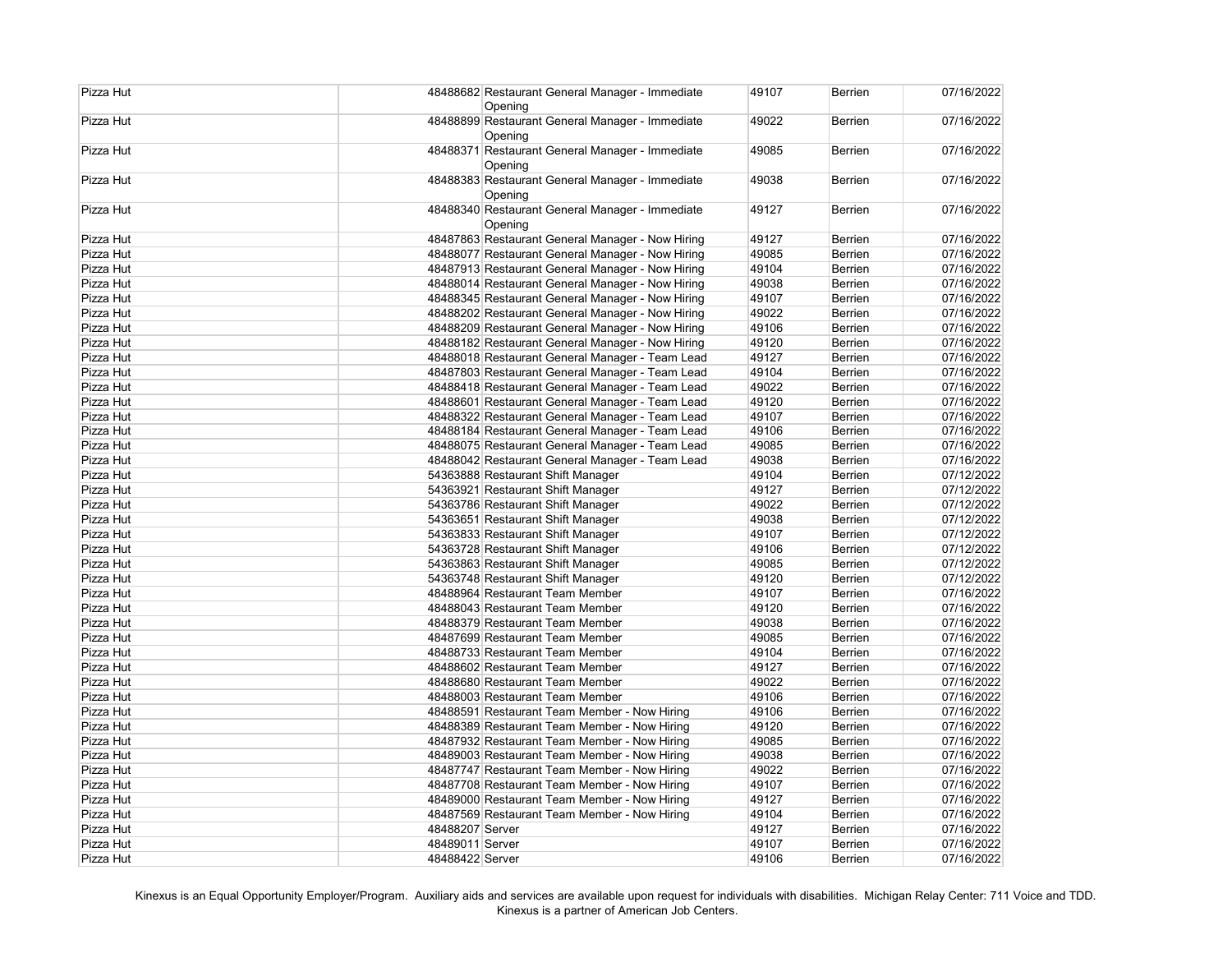| Pizza Hut                               | 48488710 Server |                                                      | 49120 | <b>Berrien</b> | 07/16/2022 |
|-----------------------------------------|-----------------|------------------------------------------------------|-------|----------------|------------|
| Pizza Hut                               | 9223884 Server  |                                                      | 49038 | <b>Berrien</b> | 07/04/2022 |
| Pizza Hut                               | 9223681 Server  |                                                      | 49085 | <b>Berrien</b> | 07/04/2022 |
| Pizza Hut                               |                 | 48488175 Shift Manager                               | 49107 | <b>Berrien</b> | 07/16/2022 |
| Pizza Hut                               |                 | 48488342 Shift Manager                               | 49022 | <b>Berrien</b> | 07/16/2022 |
| Pizza Hut                               |                 | 48487928 Shift Manager                               | 49106 | <b>Berrien</b> | 07/16/2022 |
| Pizza Hut                               |                 | 48487825 Shift Manager                               | 49120 | <b>Berrien</b> | 07/16/2022 |
| Pizza Hut                               |                 | 48488886 Shift Manager                               | 49085 | Berrien        | 07/16/2022 |
| Pizza Hut                               |                 | 48488929 Shift Manager                               | 49127 | <b>Berrien</b> | 07/16/2022 |
| Pizza Hut                               |                 | 48488867 Shift Manager                               | 49104 | Berrien        | 07/16/2022 |
| Pizza Hut                               |                 | 9223923 Shift Manager                                | 49038 | <b>Berrien</b> | 07/04/2022 |
| Pizza Hut                               |                 | 54363822 Shift Manager - Immediate Opening           | 49085 | <b>Berrien</b> | 07/12/2022 |
| Pizza Hut                               |                 | 54363862 Shift Manager - Immediate Opening           | 49038 | <b>Berrien</b> | 07/12/2022 |
| Pizza Hut                               |                 | 54363731 Shift Manager - Immediate Opening           | 49022 | <b>Berrien</b> | 07/12/2022 |
| Pizza Hut                               |                 | 54363855 Shift Manager - Immediate Opening           | 49104 | <b>Berrien</b> | 07/12/2022 |
| Pizza Hut                               |                 | 54363718 Shift Manager - Immediate Opening           | 49107 | <b>Berrien</b> | 07/12/2022 |
| Pizza Hut                               |                 | 54363837 Shift Manager - Immediate Opening           | 49127 | <b>Berrien</b> | 07/12/2022 |
|                                         |                 |                                                      | 49120 |                |            |
| Pizza Hut                               |                 | 54363636 Shift Manager - Immediate Opening           |       | <b>Berrien</b> | 07/12/2022 |
| Pizza Hut                               |                 | 54363669 Shift Manager - Immediate Opening           | 49106 | <b>Berrien</b> | 07/12/2022 |
| Pizza Hut                               |                 | 54363716 Shift Manager - Now Hiring                  | 49085 | <b>Berrien</b> | 07/12/2022 |
| Pizza Hut                               |                 | 54363918 Shift Manager - Now Hiring                  | 49106 | <b>Berrien</b> | 07/12/2022 |
| Pizza Hut                               |                 | 54363789 Shift Manager - Now Hiring                  | 49038 | <b>Berrien</b> | 07/12/2022 |
| Pizza Hut                               |                 | 54363642 Shift Manager - Now Hiring                  | 49107 | <b>Berrien</b> | 07/12/2022 |
| Pizza Hut                               |                 | 54363884 Shift Manager - Now Hiring                  | 49120 | <b>Berrien</b> | 07/12/2022 |
| Pizza Hut                               |                 | 54363753 Shift Manager - Now Hiring                  | 49104 | <b>Berrien</b> | 07/12/2022 |
| Pizza Hut                               |                 | 54363708 Shift Manager - Now Hiring                  | 49022 | <b>Berrien</b> | 07/12/2022 |
| Pizza Hut                               |                 | 54363775 Shift Manager - Now Hiring                  | 49127 | <b>Berrien</b> | 07/12/2022 |
| Pizza Hut                               |                 | 48488906 Team member                                 | 49107 | <b>Berrien</b> | 07/16/2022 |
| Pizza Hut                               |                 | 48488770 Team member                                 | 49104 | <b>Berrien</b> | 07/16/2022 |
| Pizza Hut                               |                 | 48488488 Team member                                 | 49038 | <b>Berrien</b> | 07/16/2022 |
| Pizza Hut                               |                 | 48488186 Team member                                 | 49127 | <b>Berrien</b> | 07/16/2022 |
| Pizza Hut                               |                 | 48488672 Team member                                 | 49022 | <b>Berrien</b> | 07/16/2022 |
| Pizza Hut                               |                 | 48487872 Team member                                 | 49120 | <b>Berrien</b> | 07/16/2022 |
| Pizza Hut                               |                 | 48488074 Team member                                 | 49106 | <b>Berrien</b> | 07/16/2022 |
| Pizza Hut                               |                 | 9223687 Team member                                  | 49085 | <b>Berrien</b> | 07/04/2022 |
| Quest Diagnostics Incorporated          |                 | 56017356 Phlebotomist I                              | 49085 | <b>Berrien</b> | 07/19/2022 |
| Randstad US                             |                 | 54364058 remote customer service representative      | 49022 | <b>Berrien</b> | 07/12/2022 |
| <b>Realogy Holdings Corporation</b>     |                 | 11239895 Franchise Sales Director                    | 49117 | <b>Berrien</b> | 07/04/2022 |
| Republic Services                       |                 | 55914963 Diesel Mechanic - B Tech                    | 49127 | <b>Berrien</b> | 07/19/2022 |
| <b>Republic Services</b>                |                 | 43166433 Fleet Maintenance Supervisor - Second Shift | 49127 | <b>Berrien</b> | 06/22/2022 |
| Reyes Holdings                          |                 | 53030192 Account Manager - (RCCB)                    | 49085 | <b>Berrien</b> | 07/06/2022 |
| <b>Rieth-Riley Construction Company</b> |                 | 55058528 General Laborer (2022 Paving Season)        | 49022 | <b>Berrien</b> | 07/15/2022 |
| <b>Rieth-Riley Construction Company</b> |                 | 53272511 Replacement Heavy Equipment Operator        | 49022 | <b>Berrien</b> | 07/07/2022 |
|                                         |                 | (Seasonal)                                           |       |                |            |
| Right at School                         |                 | 47146710 Now Hiring Child Care Assistant Teacher     | 49104 | <b>Berrien</b> | 07/11/2022 |
| <b>Right at School</b>                  |                 | 47146711 Now Hiring Childcare Program Manager        | 49104 | <b>Berrien</b> | 07/11/2022 |
| <b>Ritsema Associates</b>               |                 | 8254729 Construction Foreman                         | 49085 | <b>Berrien</b> | 07/08/2022 |
| Robert Half                             |                 | 46683295 Accounts Payable Clerk                      | 49120 | Berrien        | 07/08/2022 |
| Robert Half                             |                 | 41875524 Cost Accountant                             | 49120 | <b>Berrien</b> | 07/17/2022 |
| <b>Robert Half</b>                      |                 | 40250596 Cost Accountant                             | 49022 | <b>Berrien</b> | 06/22/2022 |
| <b>Robert Half</b>                      |                 | 41678399 Plant Controller                            | 49120 | <b>Berrien</b> | 06/22/2022 |
| <b>Robert Half</b>                      |                 | 53031017 Sr. Analyst                                 | 49022 | <b>Berrien</b> | 07/06/2022 |
| <b>Rockwell Automation</b>              |                 | 55759258 Engineering Team Lead1                      | 49022 | <b>Berrien</b> | 07/18/2022 |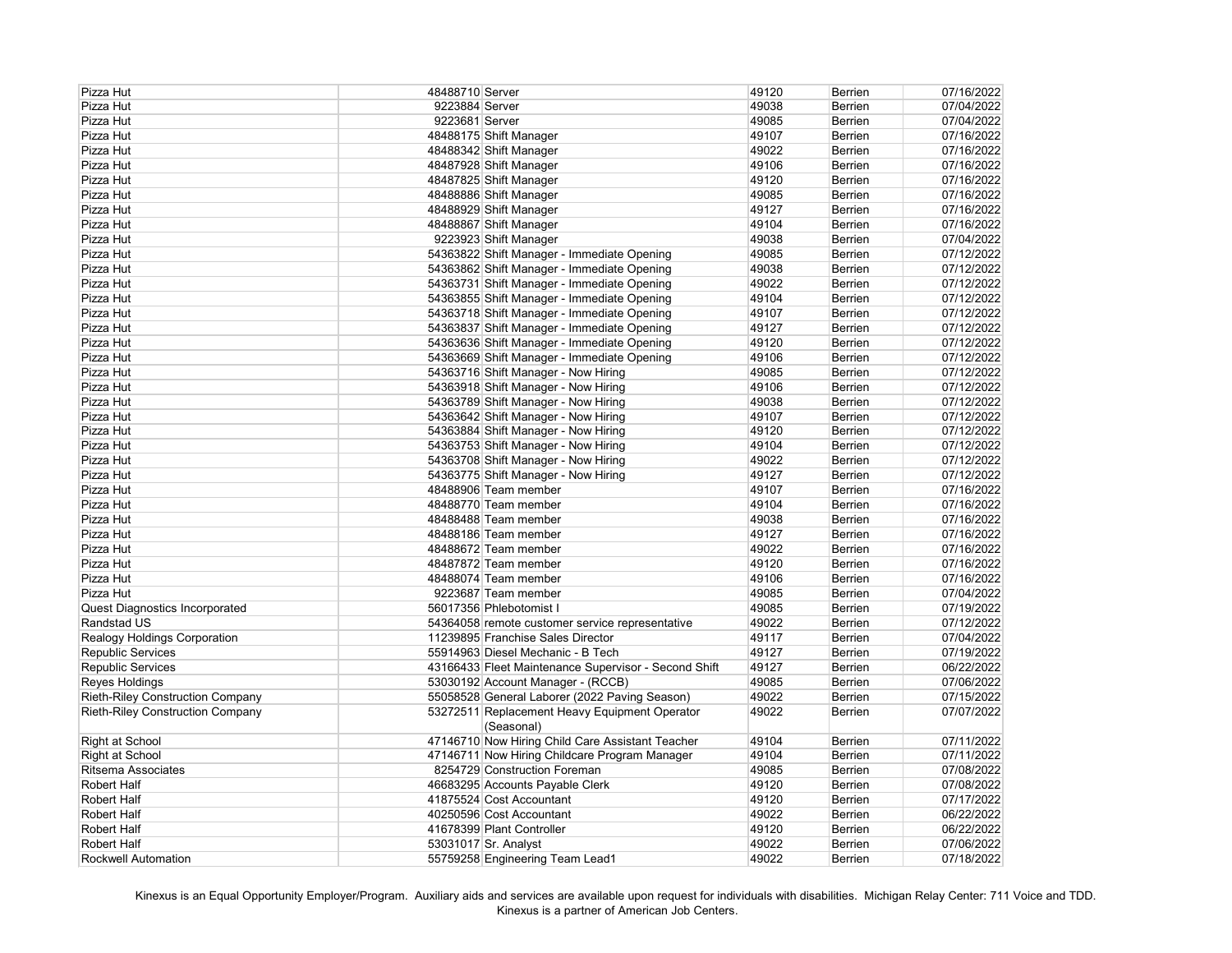| <b>Rockwell Automation</b>             | 55765900 Senior Network Engineer                                                 | 49022          | <b>Berrien</b>            | 07/18/2022               |
|----------------------------------------|----------------------------------------------------------------------------------|----------------|---------------------------|--------------------------|
| Roehl Transport                        | 53695852 CDL Driver                                                              | 49125          | <b>Berrien</b>            | 07/09/2022               |
| Roehl Transport                        | 53695871 CDL Driver                                                              | 49085          | <b>Berrien</b>            | 07/09/2022               |
| Roehl Transport                        | 53695859 CDL Driver                                                              | 49038          | <b>Berrien</b>            | 07/09/2022               |
| Roehl Transport                        | 44273609 CDL Driver                                                              | 49120          | <b>Berrien</b>            | 06/27/2022               |
| Roehl Transport                        | 54843757 CDL Truck Driver                                                        | 49085          | <b>Berrien</b>            | 07/14/2022               |
| Roehl Transport                        | 47364296 CDL Truck Driver                                                        | 49120          | <b>Berrien</b>            | 07/11/2022               |
| Roehl Transport                        | 54843798 CDL Truck Driver                                                        | 49038          | Berrien                   | 07/14/2022               |
| Roehl Transport                        | 47364331 CDL Truck Driver                                                        | 49120          | Berrien                   | 07/11/2022               |
| Roehl Transport                        | 47364325 CDL Truck Driver                                                        | 49085          | <b>Berrien</b>            | 07/11/2022               |
| Roehl Transport                        | 47364309 CDL Truck Driver                                                        | 49125          | Berrien                   | 07/11/2022               |
| Roehl Transport                        | 54843768 CDL Truck Driver                                                        | 49125          | Berrien                   | 07/14/2022               |
| Roehl Transport                        | 45572690 CDL Truck Driver                                                        | 49125          | <b>Berrien</b>            | 07/04/2022               |
| Roehl Transport                        | 47364352 CDL Truck Driver                                                        | 49038          | <b>Berrien</b>            | 07/11/2022               |
| Roehl Transport                        | 45572667 CDL Truck Driver                                                        | 49085          | Berrien                   | 07/04/2022               |
| Roehl Transport                        | 45572670 CDL Truck Driver                                                        | 49038          | <b>Berrien</b>            | 07/04/2022               |
| Roehl Transport                        | 45572708 CDL Truck Driver                                                        | 49120          | <b>Berrien</b>            | 07/04/2022               |
| Roehl Transport                        | 46471330 Dedicated Elwood Paper Fleet                                            | 49085          | Berrien                   | 07/08/2022               |
| Roehl Transport                        | 46471320 Dedicated Elwood Paper Fleet                                            | 49125          | <b>Berrien</b>            | 07/08/2022               |
| Roehl Transport                        | 53030471 Dedicated Elwood Paper Fleet                                            | 49120          | <b>Berrien</b>            | 07/06/2022               |
| Roehl Transport                        | 46471302 Dedicated Elwood Paper Fleet                                            | 49038          | <b>Berrien</b>            | 07/08/2022               |
| Roehl Transport                        | 48928777 Driver                                                                  | 49120          | <b>Berrien</b>            | 07/18/2022               |
| Roehl Transport                        | 53273166 Driver                                                                  | 49085          | Berrien                   | 07/07/2022               |
| Roehl Transport                        | 53273169 Driver                                                                  | 49038          | <b>Berrien</b>            | 07/07/2022               |
| Roehl Transport                        | 53273160 Driver                                                                  | 49125          | Berrien                   | 07/07/2022               |
| Roehl Transport                        | 55452378 Driver Dedicated Mail Fleet                                             | 49125          | <b>Berrien</b>            | 07/17/2022               |
| Roehl Transport                        | 55452390 Driver Dedicated Mail Fleet                                             | 49120          | <b>Berrien</b>            | 07/17/2022               |
| Roehl Transport                        | 55452380 Driver Dedicated Mail Fleet                                             | 49085          | <b>Berrien</b>            | 07/17/2022               |
| Roehl Transport                        | 55452391 Driver Dedicated Mail Fleet                                             | 49038          | <b>Berrien</b>            | 07/17/2022               |
| Roehl Transport                        | 54364295 Local Truck Driver                                                      | 49038          | <b>Berrien</b>            | 07/12/2022               |
| Roehl Transport                        | 54364294 Local Truck Driver                                                      | 49085          | <b>Berrien</b>            | 07/12/2022               |
| Roehl Transport                        | 54364284 Local Truck Driver                                                      | 49125          | <b>Berrien</b>            | 07/12/2022               |
| Roehl Transport                        | 54364275 Local Truck Driver                                                      | 49120          | Berrien                   | 07/12/2022               |
|                                        |                                                                                  |                |                           |                          |
| Roehl Transport                        | 54364273 Truck Driver<br>54843732 Truck Driver                                   | 49085<br>49038 | Berrien                   | 07/12/2022               |
| Roehl Transport<br>Roehl Transport     | 47364324 Truck Driver                                                            | 49120          | <b>Berrien</b><br>Berrien | 07/14/2022<br>07/11/2022 |
|                                        |                                                                                  |                |                           |                          |
| Roehl Transport                        | 54364310 Truck Driver                                                            | 49125          | Berrien                   | 07/12/2022               |
| Roehl Transport                        | 53273127 Truck Driver on-the-job CDL Training                                    | 49085          | <b>Berrien</b>            | 07/07/2022               |
| Roehl Transport                        | 53273133 Truck Driver on-the-job CDL Training                                    | 49125          | <b>Berrien</b>            | 07/07/2022               |
| Roehl Transport                        | 53273138 Truck Driver on-the-job CDL Training                                    | 49038          | <b>Berrien</b>            | 07/07/2022               |
| Roehl Transport                        | 45799662 Truck Driver on-the-job CDL Training                                    | 49120          | <b>Berrien</b>            | 07/04/2022               |
| <b>Rose Pest Solutions</b>             | 27004095 Service Technician South Bend IN                                        | 49120          | <b>Berrien</b>            | 06/27/2022               |
| <b>Rural King</b>                      | 11235430 US-MI-Niles                                                             | 49120          | <b>Berrien</b>            | 07/04/2022               |
| <b>Rural King</b>                      | 11235439 US-MI-Niles                                                             | 49120          | <b>Berrien</b>            | 07/05/2022               |
| <b>Rural King</b>                      | 11235427 US-MI-Niles                                                             | 49120          | <b>Berrien</b>            | 07/04/2022               |
| <b>Rural King</b>                      | 42935147 US-MI-Niles                                                             | 49120          | <b>Berrien</b>            | 06/21/2022               |
| <b>Ryder System</b>                    | 13530488 Transfer Driver Part Time                                               | 49022          | <b>Berrien</b>            | 07/19/2022               |
| Schneider                              | 49782528 Class A CDL - Regional Van Truckload truck<br>driver                    | 49085          | <b>Berrien</b>            | 06/21/2022               |
| Schneider                              | 49782525 Class A CDL - Regional Van Truckload truck<br>driver - no New York City | 49022          | <b>Berrien</b>            | 06/21/2022               |
| <b>Securitas Security Services USA</b> | 55452719 Campus Security Officer                                                 | 49022          | <b>Berrien</b>            | 07/17/2022               |
| <b>Securitas Security Services USA</b> | 55452703 Patrolling Security Officer                                             | 49022          | Berrien                   | 07/17/2022               |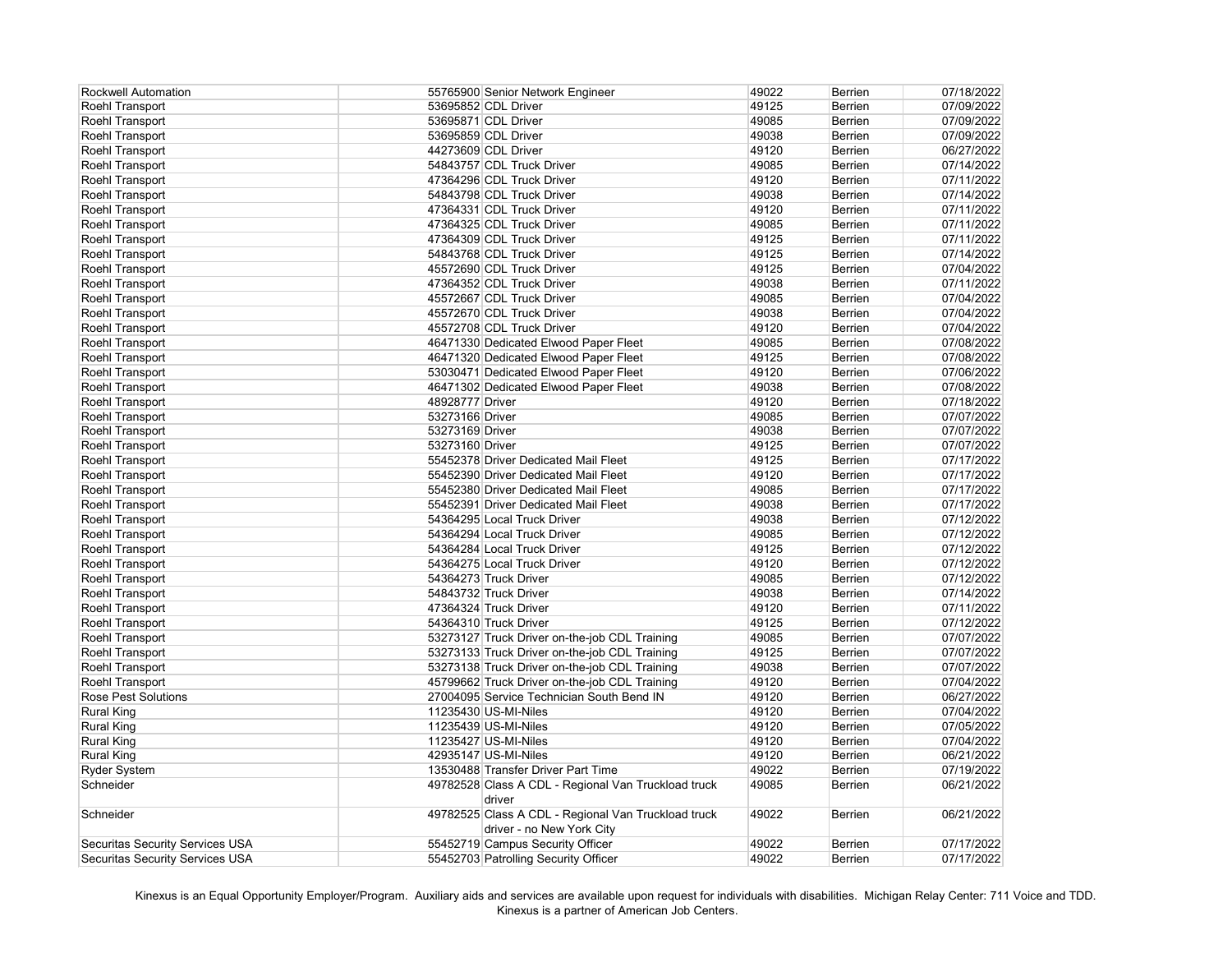| <b>Sherwin-Williams Company</b>           |                    | 52007117 Customer Service Specialist                      | 49022 | <b>Berrien</b> | 07/01/2022 |
|-------------------------------------------|--------------------|-----------------------------------------------------------|-------|----------------|------------|
| <b>Sherwin-Williams Company</b>           |                    | 55353402 Store Associate                                  | 49120 | <b>Berrien</b> | 07/16/2022 |
| <b>Siemens</b>                            |                    | 49137457 Associate Project Manager-Fire Alarm Systems-    | 49085 | <b>Berrien</b> | 07/19/2022 |
|                                           |                    | <b>Grand Rapids MI</b>                                    |       |                |            |
| Sodexo                                    |                    | 39092522 Food Prep Helper                                 | 49022 | Berrien        | 07/04/2022 |
| Sodexo                                    |                    | 41472711 Supervisor - Food - Senior                       | 49022 | Berrien        | 07/16/2022 |
| Sonic Drive-In                            |                    | 55687803 Assistant Manager                                | 49022 | Berrien        | 07/18/2022 |
| Sonic Drive-In                            |                    | 55687807 Carhop/ Skating Carhop (server)                  | 49022 | Berrien        | 07/18/2022 |
| Sonic Drive-In                            |                    | 55915342 Team/Crew Member                                 | 49022 | Berrien        | 07/19/2022 |
| Southwestern Michigan Community Ambulance |                    | 35035258 Paramedic                                        | 49120 | <b>Berrien</b> | 07/13/2022 |
| Service                                   |                    |                                                           |       |                |            |
| Southwestern Michigan Community Ambulance |                    | 35035257 Wheelchair Van Transport Specialist              | 49120 | <b>Berrien</b> | 07/13/2022 |
| Service                                   |                    |                                                           |       |                |            |
| SpartanNash                               |                    | 54654328 Assistant Store Director                         | 49127 | Berrien        | 07/13/2022 |
| SpartanNash                               |                    | 54886954 Bakery Associate PT Niles MI                     | 49120 | <b>Berrien</b> | 07/14/2022 |
| SpartanNash                               |                    | 49876365 Cleveland Avenue St. Joseph Martin's Super       | 49085 | <b>Berrien</b> | 06/21/2022 |
|                                           |                    | Market                                                    |       |                |            |
| SpartanNash                               |                    | 49880304 Cleveland Avenue Stevensville Martin's Super     | 49127 | <b>Berrien</b> | 06/21/2022 |
|                                           |                    | Mark                                                      |       |                |            |
| SpartanNash                               |                    | 51522343 Deli Associate                                   | 49120 | <b>Berrien</b> | 06/28/2022 |
| SpartanNash                               |                    | 56094128 Deli Fryer                                       | 49127 | Berrien        | 07/19/2022 |
| SpartanNash                               |                    | 56094829 Deli Production                                  | 49127 | Berrien        | 07/19/2022 |
| SpartanNash                               |                    | 51066587 Deli Production                                  | 49127 | Berrien        | 06/26/2022 |
| SpartanNash                               |                    | 49877074 Deli Production Associate                        | 49085 | <b>Berrien</b> | 06/21/2022 |
| SpartanNash                               |                    | 56203161 Deli Production Fryer                            | 49127 | Berrien        | 07/20/2022 |
| SpartanNash                               |                    | 50742622 Expericenced meat cutter                         | 49127 | Berrien        | 06/25/2022 |
| SpartanNash                               |                    | 51670054 Experienced Meat Cutter                          | 49127 | Berrien        | 06/29/2022 |
| SpartanNash                               |                    | 52580321 Frozen Food Manager                              | 49127 | Berrien        | 07/03/2022 |
| SpartanNash                               |                    | 52417916 Guest Assistance Associate                       | 49085 | Berrien        | 07/03/2022 |
| SpartanNash                               |                    | 52417373 Guest Care Associate                             | 49085 | Berrien        | 07/03/2022 |
| SpartanNash                               | 51198897 Lead Deli |                                                           | 49127 | Berrien        | 06/27/2022 |
| SpartanNash                               |                    | 51503007 Lead, Dairy/Frozen                               | 49120 | <b>Berrien</b> | 06/28/2022 |
| SpartanNash                               |                    | 52416821 Meat Associate                                   | 49085 | <b>Berrien</b> | 07/03/2022 |
| SpartanNash                               |                    | 55390514 Meat Cutter                                      | 49120 | <b>Berrien</b> | 07/16/2022 |
| SpartanNash                               |                    | 51193734 Night Stock Associate                            | 49085 | <b>Berrien</b> | 06/27/2022 |
| SpartanNash                               |                    | 50076617 Produce Associate                                | 49120 | <b>Berrien</b> | 06/22/2022 |
| SpartanNash                               |                    | 51414567 Service Clerk                                    | 49127 | Berrien        | 06/28/2022 |
| SpartanNash                               |                    | 49873508 South 11th Street Martin's Super Market          | 49120 | Berrien        | 06/21/2022 |
|                                           |                    | Associate                                                 |       |                |            |
| <b>Spectrum Community Services</b>        |                    | 8309759 Direct Support Professional                       | 49022 | Berrien        | 07/09/2022 |
| <b>Spectrum Community Services</b>        |                    | 8565365 Program Manager                                   | 49022 | Berrien        | 07/09/2022 |
| Spectrum Health                           |                    | 42304648 * Up to \$5,000 in Incentives* Occupational      | 49120 | Berrien        | 07/19/2022 |
|                                           |                    | Therapist                                                 |       |                |            |
|                                           |                    |                                                           |       |                |            |
| Spectrum Health                           |                    | 40854161 *Up to \$5,000 in Incentives* Occupational       | 49085 | Berrien        | 07/13/2022 |
|                                           |                    | Therapist - Full time                                     |       |                |            |
| Spectrum Health                           |                    | 48243243 *Up to \$5,000 in Incentives* Occupational       | 49127 | <b>Berrien</b> | 07/16/2022 |
|                                           |                    | Therapy Assistant - Full time - Pine Ridge                |       |                |            |
| Spectrum Health                           |                    | 42304651 *Up to \$5,000 in Incentives* Physical Therapist | 49085 | Berrien        | 07/19/2022 |
| Spectrum Health                           |                    | 49359608 *Up to \$5,000 in Incentives* Physical Therapist | 49120 | Berrien        | 07/20/2022 |
|                                           |                    | (Acute Care) - Full time                                  |       |                |            |
| Spectrum Health                           |                    | 40854151 *Up to \$5,000 in Incentives* Physical Therapist | 49085 | Berrien        | 07/13/2022 |
|                                           |                    | (Acute Care) - Weekends - Part time                       |       |                |            |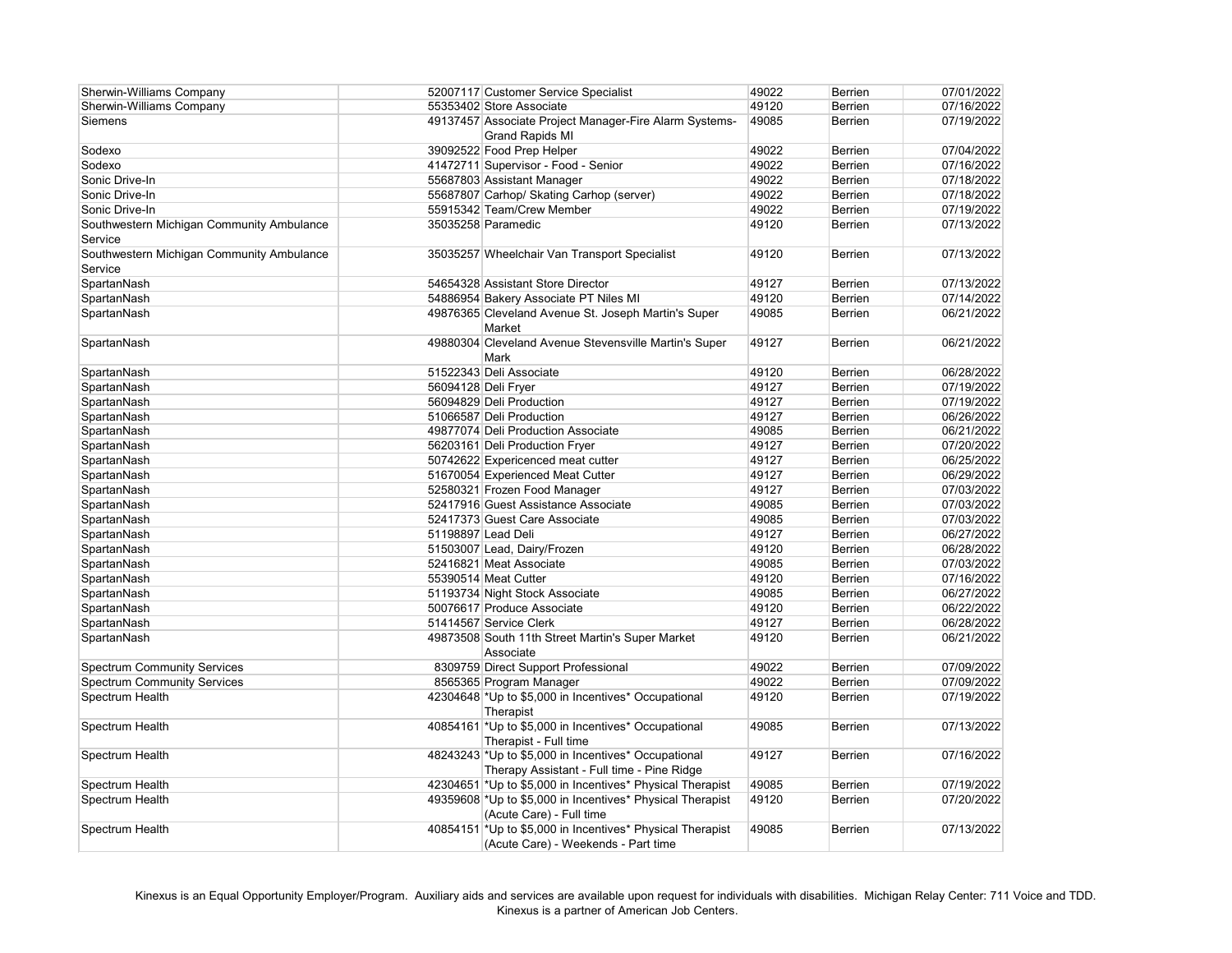| Spectrum Health |                  | 42304647 *Up to \$5,000 in Incentives* Physical Therapist<br>Assistant                             | 49098 | <b>Berrien</b> | 07/19/2022 |
|-----------------|------------------|----------------------------------------------------------------------------------------------------|-------|----------------|------------|
| Spectrum Health |                  | 48243215 *Up to \$5,000 in Incentives* Physical Therapy                                            | 49127 | Berrien        | 07/16/2022 |
|                 |                  | Assistant - Full time - Pine Ridge                                                                 |       |                |            |
| Spectrum Health |                  | 44889815 *Up to \$5,000 in Incentives* Physical Therapy<br>Assistant - Full time Days - St. Joseph | 49085 | <b>Berrien</b> | 06/30/2022 |
| Spectrum Health |                  | 43164362 *Up to \$5,000 in Incentives* Speech Language                                             | 49038 | <b>Berrien</b> | 06/22/2022 |
|                 |                  | Pathologist - Full time                                                                            |       |                |            |
| Spectrum Health |                  | 56141427 Acute Care Occupational Therapist - Full time -<br><b>Niles</b>                           | 49120 | Berrien        | 07/20/2022 |
| Spectrum Health |                  | 48243226 Acute Care Occupational Therapist - PRN/Relief - 49120                                    |       | <b>Berrien</b> | 07/16/2022 |
|                 |                  | Niles                                                                                              |       |                |            |
| Spectrum Health |                  | 42521304 Administrative Secretary, Part Time, Benton                                               | 49022 | Berrien        | 07/20/2022 |
|                 |                  | Harbor                                                                                             |       |                |            |
| Spectrum Health |                  | 53021829 Analyst, Financial Senior                                                                 | 49085 | Berrien        | 07/06/2022 |
| Spectrum Health |                  | 54844168 APP - Hospitalist                                                                         | 49085 | Berrien        | 07/14/2022 |
| Spectrum Health |                  | 45109691 APP - Sleep Medicine - Lakeland                                                           | 49085 | Berrien        | 07/01/2022 |
| Spectrum Health |                  | 14732491 Associate Biller, Part Time, Radiation Oncology                                           | 49085 | <b>Berrien</b> | 06/25/2022 |
| Spectrum Health |                  | 54844166 Athletic Trainer - Full time - Niles                                                      | 49120 | <b>Berrien</b> | 07/14/2022 |
| Spectrum Health |                  | 48243211 Athletic Trainer - PRN/Relief - Niles                                                     | 49120 | Berrien        | 07/16/2022 |
| Spectrum Health | 46919024 Barista |                                                                                                    | 49085 | Berrien        | 07/09/2022 |
| Spectrum Health |                  | 45109711 BioMed Systems Engineer                                                                   | 49085 | Berrien        | 07/01/2022 |
| Spectrum Health |                  | 9247667 Cardiovascular Technologist                                                                | 49085 | Berrien        | 07/04/2022 |
| Spectrum Health |                  | 9195816 Chaplain, On-Call/Relief, Lakeland                                                         | 49085 | Berrien        | 06/22/2022 |
| Spectrum Health |                  | 45571704 Clinical Laboratory Scientist                                                             | 49098 | Berrien        | 07/04/2022 |
| Spectrum Health |                  | 27499270 Clinical Nurse Specialist                                                                 | 49085 | Berrien        | 06/30/2022 |
| Spectrum Health |                  | 9200557 Clinical Pharmacist, PRN, Lakeland                                                         | 49120 | Berrien        | 07/11/2022 |
| Spectrum Health |                  | 43164371 Clinical Program Specialist, Part Time, Bariatrics                                        | 49120 | <b>Berrien</b> | 06/22/2022 |
|                 |                  | Practice                                                                                           |       |                |            |
| Spectrum Health |                  | 41468229 CNA Hospice Residence, Full Time, Nights                                                  | 49127 | <b>Berrien</b> | 07/16/2022 |
| Spectrum Health |                  | 49574997 CNA, Full Time, Pine Ridge                                                                | 49127 | Berrien        | 07/21/2022 |
| Spectrum Health |                  | 24263441 CNA, Full Time, Pine Ridge                                                                | 49127 | Berrien        | 07/13/2022 |
| Spectrum Health |                  | 54844137 CNA, Full Time, Pine Ridge                                                                | 49127 | Berrien        | 07/14/2022 |
| Spectrum Health |                  | 37127195 CNA, Full Time, Pine Ridge                                                                | 49127 | Berrien        | 06/23/2022 |
| Spectrum Health |                  | 55453005 CNA, Part Time, Nights, Pine Ridge                                                        | 49127 | <b>Berrien</b> | 07/17/2022 |
| Spectrum Health |                  | 54844133 CNA, Part Time, Pine Ridge                                                                | 49127 | Berrien        | 07/14/2022 |
| Spectrum Health |                  | 15252091 CNA, Part Time, Pine Ridge                                                                | 49127 | Berrien        | 06/29/2022 |
| Spectrum Health |                  | 9214355 CNA, Part Time, Pine Ridge                                                                 | 49127 | Berrien        | 07/04/2022 |
| Spectrum Health |                  | 35230439 CNA, Part Time, Pine Ridge                                                                | 49127 | Berrien        | 06/22/2022 |
| Spectrum Health |                  | 9208074 CNA, PRN/Relief, Caring Circle                                                             | 49127 | Berrien        | 07/04/2022 |
| Spectrum Health |                  | 9155575 CNA, PRN/Relief, Caring Circle                                                             | 49085 | Berrien        | 07/04/2022 |
| Spectrum Health |                  | 36160772 Community Health Worker, Fulltime, Health<br>Equity                                       | 49022 | Berrien        | 07/19/2022 |
| Spectrum Health | 48243216 Cook    |                                                                                                    | 49085 | Berrien        | 07/16/2022 |
| Spectrum Health | 51332167 Cook    |                                                                                                    | 49085 | Berrien        | 06/28/2022 |
| Spectrum Health | 45109697 Cook    |                                                                                                    | 49085 | Berrien        | 07/01/2022 |
| Spectrum Health |                  | 55915351 Cook, Cafe-Nutrition Services, 32 Hours/Week,                                             | 49085 | Berrien        | 07/19/2022 |
|                 |                  | Afternoon Shift, Pay: \$15.00/Hour                                                                 |       |                |            |
| Spectrum Health |                  | 55452947 Cook, Cafe-Nutrition Services, 40 Hours/Week,<br>Variable Shift, Pay: \$15.00/Hour        | 49085 | Berrien        | 07/17/2022 |
| Spectrum Health |                  | 27499296 Cook, Part Time, Nights                                                                   | 49085 | Berrien        | 06/30/2022 |
| Spectrum Health |                  | 9229757 Cook, Relief                                                                               | 49120 | Berrien        | 07/04/2022 |
|                 |                  |                                                                                                    |       |                |            |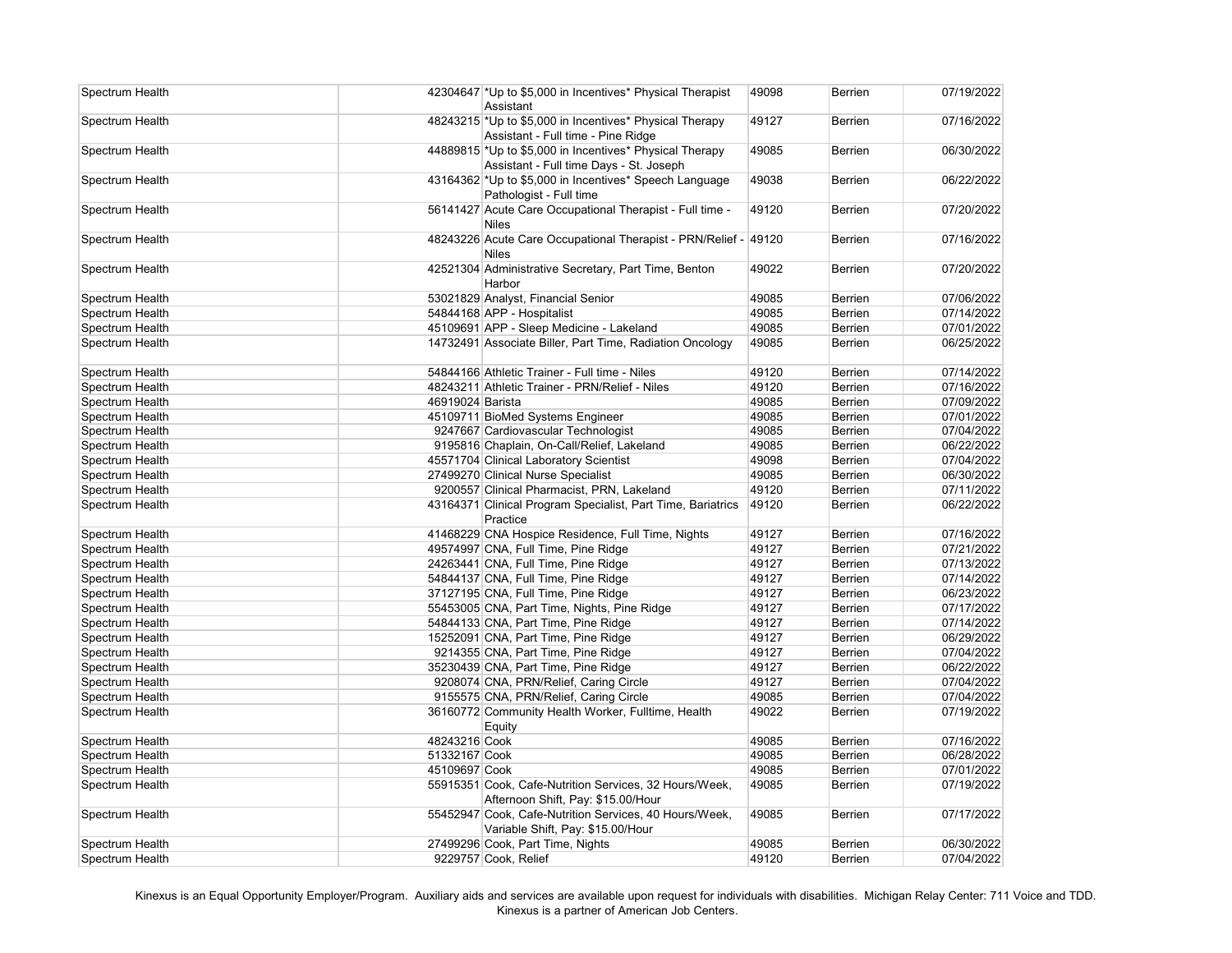| Spectrum Health |               | 55915352 Cook-PRN                                         | 49085 | <b>Berrien</b> | 07/19/2022 |
|-----------------|---------------|-----------------------------------------------------------|-------|----------------|------------|
| Spectrum Health |               | 54844146 Coord, Admin Support QI                          | 49022 | <b>Berrien</b> | 07/14/2022 |
| Spectrum Health |               | 55915377 Courier, Lab, Full Time, Evening Shift           | 49085 | Berrien        | 07/19/2022 |
| Spectrum Health |               | 46469270 Courier, PRN/Relief, St. Joseph                  | 49085 | Berrien        | 07/08/2022 |
| Spectrum Health | 55915370 CRNA |                                                           | 49085 | <b>Berrien</b> | 07/19/2022 |
| Spectrum Health |               | 30754754 CT Technologist                                  | 49098 | <b>Berrien</b> | 07/20/2022 |
| Spectrum Health |               | 9179424 CT Technologist - PRN, Diagnostic Imaging,        | 49085 | <b>Berrien</b> | 07/11/2022 |
|                 |               | Lakeland Hospital St. Joseph                              |       |                |            |
| Spectrum Health |               | 50265061 CT Technologist \$12,500.00 Sign On Bonus        | 49098 | <b>Berrien</b> | 06/23/2022 |
| Spectrum Health |               | 50265042 CT Technologist \$12,500.00 Sign On Bonus        | 49098 | Berrien        | 06/23/2022 |
| Spectrum Health |               | 35230429 CT Technologist \$5,000.00 Sign on Bonus         | 49098 | Berrien        | 07/16/2022 |
| Spectrum Health |               | 39092573 CT Technologist \$7,500.00 Sign On Bonus         | 49085 | Berrien        | 07/04/2022 |
| Spectrum Health |               | 9179420 CT Technologist, PRN, Diagnostic Imaging, Niles   | 49120 | Berrien        | 07/11/2022 |
|                 |               | Hospital                                                  |       |                |            |
| Spectrum Health |               | 34087881 CT/Rad Tech Float                                | 49085 | Berrien        | 07/08/2022 |
| Spectrum Health |               | 54360038 Customer Service Rep Assoc, Part Time, Call      | 49085 | Berrien        | 07/12/2022 |
|                 |               | Care                                                      |       |                |            |
| Spectrum Health |               | 54360046 Customer Service Rep Assoc, PRN, Call Center     | 49085 | <b>Berrien</b> | 07/12/2022 |
|                 |               |                                                           |       |                |            |
| Spectrum Health |               | 37889548 Customer Service Representative, PRN/Relief,     | 49085 | <b>Berrien</b> | 06/27/2022 |
|                 |               | Call Care, Lakeland                                       |       |                |            |
| Spectrum Health |               | 54844127 Dir, Patient Care Svcs- SH Lakeland              | 49085 | Berrien        | 07/14/2022 |
| Spectrum Health |               | 11244950 Driver, Full Time, Home Infusion                 | 49022 | Berrien        | 07/04/2022 |
| Spectrum Health |               | 41468239 Echo Technologist, Fulltime, Cardiovascular Lab  | 49085 | Berrien        | 07/16/2022 |
|                 |               |                                                           |       |                |            |
| Spectrum Health |               | 36360442 Echo Technologist, Fulltime, Cardiovascular      | 49085 | <b>Berrien</b> | 07/20/2022 |
|                 |               | Practice                                                  |       |                |            |
| Spectrum Health |               | 41468243 Echo Technologist, PRN, Cardiovascular Lab       | 49085 | Berrien        | 07/16/2022 |
| Spectrum Health |               | 23660537 Echo Technologist, Weekends                      | 49085 | Berrien        | 07/11/2022 |
| Spectrum Health |               | 24724668 EEG Technician Part Time Sign On Bonus           | 49085 | Berrien        | 07/16/2022 |
| Spectrum Health |               | 30074137 Environmental Services Associate, Part Time      | 49127 | Berrien        | 07/16/2022 |
| Spectrum Health |               | 56141443 Environmental Services Tech, Niles, Full Time, 3 | 49120 | Berrien        | 07/20/2022 |
|                 |               | p.m. to 11:30 p.m.                                        |       |                |            |
| Spectrum Health |               | 56141446 Environmental Services Tech, Niles, Full Time, 7 | 49120 | Berrien        | 07/20/2022 |
|                 |               | a.m. to 3:30 p.m.                                         |       |                |            |
| Spectrum Health |               | 53273255 Environmental Services Tech, Niles, Full Time,   | 49120 | <b>Berrien</b> | 07/07/2022 |
|                 |               | <b>Evening Shift</b>                                      |       |                |            |
| Spectrum Health |               | 48486268 Environmental Services Tech, St. Joseph, Part    | 49085 | Berrien        | 07/16/2022 |
|                 |               | Time, 3:30 p.m. to 12 a.m.                                |       |                |            |
| Spectrum Health |               | 48486250 Environmental Services Tech, St. Joseph, Part    | 49085 | Berrien        | 07/16/2022 |
|                 |               | Time, 7 a.m. to 3:30 p.m.                                 |       |                |            |
| Spectrum Health |               | 31440523 Esthetician, Part Time, Dermatology Practice     | 49085 | Berrien        | 06/23/2022 |
| Spectrum Health |               | 56141423 EVS/Grounds Manager, Full Time, Pine Ridge       | 49127 | Berrien        | 07/20/2022 |
| Spectrum Health |               | 43164389 Exercise Specialist                              | 49085 | Berrien        | 07/04/2022 |
| Spectrum Health |               | 29086580 Family Medicine - SWMC, Niles                    | 49120 | Berrien        | 07/11/2022 |
| Spectrum Health |               | 44470849 Financial Counselor, Full Time, Benton Harbor    | 49022 | Berrien        | 06/29/2022 |
| Spectrum Health |               | 9191010 Financial Counselor, PRN/Relief Variable,         | 49085 | Berrien        | 07/04/2022 |
|                 |               | Lakeland                                                  |       |                |            |
| Spectrum Health |               | 47826581 Financial Counselor, PRN/Relief, St. Joseph      | 49085 | <b>Berrien</b> | 07/13/2022 |
| Spectrum Health |               | 55452940 General Surgeon                                  | 49085 | Berrien        | 07/17/2022 |
|                 |               | 53021915 General Surgeon                                  | 49085 |                |            |
| Spectrum Health |               |                                                           |       | Berrien        | 07/06/2022 |
| Spectrum Health |               | 9256060 Health Coach, PRN/Relief Days, Employer           | 49022 | <b>Berrien</b> | 07/11/2022 |
|                 |               | Services, Lakeland                                        |       |                |            |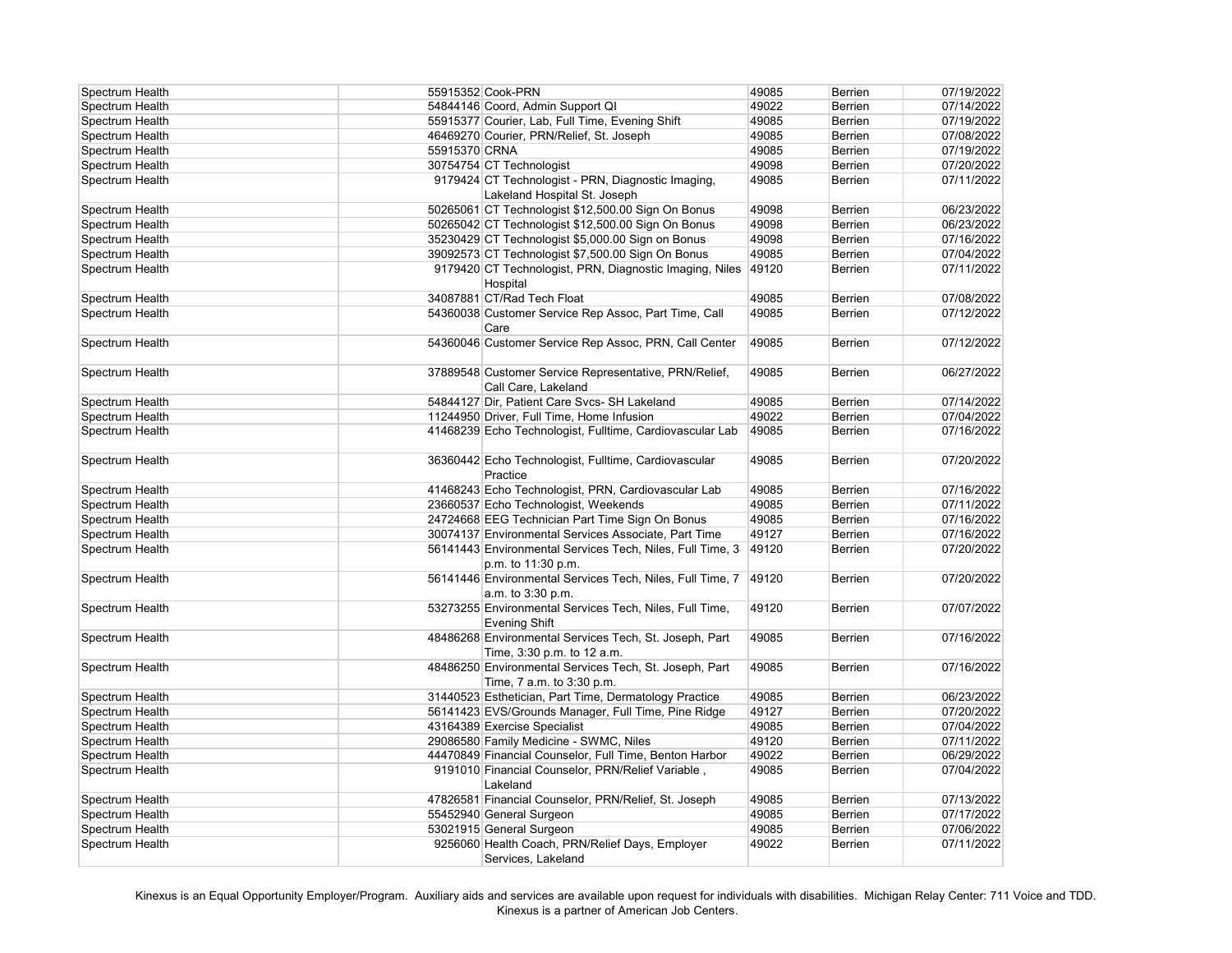| Spectrum Health | 16609495 Home Health Aide, Full Time                                         | 49022 | <b>Berrien</b> | 07/06/2022 |
|-----------------|------------------------------------------------------------------------------|-------|----------------|------------|
| Spectrum Health | 43379606 Home Health Aide, Full Time, Benton Harbor                          | 49022 | <b>Berrien</b> | 06/23/2022 |
| Spectrum Health | 36360451 Homecare Field RN, Full Time                                        | 49022 | <b>Berrien</b> | 07/20/2022 |
| Spectrum Health | 9247596 Homecare Field RN, Full Time                                         | 49022 | <b>Berrien</b> | 07/14/2022 |
| Spectrum Health | 9229684 Homecare Field RN, Full Time                                         | 49022 | <b>Berrien</b> | 07/11/2022 |
| Spectrum Health | 9099436 Homecare Field RN, Full Time                                         | 49022 | <b>Berrien</b> | 07/04/2022 |
| Spectrum Health | 22810957 Homecare Field RN, Full Time, Benton Harbor                         | 49022 | <b>Berrien</b> | 07/06/2022 |
| Spectrum Health | 9155526 Homecare Field RN, Part Time                                         | 49120 | <b>Berrien</b> | 07/04/2022 |
| Spectrum Health | 9200542 Homecare Field RN, PRN/Relief                                        | 49022 | <b>Berrien</b> | 07/06/2022 |
| Spectrum Health | 39688057 Homecare LPN, Full Time                                             | 49120 | <b>Berrien</b> | 07/06/2022 |
| Spectrum Health | 56141437 Homecare LPN, Full Time, Niles                                      | 49120 | <b>Berrien</b> | 07/20/2022 |
| Spectrum Health | 49359609 Hospice Aide, Full Time, Caring Circle                              | 49085 | <b>Berrien</b> | 07/20/2022 |
| Spectrum Health | 56141421 Hospice Aide-Caring Circle, PRN/As Needed, Day 49085                |       | <b>Berrien</b> | 07/20/2022 |
|                 | Shift                                                                        |       |                |            |
| Spectrum Health | 27499321 Hospice Nurse, Weekend, Part Time, Caring<br>Circle                 | 49085 | <b>Berrien</b> | 06/30/2022 |
| Spectrum Health | 27974301 Hospital Supervisor API                                             | 49098 | <b>Berrien</b> | 07/04/2022 |
| Spectrum Health | 41873743 Hospital Supervisor- Clinical Nurse Supervisor,<br><b>Full Time</b> | 49120 | <b>Berrien</b> | 07/17/2022 |
| Spectrum Health | 9140464 Hospital Supervisor, Critical Care, Nights                           | 49085 | <b>Berrien</b> | 07/14/2022 |
| Spectrum Health | 9140490 Hospital Supervisor, CTU, FT, Nights                                 | 49085 | <b>Berrien</b> | 07/14/2022 |
| Spectrum Health | 27815747 Hospital Supervisor, CTU, FT, Nights                                | 49085 | Berrien        | 07/02/2022 |
| Spectrum Health | 53021913 Hospital Supervisor, Full time, Days, Med Onc, St 49085<br>Joseph   |       | <b>Berrien</b> | 07/06/2022 |
| Spectrum Health | 37127183 Hospitality Agent                                                   | 49085 | <b>Berrien</b> | 06/23/2022 |
| Spectrum Health | 43164408 House Supervisor - Day Shift, Part Time                             | 49085 | Berrien        | 06/22/2022 |
| Spectrum Health | 22810948 House Supervisor - Niles Hospital                                   | 49120 | <b>Berrien</b> | 07/06/2022 |
| Spectrum Health | 9146495 House Supervisor, Medical Oncology, Full Time,<br><b>Nights</b>      | 49085 | <b>Berrien</b> | 07/04/2022 |
| Spectrum Health | 53273249 Hyperbaric Tech, Fulltime, Wound Care &<br>Hyperbaric               | 49120 | <b>Berrien</b> | 07/07/2022 |
| Spectrum Health | 49359581 Hyperbaric Tech, PRN, Wound Care                                    | 49120 | <b>Berrien</b> | 07/20/2022 |
| Spectrum Health | 41673587 Infection Preventionist, Full Time                                  | 49085 | <b>Berrien</b> | 07/16/2022 |
| Spectrum Health | 42521293 Inpatient Coder, Remote                                             | 49085 | <b>Berrien</b> | 07/20/2022 |
| Spectrum Health | 50698057 Lab Assistant, Phlebotomist                                         | 49085 | <b>Berrien</b> | 06/25/2022 |
| Spectrum Health | 49359562 Lab Assistant/Phlebotomist                                          | 49085 | <b>Berrien</b> | 07/20/2022 |
| Spectrum Health | 49359563 Lab Assistant/Phlebotomist                                          | 49085 | <b>Berrien</b> | 07/20/2022 |
| Spectrum Health | 55915379 Lab Assistant/Phlebotomist, Full Time, Day Shift                    | 49085 | <b>Berrien</b> | 07/19/2022 |
| Spectrum Health | 9219442 Lab Services Supervisor, Full Time, Laboratory                       | 49085 | <b>Berrien</b> | 07/14/2022 |
| Spectrum Health | 17155499 LPN Ambulatory, Fulltime, SWMC Niles                                | 49120 | <b>Berrien</b> | 07/09/2022 |
| Spectrum Health | 45109712 LPN Hospice Phone Triage, Part Time, St.<br>Joseph                  | 49085 | <b>Berrien</b> | 07/01/2022 |
| Spectrum Health | 49575036 LPN Program Support Specialist, Full Time,<br><b>Caring Circle</b>  | 49085 | Berrien        | 07/21/2022 |
| Spectrum Health | 49575030 LPN Program Support Specialist, PRN/Relief,<br><b>Caring Circle</b> | 49085 | <b>Berrien</b> | 07/21/2022 |
| Spectrum Health | 17155498 LPN, Full Time, Caring Circle                                       | 49085 | <b>Berrien</b> | 07/09/2022 |
| Spectrum Health | 54844135 Manager, CME Program - Lakeland Care                                | 49022 | <b>Berrien</b> | 07/14/2022 |
| Spectrum Health | 9206004 Massage Therapist, PRN/Relief, Caring Circle                         | 49085 | <b>Berrien</b> | 07/11/2022 |
| Spectrum Health | 11244964 Material Coordinator, Part Time Days, Materials                     | 49120 | <b>Berrien</b> | 07/04/2022 |
|                 | Mgmt., Lakeland                                                              |       |                |            |
| Spectrum Health | 49780807 Med Lab Technologist (Lakeland)                                     | 49085 | <b>Berrien</b> | 06/21/2022 |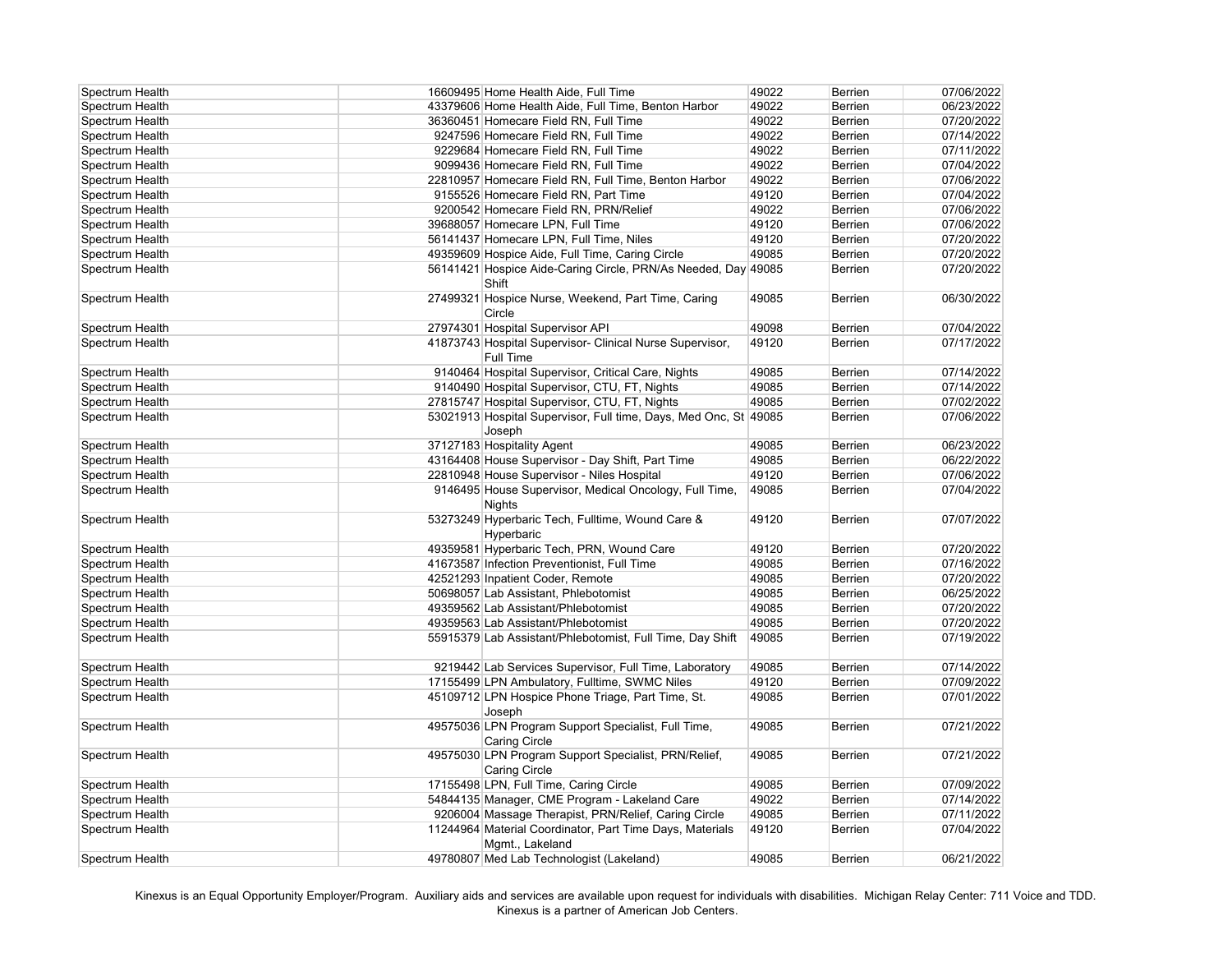| Spectrum Health | 9247577 Medical Assistant, PRN, Days, Wound Clinic<br>Lakeland                                          | 49085 | <b>Berrien</b> | 07/11/2022 |
|-----------------|---------------------------------------------------------------------------------------------------------|-------|----------------|------------|
| Spectrum Health | 9229649 Medical Assistant Community Based, PRN/Relief, 49022<br>Employer Services, Lakeland             |       | <b>Berrien</b> | 07/11/2022 |
| Spectrum Health | 31274506 Medical Assistant- SWMC Stevensville<br>Pediatrics, PRN, Day Shift                             | 49127 | <b>Berrien</b> | 06/22/2022 |
| Spectrum Health | 50698014 Medical Assistant, Part Time, SWMC<br>Stevensville                                             | 49127 | <b>Berrien</b> | 06/25/2022 |
| Spectrum Health | 53021850 Medical Assistant, Fulltime, Cardiothoracic<br>Surgery                                         | 49085 | <b>Berrien</b> | 07/06/2022 |
| Spectrum Health | 49575035 Medical assistant, Fulltime, Cardiovascular<br>Practice                                        | 49085 | <b>Berrien</b> | 07/21/2022 |
| Spectrum Health | 11244818 Medical Assistant, Fulltime, Dermatology Practice 49085                                        |       | <b>Berrien</b> | 07/04/2022 |
| Spectrum Health | 40251072 Medical Assistant, Fulltime, Family/Internal Med<br>Watervliet                                 | 49098 | <b>Berrien</b> | 07/09/2022 |
| Spectrum Health | 45109710 Medical Assistant, Fulltime, Float Pool Watervliet                                             | 49098 | <b>Berrien</b> | 07/01/2022 |
| Spectrum Health | 46469272 Medical Assistant, Fulltime, SWMC Bridgman                                                     | 49106 | <b>Berrien</b> | 07/08/2022 |
| Spectrum Health | 31440508 Medical Assistant, Fulltime, Urology Practice                                                  | 49085 | <b>Berrien</b> | 06/23/2022 |
| Spectrum Health | 44889838 Medical Assistant, Part Time, Bone & Joint<br>Watervliet                                       | 49038 | <b>Berrien</b> | 06/30/2022 |
| Spectrum Health | 53021839 Medical Assistant, Part Time, Dermatology<br>Practice                                          | 49085 | <b>Berrien</b> | 07/06/2022 |
| Spectrum Health | 9179423 Medical Assistant, PRN Days, Float Pool<br>Watervliet Practices, Lakeland                       | 49098 | <b>Berrien</b> | 07/11/2022 |
| Spectrum Health | 9122436 Medical Assistant, PRN, Variable Shift, Float Pool 49098<br>Lakeland (Premium Pay)              |       | <b>Berrien</b> | 07/04/2022 |
| Spectrum Health | 9229685 Medical Assistant, PRN, Walk-in/Family Med,<br>Lakeland                                         | 49098 | <b>Berrien</b> | 07/11/2022 |
| Spectrum Health | 43829224 Medical Lab Technologist, Core Lab                                                             | 49085 | <b>Berrien</b> | 06/25/2022 |
| Spectrum Health | 40251090 Medical Lab Technologist, Full Time                                                            | 49085 | <b>Berrien</b> | 07/09/2022 |
| Spectrum Health | 53021834 Medical Laboratory Scientist                                                                   | 49098 | <b>Berrien</b> | 07/06/2022 |
| Spectrum Health | 45571696 Medical Laboratory Scientist                                                                   | 49098 | <b>Berrien</b> | 07/04/2022 |
| Spectrum Health | 40854158 Medical Skin Care Tech, Fulltime, Dermatology<br>Practice                                      | 49085 | Berrien        | 07/13/2022 |
| Spectrum Health | 55452981 MRI Tech 2 - Fulltime Evenings \$5,000.00 Sign<br>on Bonus                                     | 49085 | <b>Berrien</b> | 07/17/2022 |
| Spectrum Health | 55452996 MRI Tech 2 - Fulltime Evenings 5,000.00 Sign on<br><b>Bonus</b>                                | 49120 | <b>Berrien</b> | 07/17/2022 |
| Spectrum Health | 37127200 New Grad RN CTU Full Time Nights - Up to<br>\$25,000 in Incentives                             | 49085 | <b>Berrien</b> | 06/23/2022 |
| Spectrum Health | 39092586 New Grad RN Emergency Department Float Pool<br>Full Time Nights - Up to \$25,000 in Incentives | 49085 | <b>Berrien</b> | 07/04/2022 |
| Spectrum Health | 27005088 New Grad RN Emergency Department Full Time<br><b>Nights</b>                                    | 49085 | <b>Berrien</b> | 06/27/2022 |
| Spectrum Health | 27005107 New Grad RN Emergency Department Full Time<br><b>Nights</b>                                    | 49085 | <b>Berrien</b> | 06/27/2022 |
| Spectrum Health | 44470846 New Grad RN Interventional Radiology Full-Time<br>Days - Up to \$10,000 in incentives          | 49085 | <b>Berrien</b> | 06/29/2022 |
| Spectrum Health | 9229663 New Grad RN LANA Full Time Nights - Up to<br>\$10,000 in Incentives                             | 49085 | <b>Berrien</b> | 06/25/2022 |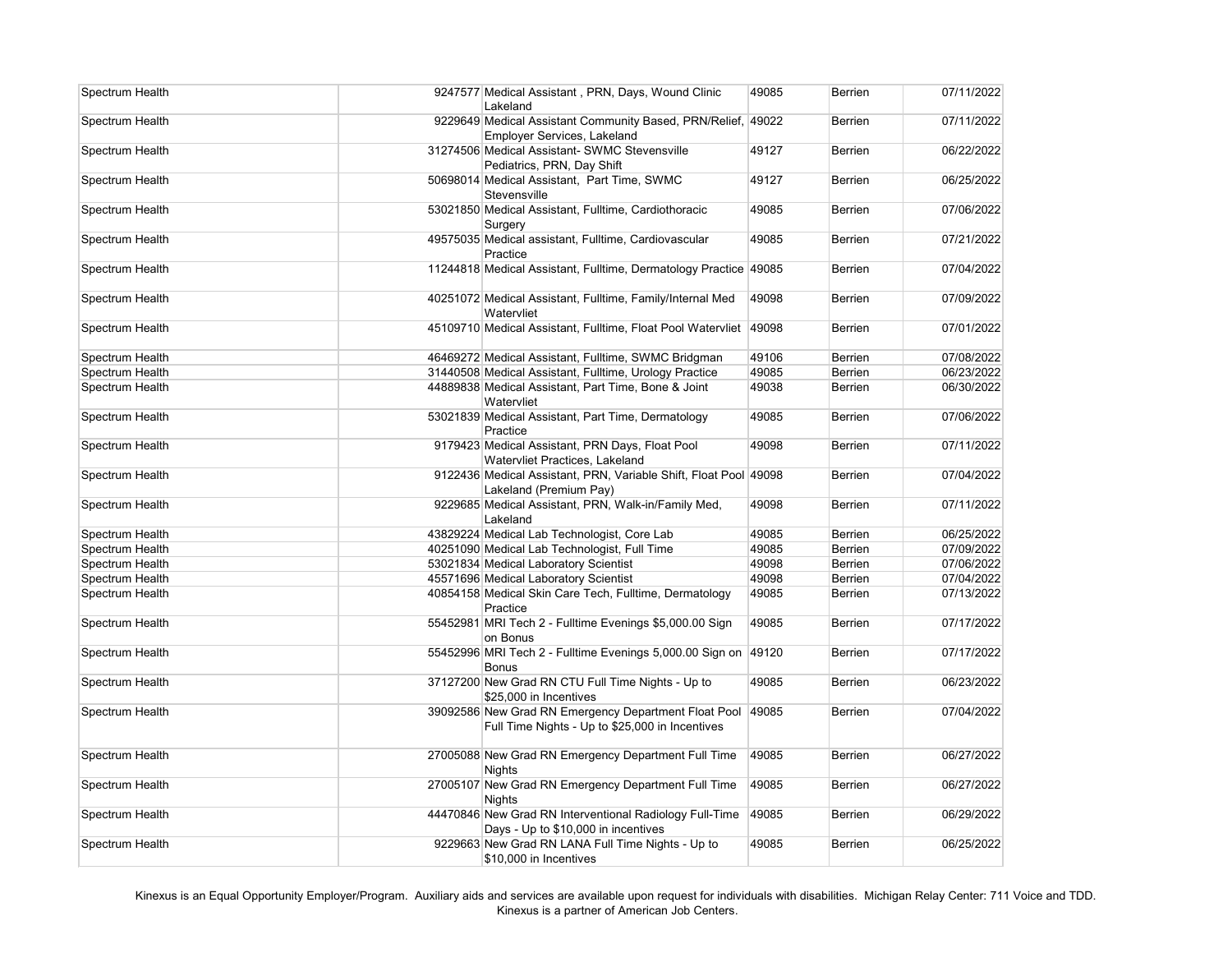| Spectrum Health | 9163218 New Grad RN, Full Time, Behavioral Health,<br>Lakeland            | 49085 | Berrien        | 07/04/2022 |
|-----------------|---------------------------------------------------------------------------|-------|----------------|------------|
| Spectrum Health | 9140489 New Grad RN, Post Surgical, FT, Nights                            | 49085 | <b>Berrien</b> | 07/14/2022 |
| Spectrum Health | 9247709 New Grad RN, Post Surgical, Full Time, Nights                     | 49085 | <b>Berrien</b> | 07/04/2022 |
| Spectrum Health | 9163247 New Grad RN, Post Surgical, Full Time, Nights                     | 49085 | Berrien        | 07/04/2022 |
| Spectrum Health | 11245122 New Grad RN, Watervliet Emergency                                | 49098 | Berrien        | 07/04/2022 |
|                 | Department, Full Time, Nights                                             |       |                |            |
| Spectrum Health | 9256061 New Graduate RN- Adult Peds, 36 hrs/weekly,                       | 49085 | <b>Berrien</b> | 07/11/2022 |
|                 | 7:00 p.m. to 7:00 a.m.                                                    |       |                |            |
| Spectrum Health | 9256048 New Graduate RN- Med/Onc 7p-7a                                    | 49085 | <b>Berrien</b> | 07/11/2022 |
| Spectrum Health | 33900693 New Graduate RN, Full time, Nights, CTU, St.                     | 49085 | <b>Berrien</b> | 07/08/2022 |
|                 | Joseph                                                                    |       |                |            |
| Spectrum Health | 9172581 New Graduate RN, Ortho Neuro, Full Time,                          | 49085 | <b>Berrien</b> | 07/04/2022 |
|                 | <b>Nights</b>                                                             |       |                |            |
| Spectrum Health | 9172586 New Graduate RN, Ortho Neuro, Full Time,                          | 49085 | <b>Berrien</b> | 07/04/2022 |
|                 | <b>Nights</b>                                                             |       |                |            |
| Spectrum Health | 9166528 New Graduate RN, Ortho Neuro, Full Time,                          | 49085 | <b>Berrien</b> | 07/04/2022 |
|                 | <b>Nights</b>                                                             |       |                |            |
| Spectrum Health | 9210604 New Graduate RN-LANA, 36 hrs/week, 7:00 p.m.                      | 49085 | <b>Berrien</b> | 07/11/2022 |
|                 | to 7:00 a.m.                                                              |       |                |            |
| Spectrum Health | 55058850 NP - Palliative Care - Caring Circle                             | 49085 | <b>Berrien</b> | 07/15/2022 |
| Spectrum Health | 51332142 Nurse Educator, Heart Center                                     | 49085 | <b>Berrien</b> | 06/28/2022 |
| Spectrum Health | 9179427 Nurse Supervisor, Full Time, Pine Ridge,                          | 49127 | Berrien        | 07/14/2022 |
|                 | Stevensville                                                              |       |                |            |
| Spectrum Health | 9247541 Nurse Supervisor, Part Time, Pine Ridge,                          | 49127 | <b>Berrien</b> | 07/11/2022 |
|                 | Stevensville                                                              |       |                |            |
| Spectrum Health | 46919013 Nurse Tech- Post Surgical, PRN, Variable Shift                   | 49085 | <b>Berrien</b> | 07/09/2022 |
|                 |                                                                           |       |                |            |
| Spectrum Health | 51332168 Nurse Tech, Part Time, Infusion Clinic                           | 49120 | <b>Berrien</b> | 06/28/2022 |
| Spectrum Health | 50698053 Nurse Technician, A3 ICU, Niles, Full Time, Days                 | 49120 | <b>Berrien</b> | 06/25/2022 |
|                 |                                                                           |       |                |            |
| Spectrum Health | 50698022 Nurse Technician, A3 ICU, Niles, Nights                          | 49120 | <b>Berrien</b> | 06/25/2022 |
| Spectrum Health | 46033186 Nurse Technician, Cardiac Unit, St. Joe, PRN                     | 49085 | <b>Berrien</b> | 07/05/2022 |
| Spectrum Health | 49575006 Nurse Technician, Critical Care Unit, St. Joe,                   | 49085 | Berrien        | 07/21/2022 |
|                 | <b>PRN</b>                                                                |       |                |            |
| Spectrum Health | 49575020 Nurse Technician, Critical Care Unit, St. Joe,                   | 49085 | <b>Berrien</b> | 07/21/2022 |
|                 | <b>PRN</b>                                                                |       |                |            |
| Spectrum Health | 49575032 Nurse Technician, Emergency Department, St.                      | 49085 | Berrien        | 07/21/2022 |
|                 | Joe, Part Time, Days                                                      |       |                |            |
| Spectrum Health | 49574988 Nurse Technician, Emergency Department, St.                      | 49085 | Berrien        | 07/21/2022 |
|                 | Joe, PRN                                                                  |       |                |            |
| Spectrum Health | 49575042 Nurse Technician, Emergency Department, St.                      | 49085 | Berrien        | 07/21/2022 |
|                 | Joe, PRN                                                                  |       |                |            |
| Spectrum Health | 41673570 Nurse Technician, Float Pool, St. Joe, Full Time,                | 49085 | Berrien        | 07/16/2022 |
|                 | Days                                                                      |       |                |            |
| Spectrum Health | 41673580 Nurse Technician, Float Pool, St. Joe, Full Time,                | 49085 | Berrien        | 07/16/2022 |
|                 | <b>Nights</b>                                                             |       |                |            |
| Spectrum Health | 41673564 Nurse Technician, Float Pool, St. Joe, Part Time,                | 49085 | Berrien        | 07/16/2022 |
|                 | <b>Nights</b>                                                             |       |                |            |
| Spectrum Health | 27005079 Nurse Technician, Full Time, Days, Float/Flex                    | 49085 | Berrien        | 06/27/2022 |
| Spectrum Health | Pool, Lakeland<br>26209288 Nurse Technician, Full Time, Days, Ortho Neuro | 49085 | Berrien        | 06/22/2022 |
|                 |                                                                           |       |                |            |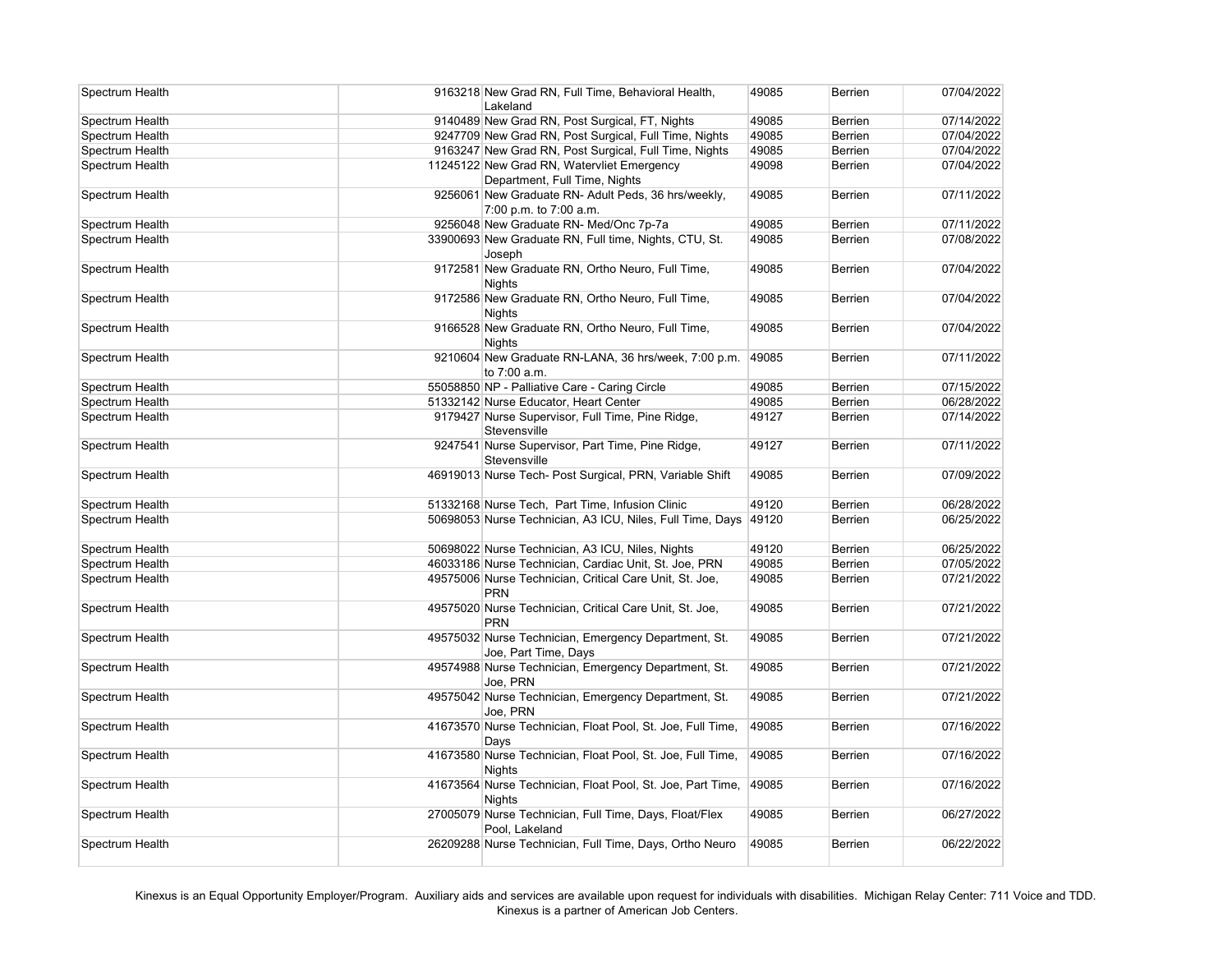| Spectrum Health | 32633259 Nurse Technician, Full Time, Days, Post Surg                                                                 | 49085 | Berrien | 06/30/2022 |
|-----------------|-----------------------------------------------------------------------------------------------------------------------|-------|---------|------------|
| Spectrum Health | 26209290 Nurse Technician, Full Time, Days, Post Surg                                                                 | 49085 | Berrien | 06/22/2022 |
| Spectrum Health | 27005125 Nurse Technician, Full Time, Nights, Float/Flex<br>Pool, Lakeland                                            | 49085 | Berrien | 06/27/2022 |
| Spectrum Health | 32291018 Nurse Technician, Full Time, Nights, Post Surg                                                               | 49085 | Berrien | 06/29/2022 |
| Spectrum Health | 31795692 Nurse Technician, Full Time, Nights, Post-Surg                                                               | 49085 | Berrien | 06/25/2022 |
| Spectrum Health | 41673602 Nurse Technician, Inpatient Rehab, Watervliet,<br>Part Time, Days                                            | 49098 | Berrien | 07/16/2022 |
| Spectrum Health | 41673605 Nurse Technician, Inpatient Rehab, Watervliet,<br>Part Time, Days                                            | 49098 | Berrien | 07/16/2022 |
| Spectrum Health | 50698012 Nurse Technician, Med Surg, Niles, Full Time,<br>Days                                                        | 49120 | Berrien | 06/25/2022 |
| Spectrum Health | 43829212 Nurse Technician, Medical Oncology, St. Joe, Full 49085<br>Time, Nights                                      |       | Berrien | 06/25/2022 |
| Spectrum Health | 49574993 Nurse Technician, Medical Oncology, St. Joe,<br>Part Time, Days                                              | 49085 | Berrien | 07/21/2022 |
| Spectrum Health | 49575028 Nurse Technician, Medical Oncology, St. Joe,<br><b>PRN</b>                                                   | 49085 | Berrien | 07/21/2022 |
| Spectrum Health | 49575005 Nurse Technician, Medical Oncology, St. Joe,<br><b>PRN</b>                                                   | 49085 | Berrien | 07/21/2022 |
| Spectrum Health | 53021981 Nurse Technician, Medical Oncology, St. Joseph,<br>Full Time, Nights                                         | 49085 | Berrien | 07/06/2022 |
| Spectrum Health | 39092582 Nurse Technician, Ortho Neuro, St. Joe, Full<br>Time, Days                                                   | 49085 | Berrien | 07/04/2022 |
| Spectrum Health | 16793875 Nurse Technician, Part Time, Days                                                                            | 49085 | Berrien | 07/08/2022 |
| Spectrum Health | 55452982 Nurse Technician, PEDs, St. Joe, PRN                                                                         | 49085 | Berrien | 07/17/2022 |
| Spectrum Health | 11244800 Nurse Technician, PRN, Variable Shifts                                                                       | 49085 | Berrien | 07/04/2022 |
| Spectrum Health | 32633252 Nurse Technician, Relief, Variable Shifts, Post<br>Surg                                                      | 49085 | Berrien | 06/30/2022 |
| Spectrum Health | 49574996 Nurse Technician/Unit Clerk, PEDs, St. Joe, Full<br>Time, Days                                               | 49085 | Berrien | 07/21/2022 |
| Spectrum Health | 9195760 Nursing Assistant (NA or CNA), Pine Ridge, Full<br>or Part Time                                               | 49127 | Berrien | 07/14/2022 |
| Spectrum Health | 9229610 Nursing Assistant, 36 Hours/Week, 7:00 p.m. to<br>7:00 a.m., Flex Pool, Saint Joseph, Niles and<br>Watervliet | 49085 | Berrien | 07/14/2022 |
| Spectrum Health | 9229629 Nursing Assistant, Relief, 7:00 p.m. to 7:00 a.m.,<br>Float Pool, Saint Joseph                                | 49085 | Berrien | 07/14/2022 |
| Spectrum Health | 9140452 Nursing Assistant, Relief, Variable Shift,<br>Rehabilitation - Watervliet                                     | 49098 | Berrien | 07/14/2022 |
| Spectrum Health | 27005130 Nursing Assistant-Ortho-Neuro, 36 Hours/Week,<br>Variable Shift                                              | 49085 | Berrien | 06/27/2022 |
| Spectrum Health | 9200558 Nursing Support Associate, Relief                                                                             | 49085 | Berrien | 07/11/2022 |
| Spectrum Health | 53021853 Nursing Tech, Fulltime, Bariatrics Practice                                                                  | 49120 | Berrien | 07/06/2022 |
| Spectrum Health | 49359606 Nursing Technician                                                                                           | 49085 | Berrien | 07/20/2022 |
| Spectrum Health | 48486241 Nursing Technician                                                                                           | 49098 | Berrien | 07/16/2022 |
| Spectrum Health | 18316065 Nursing Technician                                                                                           | 49085 | Berrien | 07/16/2022 |
| Spectrum Health | 30754781 Nursing Technician                                                                                           | 49085 | Berrien | 07/20/2022 |
| Spectrum Health | 49359525 Nursing Technician                                                                                           | 49085 | Berrien | 07/20/2022 |
| Spectrum Health | 17155518 Nursing Technician                                                                                           | 49085 | Berrien | 07/09/2022 |
| Spectrum Health | 46255691 Nursing Technician                                                                                           | 49085 | Berrien | 07/06/2022 |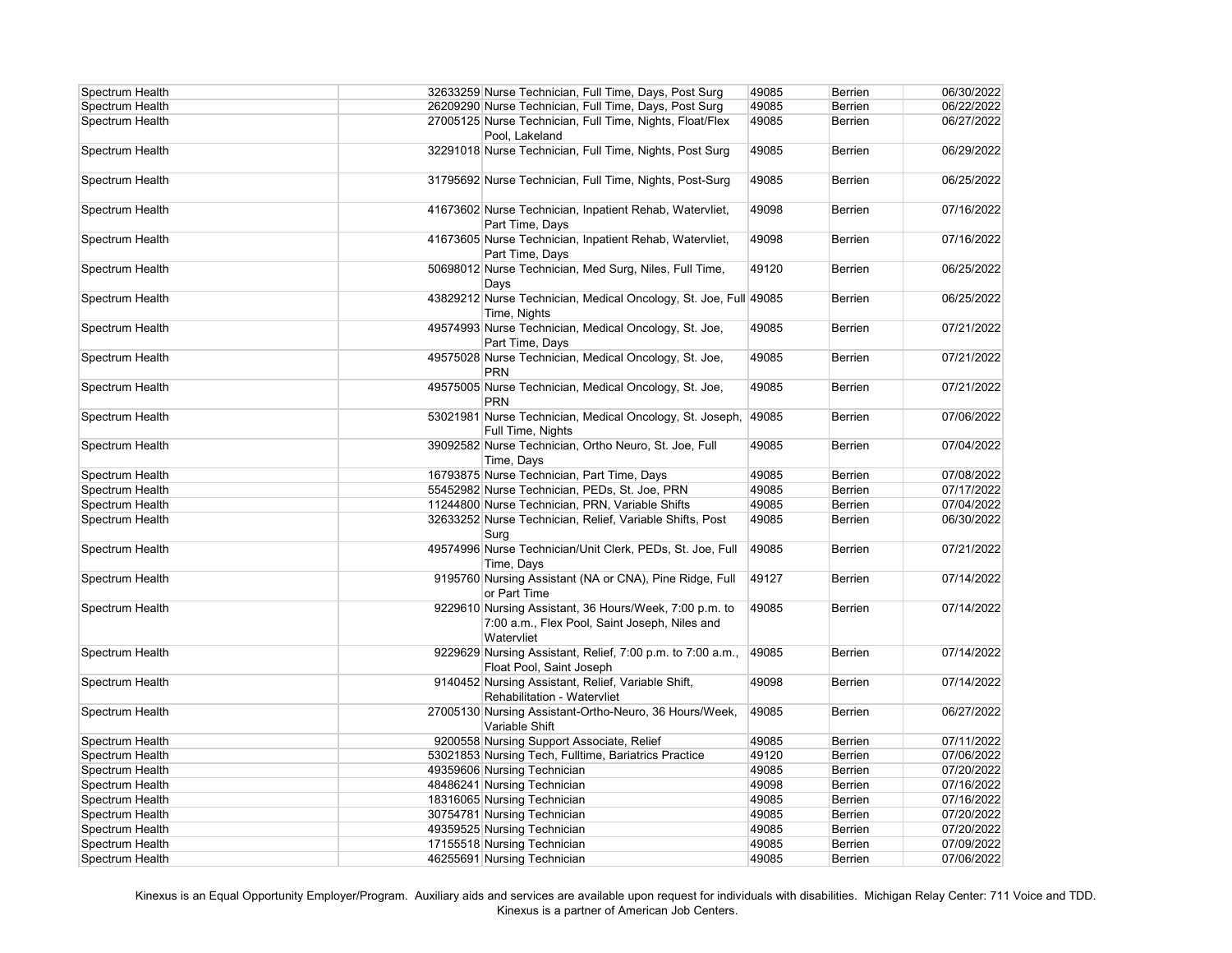| Spectrum Health |                 | 46469269 Nursing Technician                                     | 49085 | <b>Berrien</b> | 07/08/2022 |
|-----------------|-----------------|-----------------------------------------------------------------|-------|----------------|------------|
| Spectrum Health |                 | 9146518 Nursing Technician                                      | 49085 | <b>Berrien</b> | 07/04/2022 |
| Spectrum Health |                 | 27005060 Nursing Technician                                     | 49085 | <b>Berrien</b> | 06/27/2022 |
| Spectrum Health |                 | 27005095 Nursing Technician                                     | 49085 | <b>Berrien</b> | 06/27/2022 |
| Spectrum Health |                 | 27005131 Nursing Technician                                     | 49085 | <b>Berrien</b> | 06/27/2022 |
| Spectrum Health |                 | 9256068 Nursing Technician, 12 Hours/Week, Night Shift,         | 49085 | <b>Berrien</b> | 07/11/2022 |
|                 |                 | Ortho-Neuro, Saint Joseph                                       |       |                |            |
| Spectrum Health |                 | 9179475 Nursing Technician, 36 Hours/Week, Day Shift,           | 49085 | <b>Berrien</b> | 07/11/2022 |
|                 |                 | Ortho-Neuro, Saint Joseph                                       |       |                |            |
| Spectrum Health |                 | 9219584 Nursing Technician, Full or Part Time                   | 49085 | <b>Berrien</b> | 07/04/2022 |
| Spectrum Health |                 | 11244774 Nursing Technician, Part Time, Days                    | 49085 | <b>Berrien</b> | 07/04/2022 |
| Spectrum Health |                 | 54360005 Nutrition Services Tech (Kitchen), Full Time           | 49085 | <b>Berrien</b> | 07/12/2022 |
| Spectrum Health |                 | 37127198 Nutrition Services Tech (Kitchen), Full Time           | 49085 | <b>Berrien</b> | 06/23/2022 |
| Spectrum Health |                 | 26209276 Nutrition Services Tech, Food Service Asst, Part       | 49085 | <b>Berrien</b> | 06/22/2022 |
|                 |                 | Time, Variable Shifts                                           |       |                |            |
| Spectrum Health |                 | 9225044 Nutrition Services Tech, Full/Part Time                 | 49085 | <b>Berrien</b> | 07/04/2022 |
| Spectrum Health |                 | 55915376 Nutrition Services Tech, Part Time Variable,           | 49085 | <b>Berrien</b> | 07/19/2022 |
|                 |                 | Lakeland                                                        |       |                |            |
| Spectrum Health |                 | 9179419 Nutrition Services Tech, Part Time Variable,            | 49120 | <b>Berrien</b> | 07/14/2022 |
|                 |                 | Lakeland                                                        |       |                |            |
| Spectrum Health |                 | 49359611 Nutrition Svcs Assoc Tech, Part Time, Pine Ridge 49127 |       | <b>Berrien</b> | 07/20/2022 |
|                 |                 |                                                                 |       |                |            |
| Spectrum Health |                 | 48033967 Nutrition Tech(Kitchen)                                | 49085 | <b>Berrien</b> | 07/14/2022 |
| Spectrum Health | 41673601 OB/GYN |                                                                 | 49120 | Berrien        | 07/16/2022 |
| Spectrum Health | 9099413 OB/GYN  |                                                                 | 49085 | <b>Berrien</b> | 06/27/2022 |
| Spectrum Health |                 | 48033980 Occupational Therapy Assistant - PRN/Relief -          | 49127 | <b>Berrien</b> | 07/14/2022 |
|                 |                 | Pine Ridge                                                      |       |                |            |
| Spectrum Health |                 | 33719402 Outpatient Occupational Therapist - Full time          | 49120 | <b>Berrien</b> | 07/06/2022 |
| Spectrum Health |                 | 48486263 Pathology Lab Assistant                                | 49085 | <b>Berrien</b> | 07/16/2022 |
| Spectrum Health |                 | 53021842 Pathology Lab Assistant                                | 49085 | <b>Berrien</b> | 07/06/2022 |
| Spectrum Health |                 | 48486252 Patient Service Rep Assoc, Part time, Emergency 49085  |       | <b>Berrien</b> | 07/16/2022 |
|                 |                 | Dept-St. Joseph                                                 |       |                |            |
| Spectrum Health |                 | 37700651 Patient Service Rep Assoc, PRN, SJ ER                  | 49085 | <b>Berrien</b> | 06/26/2022 |
|                 |                 | Registration                                                    |       |                |            |
| Spectrum Health |                 | 27005136 Patient Service Rep Assoc, PRN, Wound Care             | 49120 | Berrien        | 06/27/2022 |
| Spectrum Health |                 | 48243223 Patient Service Representative - PRN/Relief -          | 49120 | <b>Berrien</b> | 07/16/2022 |
|                 |                 | <b>Niles</b>                                                    |       |                |            |
| Spectrum Health |                 | 40251105 Patient Services Rep Assoc, Fulltime,                  | 49085 | <b>Berrien</b> | 07/09/2022 |
|                 |                 | Cardiovascular                                                  |       |                |            |
| Spectrum Health |                 | 54844143 Patient Services Rep Assoc, Fulltime,                  | 49085 | <b>Berrien</b> | 07/14/2022 |
|                 |                 | <b>Dermatology Practice</b>                                     |       |                |            |
| Spectrum Health |                 | 46033230 Patient Services Rep Assoc, Fulltime,                  | 49085 | <b>Berrien</b> | 07/05/2022 |
|                 |                 | Occupational Medicine                                           |       |                |            |
| Spectrum Health |                 | 26038630 Patient Services Rep Assoc, Part Time, Nights,         | 49120 | <b>Berrien</b> | 06/21/2022 |
|                 |                 | <b>Admitting Niles</b>                                          |       |                |            |
| Spectrum Health |                 | 31274511 Patient Services Rep Assoc, Part Time, SWMC            | 49120 | <b>Berrien</b> | 06/22/2022 |
|                 |                 | <b>Niles</b>                                                    |       |                |            |
| Spectrum Health |                 | 46469286 Patient Services Rep Assoc, PRN, Outpatient            | 49085 | <b>Berrien</b> | 07/08/2022 |
|                 |                 | Registration                                                    |       |                |            |
| Spectrum Health |                 | 54360014 Patient Services Rep Assoc, PRN, SWMC Niles            | 49120 | Berrien        | 07/12/2022 |
|                 |                 |                                                                 |       |                |            |
| Spectrum Health |                 | 49575019 Patient Services Rep Assoc, PRN/Relief, ER             | 49098 | <b>Berrien</b> | 07/21/2022 |
|                 |                 | Registration                                                    |       |                |            |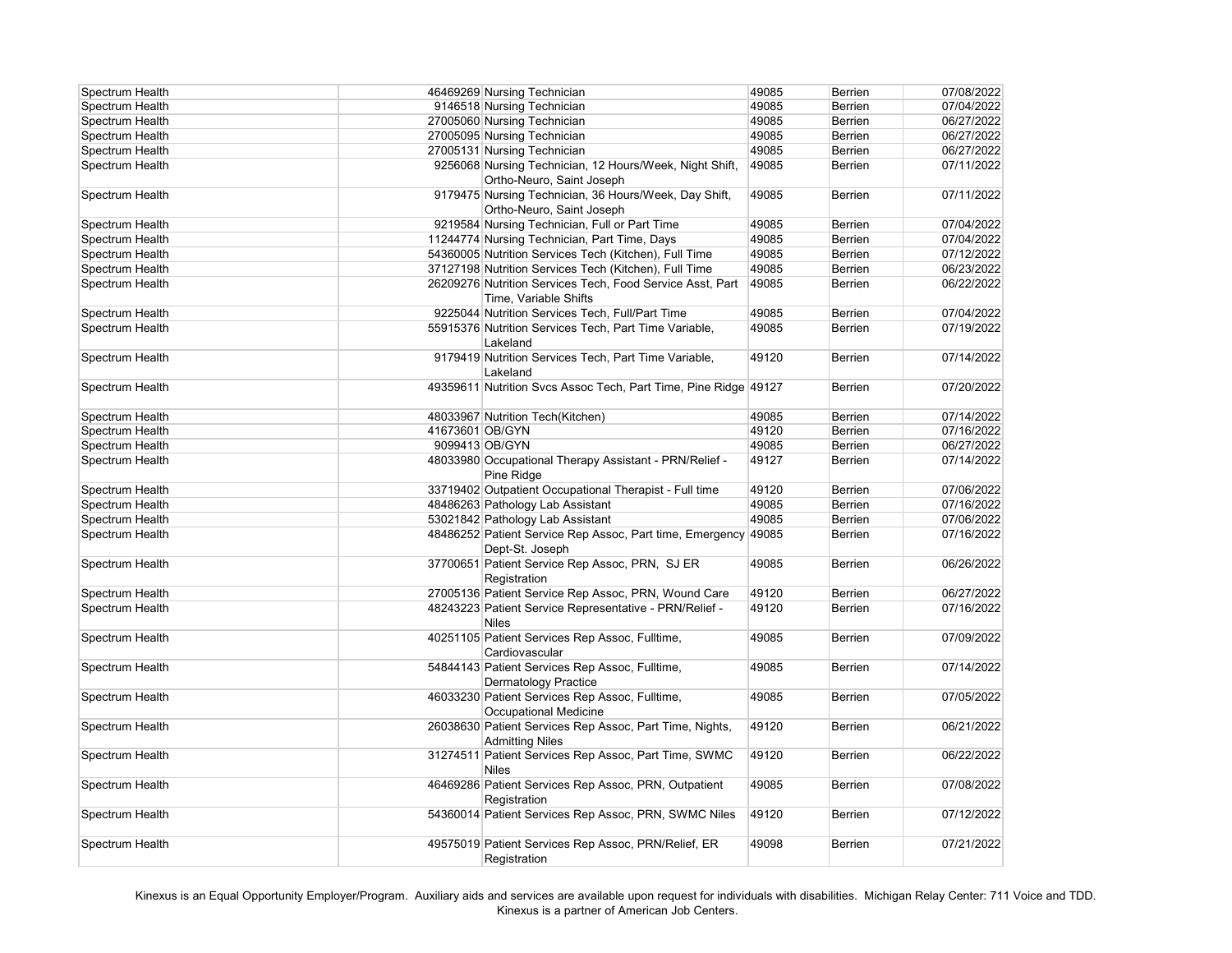| Spectrum Health | 9214387 Patient Services Rep Associate, PRN/Relief,<br>Admitting & ED Registration, Lakeland | 49120 | <b>Berrien</b> | 07/04/2022 |
|-----------------|----------------------------------------------------------------------------------------------|-------|----------------|------------|
| Spectrum Health | 49574998 Patient Services Rep, PRN/Relief, Caring Circle                                     | 49085 | <b>Berrien</b> | 07/21/2022 |
| Spectrum Health | 36548734 Patient Services Representative - Full time                                         | 49085 | <b>Berrien</b> | 07/21/2022 |
| Spectrum Health | 51332159 Patient Services Representative - Full time - St.<br>Joseph                         | 49085 | <b>Berrien</b> | 06/28/2022 |
| Spectrum Health | 48243228 Patient Services Representative - PRN/Relief                                        | 49038 | Berrien        | 07/16/2022 |
| Spectrum Health | 44470839 Patient Transport                                                                   | 49085 | Berrien        | 06/29/2022 |
| Spectrum Health | 44470843 Patient Transport                                                                   | 49085 | Berrien        | 06/29/2022 |
| Spectrum Health | 41468242 Patient Transport, Lakeland Hospital, St Joseph,<br>Days/Evenings                   | 49085 | Berrien        | 07/16/2022 |
| Spectrum Health | 12087803 Pediatric Physical Therapist - Full time                                            | 49085 | <b>Berrien</b> | 07/11/2022 |
| Spectrum Health | 9155435 Peri-operative RN Float, Full Time, Days, Multiple<br>locations                      | 49085 | <b>Berrien</b> | 07/11/2022 |
| Spectrum Health | 45109708 Pharmacy Intern, PRN, Pharmacy Lakeland                                             | 49085 | <b>Berrien</b> | 07/01/2022 |
| Spectrum Health | 35423325 Pharmacy Manager - Home Infusion Services,<br>Lakeland/Butterworth                  | 49022 | <b>Berrien</b> | 07/16/2022 |
| Spectrum Health | 41468246 Pharmacy Tech, Night Shift, Lakeland Pharmacy                                       | 49085 | <b>Berrien</b> | 07/16/2022 |
| Spectrum Health | 32815324 Pharmacy Tech, Part Time, Fulltime, Variable<br><b>Shifts</b>                       | 49085 | <b>Berrien</b> | 07/01/2022 |
| Spectrum Health | 14225689 Pharmacy Technician Supervisor - Lakeland                                           | 49085 | <b>Berrien</b> | 06/22/2022 |
| Spectrum Health | 16976136 Pharmacy Technician, Full Time                                                      | 49085 | <b>Berrien</b> | 07/08/2022 |
| Spectrum Health | 9247641 Pharmacy Technician, Full-Time Variable, St.<br>Joseph Hospital, Lakeland            | 49085 | <b>Berrien</b> | 07/04/2022 |
| Spectrum Health | 9179440 Pharmacy Technician, Full-Time, Lakeland<br>Pharmacy Sites, Variable locations       | 49085 | <b>Berrien</b> | 07/04/2022 |
| Spectrum Health | 16976166 Pharmacy Technician, PRN                                                            | 49085 | <b>Berrien</b> | 07/08/2022 |
| Spectrum Health | 29740308 Phlebotomist                                                                        | 49085 | <b>Berrien</b> | 07/14/2022 |
| Spectrum Health | 9259973 Physical Therapist - Full time                                                       | 49104 | <b>Berrien</b> | 07/04/2022 |
| Spectrum Health | 39092622 Physical Therapist - Full time                                                      | 49038 | <b>Berrien</b> | 07/04/2022 |
| Spectrum Health | 26679465 Physical Therapist - Full time (General<br>Ortho/Neuro)                             | 49085 | <b>Berrien</b> | 06/25/2022 |
| Spectrum Health | 48243249 Physical Therapist - PRN/Relief - Niles                                             | 49120 | <b>Berrien</b> | 07/16/2022 |
| Spectrum Health | 53021988 Physical Therapist - PRN/Relief - Watervliet                                        | 49098 | <b>Berrien</b> | 07/06/2022 |
| Spectrum Health | 31440525 Physical Therapist (Homecare) - Resource                                            | 49022 | <b>Berrien</b> | 06/23/2022 |
| Spectrum Health | 53021971 Physical Therapist (Outpatient Rehab) - Full time - 49120<br><b>Niles</b>           |       | <b>Berrien</b> | 07/06/2022 |
| Spectrum Health | 28925625 Physical Therapist Assistant - Full time                                            | 49085 | <b>Berrien</b> | 07/09/2022 |
| Spectrum Health | 31440473 Physical Therapist Assistant - Full time - Niles                                    | 49120 | <b>Berrien</b> | 06/23/2022 |
| Spectrum Health | 19789516 Physical Therapist Assistant - Part time                                            | 49098 | <b>Berrien</b> | 06/22/2022 |
| Spectrum Health | 46255687 Physical Therapist Assistant (Acute Care) - Full<br>time Days - St. Joseph          | 49085 | <b>Berrien</b> | 07/06/2022 |
| Spectrum Health | 32291009 Physical Therapy Assistant - Part time - Pine<br>Ridge                              | 49127 | <b>Berrien</b> | 06/29/2022 |
| Spectrum Health | 19987571 Physician - Cardiologist - Lakeland Heart &<br>Vascular                             | 49085 | <b>Berrien</b> | 06/23/2022 |
| Spectrum Health | 9140482 Physician - Endocrinologist - Lakeland Diabetes<br>and Endocrinology                 | 49085 | <b>Berrien</b> | 07/14/2022 |
| Spectrum Health | 9214333 Physician - ENT/Otolaryngologist - Lakeland ENT                                      | 49085 | <b>Berrien</b> | 07/14/2022 |
| Spectrum Health | 33349044 Physician - Family Medicine - Coloma                                                | 49038 | Berrien        | 07/04/2022 |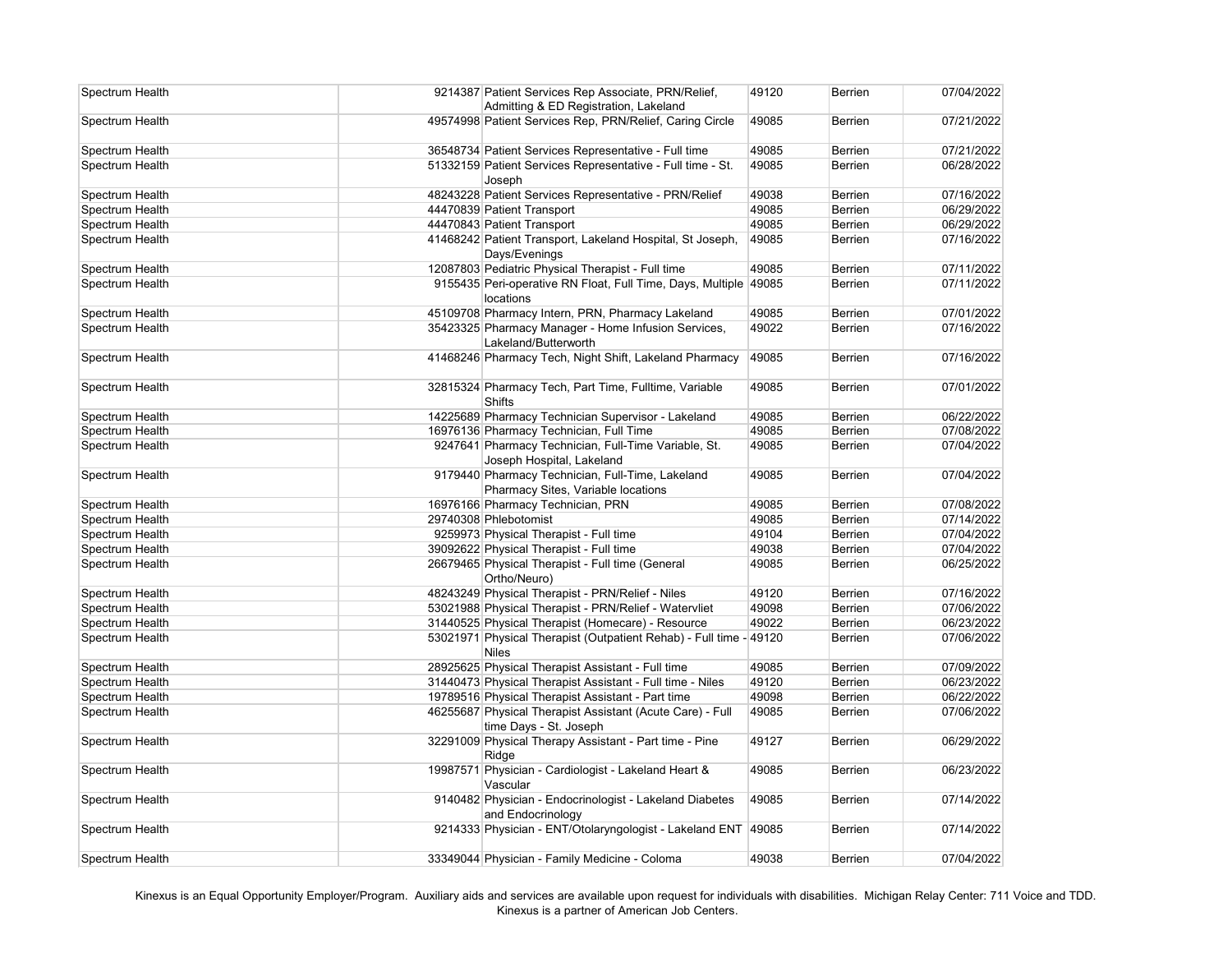| Spectrum Health |                  | 32290994 Physician - Hematology/Oncology - Lakeland<br><b>Cancer Specialists</b>  | 49085 | <b>Berrien</b> | 06/29/2022 |
|-----------------|------------------|-----------------------------------------------------------------------------------|-------|----------------|------------|
| Spectrum Health |                  | 46469280 Physician - Hospitalist - Spectrum Health<br>Lakeland                    | 49085 | Berrien        | 07/08/2022 |
| Spectrum Health |                  | 46469274 Physician - Hospitalist, Nocturnist - Spectrum<br><b>Health Lakeland</b> | 49085 | <b>Berrien</b> | 07/08/2022 |
| Spectrum Health |                  | 46469264 Physician - Intensivist - Spectrum Health<br>Lakealnd                    | 49085 | <b>Berrien</b> | 07/08/2022 |
| Spectrum Health |                  | 15426571 Physician - Internal Medicine - Community<br><b>Medical Center</b>       | 49098 | Berrien        | 06/29/2022 |
| Spectrum Health |                  | 9214361 Physician - MOHS Surgeon - Stonegate<br>Dermatology                       | 49085 | Berrien        | 07/04/2022 |
| Spectrum Health |                  | 9155417 Physician - Neurologist - Lakeland Neurology                              | 49085 | <b>Berrien</b> | 07/14/2022 |
| Spectrum Health |                  | 9247585 Physician - Pediatric Hospitalist - Spectrum<br><b>Health Lakeland</b>    | 49085 | <b>Berrien</b> | 07/04/2022 |
| Spectrum Health |                  | 42304665 Physician - Pediatrics - SWMC, Niles                                     | 49120 | <b>Berrien</b> | 07/19/2022 |
| Spectrum Health |                  | 11245203 Physician - Physical Medicine & Rehab -<br>Watervliet                    | 49098 | <b>Berrien</b> | 07/04/2022 |
| Spectrum Health |                  | 54844160 Physician - Plastic Surgery - Stonegate Plastic<br>Surgery               | 49085 | <b>Berrien</b> | 07/14/2022 |
| Spectrum Health |                  | 42304639 Physician - PM&R - Spectrum Health Lakeland                              | 49085 | <b>Berrien</b> | 07/19/2022 |
| Spectrum Health |                  | 16793874 Physician - Pulmonologist/Critical Care - Lakeland 49085<br>Pulmonology  |       | <b>Berrien</b> | 07/08/2022 |
| Spectrum Health |                  | 9229605 Physician - Urologist - Spectrum Health Lakeland 49085                    |       | Berrien        | 07/14/2022 |
| Spectrum Health | 19789509 PICC RN |                                                                                   | 49085 | <b>Berrien</b> | 06/22/2022 |
| Spectrum Health |                  | 25450976 Polysomnographic Technologist, Full Time, St.<br>Joseph                  | 49085 | Berrien        | 07/19/2022 |
| Spectrum Health |                  | 25450965 Polysomnographic Technologist, PRN/Relief, St.<br>Joseph                 | 49085 | <b>Berrien</b> | 07/19/2022 |
| Spectrum Health |                  | 53021967 Population Health Department Manager                                     | 49085 | <b>Berrien</b> | 07/06/2022 |
| Spectrum Health |                  | 26038628 PRN Tech Ultrasonographer 1                                              | 49085 | Berrien        | 06/21/2022 |
| Spectrum Health |                  | 9247550 PSG Technologist, PRN, St. Joseph Hospital,<br>Lakeland                   | 49085 | <b>Berrien</b> | 07/16/2022 |
| Spectrum Health |                  | 11245071 Radiographer Tech, Part Time, SWMC<br>Stevensville                       | 49127 | <b>Berrien</b> | 07/04/2022 |
| Spectrum Health |                  | 30074126 Radiographer Tech, Various Shifts & Locations                            | 49085 | Berrien        | 07/16/2022 |
| Spectrum Health |                  | 9247620 Radiographer, Part Time, SWMC Niles                                       | 49120 | Berrien        | 07/11/2022 |
| Spectrum Health |                  | 53021925 Radiologic Technologist \$3,000 sign on bonus                            | 49120 | Berrien        | 07/06/2022 |
| Spectrum Health |                  | 33719378 Radiologic Technologist - Part Time                                      | 49085 | Berrien        | 07/06/2022 |
| Spectrum Health |                  | 55452990 Radiologic Technologist - Part Time \$3,000.00<br>Sign on Bonus          | 49085 | Berrien        | 07/17/2022 |
| Spectrum Health |                  | 32815311 Radiologic Technologist - PRN/Relief, Schedule<br>Varies                 | 49085 | Berrien        | 07/01/2022 |
| Spectrum Health |                  | 43829167 Radiologic Technologist - Radiology, PRN/Relief,<br>Variable Shift       | 49120 | Berrien        | 06/25/2022 |
| Spectrum Health |                  | 9229608 Recreation Therapist, PRN/Relief Variable,<br>Behavioral Health, Lakeland | 49085 | Berrien        | 07/11/2022 |
| Spectrum Health |                  | 40251085 recreational therapist                                                   | 49085 | Berrien        | 07/09/2022 |
| Spectrum Health |                  | 45109715 Registered Dietitian                                                     | 49085 | Berrien        | 07/01/2022 |
| Spectrum Health |                  | 37700762 Registered Dietitian 1                                                   | 49085 | Berrien        | 06/26/2022 |
| Spectrum Health |                  | 27499324 Registered Dietitian, Full Time, St Joe                                  | 49085 | <b>Berrien</b> | 07/20/2022 |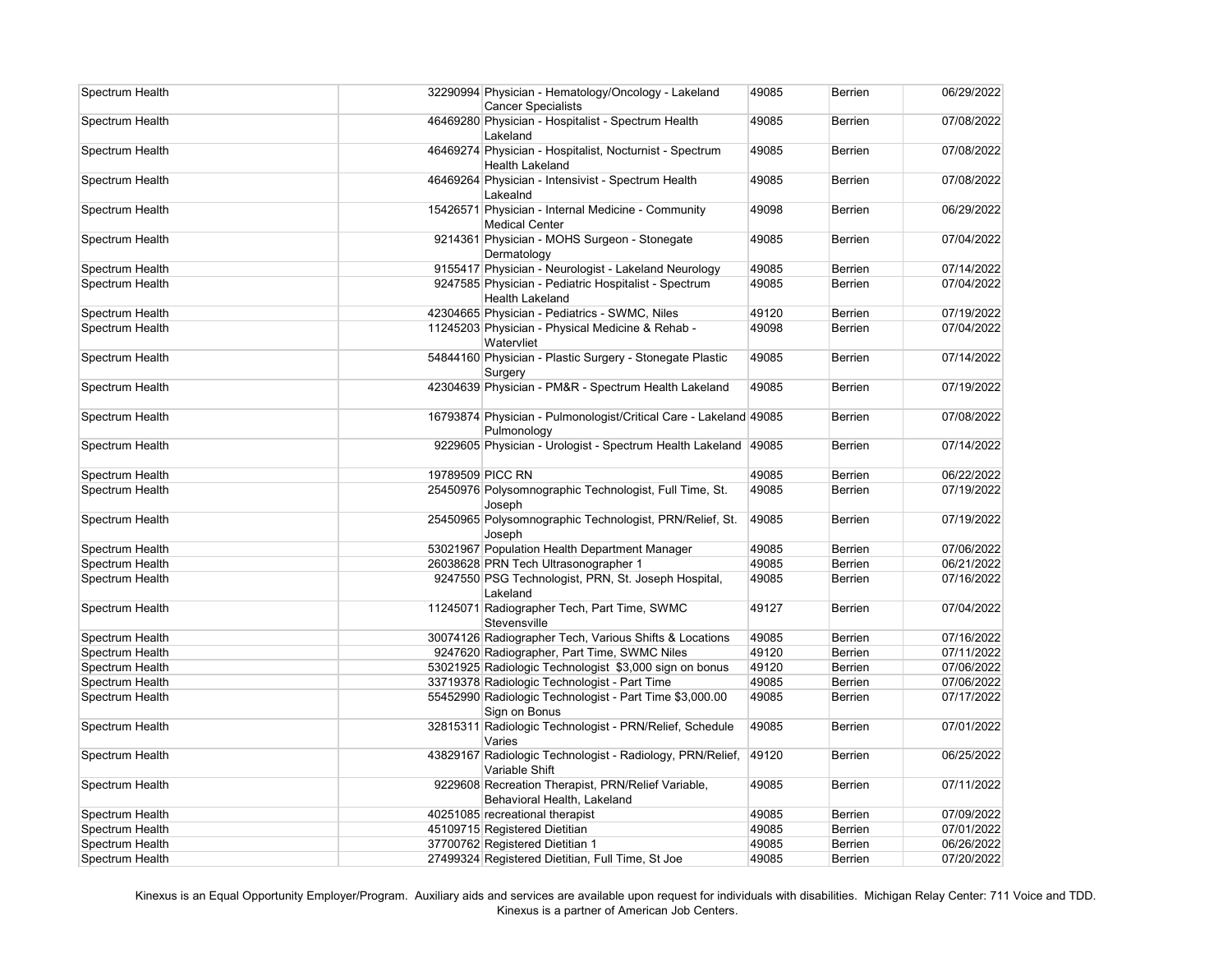| Spectrum Health | 9122437 Registered Nurse, Experienced and New Grad<br><b>Opportunities Lakeland</b>           | 49085 | <b>Berrien</b> | 07/04/2022 |
|-----------------|-----------------------------------------------------------------------------------------------|-------|----------------|------------|
| Spectrum Health | 55452995 Rehabilitation Services Technician - Full time -<br><b>Niles</b>                     | 49120 | Berrien        | 07/17/2022 |
| Spectrum Health | 35423300 Relief Hostess                                                                       | 49120 | <b>Berrien</b> | 07/16/2022 |
| Spectrum Health | 41673563 Respiratory Care Assistant                                                           | 49085 | Berrien        | 07/16/2022 |
| Spectrum Health | 35035354 Respiratory Care Assistant                                                           | 49085 | <b>Berrien</b> | 07/13/2022 |
| Spectrum Health | 55452943 Respiratory Therapist                                                                | 49085 | Berrien        | 07/17/2022 |
| Spectrum Health | 31274510 Respiratory Therapist \$5,000 Sign on Bonus Full<br><b>Time Nights</b>               | 49085 | Berrien        | 06/22/2022 |
| Spectrum Health | 45109743 Respiratory Therapist 2                                                              | 49085 | Berrien        | 07/01/2022 |
| Spectrum Health | 36360450 Respiratory Therapist 2 Full Time up to \$10,000<br>Sign on Bonus                    | 49120 | Berrien        | 07/20/2022 |
| Spectrum Health | 9247617 Respiratory Therapist 2, Full time, Nights                                            | 49085 | Berrien        | 07/04/2022 |
| Spectrum Health | 9179431 Respiratory Therapist 2, Full Time, Nights                                            | 49085 | Berrien        | 06/21/2022 |
| Spectrum Health | 8520607 Respiratory Therapist 2, Full Time, Nights                                            | 49085 | Berrien        | 06/21/2022 |
| Spectrum Health | 31274529 Respiratory Therapist Lakeland \$5,000 Sign on<br><b>Bonus Full Time Days</b>        | 49085 | <b>Berrien</b> | 06/22/2022 |
| Spectrum Health | 31274520 Respiratory Therapist Lakeland Full Time Nights<br>\$5,000 Sign on Bonus             | 49085 | <b>Berrien</b> | 06/22/2022 |
| Spectrum Health | 37127220 Respiratory Therapist Up to \$10,000 Sign on<br><b>Bonus</b>                         | 49085 | <b>Berrien</b> | 06/23/2022 |
| Spectrum Health | 9256097 Respiratory Therapist, Full time                                                      | 49085 | <b>Berrien</b> | 06/21/2022 |
| Spectrum Health | 9256081 Respiratory Therapist, Full Time Nights                                               | 49085 | Berrien        | 07/11/2022 |
| Spectrum Health | 12242950 Respiratory Therapist, Full Time Nights                                              | 49085 | Berrien        | 07/11/2022 |
| Spectrum Health | 9208106 Respiratory Therapist, Lakeland, Resource                                             | 49120 | Berrien        | 07/04/2022 |
| Spectrum Health | 15252081 Retail/Meds-to-Beds Pharmacist, PRN                                                  | 49085 | Berrien        | 06/29/2022 |
| Spectrum Health | 39092626 RN Adult Pediatrics Full Time Nights - Up to<br>\$25,000 in Incentives               | 49085 | Berrien        | 07/04/2022 |
| Spectrum Health | 49359570 RN After Hours, Full Time, Caring Circle                                             | 49085 | Berrien        | 07/20/2022 |
| Spectrum Health | 43379623 RN After Hours, Full Time, Caring Circle                                             | 49085 | Berrien        | 06/23/2022 |
| Spectrum Health | 27499323 RN After Hours, PRN/Relief, Caring Circle                                            | 49085 | Berrien        | 06/30/2022 |
| Spectrum Health | 35035370 RN Ambulatory, Fulltime, Lakeland Cancer<br>Specialist                               | 49085 | <b>Berrien</b> | 07/13/2022 |
| Spectrum Health | 32463202 RN Ambulatory, Part Time, Buchanan Practice                                          | 49107 | <b>Berrien</b> | 06/29/2022 |
| Spectrum Health | 11244928 RN Ambulatory, Part Time, Cardiovascular<br>Practice                                 | 49085 | <b>Berrien</b> | 07/04/2022 |
| Spectrum Health | 53273265 RN Ambulatory, Part Time, Primary Care<br>Royalton                                   | 49085 | Berrien        | 07/07/2022 |
| Spectrum Health | 41468231 RN Case Manager, PRN/Relief, Caring Circle                                           | 49085 | Berrien        | 07/16/2022 |
| Spectrum Health | 53021903 RN Cath Lab Prep and Recovery Full Time Days - 49085<br>Up to \$25,000 in Incentives |       | Berrien        | 07/06/2022 |
| Spectrum Health | 30074139 RN Cath Lab PRN                                                                      | 49085 | Berrien        | 07/16/2022 |
| Spectrum Health | 39476166 RN CCU Float Pool PRN Nights                                                         | 49085 | Berrien        | 07/05/2022 |
| Spectrum Health | 31440482 RN Clinical Nurse Supervisor Ortho Neuro Full<br><b>Time Nights</b>                  | 49085 | <b>Berrien</b> | 06/23/2022 |
| Spectrum Health | 32815326 RN Critical Care Unit Full Time Nights - Up to<br>\$10,000 in Incentives             | 49085 | Berrien        | 07/01/2022 |
| Spectrum Health | 35423333 RN Emergency Department Full Time Nights                                             | 49085 | Berrien        | 07/16/2022 |
| Spectrum Health | 26679433 RN Emergency Department Full Time Nights                                             | 49085 | Berrien        | 06/25/2022 |
| Spectrum Health | 32463236 RN Emergency Department Part Time Nights                                             | 49085 | Berrien        | 06/29/2022 |
| Spectrum Health | 19987594 RN Field Nurse, Full Time, Niles                                                     | 49120 | Berrien        | 06/23/2022 |
| Spectrum Health | 37700678 RN Float Pool Critical Care Unit PRN Days                                            | 49085 | <b>Berrien</b> | 06/26/2022 |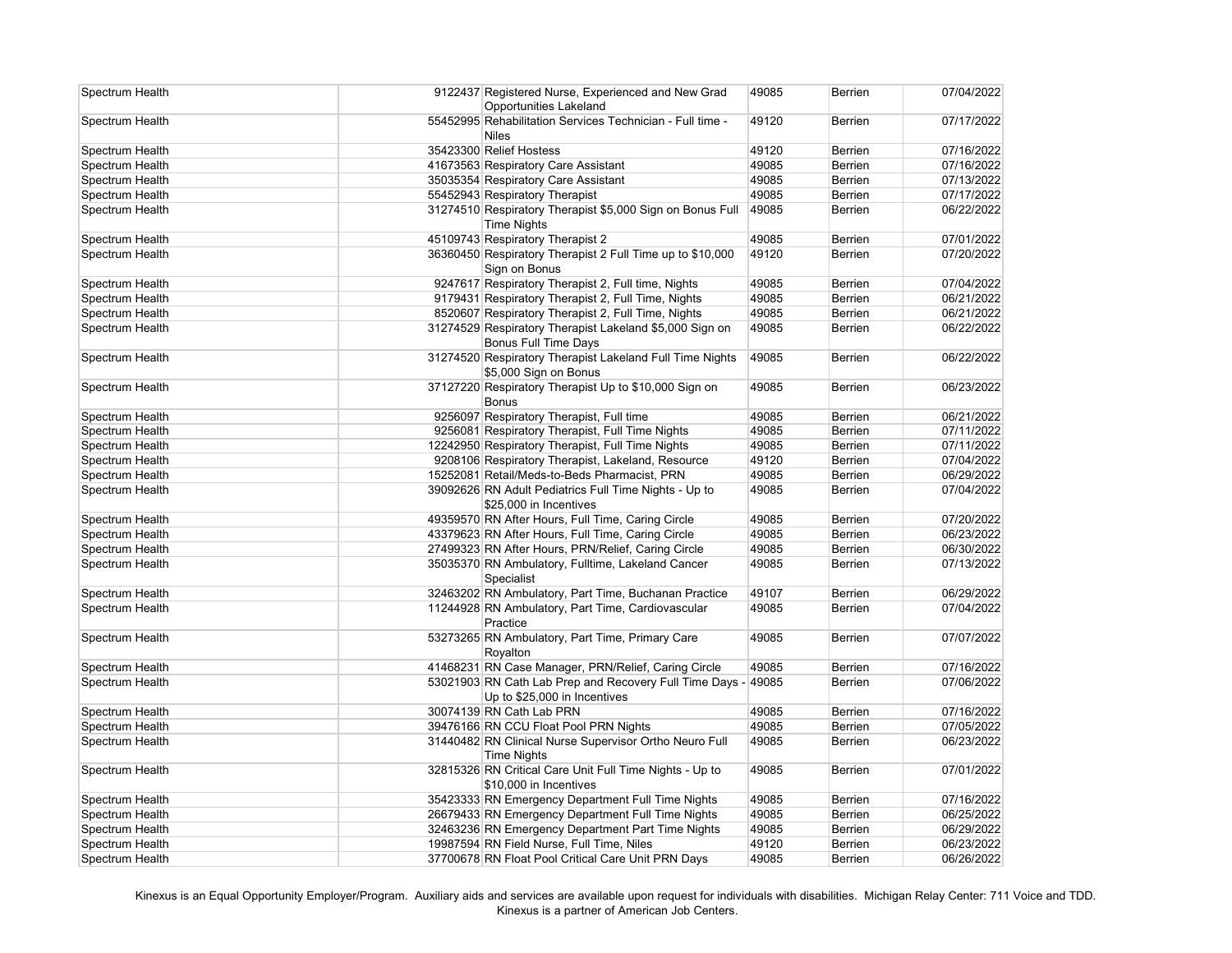| Spectrum Health | Incnentives                               | 39476179 RN Float Pool Full Time Nights - Up to \$10,000 in 49085                         |       | <b>Berrien</b> | 07/05/2022 |
|-----------------|-------------------------------------------|-------------------------------------------------------------------------------------------|-------|----------------|------------|
| Spectrum Health | 25663933 RN Full Time Weekends            |                                                                                           | 49085 | Berrien        | 07/20/2022 |
| Spectrum Health | in Incentives                             | 53021906 RN Heart Center Full Time Days - Up to \$25,000                                  | 49085 | <b>Berrien</b> | 07/06/2022 |
| Spectrum Health | 28773470 RN Heart Center Part Time Days   |                                                                                           | 49085 | Berrien        | 07/08/2022 |
| Spectrum Health |                                           | 36360461 RN Hospice Admissions, Full time                                                 | 49085 | <b>Berrien</b> | 07/20/2022 |
| Spectrum Health | Circle                                    | 43379631 RN Hospice Admissions, PRN/Relief, Caring                                        | 49085 | <b>Berrien</b> | 06/23/2022 |
| Spectrum Health |                                           | 27499326 RN Hospice After Hours, Part Time, Lakeland                                      | 49085 | Berrien        | 06/30/2022 |
| Spectrum Health |                                           | 40251063 RN Hospice Residence, Part Time                                                  | 49085 | Berrien        | 07/09/2022 |
| Spectrum Health |                                           | 43829186 RN Hospice Residence, Part Time, Nights                                          | 49085 | Berrien        | 06/25/2022 |
| Spectrum Health | status                                    | 9247612 RN Hospital Supervisor, Watervliet, PRN/Relief                                    | 49098 | Berrien        | 07/04/2022 |
| Spectrum Health | Support                                   | 47826542 RN Improvement Spec Sr, Fulltime, Performance                                    | 49085 | Berrien        | 07/13/2022 |
| Spectrum Health | 26679466 RN Infusion Clinic PRN           |                                                                                           | 49085 | <b>Berrien</b> | 06/25/2022 |
| Spectrum Health | 37889551 RN Infusion Clinic PRN Days      |                                                                                           | 49085 | Berrien        | 06/27/2022 |
| Spectrum Health | in Incentives                             | 56141458 RN L&D, Nursery and Postpartum - up to \$10,000 49085                            |       | <b>Berrien</b> | 07/20/2022 |
| Spectrum Health |                                           | 39092602 RN Medical Oncology Part Time Days                                               | 49085 | <b>Berrien</b> | 07/04/2022 |
| Spectrum Health | 36360446 RN Medical Oncology PRN          |                                                                                           | 49085 | Berrien        | 07/20/2022 |
| Spectrum Health |                                           | 34087887 RN Niles Emergency Department PRN Nights                                         | 49120 | <b>Berrien</b> | 07/08/2022 |
| Spectrum Health |                                           | 53021941 RN Niles Emergency Full Time Variable Midshift -<br>Up to \$25,000 in Incentives | 49120 | Berrien        | 07/06/2022 |
| Spectrum Health |                                           | 54360027 RN Niles Emergency PRN, Variable Shift                                           | 49120 | Berrien        | 07/12/2022 |
| Spectrum Health | \$25,000 in Incentives                    | 47826518 RN Operating Room Full Time Days - Up to                                         | 49085 | Berrien        | 07/13/2022 |
| Spectrum Health | 53031948 RN Operating Room PRN            |                                                                                           | 49085 | <b>Berrien</b> | 07/06/2022 |
| Spectrum Health |                                           | 37700729 RN Operating Room Watervliet Part Time Days -<br>Up to \$6,000 in Incentives     | 49098 | <b>Berrien</b> | 06/26/2022 |
| Spectrum Health | Available                                 | 11244712 RN or LPN, Full or Part Time, Various Schedules                                  | 49085 | <b>Berrien</b> | 07/04/2022 |
| Spectrum Health |                                           | 9256087 RN or LPN, Part Time, Pine Ridge                                                  | 49127 | Berrien        | 07/04/2022 |
| Spectrum Health |                                           | 9256092 RN or LPN, Part Time, Pine Ridge                                                  | 49127 | Berrien        | 07/04/2022 |
| Spectrum Health |                                           | 14732485 RN or LPN, Part Time, Pine Ridge                                                 | 49127 | <b>Berrien</b> | 06/25/2022 |
| Spectrum Health |                                           | 11244842 RN or LPN, Part Time, Pine Ridge                                                 | 49127 | Berrien        | 07/04/2022 |
| Spectrum Health | in Incentives                             | 39092614 RN Ortho Neuro Full Time Nights - Up to \$25,000                                 | 49085 | Berrien        | 07/04/2022 |
| Spectrum Health | in Incentives                             | 39092609 RN Ortho/Neuro Full Time Days - Up to \$25,000                                   | 49085 | Berrien        | 07/04/2022 |
| Spectrum Health | in Incentives                             | 39092623 RN Ortho/Neuro Full Time Days - Up to \$25,000                                   | 49085 | Berrien        | 07/04/2022 |
| Spectrum Health | in Incentives                             | 39092587 RN Ortho/Neuro Full Time Nights - Up to \$25,000                                 | 49085 | <b>Berrien</b> | 07/04/2022 |
| Spectrum Health | 39092579 RN Ortho/Neuro PRN Days          |                                                                                           | 49085 | Berrien        | 07/04/2022 |
| Spectrum Health | 11244733 RN Peds Adult, Full Time, Nights |                                                                                           | 49085 | <b>Berrien</b> | 07/04/2022 |
| Spectrum Health | 23278220 RN PICC PRN                      |                                                                                           | 49085 | <b>Berrien</b> | 07/08/2022 |
| Spectrum Health |                                           | 39476180 RN Post Surgical Part Time Nights                                                | 49085 | Berrien        | 07/05/2022 |
| Spectrum Health | 39476173 RN Post Surgical PRN             |                                                                                           | 49085 | <b>Berrien</b> | 07/05/2022 |
| Spectrum Health |                                           | 23660563 RN Post Surgical Unit Full Time Days                                             | 49085 | Berrien        | 07/11/2022 |
| Spectrum Health | 40854163 RN Rehab Unit Full Time Days     |                                                                                           | 49098 | Berrien        | 07/13/2022 |
| Spectrum Health |                                           | 36160813 RN Sexual Assault Examiner PRN                                                   | 49085 | <b>Berrien</b> | 07/19/2022 |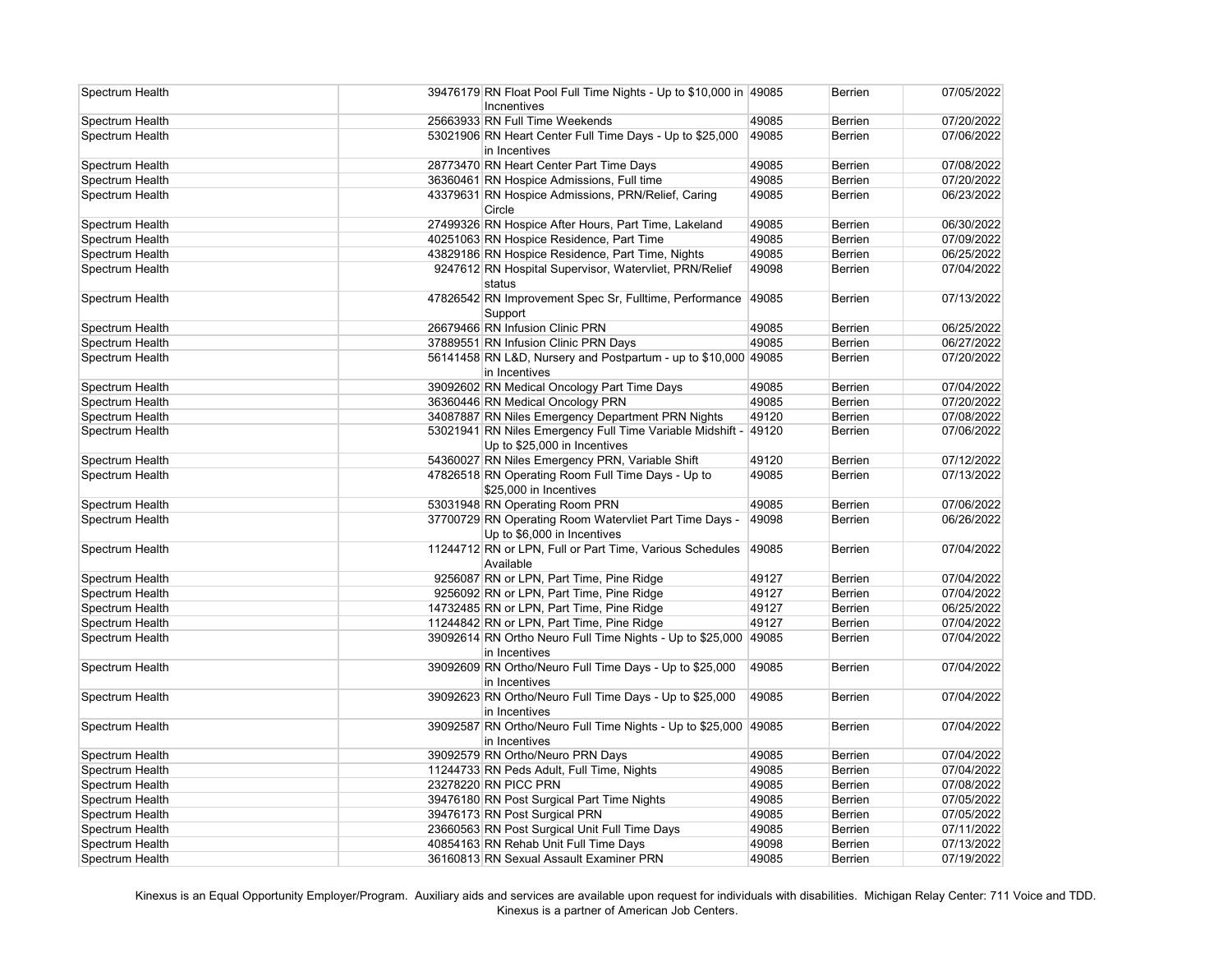| Spectrum Health | 36160815 RN Sexual Assault Examiner PRN                                                 | 49085 | <b>Berrien</b> | 07/19/2022 |
|-----------------|-----------------------------------------------------------------------------------------|-------|----------------|------------|
| Spectrum Health | 26679464 RN Sexual Assault Examiner PRN                                                 | 49085 | <b>Berrien</b> | 06/25/2022 |
| Spectrum Health | 31274536 RN Weekend CTU Days                                                            | 49085 | <b>Berrien</b> | 06/22/2022 |
| Spectrum Health | 54844124 RN Wound Clinic PRN                                                            | 49120 | <b>Berrien</b> | 07/14/2022 |
| Spectrum Health | 19987663 RN, Acute Care, Full Time Nights                                               | 49085 | <b>Berrien</b> | 06/23/2022 |
| Spectrum Health | 43829188 RN, Acute Care, PRN, Plastic Surgery Practice                                  | 49085 | <b>Berrien</b> | 06/25/2022 |
| Spectrum Health | 9229646 RN, Adult/Peds, Full Time, Nights                                               | 49085 | <b>Berrien</b> | 07/11/2022 |
| Spectrum Health | 9179437 RN, Adult/Peds, Full Time, Nights                                               | 49085 | Berrien        | 07/11/2022 |
| Spectrum Health | 33900664 RN, Ambulatory, Fulltime, Lakeland Urology                                     | 49085 | <b>Berrien</b> | 07/08/2022 |
| Spectrum Health | 9179421 RN, Ambulatory, PRN, Urology Practice,<br>Lakeland                              | 49085 | <b>Berrien</b> | 07/11/2022 |
| Spectrum Health | 9229630 RN, Ambulatory, PRN, Urology Practice,<br>Lakeland                              | 49085 | <b>Berrien</b> | 07/11/2022 |
| Spectrum Health | 9229707 RN, Behavioral Health, Full Time Nights,<br>Lakeland                            | 49085 | <b>Berrien</b> | 07/04/2022 |
| Spectrum Health | 9225028 RN, Behavioral Health, Part Time Days, Lakeland 49085                           |       | <b>Berrien</b> | 07/04/2022 |
| Spectrum Health | 11244921 RN, Behavioral Health, Part Time, Lakeland                                     | 49085 | <b>Berrien</b> | 07/04/2022 |
| Spectrum Health | 14732463 RN, Cardiovascular Lab, Part Time, Days                                        | 49085 | <b>Berrien</b> | 06/25/2022 |
| Spectrum Health | 48243248 RN, Case Manager (Visit Nurse), Hospice at<br>Home, St. Joseph                 | 49085 | <b>Berrien</b> | 07/16/2022 |
| Spectrum Health | 43829204 RN, Case Manager, Full Time, St. Joseph                                        | 49085 | <b>Berrien</b> | 06/25/2022 |
| Spectrum Health | 17918356 RN, Critical Care Unit, Full Time, Nights                                      | 49085 | Berrien        | 07/13/2022 |
| Spectrum Health | 16793852 RN, Critical Care Unit, Full Time, Nights                                      | 49085 | <b>Berrien</b> | 07/08/2022 |
| Spectrum Health | 15252047 RN, CTU, Part Time, Nights                                                     | 49085 | <b>Berrien</b> | 06/29/2022 |
| Spectrum Health | 9247694 RN, ED Cluster, PRN, Premium Pay                                                | 49085 | <b>Berrien</b> | 07/04/2022 |
| Spectrum Health | 9208100 RN, Emergency Department Spectrum Health<br>Lakeland,, Various Shifts/Locations | 49085 | <b>Berrien</b> | 07/11/2022 |
| Spectrum Health | 9206001 RN, Emergency Department, Full Time, Nights                                     | 49085 | <b>Berrien</b> | 07/11/2022 |
| Spectrum Health | 9229641 RN, Emergency Department, Full Time, Nights                                     | 49085 | <b>Berrien</b> | 07/11/2022 |
| Spectrum Health | 9229754 RN, Emergency Department, Full Time, Nights                                     | 49085 | <b>Berrien</b> | 07/04/2022 |
| Spectrum Health | 12087779 RN, Emergency Department, Part Time, Nights                                    | 49085 | <b>Berrien</b> | 07/11/2022 |
| Spectrum Health | 14732412 RN, Endoscopy, PRN Days                                                        | 49120 | <b>Berrien</b> | 06/25/2022 |
| Spectrum Health | 11245154 RN, FT/PT Day and Night Shifts Available                                       | 49085 | <b>Berrien</b> | 07/04/2022 |
| Spectrum Health | 9208076 RN, Full Time, Caring Circle                                                    | 49085 | <b>Berrien</b> | 07/04/2022 |
| Spectrum Health | 9256043 RN, Full time, Variable, Dialysis, St Jospeph                                   | 49085 | <b>Berrien</b> | 07/14/2022 |
| Spectrum Health | 39092537 RN, Homecare Field, Lakeland                                                   | 49085 | <b>Berrien</b> | 07/04/2022 |
| Spectrum Health | 49359534 RN, Homecare Field, Niles                                                      | 49120 | <b>Berrien</b> | 07/20/2022 |
| Spectrum Health | 9214377 RN, Medical Oncology, PRN, Nights                                               | 49085 | <b>Berrien</b> | 07/11/2022 |
| Spectrum Health | 9144083 RN, Medical Oncology, PRN, Variable shifts                                      | 49085 | <b>Berrien</b> | 07/04/2022 |
| Spectrum Health | 9179471 RN, Operating Room, PRN, Days                                                   | 49120 | <b>Berrien</b> | 07/11/2022 |
| Spectrum Health | 11245090 RN, Orhto/Neuro, PRN, Days                                                     | 49085 | Berrien        | 07/04/2022 |
| Spectrum Health | 9179523 RN, Ortho Neuro Full time, Nights                                               | 49085 | Berrien        | 07/04/2022 |
| Spectrum Health | 9229653 RN, Ortho Neuro, Full Time, Days                                                | 49085 | <b>Berrien</b> | 07/11/2022 |
| Spectrum Health | 9229751 RN, Ortho Neuro, Full Time, Nights                                              | 49085 | <b>Berrien</b> | 07/04/2022 |
| Spectrum Health | 9190963 RN, Ortho Neuro, Full Time, Nights                                              | 49085 | <b>Berrien</b> | 07/04/2022 |
| Spectrum Health | 11244850 RN, Ortho Neuro, Full Time, Nights                                             | 49085 | <b>Berrien</b> | 07/04/2022 |
| Spectrum Health | 9256063 RN, Ortho/Neuro, Full Time, Days                                                | 49085 | Berrien        | 07/11/2022 |
| Spectrum Health | 9256064 RN, Ortho/Neuro, Full Time, Days                                                | 49085 | <b>Berrien</b> | 07/11/2022 |
| Spectrum Health | 9256071 RN, Ortho/Neuro, Full Time, Days                                                | 49085 | <b>Berrien</b> | 07/11/2022 |
| Spectrum Health | 11244961 RN, Ortho/Neuro, Full Time, Nights                                             | 49085 | <b>Berrien</b> | 07/04/2022 |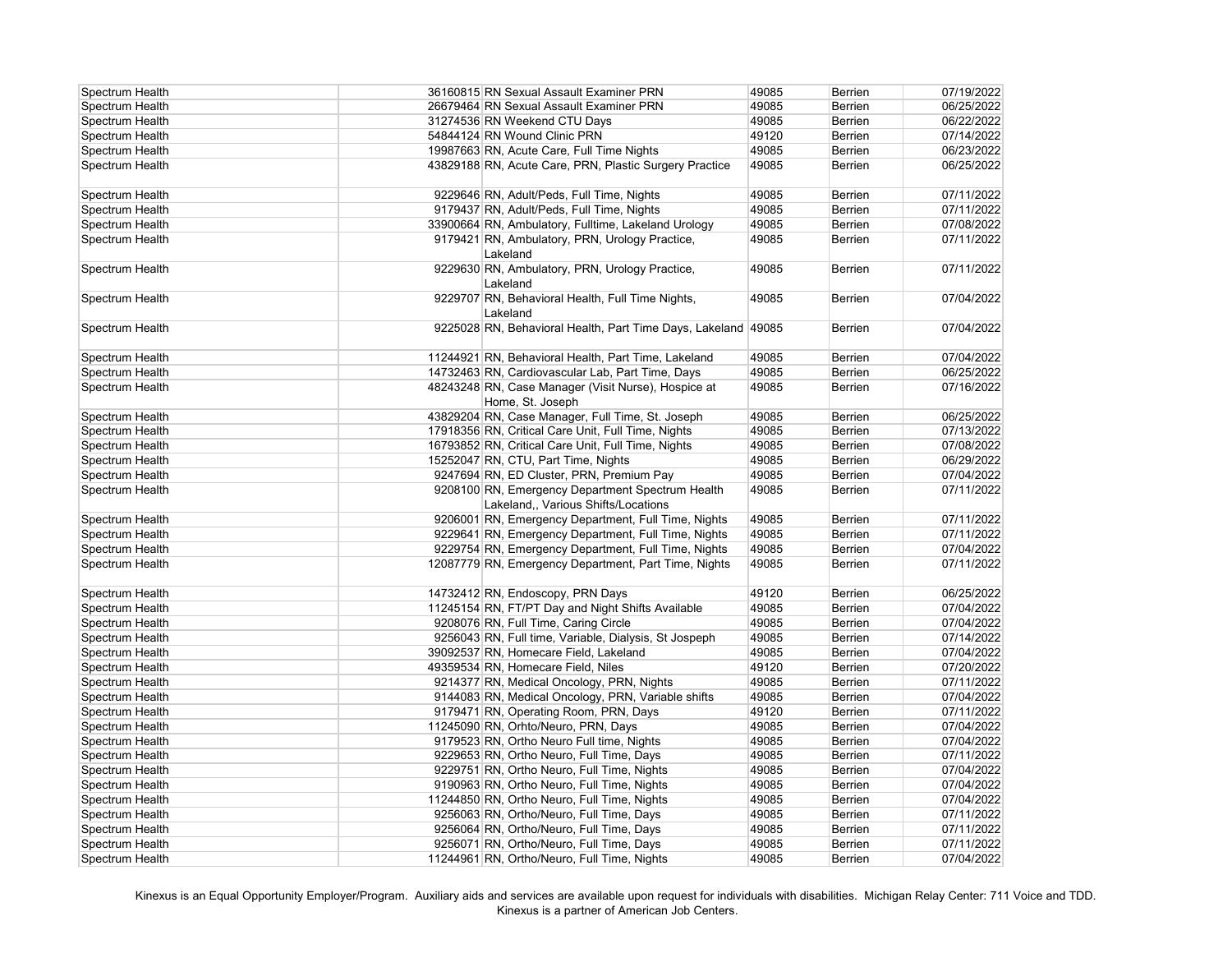| Spectrum Health | 11244976 RN, Ortho/Neuro, Part Time, Days                                         | 49085 | <b>Berrien</b> | 07/04/2022 |
|-----------------|-----------------------------------------------------------------------------------|-------|----------------|------------|
| Spectrum Health | 11244968 RN, Ortho/Neuro, PRN, Variable                                           | 49085 | <b>Berrien</b> | 07/04/2022 |
| Spectrum Health | 12087806 RN, Ortho/Nuero, Full Time, Days                                         | 49085 | <b>Berrien</b> | 07/11/2022 |
| Spectrum Health | 16976147 RN, Ortho-Neuro, PRN, Days                                               | 49085 | <b>Berrien</b> | 07/08/2022 |
| Spectrum Health | 9191018 RN, Orthro/Neuro, Full Time, Days                                         | 49085 | <b>Berrien</b> | 07/04/2022 |
| Spectrum Health | 16793871 RN, PACU, PRN, Variable shifts                                           | 49085 | <b>Berrien</b> | 07/08/2022 |
| Spectrum Health | 9256054 RN, Part time, Nights, Adult/Peds, St Joseph                              | 49085 | <b>Berrien</b> | 07/11/2022 |
|                 | (Open)                                                                            |       |                |            |
| Spectrum Health | 26038616 RN, Peds/Adult, Part-Time, Days                                          | 49085 | <b>Berrien</b> | 06/21/2022 |
| Spectrum Health | 9163182 RN, Post Surgical, Full Time, Nights                                      | 49085 | <b>Berrien</b> | 07/04/2022 |
| Spectrum Health | 11245081 RN, Post Surgical, Full Time, Days                                       | 49085 | <b>Berrien</b> | 07/04/2022 |
| Spectrum Health | 13199308 RN, Post Surgical, Full Time, Days                                       | 49085 | <b>Berrien</b> | 07/17/2022 |
| Spectrum Health | 11245179 RN, Post Surgical, Full Time, Days                                       | 49085 | <b>Berrien</b> | 07/04/2022 |
| Spectrum Health | 22346486 RN, Post Surgical, Full Time, Nights                                     | 49085 | <b>Berrien</b> | 07/04/2022 |
| Spectrum Health | 15252044 RN, Post-Surg, Part-Time, Days                                           | 49085 | <b>Berrien</b> | 06/29/2022 |
| Spectrum Health | 9229643 RN, PRN, Adult/Peds, St. Joseph                                           | 49085 | <b>Berrien</b> | 07/11/2022 |
| Spectrum Health | 9229718 RN, PRN, Lakeland Cancer Specialists Practice,                            | 49085 | <b>Berrien</b> | 07/04/2022 |
|                 | St. Joseph                                                                        |       |                |            |
| Spectrum Health | 9247563 RN, PRN, Nights, ED Cluster, Lakeland                                     | 49085 | <b>Berrien</b> | 07/11/2022 |
|                 | Campuses                                                                          |       |                |            |
| Spectrum Health | 9159715 RN, PRN, Variable Shift, Adult/Peds, St Joseph                            | 49085 | <b>Berrien</b> | 07/11/2022 |
|                 |                                                                                   |       |                |            |
| Spectrum Health | 13362726 RN, PRN, Variable shift, Inpatient Dialysis, St                          | 49085 | <b>Berrien</b> | 07/18/2022 |
|                 | Joseph                                                                            |       |                |            |
| Spectrum Health | 9140458 RN, PRN, Variable shift, Inpatient Dialysis, St                           | 49085 | <b>Berrien</b> | 07/11/2022 |
|                 | Joseph                                                                            |       |                |            |
| Spectrum Health | 9200521 RN, PRN/Relief Variable, Healthwave, Lakeland                             | 49022 | <b>Berrien</b> | 07/14/2022 |
|                 | Care                                                                              |       |                |            |
| Spectrum Health | 9256057 RN, PRN/Relief, Days, PACU, St. Joseph                                    | 49085 | <b>Berrien</b> | 07/11/2022 |
| Spectrum Health | 9206012 RN, PRN/Relief, Peri-operative Services                                   | 49120 | <b>Berrien</b> | 07/04/2022 |
| Spectrum Health | 9256053 RN, Step Down, PRN, Days                                                  | 49085 | <b>Berrien</b> | 07/04/2022 |
| Spectrum Health | 49575013 RN/LPN, Part Time, Pine Ridge                                            | 49127 | <b>Berrien</b> | 07/21/2022 |
| Spectrum Health | 50698059 Secretary, Administrative, Fulltime, Counseling                          | 49127 | Berrien        | 06/25/2022 |
|                 | Practice                                                                          |       |                |            |
| Spectrum Health | 56141418 Senior Medical Assistant                                                 | 49085 | Berrien        | 07/20/2022 |
| Spectrum Health | 12872042 Senior Project Specialist, Lakeland Patient                              | 49085 | <b>Berrien</b> | 07/16/2022 |
|                 | Services, Full Time                                                               |       |                |            |
| Spectrum Health | 41873745 Social Worker - LMSW                                                     | 49085 | <b>Berrien</b> | 07/17/2022 |
| Spectrum Health | 16609511 Social Worker-MSW, Part Time, SWMC                                       | 49127 | <b>Berrien</b> | 07/06/2022 |
|                 | Stevensville                                                                      |       |                |            |
| Spectrum Health | 53021901 Sonographer                                                              | 49120 | Berrien        | 07/06/2022 |
| Spectrum Health | 11245004 Speech Language Pathologist - Full time                                  | 49120 | <b>Berrien</b> | 07/08/2022 |
| Spectrum Health | 9210597 Speech Language Pathologist - PRN, Inpatient                              | 49085 | <b>Berrien</b> | 07/14/2022 |
|                 | Rehabilitation, St. Joseph                                                        |       |                |            |
| Spectrum Health | 48243246 Speech Language Pathologist - PRN/Relief -                               | 49120 | <b>Berrien</b> | 07/16/2022 |
|                 | <b>Niles</b>                                                                      |       |                |            |
|                 | 19987577 Sr Patient Services Rep, Part Time, St. Joseph                           | 49085 | <b>Berrien</b> | 06/23/2022 |
| Spectrum Health |                                                                                   |       |                |            |
|                 |                                                                                   |       |                |            |
| Spectrum Health | 35423292 Sr Project Manager, Full Time, Facility Planning & 49085<br>Construction |       | <b>Berrien</b> | 07/16/2022 |
|                 |                                                                                   |       |                |            |
| Spectrum Health | 37889524 Step down RN                                                             | 49085 | <b>Berrien</b> | 06/27/2022 |
| Spectrum Health | 44889835 Sterile Processing Tech, Fulltime, Nights                                | 49085 | <b>Berrien</b> | 06/30/2022 |
| Spectrum Health | 49575039 Sterile Processing Tech, Fulltime, Evenings                              | 49085 | <b>Berrien</b> | 07/21/2022 |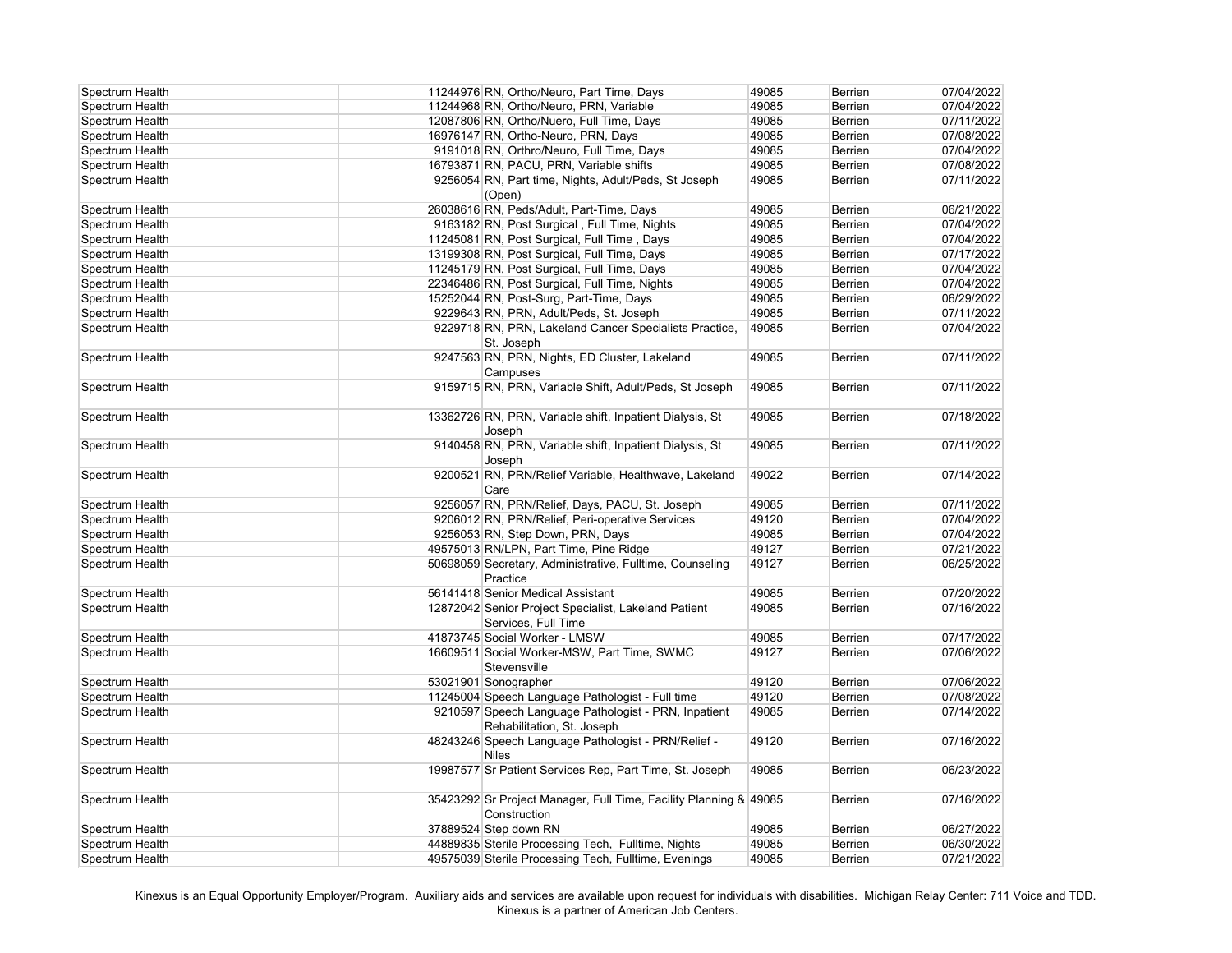| Spectrum Health          | 49359567 Sterile Processing Tech, Niles, PT, Days                | 49085 | Berrien        | 07/20/2022 |
|--------------------------|------------------------------------------------------------------|-------|----------------|------------|
| Spectrum Health          | 53696139 Sterile Processing Technician, Niles, Full Time,        | 49120 | Berrien        | 07/09/2022 |
|                          | Days                                                             |       |                |            |
| Spectrum Health          | 40854193 Student Radiologic Technologist                         | 49120 | Berrien        | 07/13/2022 |
| Spectrum Health          | 11244911 Supervisor Behavioral Health, Full Time,                | 49085 | Berrien        | 07/04/2022 |
|                          | Lakeland                                                         |       |                |            |
| Spectrum Health          | 54844163 Supervisor, Practice SW Medical Clinic FT Days          | 49120 | Berrien        | 07/14/2022 |
|                          | <b>Niles</b>                                                     |       |                |            |
| Spectrum Health          | 27005104 Surgical Tech, PRN, Variable Shifts, Niles              | 49120 | <b>Berrien</b> | 06/27/2022 |
| Spectrum Health          | 38694472 Surgical Technologist, St Joseph, Full Time, Days 49085 |       | Berrien        | 07/01/2022 |
|                          |                                                                  |       |                |            |
| Spectrum Health          | 50698064 Tech, Client Technology                                 | 49085 | <b>Berrien</b> | 06/25/2022 |
| Spectrum Health          | 48033951 Tech, Clinical Nutrition                                | 49085 | <b>Berrien</b> | 07/14/2022 |
| Spectrum Health          | 44470836 Tech, Clinical Nutrition                                | 49085 | Berrien        | 06/29/2022 |
| Spectrum Health          | 53031946 Tech, Maintenance                                       | 49085 | Berrien        | 07/06/2022 |
| Spectrum Health          | 35423343 Tech, Nutrition Svcs Assoc                              | 49085 | <b>Berrien</b> | 07/16/2022 |
| Spectrum Health          | 35423303 Tech, Nutrition Svcs Assoc                              | 49120 | Berrien        | 07/16/2022 |
| Spectrum Health          | 31274513 Tech, Nutrition Svcs Associate, Pine Ridge              | 49127 | Berrien        | 06/22/2022 |
| Spectrum Health          | 54844116 Tech, Nutrition Svcs Lead                               | 49120 | <b>Berrien</b> | 07/14/2022 |
| Spectrum Health          | 9247548 Tech, Radiographer - PRN, Diagnostic Imaging,            | 49085 | Berrien        | 07/11/2022 |
|                          | Center for Outpatient Services, St. Joseph                       |       |                |            |
|                          |                                                                  |       |                |            |
| Spectrum Health          | 11245173 Tech, Radiographer 1                                    | 49120 | Berrien        | 07/04/2022 |
| Spectrum Health          | 12872051 Tech, Radiographer 2                                    | 49120 | Berrien        | 07/16/2022 |
| Spectrum Health          | 48486282 Tech, Ultrasonographer 2                                | 49085 | Berrien        | 07/16/2022 |
| Spectrum Health          | 55915383 Technician, Pharmacy Sr                                 | 49085 | Berrien        | 07/19/2022 |
| Spectrum Health          | 48033955 Technologist, Echo 2                                    | 49085 | Berrien        | 07/14/2022 |
| Spectrum Health          | 35230442 Technologist, Med Lab                                   | 49085 | Berrien        | 07/14/2022 |
| Spectrum Health          | 33349020 Technologist, Med Lab                                   | 49085 | Berrien        | 07/04/2022 |
| Spectrum Health          | 47362685 Technologist, Surgical PRN                              | 49085 | Berrien        | 07/11/2022 |
| Spectrum Health          | 18315995 Ultrasound Tech 1, PRN/Variable shifts                  | 49120 | Berrien        | 07/16/2022 |
| Spectrum Health          | 12399710 Unit Clerk, PRN (Emergency Dept)                        | 49085 | <b>Berrien</b> | 07/14/2022 |
| Spectrum Health          | 31274523 Weekend RN CTU                                          | 49085 | Berrien        | 06/22/2022 |
| Spectrum Health          | 53021900 Weekend RN Peri-operative services, Premium             | 49085 | Berrien        | 07/06/2022 |
|                          | Pay                                                              |       |                |            |
| Spectrum Health          | 28773459 Weekend RN, Critical Care Unit, Full Time, Nights 49085 |       | <b>Berrien</b> | 07/08/2022 |
|                          |                                                                  |       |                |            |
| Spectrum Health          | 9247534 Weekend RN, Full time, Nights, Med Surg                  | 49085 | Berrien        | 07/11/2022 |
|                          | Cluster, Lakeland Campuses                                       |       |                |            |
| Spectrum Health          | 14732417 Weekend RN, Medical Oncology, Full Time,                | 49085 | Berrien        | 06/25/2022 |
|                          | <b>Nights</b>                                                    |       |                |            |
| Spectrum Health          | 9219525 Weekend RN, Ortho-Neuro, Full Time, Nights               | 49085 | Berrien        | 07/04/2022 |
| Spectrum Health          | 14732415 Weekend RN, Post Surgical Care Unit, Full Time,         | 49085 | Berrien        | 06/25/2022 |
|                          | Days                                                             |       |                |            |
| Spectrum Health          | 54844153 X-Ray Technologist                                      | 49085 | Berrien        | 07/14/2022 |
| Spectrum Health          | 35423342 X-Ray Technologist \$3,000.00 Sign on Bonus             | 49085 | Berrien        | 07/16/2022 |
| SRS Distribution Inc.    | 33901337 Local CDL B Driver                                      | 49085 | Berrien        | 07/08/2022 |
| <b>SRS Merchandising</b> | 49575372 Retail Merchandising Representative                     | 49120 | Berrien        | 07/21/2022 |
| <b>SSSUSA</b>            | 55576532 Campus Security Officer                                 | 49022 | Berrien        | 07/16/2022 |
| <b>SSSUSA</b>            | 51572624 Campus Security Officer                                 | 49022 | <b>Berrien</b> | 06/27/2022 |
| <b>SSSUSA</b>            | 55348048 Patrolling Security Officer                             | 49022 | Berrien        | 07/15/2022 |
| <b>Staples</b>           | 45799390 Retail Sales Associate                                  | 49022 | Berrien        | 07/04/2022 |
| <b>Staples</b>           | 50265087 Retail Sales Associate                                  | 49022 | Berrien        | 06/23/2022 |
|                          |                                                                  |       |                |            |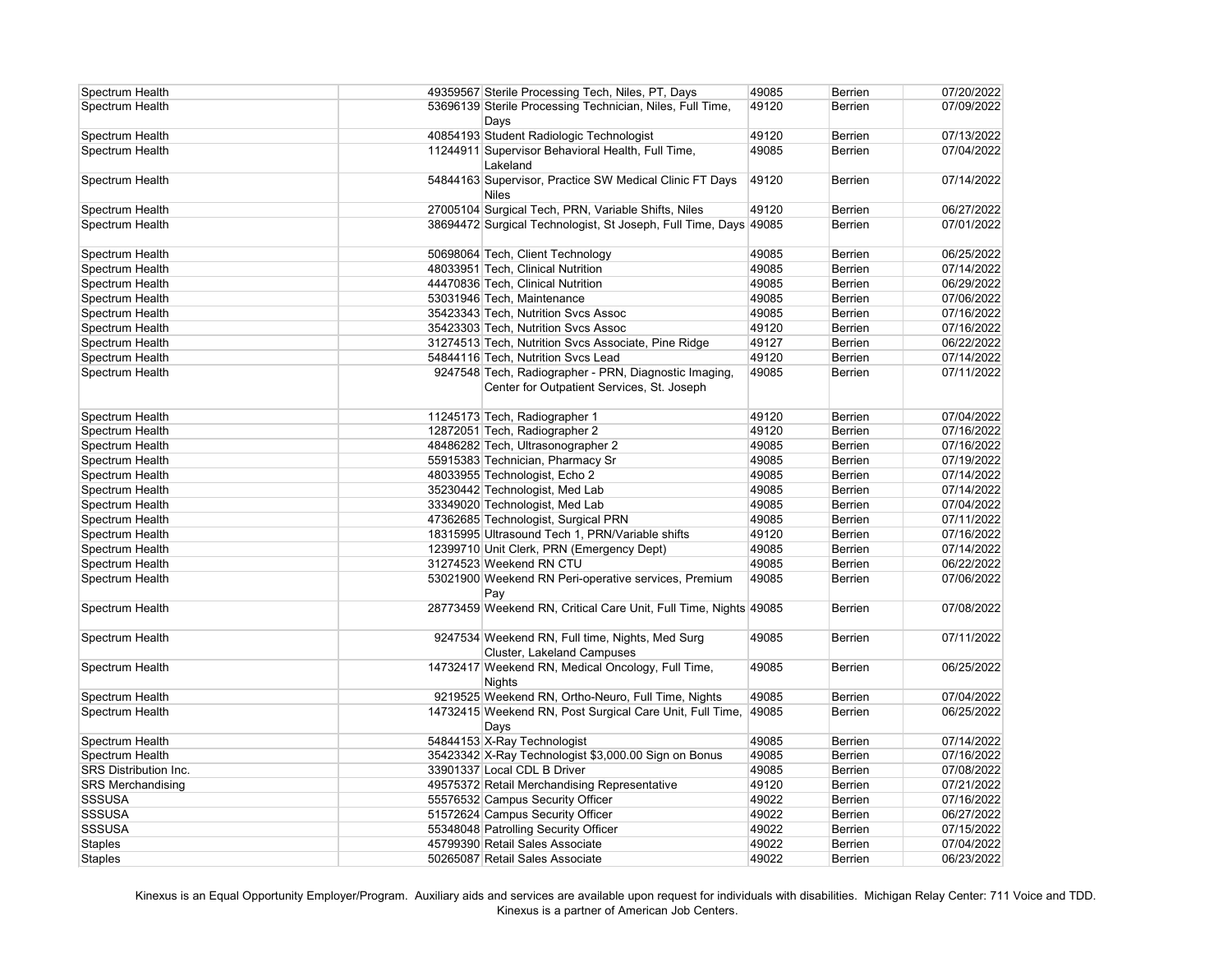| <b>Staples</b>                   | 45799388 Retail Sales Print Associate                                              | 49022 | <b>Berrien</b> | 07/04/2022 |
|----------------------------------|------------------------------------------------------------------------------------|-------|----------------|------------|
| <b>Staples</b>                   | 50265085 Retail Sales Print Associate                                              | 49022 | <b>Berrien</b> | 06/23/2022 |
| <b>Staples</b>                   | 50265086 Retail Sales Technology Associate                                         | 49022 | Berrien        | 06/23/2022 |
| <b>Staples</b>                   | 11245369 Store Manager                                                             | 49022 | <b>Berrien</b> | 07/04/2022 |
| <b>Starbucks Coffee Company</b>  | 38694540 barista - Store# 61500, RED ARROW HWY & I-<br>94                          | 49127 | <b>Berrien</b> | 07/01/2022 |
| <b>Starbucks Coffee Company</b>  | 50928444 shift supervisor - Store# 61500, RED ARROW<br><b>HWY &amp; I-94</b>       | 49127 | <b>Berrien</b> | 06/26/2022 |
| <b>Starbucks Coffee Company</b>  | 41873770 store manager - Stevensville, MI                                          | 49127 | <b>Berrien</b> | 07/17/2022 |
| State of Michigan                | 19787449 Assistance Payments Worker 8/9/E10 - Berrien<br>County                    | 49022 | <b>Berrien</b> | 06/24/2022 |
| State of Michigan                | 53695594 MDOT State Worker (Maintenance) New Buffalo<br><b>Welcome Center</b>      | 49117 | Berrien        | 07/09/2022 |
| State of Michigan                | 53695599 MDOT State Worker (Travel Counselor) New<br><b>Buffalo Welcome Center</b> | 49117 | Berrien        | 07/09/2022 |
| State of Michigan                | 27973785 Plumbing Inspector E11 Limited Term - Benton<br>Harbor Project            | 49022 | Berrien        | 07/04/2022 |
| <b>Stratosphere Quality</b>      | 45572406 Quality Inspector (US)                                                    | 49085 | Berrien        | 07/04/2022 |
| <b>Stratosphere Quality</b>      | 56379141 Team Leader (US)                                                          | 49085 | Berrien        | 07/21/2022 |
| Studio C - Celebration Cinema    | 20885811 Frontline Cast Member (Benton Harbor)                                     | 49022 | Berrien        | 07/14/2022 |
| <b>Summit Financial Wellness</b> | 55588915 Financial Wellness Coordinator                                            | 49022 | Berrien        | 06/28/2022 |
| <b>Taco Bell</b>                 | 39472345 Area Coach                                                                | 49120 | Berrien        | 07/05/2022 |
| <b>Taco Bell</b>                 | 39472507 Assistant General Manager                                                 | 49120 | Berrien        | 07/05/2022 |
| <b>Taco Bell</b>                 | 41873785 Assistant Manager                                                         | 49085 | Berrien        | 07/17/2022 |
| <b>Taco Bell</b>                 | 41873781 Assistant Manager                                                         | 49022 | Berrien        | 07/17/2022 |
| <b>Taco Bell</b>                 | 41873777 Assistant Manager                                                         | 49098 | Berrien        | 07/17/2022 |
| <b>Taco Bell</b>                 | 46255727 Assistant Manager                                                         | 49104 | Berrien        | 07/06/2022 |
| <b>Taco Bell</b>                 | 46255726 Food Champion                                                             | 49104 | Berrien        | 07/06/2022 |
| <b>Taco Bell</b>                 | 46469312 General Manager                                                           | 49104 | Berrien        | 07/08/2022 |
| <b>Taco Bell</b>                 | 39472891 Restaurant General Manager                                                | 49085 | Berrien        | 07/05/2022 |
| <b>Taco Bell</b>                 | 39473241 Restaurant General Manager                                                | 49120 | Berrien        | 07/05/2022 |
| <b>Taco Bell</b>                 | 39472194 Restaurant General Manager                                                | 49098 | Berrien        | 07/05/2022 |
| <b>Taco Bell</b>                 | 39472782 Restaurant General Manager                                                | 49022 | Berrien        | 07/05/2022 |
| <b>Taco Bell</b>                 | 46255725 Service Champion                                                          | 49104 | Berrien        | 07/06/2022 |
| <b>Taco Bell</b>                 | 41873779 Shift Lead                                                                | 49098 | Berrien        | 07/17/2022 |
| <b>Taco Bell</b>                 | 41873782 Shift Lead                                                                | 49022 | Berrien        | 07/17/2022 |
| <b>Taco Bell</b>                 | 41873780 Shift Lead                                                                | 49085 | Berrien        | 07/17/2022 |
| <b>Taco Bell</b>                 | 39472139 Shift Lead                                                                | 49120 | Berrien        | 07/05/2022 |
| <b>Taco Bell</b>                 | 46255724 Shift Leader                                                              | 49104 | Berrien        | 07/06/2022 |
| <b>Taco Bell</b>                 | 41873788 Team Member                                                               | 49022 | Berrien        | 07/17/2022 |
| <b>Taco Bell</b>                 | 41873789 Team Member                                                               | 49085 | Berrien        | 07/17/2022 |
| <b>Taco Bell</b>                 | 41873783 Team Member                                                               | 49098 | Berrien        | 07/17/2022 |
| <b>Taco Bell</b>                 | 46255723 Team Member                                                               | 49104 | Berrien        | 07/06/2022 |
| <b>Taco Bell</b>                 | 39472200 Team Member                                                               | 49120 | Berrien        | 07/05/2022 |
| <b>Taco Bell</b>                 | 39472468 Team Member                                                               | 49120 | Berrien        | 07/05/2022 |
| Talascend SL, LLC                | 50818238 Digital Analyst                                                           | 49022 | Berrien        | 06/25/2022 |
| Terracon                         | 50930763 Driller Assistant/Exploration Team Member I                               | 49120 | Berrien        | 06/26/2022 |
| Terracon                         | 42727385 Driller/Exploration Team Member II                                        | 49120 | Berrien        | 07/21/2022 |
| Terracon                         | 50930764 Driller/Exploration Team Member III                                       | 49120 | Berrien        | 06/26/2022 |
| Terracon                         | 47827886 Engineering Technician I                                                  | 49120 | <b>Berrien</b> | 07/13/2022 |
| Terracon                         | 54364643 Engineering Technician II                                                 | 49120 | Berrien        | 07/12/2022 |
| Terracon                         | 33719208 Staff Engineer                                                            | 49120 | Berrien        | 07/06/2022 |
| Terracon Consultants, Inc.       | 56715366 Staff Engineer                                                            | 49120 | <b>Berrien</b> | 07/22/2022 |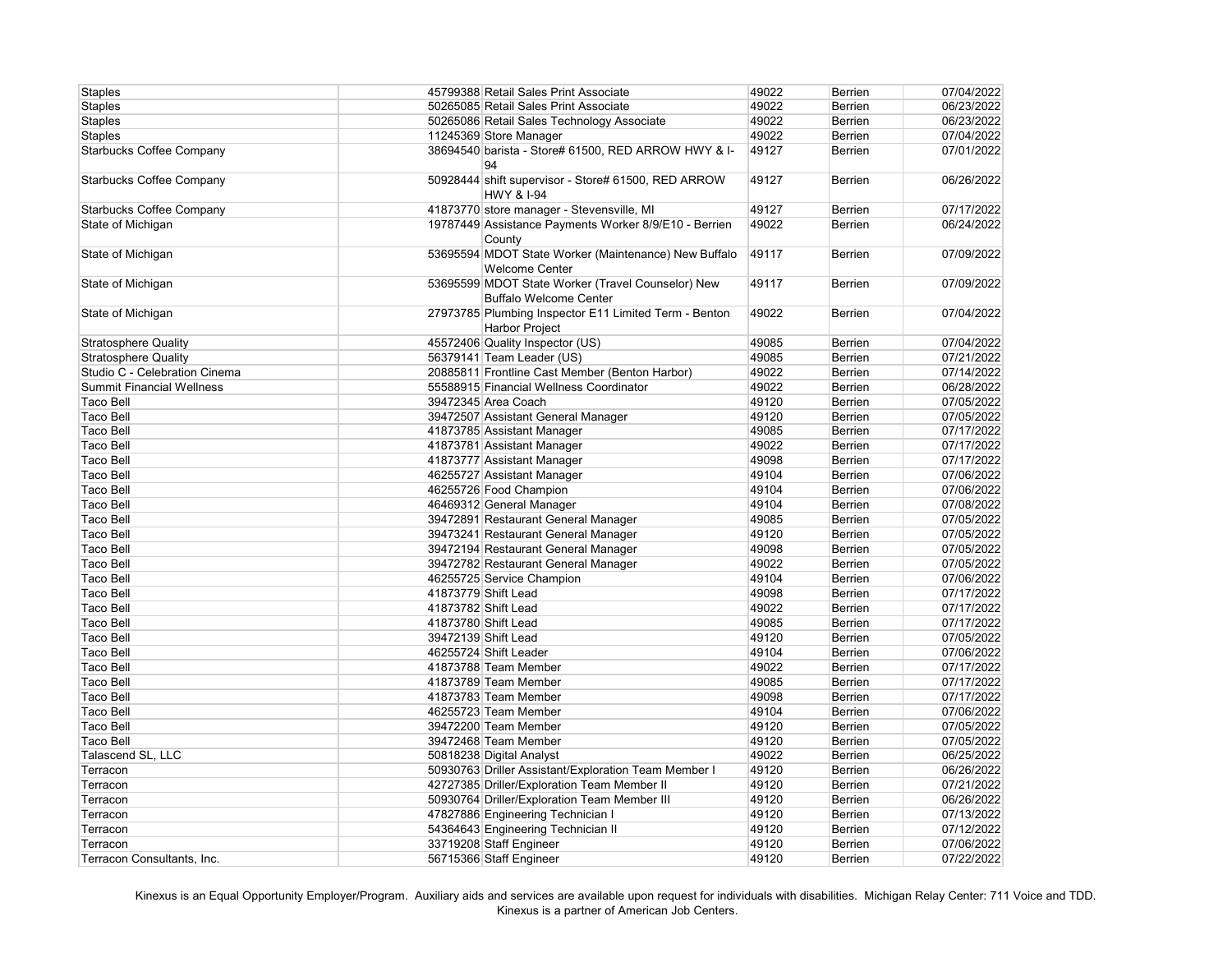| The Goodyear Tire & Rubber Company                                         |                     | 54362344 Alignment Technician - Saint Joseph, MI                                     | 49085 | Berrien        | 07/12/2022 |
|----------------------------------------------------------------------------|---------------------|--------------------------------------------------------------------------------------|-------|----------------|------------|
| The Goodyear Tire & Rubber Company                                         |                     | 49136814 Commercial Service Technician - Training                                    | 49085 | <b>Berrien</b> | 07/19/2022 |
|                                                                            |                     | Provided - Saint Joseph, MI                                                          |       |                |            |
| The Goodyear Tire & Rubber Company                                         |                     | 39474228 Commercial Service Technician - Training                                    | 49085 | <b>Berrien</b> | 07/05/2022 |
|                                                                            |                     | Provided - Saint Joseph, MI                                                          |       |                |            |
| The Kendall Group                                                          |                     | 56325833 Counter Sales                                                               | 49022 | <b>Berrien</b> | 07/20/2022 |
| The Walsh Group                                                            |                     | 38694649 Construction Project Engineer                                               | 49085 | Berrien        | 07/01/2022 |
| <b>TJX</b>                                                                 |                     | 53030317 Part Time Customer Experience Coor                                          | 49022 | Berrien        | 07/06/2022 |
| <b>TJX</b>                                                                 |                     | 53030342 Part Time Retail Associate                                                  | 49022 | Berrien        | 07/06/2022 |
| Tradesmen International, Inc.                                              |                     | 55451543 Manufacturing Laborer                                                       | 49120 | Berrien        | 07/17/2022 |
| Tradesmen International, Inc.                                              | 53027540 Pipefitter |                                                                                      | 49117 | Berrien        | 07/06/2022 |
| <b>TravelCenters of America</b>                                            |                     | 28925660 Assistant General Manager - Burger King                                     | 49125 | Berrien        | 07/09/2022 |
| <b>TravelCenters of America</b>                                            |                     | 54360528 Assistant General Manager - Popeyes                                         | 49125 | Berrien        | 07/12/2022 |
| <b>TravelCenters of America</b>                                            |                     | 28925659 Assistant General Manager - Popeyes                                         | 49125 | Berrien        | 07/09/2022 |
| <b>TravelCenters of America</b>                                            |                     | 39092794 Assistant General Manager - Store                                           | 49125 | Berrien        | 07/04/2022 |
| <b>TravelCenters of America</b>                                            |                     | 50265105 Fast Food Crew Lead - Taco Bell/Pizza Hut                                   | 49125 | Berrien        | 06/23/2022 |
| <b>TravelCenters of America</b>                                            |                     | 43164449 Fast Food Crew Member - Burger King                                         | 49125 | Berrien        | 06/22/2022 |
| <b>TravelCenters of America</b>                                            |                     | 43164450 Fast Food Crew Member - Popeyes                                             | 49125 | Berrien        | 06/22/2022 |
| <b>TravelCenters of America</b>                                            |                     | 43164447 Fast Food Crew Member - Taco Bell / Pizza Hut                               | 49125 | Berrien        | 06/22/2022 |
|                                                                            |                     |                                                                                      |       |                |            |
| <b>TravelCenters of America</b>                                            |                     | 9140615 Fuel Cashier                                                                 | 49125 | <b>Berrien</b> | 07/14/2022 |
| <b>TravelCenters of America</b>                                            |                     | 39092795 General Manager - Burger King                                               | 49125 | Berrien        | 07/04/2022 |
| <b>TravelCenters of America</b>                                            |                     | 40854645 General Manager - Popeyes                                                   | 49125 | Berrien        | 07/13/2022 |
| <b>TravelCenters of America</b>                                            |                     | 48486317 General Manager - Site                                                      | 49125 | Berrien        | 07/16/2022 |
| <b>TravelCenters of America</b>                                            |                     | 55915452 General Manager - Store                                                     | 49125 | Berrien        | 07/19/2022 |
| <b>TravelCenters of America</b>                                            |                     | 51332206 General Manager - Taco Bell/Pizza Hut                                       | 49125 | Berrien        | 06/28/2022 |
| <b>TravelCenters of America</b>                                            | 9140614 Porter      |                                                                                      | 49125 | Berrien        | 07/14/2022 |
| <b>TravelCenters of America</b>                                            | 45109788 Porter     |                                                                                      | 49125 | Berrien        | 07/06/2022 |
| <b>TravelCenters of America</b>                                            |                     | 9140611 Server / Cashier                                                             | 49125 | Berrien        | 07/14/2022 |
| <b>TravelCenters of America</b>                                            |                     | 9140612 Store Cashier                                                                | 49125 | Berrien        | 07/14/2022 |
| <b>TravelCenters of America</b>                                            |                     | 9140613 Store Cashier                                                                | 49125 | Berrien        | 07/14/2022 |
| <b>TravelCenters of America</b>                                            |                     | 50265107 Store Cashier                                                               | 49125 | Berrien        | 06/23/2022 |
| <b>TravelCenters of America</b>                                            |                     | 38694552 Technician - Mechanic                                                       | 49125 | Berrien        | 07/11/2022 |
| <b>TravelCenters of America</b>                                            |                     | 31795751 Technician - Mechanic                                                       | 49125 | Berrien        | 06/25/2022 |
| <b>TravelCenters of America</b>                                            |                     | 26515960 Truck Service Advisor                                                       | 49125 | Berrien        | 06/25/2022 |
| <b>TravelCenters of America</b>                                            |                     | 26515957 Truck Service Oil / Lube Technician                                         | 49125 | <b>Berrien</b> | 07/06/2022 |
| <b>TravelCenters of America</b>                                            |                     | 31795750 Truck Service Oil / Lube Technician                                         | 49125 | Berrien        | 07/04/2022 |
| <b>TravelCenters of America</b>                                            |                     | 33900739 Wireless Center Sales Associate                                             | 49125 | Berrien        | 07/08/2022 |
| <b>TravelCenters of America</b>                                            |                     | 26515968 Wireless Center Sales Associate                                             | 49125 | Berrien        | 06/24/2022 |
|                                                                            |                     |                                                                                      |       |                |            |
| <b>TruGreen Limited Partnership</b>                                        |                     | 52144246 Contact Center Sales Representative I                                       | 49117 | Berrien        | 07/01/2022 |
| <b>TruGreen Limited Partnership</b><br><b>TruGreen Limited Partnership</b> |                     | 51126593 Contact Center Sales Representative I                                       | 49117 | Berrien        | 06/26/2022 |
|                                                                            |                     | 50392777 Contact Center Sales Representative I<br>51250020 Business Office Assistant | 49117 | Berrien        | 06/23/2022 |
| Twin Cities Area Transportation Authority                                  |                     |                                                                                      | 49022 | Berrien        | 06/27/2022 |
| Twin Cities Area Transportation Authority                                  |                     | 51250438 Finance Coordinator                                                         | 49022 | Berrien        | 06/27/2022 |
| U.S. Renal Care, Inc.                                                      |                     | 56394235 Dialysis Patient Care Technician -<br>5000859234206                         | 49098 | Berrien        | 07/21/2022 |
| U.S. Renal Care, Inc.                                                      |                     | 55817200 Dialysis Social Worker - 5000859243906                                      | 49098 | Berrien        | 07/18/2022 |
| UnitedHealth Group                                                         |                     | 54843813 Pharmacy Technician                                                         | 49022 | Berrien        | 07/14/2022 |
| UnitedHealth Group                                                         |                     | 39688029 Registered Nurse Home Infusion Part Time Three 49120                        |       | Berrien        | 07/11/2022 |
|                                                                            |                     | Oaks MI                                                                              |       |                |            |
| <b>UPS</b>                                                                 |                     | 50265163 Hazmat Auditor                                                              | 49085 | Berrien        | 06/23/2022 |
| <b>UPS</b>                                                                 |                     | 53022418 Package Delivery Driver                                                     | 49085 | Berrien        | 07/06/2022 |
| <b>UPS</b>                                                                 |                     | 55453100 Pre-Load PT Supervisor                                                      | 49085 | <b>Berrien</b> | 07/17/2022 |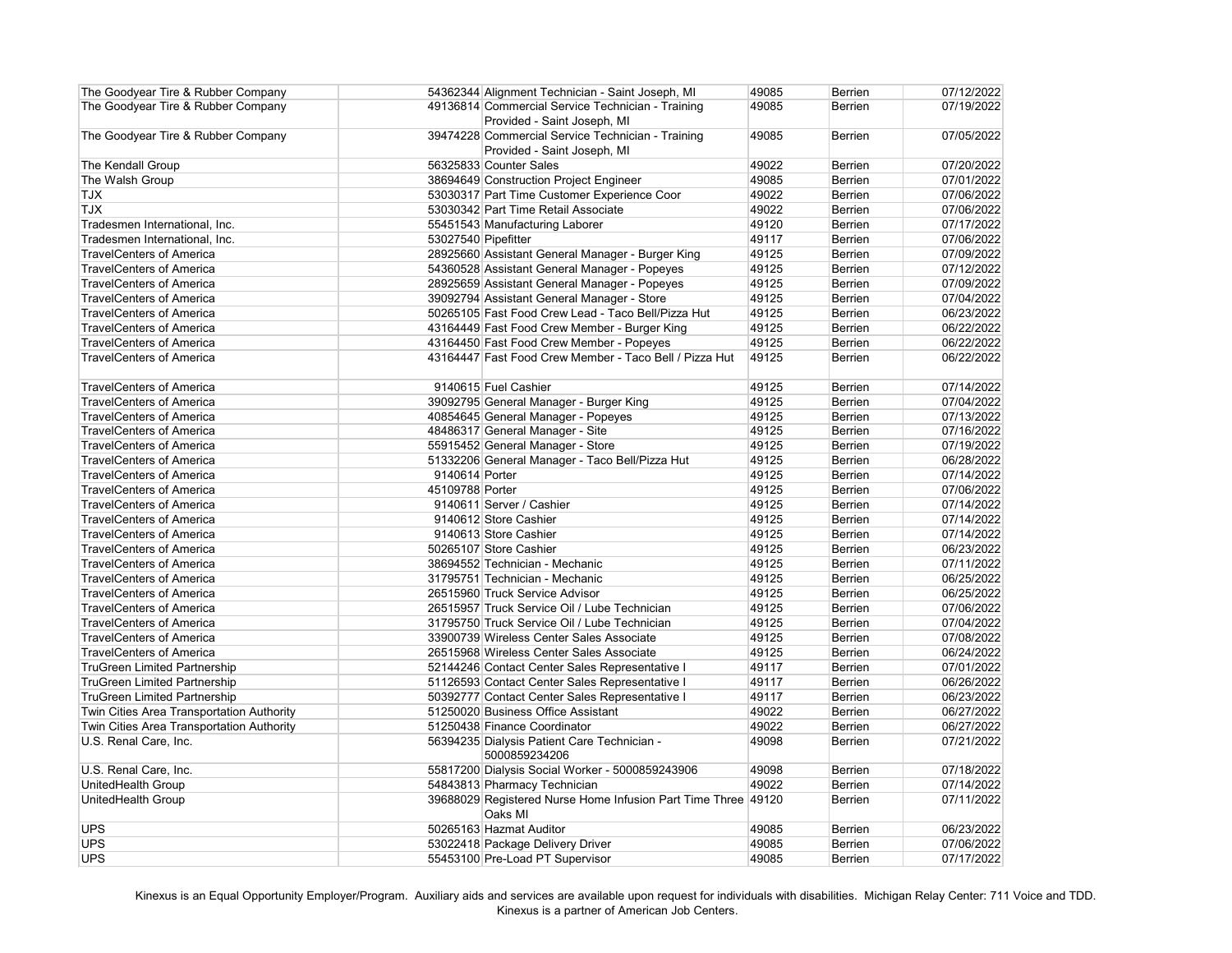| <b>UPS</b>                                       |                     | 54360672 Warehouse Worker - Package Handler                                   | 49085 | <b>Berrien</b> | 07/12/2022 |
|--------------------------------------------------|---------------------|-------------------------------------------------------------------------------|-------|----------------|------------|
| <b>US Inspect</b>                                |                     | 9126605 Home Inspector - Experienced                                          | 49120 | <b>Berrien</b> | 07/11/2022 |
| <b>USIC</b>                                      |                     | 37305735 Utility Locator                                                      | 49022 | <b>Berrien</b> | 06/24/2022 |
| Utilities Service, LLC                           |                     | 53023259 Bucket Operator - ATE                                                | 49022 | <b>Berrien</b> | 07/06/2022 |
| Utilities Service, LLC                           |                     | 55450678 Foreperson (Driver License Required) - ATE                           | 49022 | <b>Berrien</b> | 07/17/2022 |
| Utilities Service, LLC                           |                     | 53023269 Foreperson (Driver License Required) - ATE                           | 49022 | <b>Berrien</b> | 07/06/2022 |
| Utilities Service, LLC                           |                     | 53023270 Groundperson - Non-union - ATE                                       | 49022 | Berrien        | 07/06/2022 |
| Utilities Service, LLC                           |                     | 54361266 Groundperson - Union (Driver License Required) - 49022<br><b>ATE</b> |       | <b>Berrien</b> | 07/12/2022 |
| Veterans Affairs, Veterans Health Administration |                     | 50480898 Registered Respiratory Therapist                                     | 49022 | <b>Berrien</b> | 06/24/2022 |
| Veterans Affairs, Veterans Health Administration |                     | 50480903 Registered Respiratory Therapist                                     | 49022 | <b>Berrien</b> | 06/24/2022 |
| Walgreens                                        |                     | 55453415 Customer Service Associate                                           | 49120 | <b>Berrien</b> | 07/17/2022 |
| Walgreens                                        |                     | 55453401 Customer Service Associate                                           | 49120 | <b>Berrien</b> | 07/17/2022 |
| Walgreens                                        |                     | 53022855 Customer Service Associate                                           | 49085 | <b>Berrien</b> | 07/06/2022 |
| Walgreens                                        |                     | 53022914 Customer Service Associate                                           | 49085 | <b>Berrien</b> | 07/06/2022 |
| Walgreens                                        |                     | 53022829 Customer Service Associate - Temporary                               | 49127 | Berrien        | 07/06/2022 |
| Walgreens                                        |                     | 55687994 Emerging Store Manager                                               | 49085 | Berrien        | 07/18/2022 |
| Walgreens                                        |                     | 54844343 Pharmacist                                                           | 49085 | Berrien        | 07/14/2022 |
| Walgreens                                        |                     | 54844354 Pharmacist                                                           | 49022 | Berrien        | 07/14/2022 |
| Walgreens                                        |                     | 37889722 Pharmacist                                                           | 49120 | Berrien        | 06/27/2022 |
| Walgreens                                        |                     | 37889714 Pharmacist                                                           | 49127 | <b>Berrien</b> | 06/27/2022 |
| Walgreens                                        |                     | 50698164 Pharmacist                                                           | 49120 | <b>Berrien</b> | 06/25/2022 |
| Walgreens                                        |                     | 47146696 Pharmacy Customer Associate - Designated<br>Hitter                   | 49127 | <b>Berrien</b> | 07/11/2022 |
| Walgreens                                        |                     | 53022859 Pharmacy Customer Associate - Designated<br>Hitter                   | 49085 | <b>Berrien</b> | 07/06/2022 |
| Walgreens                                        |                     | 39473688 Pharmacy Customer Associate - Designated<br>Hitter                   | 49022 | <b>Berrien</b> | 07/05/2022 |
| Walgreens                                        |                     | 53022844 Pharmacy Intern                                                      | 49085 | <b>Berrien</b> | 07/06/2022 |
| Walgreens                                        |                     | 36360669 Pharmacy Intern Grad                                                 | 49120 | Berrien        | 07/20/2022 |
| Walgreens                                        |                     | 53904222 Pharmacy Manager                                                     | 49085 | Berrien        | 07/10/2022 |
| Walgreens                                        |                     | 50698137 Pharmacy Technician                                                  | 49085 | <b>Berrien</b> | 06/25/2022 |
| Walgreens                                        |                     | 55453413 Pharmacy Technician / Pharm Tech<br>Apprenticeship                   | 49120 | <b>Berrien</b> | 07/17/2022 |
| Walgreens                                        |                     | 43829349 Pharmacy Technician / Pharm Tech<br>Apprenticeship                   | 49127 | <b>Berrien</b> | 06/25/2022 |
| Walgreens                                        |                     | 55453414 Shift Lead                                                           | 49120 | Berrien        | 07/17/2022 |
| Walgreens                                        | 47146699 Shift Lead |                                                                               | 49127 | Berrien        | 07/11/2022 |
| Walgreens                                        | 54360934 Shift Lead |                                                                               | 49120 | Berrien        | 07/12/2022 |
| Walmart                                          |                     | 41273293 Auto Care Center                                                     | 49022 | Berrien        | 07/14/2022 |
| Walmart                                          |                     | 41065614 Auto Care Center                                                     | 49120 | Berrien        | 07/13/2022 |
| Walmart                                          |                     | 41273353 Cashier & Front End Services                                         | 49120 | Berrien        | 07/14/2022 |
| Walmart                                          |                     | 41273380 Cashier & Front End Services                                         | 49022 | <b>Berrien</b> | 07/14/2022 |
| Walmart                                          |                     | 46469847 Food & Grocery                                                       | 49022 | <b>Berrien</b> | 07/08/2022 |
| Walmart                                          |                     | 46470021 Food & Grocery                                                       | 49120 | <b>Berrien</b> | 07/08/2022 |
| Walmart                                          |                     | 41065699 Fuel Station                                                         | 49120 | Berrien        | 07/16/2022 |
| Walmart                                          |                     | 41065576 Fuel Station                                                         | 49022 | <b>Berrien</b> | 07/13/2022 |
| Walmart                                          |                     | 46470040 General Merchandise                                                  | 49022 | <b>Berrien</b> | 07/08/2022 |
| Walmart                                          |                     | 46469958 General Merchandise                                                  | 49120 | <b>Berrien</b> | 07/08/2022 |
| Walmart                                          |                     | 46469942 Health and Wellness                                                  | 49022 | Berrien        | 07/08/2022 |
| Walmart                                          |                     | 46469896 Health and Wellness                                                  | 49120 | <b>Berrien</b> | 07/08/2022 |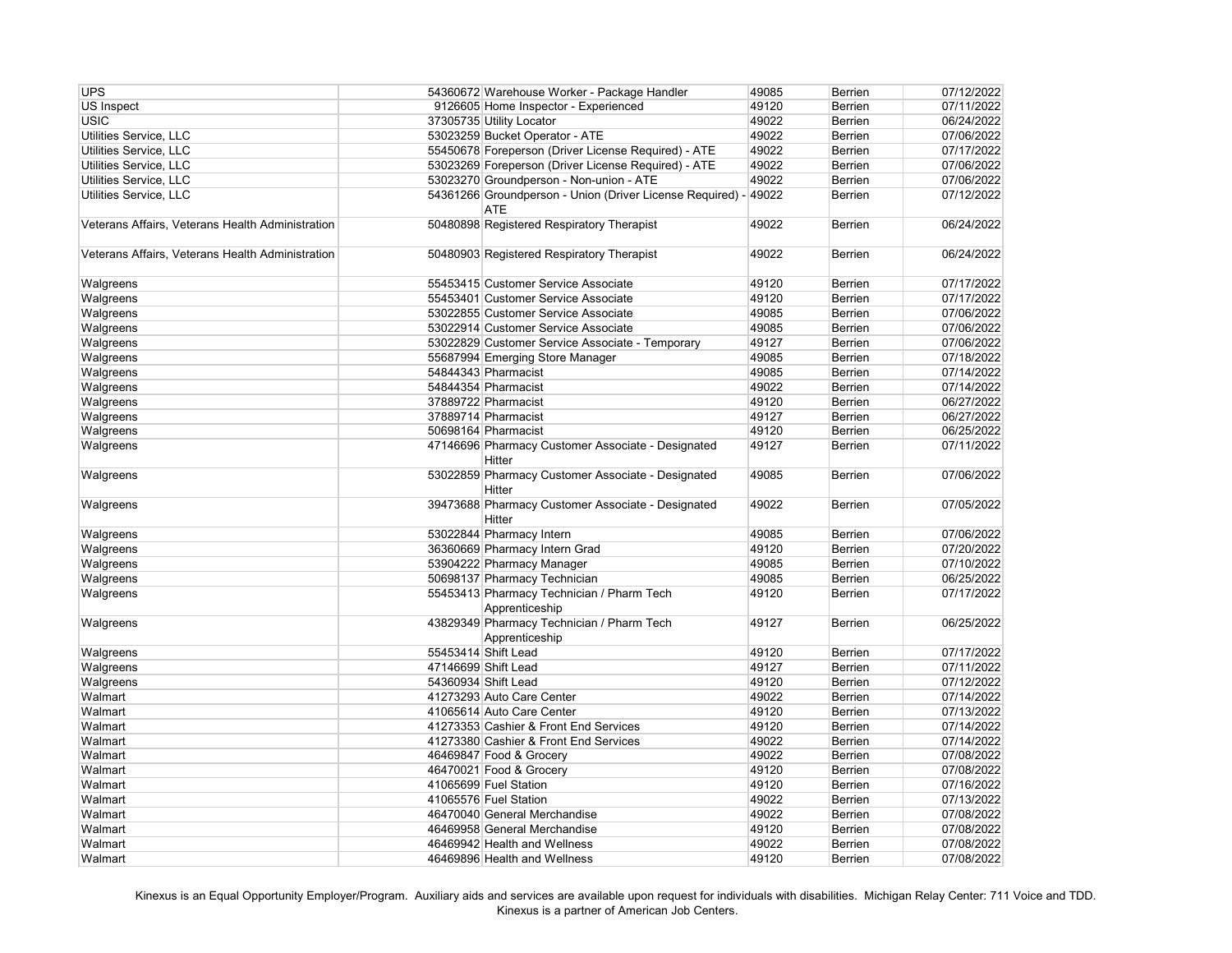| Walmart                      |              | 41065590 Hourly Supervisor and Training                   | 49022 | <b>Berrien</b> | 07/13/2022 |
|------------------------------|--------------|-----------------------------------------------------------|-------|----------------|------------|
| Walmart                      |              | 41065741 Hourly Supervisor and Training                   | 49120 | <b>Berrien</b> | 07/13/2022 |
| Walmart                      |              | 50265319 Online Orderfilling and Delivery                 | 49022 | <b>Berrien</b> | 06/23/2022 |
| Walmart                      |              | 49781025 Online Orderfilling and Delivery                 | 49120 | <b>Berrien</b> | 06/21/2022 |
| Walmart                      |              | 50265351 Stocking & Unloading                             | 49022 | <b>Berrien</b> | 06/23/2022 |
| Walmart                      |              | 50698169 Stocking & Unloading                             | 49120 | <b>Berrien</b> | 06/25/2022 |
| Walsworth                    |              | 55816011 Binder Operator                                  | 49085 | Berrien        | 07/18/2022 |
| Walsworth                    |              | 55817270 Finishing Tech II                                | 49085 | Berrien        | 07/18/2022 |
| Walsworth                    |              | 55816785 Fulfillment Clerk                                | 49085 | <b>Berrien</b> | 07/18/2022 |
| Walsworth                    |              | 55822270 Sheetfed Press Utility Operator                  | 49085 | Berrien        | 07/18/2022 |
| Walsworth                    |              | 55821509 Shop Floor Data Analyst                          | 49085 | Berrien        | 07/18/2022 |
| Walsworth                    |              | 55820939 Small Machine/Folder Operator                    | 49085 | <b>Berrien</b> | 07/18/2022 |
| Walsworth                    |              | 55819509 Summer Seasonal Help                             | 49085 | <b>Berrien</b> | 07/18/2022 |
| Walsworth                    |              | 55823047 Web Press Operator                               | 49085 | <b>Berrien</b> | 07/18/2022 |
| Walsworth                    |              | 55818003 Web Tech II                                      | 49085 | <b>Berrien</b> | 07/18/2022 |
| <b>WEC Energy Group</b>      |              | 54844368 Gas System Analyst                               | 49022 | <b>Berrien</b> | 07/14/2022 |
| Wellpath                     |              | 49575509 Medical Director                                 | 49085 | Berrien        | 07/21/2022 |
| Wellpath                     |              | 22565760 Mental Health Professional - PRN, Days           | 49085 | Berrien        | 07/05/2022 |
| Wellpath                     |              | 42303501 Registered Nurse (PRN)                           | 49085 | <b>Berrien</b> | 07/19/2022 |
| Wellpath                     |              | 14048068 Registered Nurse FT Day \$2,500 Sign on Bonus!   | 49085 | Berrien        | 06/21/2022 |
|                              |              |                                                           |       |                |            |
| West Woods of Niles          | 53338641 LPN |                                                           | 49120 | <b>Berrien</b> | 07/07/2022 |
| <b>West Woods of Niles</b>   | 53338343 RN  |                                                           | 49120 | Berrien        | 07/07/2022 |
| <b>WFF Facility Services</b> |              | 56141601 Custodial Night Supervisor at Lake Michigan      | 49022 | <b>Berrien</b> | 07/20/2022 |
|                              |              | College- HES Facility Services                            |       |                |            |
|                              |              |                                                           |       |                |            |
|                              |              | (Custoidial)                                              |       |                |            |
| <b>WFF Facility Services</b> |              | 55915646 General Cleaner- HES at Lake Michigan College    | 49022 | <b>Berrien</b> | 07/19/2022 |
|                              |              | (Custodian)                                               |       |                |            |
| <b>Whirlpool Corporation</b> |              | 54364345 Accounting Analyst                               | 49022 | Berrien        | 07/12/2022 |
| <b>Whirlpool Corporation</b> |              | 54364354 Accounts Receivables Specialist - Finance        | 49022 | <b>Berrien</b> | 07/12/2022 |
|                              |              | Operations                                                |       |                |            |
| <b>Whirlpool Corporation</b> |              | 49782585 Analyst, Quality Generalist                      | 49022 | <b>Berrien</b> | 06/21/2022 |
| <b>Whirlpool Corporation</b> |              | 49782584 Analyst, Quality Generalist                      | 49022 | Berrien        | 06/21/2022 |
| <b>Whirlpool Corporation</b> |              | 53030549 Associate Digital Product Manager (Analyst),     | 49022 | <b>Berrien</b> | 07/06/2022 |
|                              |              | Food Journey                                              |       |                |            |
| <b>Whirlpool Corporation</b> |              | 53030548 Associate Legal Patent Counsel                   | 49022 | <b>Berrien</b> | 07/06/2022 |
| <b>Whirlpool Corporation</b> |              | 50264718 Contract Review Specialist                       | 49022 | <b>Berrien</b> | 06/23/2022 |
| <b>Whirlpool Corporation</b> |              | 40250382 Digital Content Analyst                          | 49022 | <b>Berrien</b> | 07/09/2022 |
| <b>Whirlpool Corporation</b> |              | 38895969 Director, Direct to Consumer eCommerce           | 49022 | <b>Berrien</b> | 07/04/2022 |
| <b>Whirlpool Corporation</b> |              | 55452411 Director, Head of Software Engineering - Global  | 49022 | <b>Berrien</b> | 07/17/2022 |
|                              |              | <b>Tech Products</b>                                      |       |                |            |
| <b>Whirlpool Corporation</b> |              | 54364355 Ecommerce Merchandising Senior Analyst           | 49022 | <b>Berrien</b> | 07/12/2022 |
| <b>Whirlpool Corporation</b> |              | 49782586 Engineer Manager, Sustainability                 | 49022 | <b>Berrien</b> | 06/21/2022 |
| <b>Whirlpool Corporation</b> |              | 55452413 Global Information Systems Finance Manager       | 49022 | <b>Berrien</b> | 07/17/2022 |
| <b>Whirlpool Corporation</b> |              | 28302343 Global Information Systems Technical Architect - | 49022 | <b>Berrien</b> | 07/05/2022 |
|                              |              | <b>SAP Commerce</b>                                       |       |                |            |
| <b>Whirlpool Corporation</b> |              | 55058828 Home Services Analyst, Supply & Logistics        | 49022 | <b>Berrien</b> | 07/15/2022 |
| <b>Whirlpool Corporation</b> |              | 19788784 Internet of Things Technical Manager/Architect   | 49022 | <b>Berrien</b> | 07/05/2022 |
| <b>Whirlpool Corporation</b> |              | 48489172 IT Sourcing and Vendor Manager                   | 49022 | <b>Berrien</b> | 07/16/2022 |
| <b>Whirlpool Corporation</b> |              | 55058829 Manager of Change Management and                 | 49022 | <b>Berrien</b> | 07/15/2022 |
|                              |              | Communications                                            |       |                |            |
|                              |              |                                                           |       |                |            |
| <b>Whirlpool Corporation</b> |              | 45111433 Manager, Consumer Insights                       | 49022 | <b>Berrien</b> | 07/04/2022 |
| <b>Whirlpool Corporation</b> |              | 48244946 Manager, Product Development                     | 49085 | <b>Berrien</b> | 07/16/2022 |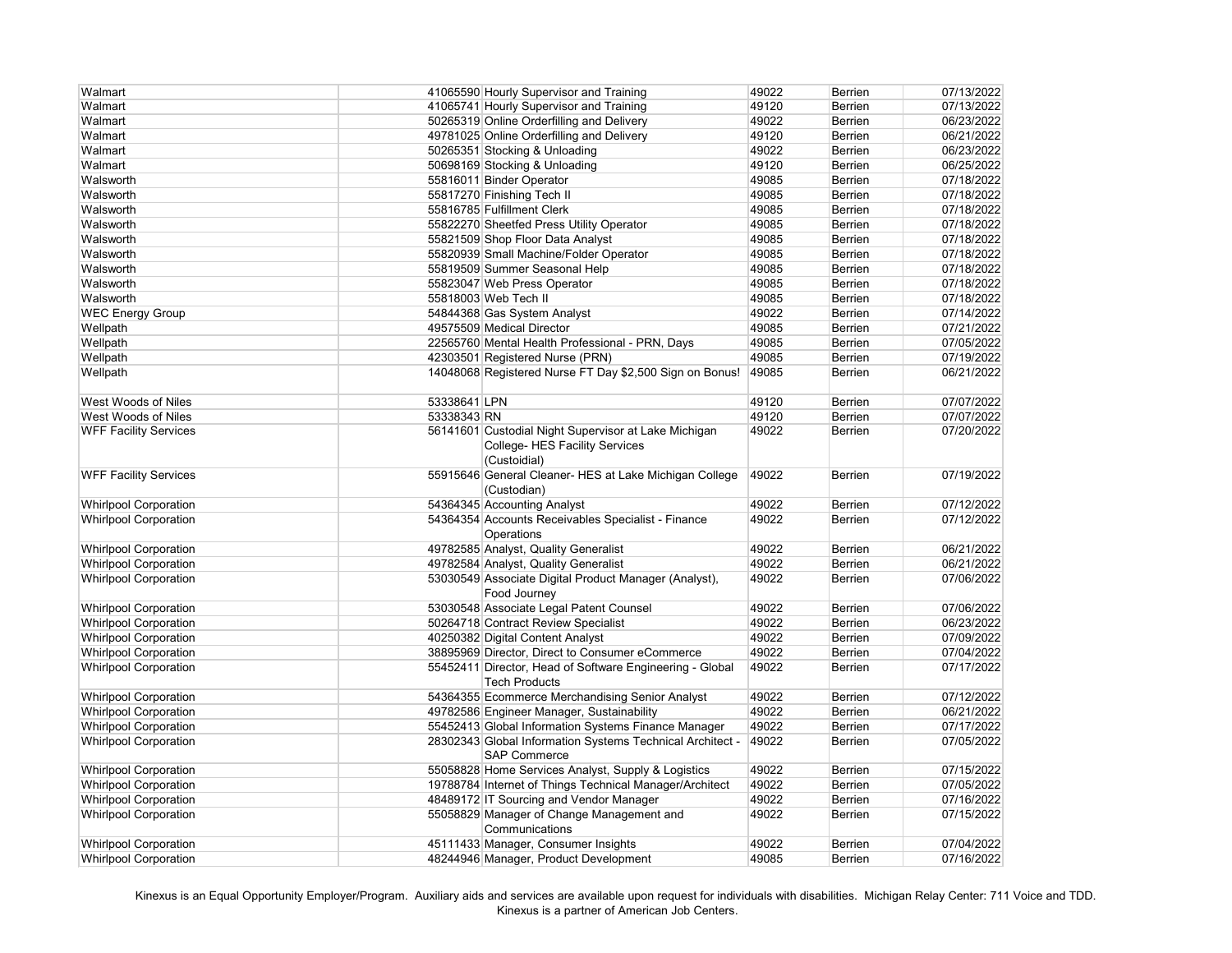| <b>Whirlpool Corporation</b> | 53030550 Manager, Sales Strategy & Bus Ops                          | 49022 | <b>Berrien</b> | 07/06/2022 |
|------------------------------|---------------------------------------------------------------------|-------|----------------|------------|
| <b>Whirlpool Corporation</b> | 54364346 Manager, Strategy & Business Development                   | 49022 | <b>Berrien</b> | 07/12/2022 |
|                              | (M&A Focus)                                                         |       |                |            |
| <b>Whirlpool Corporation</b> | 55185209 Manager, Supply & Logistics                                | 49022 | <b>Berrien</b> | 07/16/2022 |
| <b>Whirlpool Corporation</b> | 39092245 Mobile Architect, Internet of Things                       | 49022 | <b>Berrien</b> | 07/04/2022 |
| <b>Whirlpool Corporation</b> | 54364352 Process and Reporting Senior Analyst                       | 49022 | <b>Berrien</b> | 07/12/2022 |
| <b>Whirlpool Corporation</b> | 36550355 Product Development Laundry - Manager                      | 49085 | <b>Berrien</b> | 07/21/2022 |
| <b>Whirlpool Corporation</b> | 45111432 Product Owner - Mobile Apps (Remote)                       | 49022 | <b>Berrien</b> | 07/04/2022 |
| <b>Whirlpool Corporation</b> | 43166586 Senior Accounting Analyst                                  | 49022 | <b>Berrien</b> | 06/22/2022 |
| <b>Whirlpool Corporation</b> | 55452412 Senior Analyst - U.S. Income Tax                           | 49022 | Berrien        | 07/17/2022 |
| <b>Whirlpool Corporation</b> | 54364347 Senior Analyst, Commodity Risk Management                  | 49022 | <b>Berrien</b> | 07/12/2022 |
| <b>Whirlpool Corporation</b> | 50698877 Senior Analyst, Extended Service Plans                     | 49022 | <b>Berrien</b> | 06/25/2022 |
| <b>Whirlpool Corporation</b> | 44678122 Senior Analyst, Finance General                            | 49022 | <b>Berrien</b> | 06/29/2022 |
| <b>Whirlpool Corporation</b> | 49361219 Senior Analyst, Procurement                                | 49085 | <b>Berrien</b> | 07/20/2022 |
| <b>Whirlpool Corporation</b> | 55179834 Senior Analyst, Procurement                                | 49022 | <b>Berrien</b> | 07/16/2022 |
| <b>Whirlpool Corporation</b> | 54843805 Senior Analyst, Procurement                                | 49022 | Berrien        | 07/14/2022 |
| <b>Whirlpool Corporation</b> | 54364356 Senior Analyst, Supply & Logistics                         | 49022 | <b>Berrien</b> | 07/12/2022 |
| <b>Whirlpool Corporation</b> | 53273175 Senior Analyst, Supply & Logistics                         | 49022 | <b>Berrien</b> | 07/07/2022 |
| <b>Whirlpool Corporation</b> | 53273176 Senior Analyst, Supply & Logistics                         | 49022 | <b>Berrien</b> | 07/07/2022 |
| <b>Whirlpool Corporation</b> | 54364351 Senior Financial Analyst                                   | 49022 | Berrien        | 07/12/2022 |
| <b>Whirlpool Corporation</b> | 50264719 Senior Financial Analyst - Sales Channel Finance 49022     |       | <b>Berrien</b> | 06/23/2022 |
|                              |                                                                     |       |                |            |
| <b>Whirlpool Corporation</b> | 53030543 Senior Financial Analyst, Brand & Strategy                 | 49022 | <b>Berrien</b> | 07/06/2022 |
| <b>Whirlpool Corporation</b> | 53030551 Senior Internal Auditor                                    | 49022 | Berrien        | 07/06/2022 |
| <b>Whirlpool Corporation</b> | 32121450 Senior Manager, Engineering                                | 49022 | <b>Berrien</b> | 06/27/2022 |
| <b>Whirlpool Corporation</b> | 53030553 Senior Manager, Global Security - North America            | 49022 | <b>Berrien</b> | 07/06/2022 |
|                              |                                                                     |       |                |            |
| <b>Whirlpool Corporation</b> | 39092246 Senior Manager, Procurement                                | 49022 | <b>Berrien</b> | 07/04/2022 |
| <b>Whirlpool Corporation</b> | 53695923 Senior Producer, CGI                                       | 49022 | <b>Berrien</b> | 07/09/2022 |
| <b>Whirlpool Corporation</b> | 54364350 Senior Representative, Supply & Logistics                  | 49022 | <b>Berrien</b> | 07/12/2022 |
| <b>Whirlpool Corporation</b> | 54364348 Senior Representative, Supply & Logistics                  | 49022 | <b>Berrien</b> | 07/12/2022 |
| <b>Whirlpool Corporation</b> | 38895970 SEO Analyst                                                | 49022 | <b>Berrien</b> | 07/04/2022 |
| <b>Whirlpool Corporation</b> | 54364353 Shared Services Specialist - Accounts Payable              | 49022 | Berrien        | 07/12/2022 |
|                              |                                                                     |       |                |            |
| <b>Whirlpool Corporation</b> | 48244947 Sr. Sales & Operations Manager, Consumables                | 49022 | <b>Berrien</b> | 07/16/2022 |
|                              | (CPG)                                                               |       |                |            |
| <b>Whirlpool Corporation</b> | 42088821 Treasury Manager, Financial Risk Management                | 49022 | <b>Berrien</b> | 07/18/2022 |
|                              |                                                                     |       |                |            |
| <b>Wilbur-Ellis Company</b>  | 51033433 Warehouse Representative Seasonal, Full Time               | 49098 | <b>Berrien</b> | 06/26/2022 |
|                              | Wate                                                                |       |                |            |
| Williams Distributing Co.    | 48728651 Counter Sales Associate-HVAC                               | 49127 | <b>Berrien</b> | 07/17/2022 |
| Williams Distributing Co.    | 43830281 Warehouse & Delivery Associate-HVAC                        | 49127 | <b>Berrien</b> | 06/25/2022 |
| <b>WIS International</b>     | 54843671 Inventory Associate                                        | 49022 | <b>Berrien</b> | 07/14/2022 |
| WSJM, Inc                    | 54252869 Customer Success Assistant Coordinator                     | 49022 | Berrien        | 07/11/2022 |
| XPO Logistics, Inc.          | 56667546 Associate Specialist, Logistics - 1st Shift - 341602 49107 |       | <b>Berrien</b> | 07/22/2022 |
|                              | en US                                                               |       |                |            |
| XPO Logistics, Inc.          | 52213851 Associate Specialist, Logistics - 2nd Shift -              | 49107 | <b>Berrien</b> | 07/02/2022 |
|                              | 339837-en US                                                        |       |                |            |
| XPO Logistics, Inc.          | 52846629 Associate Specialist, Logistics - 2nd Shift -              | 49107 | <b>Berrien</b> | 07/05/2022 |
|                              | 340522-en US                                                        |       |                |            |
| XPO Logistics, Inc.          | 49839325 Associate Specialist, Logistics - 338318-en US             | 49107 | <b>Berrien</b> | 06/21/2022 |
|                              |                                                                     |       |                |            |
| XPO Logistics, Inc.          | 52847173 Senior Specialist, Logistics - 340437-en_US                | 49107 | <b>Berrien</b> | 07/05/2022 |
|                              |                                                                     |       |                |            |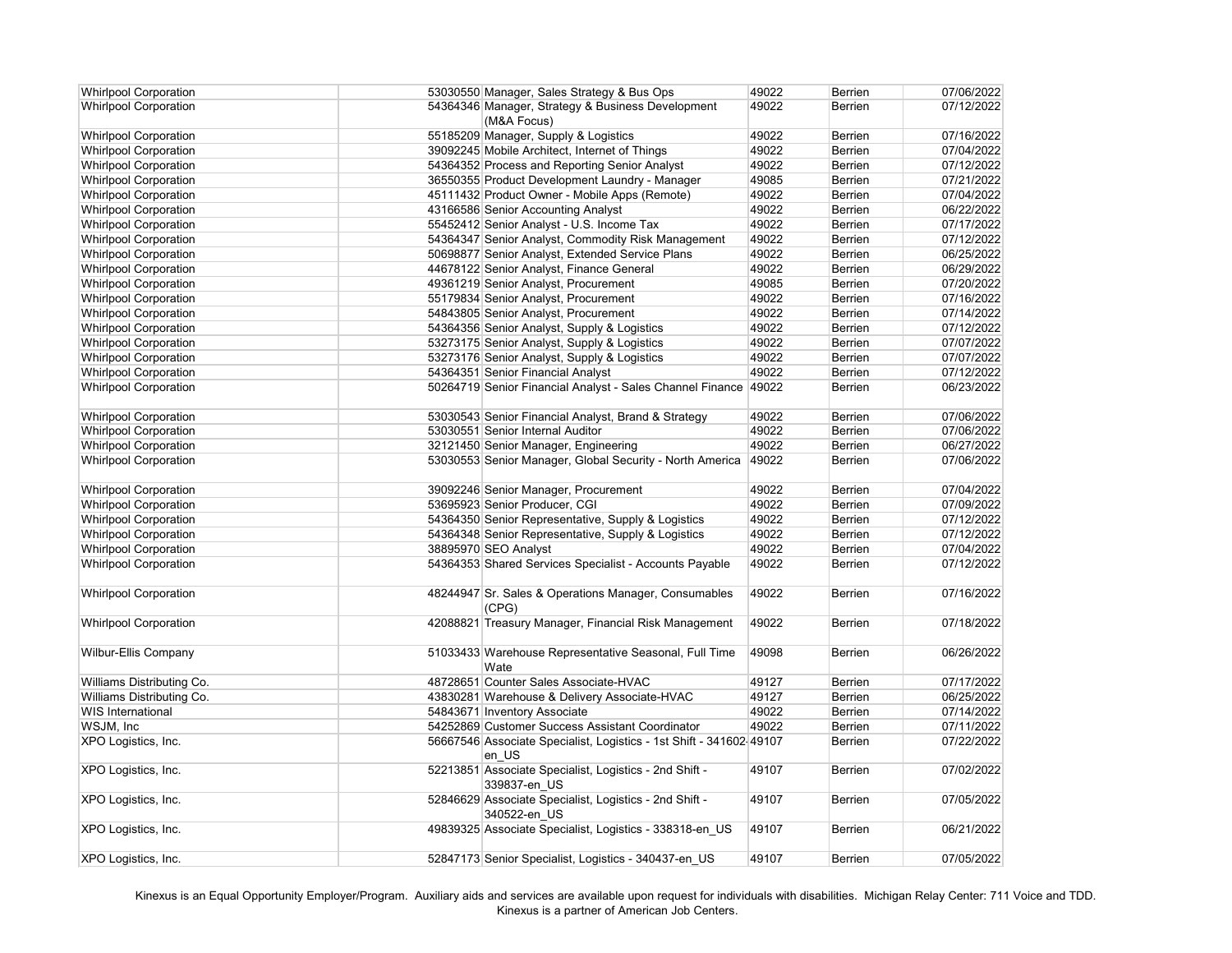| <b>YOH Services LLC</b>                      | 51488194 Help Desk Analyst Entry Level ST. Joseph, MI<br>Othe | 49085 | <b>Berrien</b> | 06/28/2022 |
|----------------------------------------------|---------------------------------------------------------------|-------|----------------|------------|
| Advance Employment                           | 8704698 Entry Level Assembler                                 | 49067 | Cass           | 07/08/2022 |
| Aerotek                                      | 56141707 General Production                                   | 49047 | Cass           | 07/20/2022 |
| Aerotek                                      | 55450315 General Production                                   | 49047 | Cass           | 07/17/2022 |
| Aerotek                                      | 55686401 General Production - \$20/hr                         | 49047 | Cass           | 07/18/2022 |
| Aerotek                                      | 56141734 Lab Technician                                       | 49031 | Cass           | 07/20/2022 |
| Aerotek                                      | 56141703 Lab Technician                                       | 49031 | Cass           | 07/20/2022 |
| Aerotek                                      | 56141688 Machine Operator                                     | 49047 | Cass           | 07/20/2022 |
| Aerotek                                      | 55450303 Machine Operator                                     | 49047 | Cass           | 07/17/2022 |
| Aerotek                                      | 56141709 Quality Control Specialist                           | 49031 | Cass           | 07/20/2022 |
| <b>Ascension Health</b>                      | 53694515 CT Technologist- Borgess Lee                         | 49047 | Cass           | 07/09/2022 |
| <b>Ascension Health</b>                      | 53694073 Medical Lab Scientist (MLS)                          | 49047 | Cass           | 07/09/2022 |
| <b>Ascension Health</b>                      | 53694741 Registered Nurse RN - Emergency Department           | 49047 | Cass           | 07/09/2022 |
| <b>Ascension Health</b>                      | 53694129 Registered Nurse RN - Emergency Department           | 49047 | Cass           | 07/09/2022 |
| <b>Ascension Health</b>                      | 53694313 RN - Associate & Occupational Health (PRN -          | 49047 | Cass           | 07/09/2022 |
|                                              | Dowagiac, Michigan)                                           |       |                |            |
| <b>Ascension Health</b>                      | 55450476 Unit Assistant                                       | 49047 | Cass           | 07/17/2022 |
| <b>Ascension Health</b>                      | 53694219 Unit Assistant                                       | 49047 | Cass           | 07/09/2022 |
| <b>Autocam Corporation</b>                   | 7869745 Machinist                                             | 49047 | Cass           | 06/30/2022 |
| AutoZone, Inc.                               | 9125488 Auto Parts Delivery Driver (Full-Time)                | 49047 | Cass           | 07/14/2022 |
| AutoZone, Inc.                               | 9125339 Auto Parts Delivery Driver (Part-Time)                | 49047 | Cass           | 07/14/2022 |
| AutoZone, Inc.                               | 9215793 Commercial Sales Manager                              | 49047 | Cass           | 07/14/2022 |
| AutoZone, Inc.                               | 9215752 MANAGER TRAINEE                                       | 49047 | Cass           | 07/14/2022 |
| AutoZone, Inc.                               | 9126099 Retail Sales Associate (Part-Time)                    | 49047 | Cass           | 07/14/2022 |
| AutoZone, Inc.                               | 9125439 Senior Retail Sales Associate (Full-Time)             | 49047 | Cass           | 07/14/2022 |
| AutoZone, Inc.                               | 9125582 Shift Supervisor (Full-Time)                          | 49047 | Cass           | 07/14/2022 |
| AutoZone, Inc.                               | 9125464 Shift Supervisor (Part-Time)                          | 49047 | Cass           | 07/14/2022 |
| C&A Industries, LLC                          | 55686607 PT / PHYSICAL THERAPIST / TRAVELER                   | 49047 | Cass           | 07/18/2022 |
| Compass Group, North America                 | 54361743 DIRECTOR DINING SERVICES - K12 -                     | 49112 | Cass           | 07/12/2022 |
|                                              | Southwest Michigan - Near Niles, MI                           |       |                |            |
| Compass Group, North America                 | 48243908 FOOD SERVICE WORKER (FULL-TIME AND                   | 49047 | Cass           | 07/16/2022 |
|                                              | PART-TIME)                                                    |       |                |            |
| <b>Consumers Energy</b>                      | 53826925 Electric Journey Line Worker                         | 49047 | Cass           | 07/09/2022 |
| Department of Labor and Economic Opportunity | 23898793 Ag Equipment Operator Operador de Maquina Ag 49031   |       | Cass           | 07/02/2022 |
|                                              |                                                               |       |                |            |
| Department of Labor and Economic Opportunity | 49421679 Farm Worker/Trabajador de campo                      | 49047 | Cass           | 09/14/2022 |
|                                              |                                                               |       |                |            |
| Department of Labor and Economic Opportunity | 30188460 Farm Worker/Trabajador de campo                      | 49047 | Cass           | 07/29/2022 |
|                                              |                                                               |       |                |            |
| Department of Labor and Economic Opportunity | 54230841 Farm Workers/Tabajadores de Campo                    | 49130 | Cass           | 09/21/2022 |
| Department of Labor and Economic Opportunity | 31338058 Farm Workers/Tabajadores de Campo                    | 49047 | Cass           | 07/22/2022 |
|                                              |                                                               |       |                |            |
| Department of Labor and Economic Opportunity | 43069816 Farm Workers/Tabajadores de Campo                    | 49047 | Cass           | 08/26/2022 |
|                                              |                                                               |       |                |            |
| Department of Labor and Economic Opportunity | 26753947 Farm Workers/Tabajadores de Campo                    | 49047 | Cass           | 07/12/2022 |
|                                              |                                                               | 49130 | Cass           | 09/11/2022 |
| Department of Labor and Economic Opportunity | 49197725 Farm Workers/Tabajadores de Campo                    |       |                |            |
| Department of Labor and Economic Opportunity | 35688060 Farm Workers/Tabajadores de Campo                    | 49130 | Cass           | 08/09/2022 |
|                                              |                                                               |       |                |            |
| Dollar General                               | 9129215 ASST STORE MGR in CASSOPOLIS, MI                      | 49031 | Cass           | 07/14/2022 |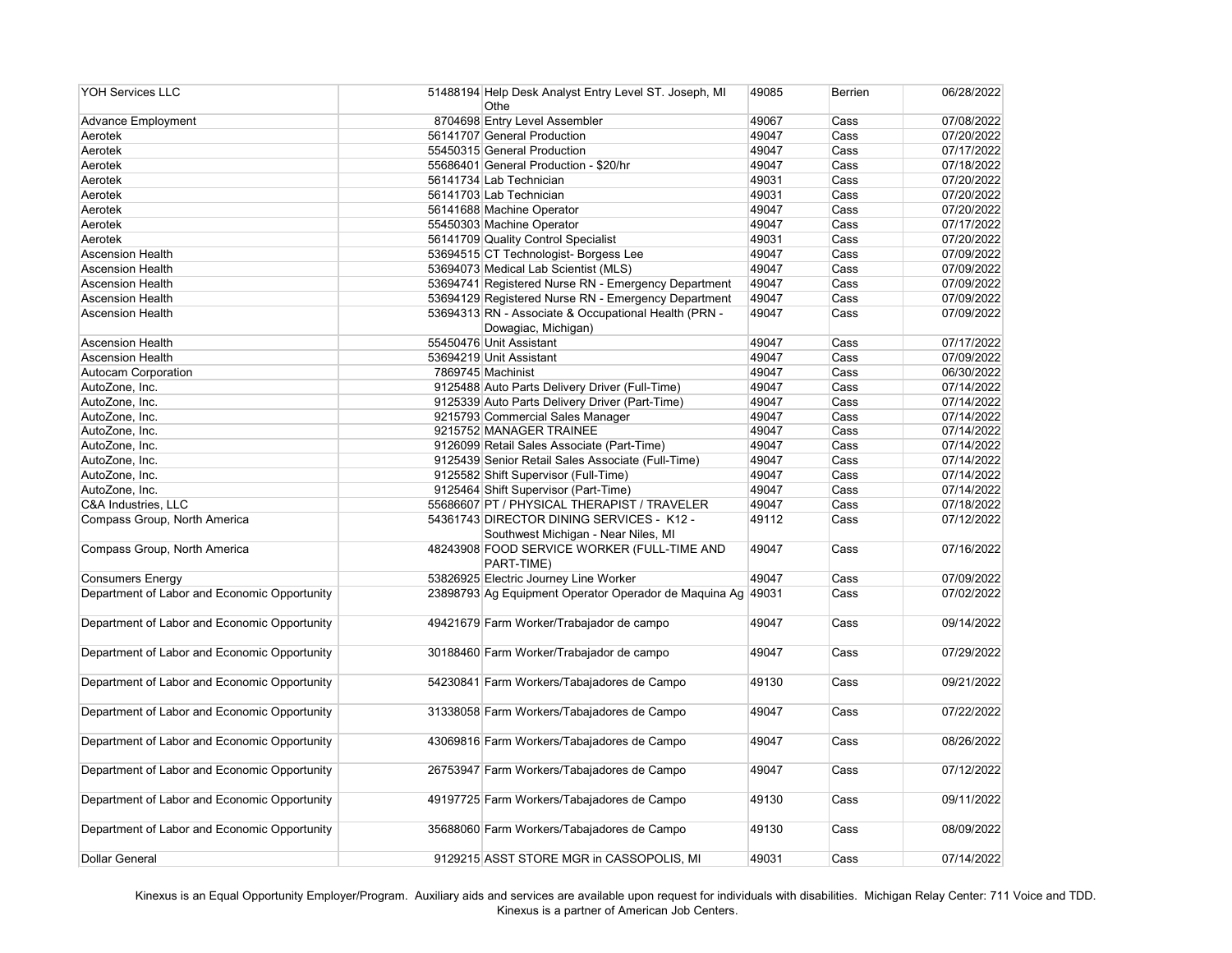| <b>Dollar General</b>                 | 9128879 ASST STORE MGR in DOWAGIAC, MI                       | 49047 | Cass | 07/14/2022 |
|---------------------------------------|--------------------------------------------------------------|-------|------|------------|
| <b>Dollar General</b>                 | 9129363 ASST STORE MGR in DOWAGIAC, MI                       | 49047 | Cass | 07/14/2022 |
| <b>Dollar General</b>                 | 9129173 ASST STORE MGR in EDWARDSBURG, MI                    | 49112 | Cass | 07/14/2022 |
| <b>Dollar General</b>                 | 9128968 ASST STORE MGR in MARCELLUS, MI                      | 49067 | Cass | 07/14/2022 |
| <b>Dollar General</b>                 | 8840969 ASST STORE MGR in UNION, MI                          | 49130 | Cass | 07/11/2022 |
| <b>Dollar General</b>                 | 9128404 LEAD SALES ASSOCIATE-FT in CASSOPOLIS,               | 49031 | Cass | 07/14/2022 |
|                                       | MI                                                           |       |      |            |
| <b>Dollar General</b>                 | 9128694 LEAD SALES ASSOCIATE-FT in DOWAGIAC,<br>MI           | 49047 | Cass | 07/14/2022 |
| <b>Dollar General</b>                 | 9129275 LEAD SALES ASSOCIATE-FT in DOWAGIAC,<br>MI           | 49047 | Cass | 07/14/2022 |
| <b>Dollar General</b>                 | 9128923 LEAD SALES ASSOCIATE-FT in<br>EDWARDSBURG, MI        | 49112 | Cass | 07/14/2022 |
| <b>Dollar General</b>                 | 9129181 LEAD SALES ASSOCIATE-FT in MARCELLUS,<br>MI          | 49067 | Cass | 07/14/2022 |
| <b>Dollar General</b>                 | 8840985 LEAD SALES ASSOCIATE-FT in UNION, MI                 | 49130 | Cass | 07/11/2022 |
| <b>Dollar General</b>                 | 9129028 LEAD SALES ASSOCIATE-PT in CASSOPOLIS,<br>MI         | 49031 | Cass | 07/14/2022 |
| <b>Dollar General</b>                 | 9129068 LEAD SALES ASSOCIATE-PT in DOWAGIAC,<br>MI           | 49047 | Cass | 07/14/2022 |
| <b>Dollar General</b>                 | 9129284 LEAD SALES ASSOCIATE-PT in DOWAGIAC,<br>MI           | 49047 | Cass | 07/14/2022 |
| <b>Dollar General</b>                 | 9128458 LEAD SALES ASSOCIATE-PT in<br><b>EDWARDSBURG, MI</b> | 49112 | Cass | 07/14/2022 |
| <b>Dollar General</b>                 | 9129287 LEAD SALES ASSOCIATE-PT in MARCELLUS,<br>MI          | 49067 | Cass | 07/14/2022 |
| <b>Dollar General</b>                 | 8841061 LEAD SALES ASSOCIATE-PT in UNION, MI                 | 49130 | Cass | 07/11/2022 |
| <b>Dollar General</b>                 | 9253609 SALES ASSOCIATE in CASSOPOLIS, MI                    | 49031 | Cass | 07/14/2022 |
| <b>Dollar General</b>                 | 9253539 SALES ASSOCIATE in DOWAGIAC, MI                      | 49047 | Cass | 07/14/2022 |
| <b>Dollar General</b>                 | 9253741 SALES ASSOCIATE in DOWAGIAC, MI                      | 49047 | Cass | 07/14/2022 |
| <b>Dollar General</b>                 | 9253732 SALES ASSOCIATE in EDWARDSBURG, MI                   | 49112 | Cass | 07/14/2022 |
| <b>Dollar General</b>                 | 9253466 SALES ASSOCIATE in MARCELLUS, MI                     | 49067 | Cass | 07/14/2022 |
| <b>Dollar General</b>                 | 8841046 SALES ASSOCIATE in UNION, MI                         | 49130 | Cass | 07/11/2022 |
| <b>Dollar General</b>                 | 19985150 STORE MANAGER CANDIDATE in Cassapolis,<br>MI        | 49031 | Cass | 06/23/2022 |
| Dollar General                        | 19985151 STORE MANAGER CANDIDATE in<br>Edwardsburg, MI       | 49112 | Cass | 06/23/2022 |
| <b>Dollar General</b>                 | 9253806 STORE MANAGER CANDIDATE in Jones, MI                 | 49061 | Cass | 07/04/2022 |
| <b>Dollar General</b>                 | 35798036 STORE MANAGER CANDIDATE,<br><b>EDWARDSBURG, MI</b>  | 49112 | Cass | 07/17/2022 |
| <b>Dollar General</b>                 | 9129529 STORE MANAGER in CASSOPOLIS, MI                      | 49031 | Cass | 07/14/2022 |
| <b>Dollar General</b>                 | 50480984 STORE MANAGER in CASSOPOLIS, MI                     | 49031 | Cass | 06/24/2022 |
| <b>Driveline Retail Merchandising</b> | 53025497 Flex Retail Merchandiser                            | 49112 | Cass | 07/06/2022 |
| <b>Driveline Retail Merchandising</b> | 53025508 Flex Retail Merchandiser                            | 49112 | Cass | 07/06/2022 |
| <b>Driveline Retail Merchandising</b> | 53025446 Master Retail Merchandiser                          | 49031 | Cass | 07/06/2022 |
| <b>Driveline Retail Merchandising</b> | 50776704 Retail Merchandiser                                 | 49047 | Cass | 06/25/2022 |
| Fab Masters Company, Inc.             | 45712543 CNC Machine Operator                                | 49067 | Cass | 07/07/2022 |
| Fab Masters Company, Inc.             | 45712943 CNC Machine Set-Up                                  | 49067 | Cass | 07/07/2022 |
| <b>Family Dollar</b>                  | 40851461 ASSISTANT STORE MANAGER                             | 49047 | Cass | 07/13/2022 |
| <b>Family Dollar</b>                  | 15425570 CUSTOMER SERVICE REPRESENTATIVE                     | 49031 | Cass | 06/29/2022 |
| <b>Family Dollar</b>                  | 15425306 CUSTOMER SERVICE REPRESENTATIVE                     | 49047 | Cass | 06/29/2022 |
| FerrellGas                            | 52021813 Truck Driver                                        | 49031 | Cass | 07/01/2022 |
| Ferrellgas                            | 39475229 Truck Driver                                        | 49031 | Cass | 07/05/2022 |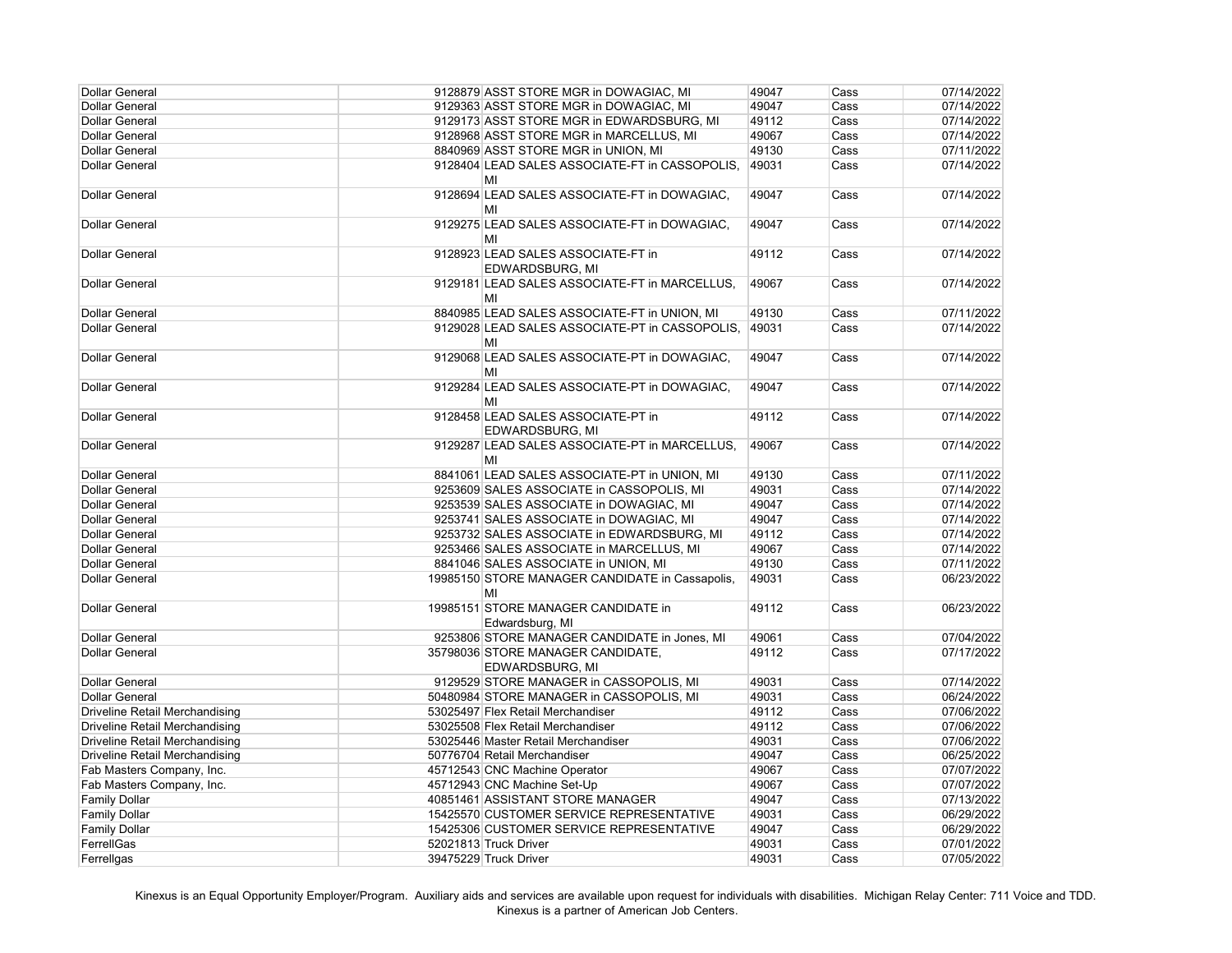| <b>Follett Corporation</b>       |                  | 55802687 Assistant Store Manager Full Time Southwestern 49047<br>Mi |       | Cass | 07/18/2022 |
|----------------------------------|------------------|---------------------------------------------------------------------|-------|------|------------|
| Huntington National Bank         |                  | 41874800 Customer Experience Banker Resource (Float)                | 49112 | Cass | 07/17/2022 |
| Huntington National Bank         |                  | 30753945 Financial Relationship Banker                              | 49112 | Cass | 07/20/2022 |
| Inframark, LLC                   |                  | 47828082 Operator I                                                 | 49067 | Cass | 07/13/2022 |
| Inframark, LLC                   |                  | 47828081 Project Manager I                                          | 49067 | Cass | 07/13/2022 |
| <b>IQVIA</b>                     |                  | 47591585 Global Business Development Director, Medical              | 49047 | Cass | 07/13/2022 |
|                                  |                  | Communications                                                      |       |      |            |
| <b>IQVIA</b>                     |                  | 47591781 Medical Director, Medical and Patient                      | 49047 | Cass | 07/13/2022 |
|                                  |                  | Communications                                                      |       |      |            |
| K & M Machine Fabricating Inc    |                  | 8961801 Floorworker/General Labor                                   | 49031 | Cass | 07/20/2022 |
| K & M Machine Fabricating Inc    | 28369022 Painter |                                                                     | 49031 | Cass | 07/20/2022 |
| K & M Machine Fabricating Inc    | 8916166 Welder   |                                                                     | 49031 | Cass | 07/20/2022 |
| Lewis Tree Service, Inc.         |                  | 53422137 Arborist Tree Trimmer / Climber                            | 49047 | Cass | 07/07/2022 |
| Lewis Tree Service, Inc.         |                  | 53422876 Foreperson Crew Leader Arborist                            | 49047 | Cass | 07/07/2022 |
| <b>Maxim Healthcare Services</b> |                  | 55451812 Licensed Practical Nurse (LPN)                             | 49031 | Cass | 07/17/2022 |
| McDonald's                       |                  | 37702455 Crew Member                                                | 49031 | Cass | 06/26/2022 |
| McDonald's                       |                  | 37701940 Crew Team Member                                           | 49112 | Cass | 06/26/2022 |
| McDonald's                       |                  | 37702515 Crew Team Member                                           | 49031 | Cass | 06/26/2022 |
| McDonald's                       |                  | 37703201 Crew Team Member                                           | 49047 | Cass | 06/26/2022 |
| McDonald's                       |                  | 37702609 Maintenance                                                | 49031 | Cass | 06/26/2022 |
| McDonald's                       |                  | 37703118 Maintenance                                                | 49112 | Cass | 06/26/2022 |
| McDonald's                       |                  | 37702589 Maintenance                                                | 49031 | Cass | 06/26/2022 |
| McDonald's                       |                  | 37702505 Maintenance                                                | 49047 | Cass | 06/26/2022 |
| McDonald's                       |                  | 37703151 Shift Manager                                              | 49031 | Cass | 06/26/2022 |
| McDonald's                       |                  | 37703374 Shift Manager                                              | 49047 | Cass | 06/26/2022 |
| McDonald's                       |                  | 37703290 Shift Manager                                              | 49112 | Cass | 06/26/2022 |
| McDonald's                       |                  | 37702302 Shift Manager                                              | 49031 | Cass | 06/26/2022 |
| Pizza Hut                        |                  | 9223700 Assistant Restaurant Manager                                | 49047 | Cass | 07/04/2022 |
| Pizza Hut                        |                  | 48487889 Assistant Restaurant Manager - Immediate                   | 49047 | Cass | 07/16/2022 |
|                                  |                  | Opening                                                             |       |      |            |
| Pizza Hut                        |                  | 48488330 Assistant Restaurant Manager - Now Hiring                  | 49047 | Cass | 07/16/2022 |
| Pizza Hut                        |                  | 48487690 Assistant Restaurant Manager - Team Lead                   | 49047 | Cass | 07/16/2022 |
| Pizza Hut                        | 9223983 Cook     |                                                                     | 49047 | Cass | 07/04/2022 |
| Pizza Hut                        |                  | 11239221 Delivery Driver - Flexible Hours                           | 49047 | Cass | 07/04/2022 |
| Pizza Hut                        |                  | 11239189 Delivery Driver - Now Hiring                               | 49047 | Cass | 07/04/2022 |
| Pizza Hut                        |                  | 48488917 Dish washer                                                | 49047 | Cass | 07/16/2022 |
| Pizza Hut                        | 48488935 Driver  |                                                                     | 49047 | Cass | 07/16/2022 |
| Pizza Hut                        |                  | 11239339 Pizza Delivery Driver                                      | 49047 | Cass | 07/04/2022 |
| Pizza Hut                        |                  | 48487775 Pizza Hut Team Member                                      | 49047 | Cass | 07/16/2022 |
| Pizza Hut                        |                  | 9223744 Restaurant General Manager                                  | 49047 | Cass | 07/04/2022 |
| Pizza Hut                        |                  | 48488815 Restaurant General Manager - Immediate                     | 49047 | Cass | 07/16/2022 |
|                                  |                  | Opening                                                             |       |      |            |
| Pizza Hut                        |                  | 48488532 Restaurant General Manager - Now Hiring                    | 49047 | Cass | 07/16/2022 |
| Pizza Hut                        |                  | 48488206 Restaurant General Manager - Team Lead                     | 49047 | Cass | 07/16/2022 |
| Pizza Hut                        |                  | 54363906 Restaurant Shift Manager                                   | 49047 | Cass | 07/12/2022 |
| Pizza Hut                        |                  | 48488953 Restaurant Team Member                                     | 49047 | Cass | 07/16/2022 |
| Pizza Hut                        |                  | 48487646 Restaurant Team Member - Now Hiring                        | 49047 | Cass | 07/16/2022 |
| Pizza Hut                        | 48488759 Server  |                                                                     | 49047 | Cass | 07/16/2022 |
| Pizza Hut                        |                  | 48488636 Shift Manager                                              | 49047 | Cass | 07/16/2022 |
| Pizza Hut                        |                  | 54363844 Shift Manager - Immediate Opening                          | 49047 | Cass | 07/12/2022 |
| Pizza Hut                        |                  | 54363760 Shift Manager - Now Hiring                                 | 49047 | Cass | 07/12/2022 |
| Pizza Hut                        |                  | 48488978 Team member                                                | 49047 | Cass | 07/16/2022 |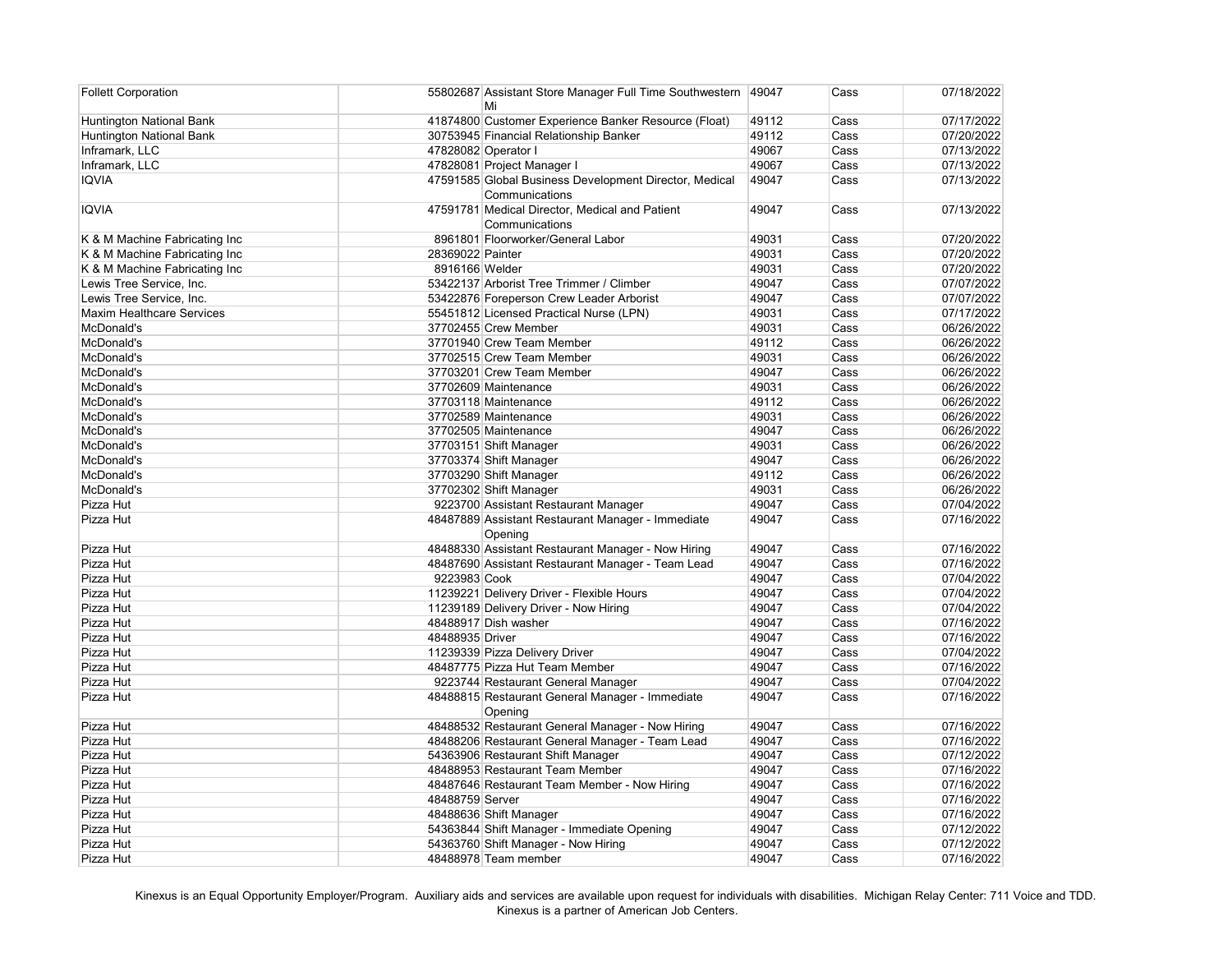| R1 RCM                             |                 | 45111250 US-Patient Registration Rep                                   | 49047          | Cass         | 07/01/2022               |
|------------------------------------|-----------------|------------------------------------------------------------------------|----------------|--------------|--------------------------|
| R1 RCM                             |                 | 45111237 US-Patient Registration Rep                                   | 49047          | Cass         | 07/01/2022               |
| Roehl Transport                    |                 | 53695855 CDL Driver                                                    | 49112          | Cass         | 07/09/2022               |
| Roehl Transport                    |                 | 53695842 CDL Driver                                                    | 49130          | Cass         | 07/09/2022               |
| Roehl Transport                    |                 | 53695873 CDL Driver                                                    | 49031          | Cass         | 07/09/2022               |
| Roehl Transport                    |                 | 54843799 CDL Truck Driver                                              | 49112          | Cass         | 07/14/2022               |
| Roehl Transport                    |                 | 54843792 CDL Truck Driver                                              | 49031          | Cass         | 07/14/2022               |
| Roehl Transport                    |                 | 47364297 CDL Truck Driver                                              | 49031          | Cass         | 07/11/2022               |
| Roehl Transport                    |                 | 54843764 CDL Truck Driver                                              | 49130          | Cass         | 07/14/2022               |
| Roehl Transport                    |                 | 47364326 CDL Truck Driver                                              | 49112          | Cass         | 07/11/2022               |
| Roehl Transport                    |                 | 45572728 CDL Truck Driver                                              | 49112          | Cass         | 07/04/2022               |
| Roehl Transport                    |                 | 45572722 CDL Truck Driver                                              | 49031          | Cass         | 07/04/2022               |
| Roehl Transport                    |                 | 45572668 CDL Truck Driver                                              | 49130          | Cass         | 07/04/2022               |
| Roehl Transport                    |                 | 45572712 Dedicated CTP Fleet - Home Weekly                             | 49031          | Cass         | 07/04/2022               |
| Roehl Transport                    |                 | 45572644 Dedicated CTP Fleet - Home Weekly                             | 49130          | Cass         | 07/04/2022               |
| Roehl Transport                    |                 | 45572689 Dedicated CTP Fleet - Home Weekly                             | 49112          | Cass         | 07/04/2022               |
| Roehl Transport                    |                 | 46471325 Dedicated Elwood Paper Fleet                                  | 49112          | Cass         | 07/08/2022               |
| Roehl Transport                    |                 | 46471305 Dedicated Elwood Paper Fleet                                  | 49031          | Cass         | 07/08/2022               |
| Roehl Transport                    |                 | 46471331 Dedicated Elwood Paper Fleet                                  | 49130          | Cass         | 07/08/2022               |
| Roehl Transport                    | 53273119 Driver |                                                                        | 49031          | Cass         | 07/07/2022               |
| Roehl Transport                    | 53273148 Driver |                                                                        | 49112          | Cass         | 07/07/2022               |
| Roehl Transport                    | 53273159 Driver |                                                                        | 49130          | Cass         | 07/07/2022               |
| Roehl Transport                    |                 | 55452379 Driver Dedicated Mail Fleet                                   | 49130          | Cass         | 07/17/2022               |
| Roehl Transport                    |                 | 55452395 Driver Dedicated Mail Fleet                                   | 49031          | Cass         | 07/17/2022               |
|                                    |                 | 55452393 Driver Dedicated Mail Fleet                                   | 49112          | Cass         | 07/17/2022               |
| Roehl Transport                    |                 |                                                                        | 49112          |              |                          |
| Roehl Transport                    |                 | 54364289 Local Truck Driver                                            |                | Cass         | 07/12/2022               |
| Roehl Transport                    |                 | 54364268 Local Truck Driver<br>54364292 Local Truck Driver             | 49130<br>49031 | Cass         | 07/12/2022               |
| Roehl Transport                    |                 | 54364281 Truck Driver                                                  | 49130          | Cass<br>Cass | 07/12/2022<br>07/12/2022 |
| Roehl Transport                    |                 | 54364271 Truck Driver                                                  | 49130          | Cass         | 07/12/2022               |
| Roehl Transport<br>Roehl Transport |                 | 54843752 Truck Driver                                                  | 49031          | Cass         | 07/14/2022               |
| Roehl Transport                    |                 | 54843731 Truck Driver                                                  | 49112          | Cass         | 07/14/2022               |
|                                    |                 |                                                                        |                | Cass         |                          |
| Roehl Transport                    |                 | 44273580 Truck Driver<br>53273137 Truck Driver on-the-job CDL Training | 49112          | Cass         | 06/27/2022               |
| Roehl Transport<br>Roehl Transport |                 | 53273151 Truck Driver on-the-job CDL Training                          | 49112<br>49130 | Cass         | 07/07/2022<br>07/07/2022 |
| Roehl Transport                    |                 | 53273149 Truck Driver on-the-job CDL Training                          | 49031          | Cass         | 07/07/2022               |
|                                    |                 |                                                                        |                |              |                          |
| Roehl Transport                    |                 | 48035209 Truck Driver Training for Construction Worker                 | 49031          | Cass         | 07/14/2022               |
| Roehl Transport                    |                 | 48035213 Truck Driver Training for Construction Worker                 | 49112          | Cass         | 07/14/2022               |
| Roehl Transport                    |                 | 48035204 Truck Driver Training for Construction Worker                 | 49130          | Cass         | 07/14/2022               |
| Social Care Elite                  |                 | 33793476 Community living service provider                             | 49031          | Cass         | 07/20/2022               |
| Sodexo                             |                 | 36550594 Cashier-Food Service Worker                                   | 49047          | Cass         | 07/21/2022               |
| SpartanNash                        |                 | 50071620 Assistant Store Director II<br>53671617 Deli Manager          | 49047          | Cass         | 06/22/2022               |
| SpartanNash                        |                 |                                                                        | 49047          | Cass         | 07/08/2022               |
| SpartanNash                        |                 | 51670874 Dowagiac Family Fare Associate                                | 49047          | Cass         | 06/29/2022               |
| SpartanNash                        |                 | 51391004 Meat Cutter Apprentice                                        | 49047          | Cass         | 06/28/2022               |
| SpartanNash                        |                 | 49879538 Pharmacist                                                    | 49047<br>49047 | Cass         | 06/21/2022               |
| SpartanNash                        |                 | 49878263 Quick Stop Lead                                               |                | Cass         | 06/21/2022               |
| Spectrum Health                    |                 | 11244910 Physician - Family Medicine - Cassopolis Family<br>Clinic     | 49031          | Cass         | 07/04/2022               |
| State of Michigan                  |                 | 19787413 Assistance Payments Worker 8-E10 - CASS                       | 49031          | Cass         | 06/24/2022               |
| <b>Taco Bell</b>                   |                 | 41873786 Assistant Manager                                             | 49047          | Cass         | 07/17/2022               |
| <b>Taco Bell</b>                   |                 | 41873775 Assistant Manager                                             | 49112          | Cass         | 07/17/2022               |
| <b>Taco Bell</b>                   |                 | 39472208 Restaurant General Manager                                    | 49112          | Cass         | 07/05/2022               |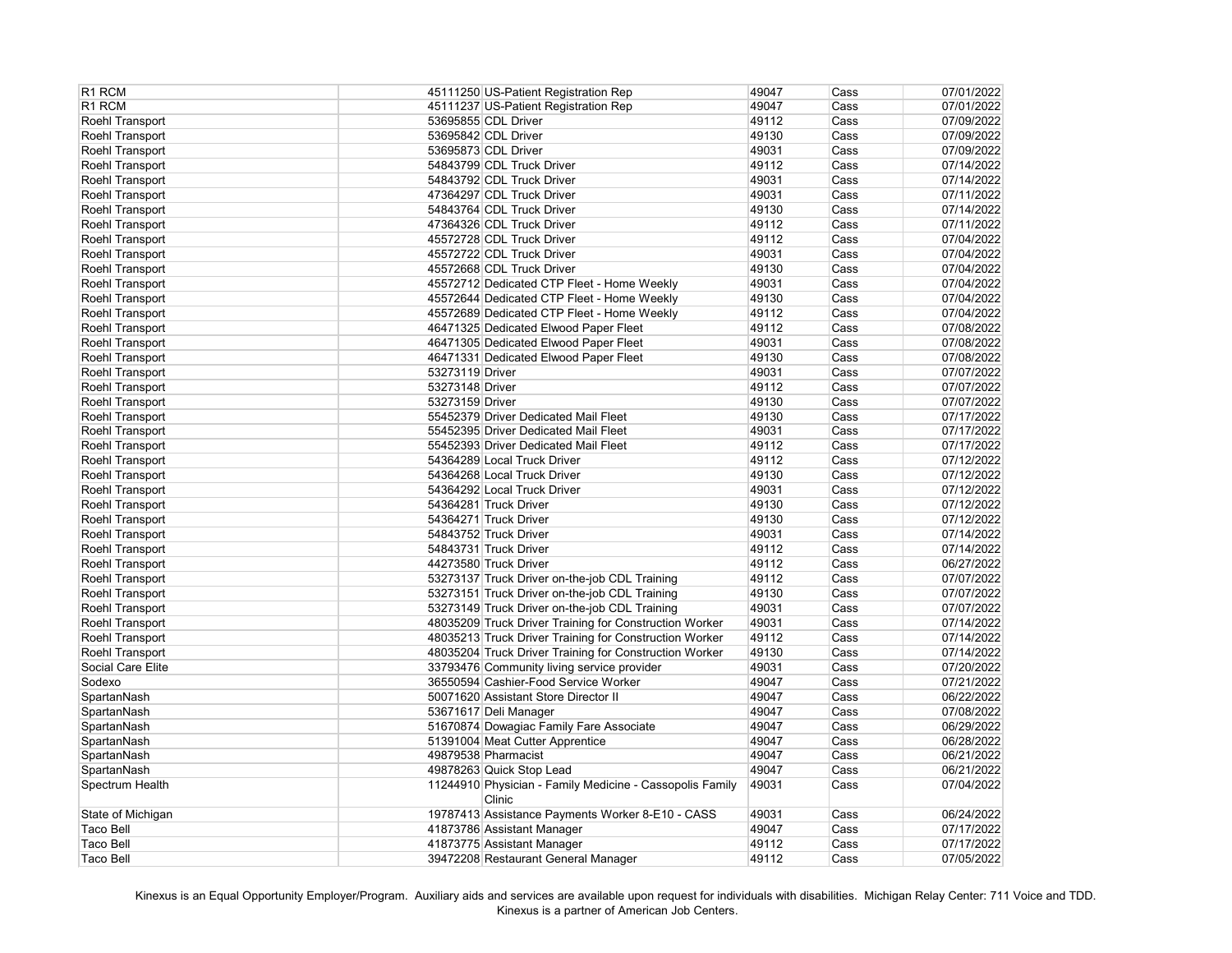| <b>Taco Bell</b>                        |                     | 39473363 Restaurant General Manager                      | 49047 | Cass      | 07/05/2022 |
|-----------------------------------------|---------------------|----------------------------------------------------------|-------|-----------|------------|
| <b>Taco Bell</b>                        |                     | 41873778 Shift Lead                                      | 49112 | Cass      | 07/17/2022 |
| <b>Taco Bell</b>                        | 41873787 Shift Lead |                                                          | 49047 | Cass      | 07/17/2022 |
| <b>Taco Bell</b>                        |                     | 41873784 Team Member                                     | 49112 | Cass      | 07/17/2022 |
| <b>Taco Bell</b>                        |                     | 41873776 Team Member                                     | 49047 | Cass      | 07/17/2022 |
| <b>TruGreen Limited Partnership</b>     |                     | 51892436 Outside Sales Representative                    | 49067 | Cass      | 06/30/2022 |
| <b>TruGreen Limited Partnership</b>     |                     | 51920448 Outside Sales Representative Hiring Immediately | 49067 | Cass      | 06/30/2022 |
|                                         |                     |                                                          |       |           |            |
| <b>TruGreen Limited Partnership</b>     |                     | 51895357 Outside Sales Representative Weekly Pay         | 49067 | Cass      | 06/30/2022 |
|                                         |                     | <b>Benefits</b>                                          |       |           |            |
|                                         |                     |                                                          | 49067 | Cass      | 06/30/2022 |
| <b>TruGreen Limited Partnership</b>     |                     | 51916718 Sales Representative                            | 49067 | Cass      | 06/23/2022 |
| <b>TruGreen Limited Partnership</b>     |                     | 50402325 Sales Representative                            |       |           |            |
| <b>TruGreen Limited Partnership</b>     |                     | 52005793 Sales Representative Hiring Immediately         | 49067 | Cass      | 07/01/2022 |
| <b>TruGreen Limited Partnership</b>     |                     | 50400837 Sales Representative Hiring Immediately         | 49067 | Cass      | 06/23/2022 |
| <b>TruGreen Limited Partnership</b>     |                     | 51893881 Sales Representative Weekly Pay Benefits        | 49067 | Cass      | 06/30/2022 |
| Utilities Service, LLC                  |                     | 53023305 Foreperson - Union - ATE                        | 49047 | Cass      | 07/06/2022 |
| Weichert Co.                            |                     | 9141628 Real Estate Agent                                | 49112 | Cass      | 07/14/2022 |
| 7-Eleven                                |                     | 40435256 Store Leadership                                | 49071 | Van Buren | 07/11/2022 |
| <b>ABM</b>                              |                     | 52752897 Registered Nurse                                | 49090 | Van Buren | 07/04/2022 |
| <b>ABM</b>                              |                     | 52752140 Registered Nurse Lead                           | 49090 | Van Buren | 07/04/2022 |
| <b>ABM Industries</b>                   |                     | 53020644 Registered Nurse                                | 49043 | Van Buren | 07/06/2022 |
| <b>ABM Industries</b>                   |                     | 53020643 Registered Nurse Lead                           | 49043 | Van Buren | 07/06/2022 |
| Acosta                                  |                     | 46921222 Retail Service Merchandiser                     | 49090 | Van Buren | 07/09/2022 |
| <b>Acrisure LLC</b>                     |                     | 54843239 Commercial Lines Account Manager (Whelan &      | 49079 | Van Buren | 07/14/2022 |
|                                         |                     | Company)                                                 |       |           |            |
| Actalent                                |                     | 55913436 Analytical Chemist                              | 49090 | Van Buren | 07/19/2022 |
| Actalent                                |                     | 55450256 Organic Chemist                                 | 49090 | Van Buren | 07/17/2022 |
| <b>Advance Auto Parts</b>               |                     | 38693394 Retail Parts Pro                                | 49079 | Van Buren | 07/04/2022 |
| <b>Advance Auto Parts</b>               |                     | 37305603 Salesperson                                     | 49079 | Van Buren | 06/24/2022 |
| <b>Advance Auto Parts</b>               |                     | 36548610 Store Driver                                    | 49079 | Van Buren | 06/22/2022 |
| <b>Advance Auto Parts</b>               |                     | 36548607 Store Driver                                    | 49079 | Van Buren | 06/23/2022 |
| <b>Advance Auto Parts</b>               |                     | 9150016 Store Hourly                                     | 49079 | Van Buren | 07/14/2022 |
| Advance Employment                      |                     | 8704690 Entry Level Machine Operator & Assembler         | 49071 | Van Buren | 07/08/2022 |
| <b>Advanced Correctional Healthcare</b> |                     | 49417270 Part Time Physician                             | 49079 | Van Buren | 07/20/2022 |
| Aerotek                                 |                     | 55450325 CNC Machine Operator                            | 49090 | Van Buren | 07/17/2022 |
| Aerotek                                 |                     | 54359885 CNC Machine Operator                            | 49090 | Van Buren | 07/12/2022 |
| Aerotek                                 |                     | 55450333 Composite Technician                            | 49065 | Van Buren | 07/17/2022 |
| Aerotek                                 |                     | 55450337 Composite Technician                            | 49065 | Van Buren | 07/17/2022 |
| Aerotek                                 |                     | 54359878 Maintenance Technician                          | 49079 | Van Buren | 07/12/2022 |
| Aerotek                                 |                     | 55450310 Vehicle Upfitter                                | 49065 | Van Buren | 07/17/2022 |
| Aerotek                                 |                     | 55450309 Vehicle Upfitter                                | 49065 | Van Buren | 07/17/2022 |
| <b>ALDI</b>                             |                     | 53021165 Full-Time Store Manager Trainee                 | 49090 | Van Buren | 07/06/2022 |
| <b>ALDI</b>                             |                     | 51147073 Part-Time Store Associate                       | 49090 | Van Buren | 06/27/2022 |
| <b>All Homecare Service</b>             |                     | 52480511 Home Health Aide                                | 49064 | Van Buren | 07/03/2022 |
| American Leak Detection, Inc            |                     | 9182901 Licensed Master Plumber                          | 49055 | Van Buren | 07/04/2022 |
| <b>Anderson Merchandisers</b>           |                     | 54359957 Part-Time Retail Merchandiser - South Haven, MI | 49090 | Van Buren | 07/12/2022 |
|                                         |                     |                                                          |       |           |            |
| <b>Anderson Merchandisers LLC</b>       |                     | 53530166 PartTime Retail Merchandiser South Haven, MI    | 49090 | Van Buren | 07/08/2022 |
| <b>ARAMARK</b>                          |                     | 41673384 Cashier - Charles River Laboratories            | 49071 | Van Buren | 07/16/2022 |
| Arby's                                  |                     | 56141826 Restaurant Management Opportunities             | 49079 | Van Buren | 07/20/2022 |
| Arby's                                  |                     | 56142115 Restaurant Management Opportunities             | 49090 | Van Buren | 07/20/2022 |
| Arby's                                  |                     | 56141860 Restaurant Team Member                          | 49079 | Van Buren | 07/20/2022 |
| Arby's                                  |                     | 56142152 Restaurant Team Member                          | 49090 | Van Buren | 07/20/2022 |
|                                         |                     |                                                          |       |           |            |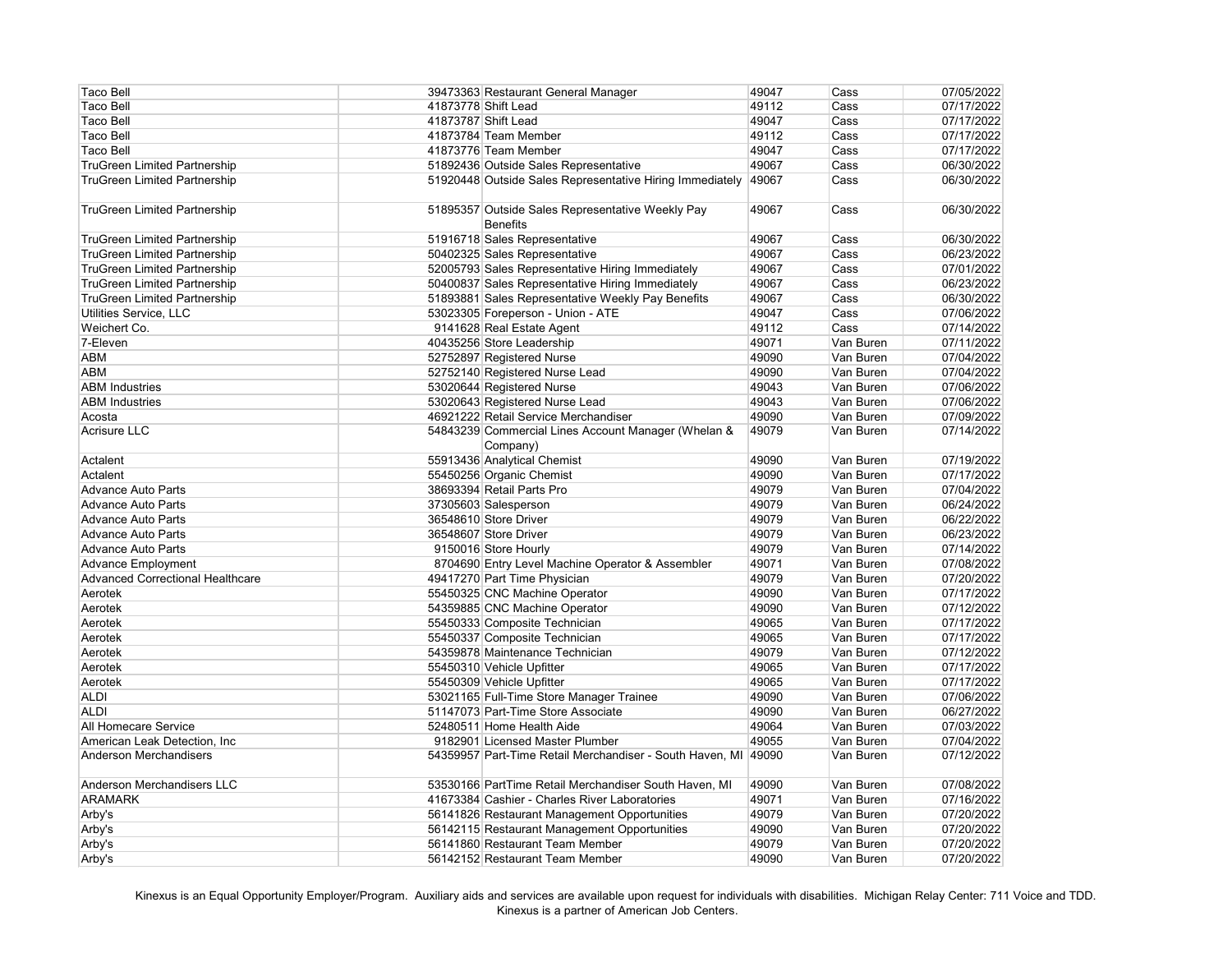| Arby's                                | 56141884 Shift Manager                                                       | 49090 | Van Buren | 07/20/2022 |
|---------------------------------------|------------------------------------------------------------------------------|-------|-----------|------------|
| Arby's                                | 56141944 Shift Manager                                                       | 49079 | Van Buren | 07/20/2022 |
| AutoZone, Inc.                        | 9125952 Auto Parts Delivery Driver (Full-Time)                               | 49090 | Van Buren | 07/14/2022 |
| AutoZone, Inc.                        | 9126127 Auto Parts Delivery Driver (Part-Time)                               | 49090 | Van Buren | 07/14/2022 |
| AutoZone, Inc.                        | 9215768 Commercial Sales Manager                                             | 49090 | Van Buren | 07/14/2022 |
| AutoZone, Inc.                        | 9215717 MANAGER TRAINEE                                                      | 49090 | Van Buren | 07/14/2022 |
| AutoZone, Inc.                        | 9125375 Retail Sales Associate (Part-Time)                                   | 49090 | Van Buren | 07/14/2022 |
| AutoZone, Inc.                        | 9125773 Senior Retail Sales Associate (Full-Time)                            | 49090 | Van Buren | 07/14/2022 |
| AutoZone, Inc.                        | 9125578 Shift Supervisor (Full-Time)                                         | 49090 | Van Buren | 07/14/2022 |
| AutoZone, Inc.                        | 9125792 Shift Supervisor (Part-Time)                                         | 49090 | Van Buren | 07/14/2022 |
| <b>Blueberry Hill Assisted Living</b> | 50550266 Administrator                                                       | 49065 | Van Buren | 06/30/2022 |
| <b>Blueberry Hill Assisted Living</b> | 50551359 Director of Maintenance                                             | 49065 | Van Buren | 06/30/2022 |
| Burnette Foods Inc.                   | 55573598 Forklift Driver                                                     | 49057 | Van Buren | 07/17/2022 |
| Burnette Foods Inc.                   | 8828310 General Labor/Sanitation                                             | 49057 | Van Buren | 07/13/2022 |
| Cargill                               | 53273184 Grain Production Worker - Seasonal                                  | 49045 | Van Buren | 07/07/2022 |
| Centene Corporation                   | 56142374 Care Manager I (RN)                                                 | 49079 | Van Buren | 07/20/2022 |
| <b>Charles River Laboratories</b>     | 9197562 Anatomic Veterinary Pathologist II                                   | 49071 | Van Buren | 07/04/2022 |
| <b>Charles River Laboratories</b>     | 53023871 Animal Research Technician - Animal Services                        | 49071 | Van Buren | 07/06/2022 |
| <b>Charles River Laboratories</b>     | 49360119 Associate Buyer                                                     | 49071 | Van Buren | 07/20/2022 |
| <b>Charles River Laboratories</b>     | 44471056 Associate Director - Bioanalytical Chemistry -                      | 49071 | Van Buren | 07/04/2022 |
| <b>Charles River Laboratories</b>     | 55913787 Associate Scientist - Project Scientist -                           | 49071 | Van Buren | 07/19/2022 |
|                                       |                                                                              |       |           |            |
| <b>Charles River Laboratories</b>     | <b>Bioanalytical 1</b><br>34651723 Associate Scientist - Project Scientist - | 49071 | Van Buren | 07/11/2022 |
|                                       |                                                                              |       |           |            |
|                                       | <b>Bioanalytical 1</b>                                                       |       | Van Buren |            |
| <b>Charles River Laboratories</b>     | 53904465 Biostatistician                                                     | 49071 |           | 07/10/2022 |
| <b>Charles River Laboratories</b>     | 40850939 Business Development Director - Safety<br>Assessment (REMOTE)       | 49071 | Van Buren | 07/13/2022 |
| <b>Charles River Laboratories</b>     | 44676997 Business Development Executive - GMP                                | 49071 | Van Buren | 07/08/2022 |
| <b>Charles River Laboratories</b>     | 46033417 Business Operations Liaison                                         | 49071 | Van Buren | 07/05/2022 |
| <b>Charles River Laboratories</b>     | 43829476 Client Manager - DMPK                                               | 49071 | Van Buren | 06/25/2022 |
| <b>Charles River Laboratories</b>     | 55450877 Clinical Laboratory Assistant                                       | 49071 | Van Buren | 07/17/2022 |
| <b>Charles River Laboratories</b>     | 53023870 Clinical Laboratory Assistant                                       | 49071 | Van Buren | 07/06/2022 |
| <b>Charles River Laboratories</b>     | 51147557 Clinical Laboratory Assistant                                       | 49071 | Van Buren | 06/27/2022 |
| <b>Charles River Laboratories</b>     | 44890890 Data Analyst 1 - Quality Control                                    | 49071 | Van Buren | 06/30/2022 |
| <b>Charles River Laboratories</b>     | 45341398 Data Analyst 2 - Quality Control                                    | 49071 | Van Buren | 07/02/2022 |
| <b>Charles River Laboratories</b>     | 46033418 Data Analyst II                                                     | 49071 | Van Buren | 07/05/2022 |
| <b>Charles River Laboratories</b>     | 44677004 Data Analyst II                                                     | 49071 | Van Buren | 06/29/2022 |
| <b>Charles River Laboratories</b>     | 44471053 Data Associate - Surgery and Efficacy                               | 49071 | Van Buren | 06/29/2022 |
| <b>Charles River Laboratories</b>     | 53023868 Digitalization Co-Op - Fall 2022                                    | 49071 | Van Buren | 07/06/2022 |
| <b>Charles River Laboratories</b>     | 56142412 Digitalization Co-Op- Fall 2022- DRDS                               | 49071 | Van Buren | 07/20/2022 |
| <b>Charles River Laboratories</b>     | 56142413 Digitalization Co-Op- Fall 2022- DRDS 1                             | 49071 | Van Buren | 07/20/2022 |
| <b>Charles River Laboratories</b>     | 46256072 Director, Global Trade Compliance                                   | 49071 | Van Buren | 07/06/2022 |
| <b>Charles River Laboratories</b>     | 41468491 Environmental Health & Safety - Occupational                        | 49071 | Van Buren | 07/16/2022 |
|                                       | <b>Athletic Trainer</b>                                                      |       |           |            |
| <b>Charles River Laboratories</b>     | 29904927 Environmental Health & Safety - Specialist                          | 49071 | Van Buren | 07/16/2022 |
| <b>Charles River Laboratories</b>     | 41273109 Environmental Health & Safety - Specialist                          | 49071 | Van Buren | 07/14/2022 |
| <b>Charles River Laboratories</b>     | 40850942 Equipment Technician (Cagewash) - Animal                            | 49071 | Van Buren | 07/13/2022 |
|                                       | Services EG                                                                  |       |           |            |
| <b>Charles River Laboratories</b>     | 32461626 Facilities Project Manager 2                                        | 49071 | Van Buren | 06/29/2022 |
| <b>Charles River Laboratories</b>     | 34651726 Full Stack Developer-REMOTE                                         | 49071 | Van Buren | 07/11/2022 |
| <b>Charles River Laboratories</b>     | 53023880 Histology Technician - 1st Shift                                    | 49071 | Van Buren | 07/06/2022 |
| <b>Charles River Laboratories</b>     | 50929370 Histology Technician 1                                              | 49071 | Van Buren | 06/26/2022 |
| <b>Charles River Laboratories</b>     | 51147554 Histology Technician 1 - 1st Shift                                  | 49071 | Van Buren | 06/27/2022 |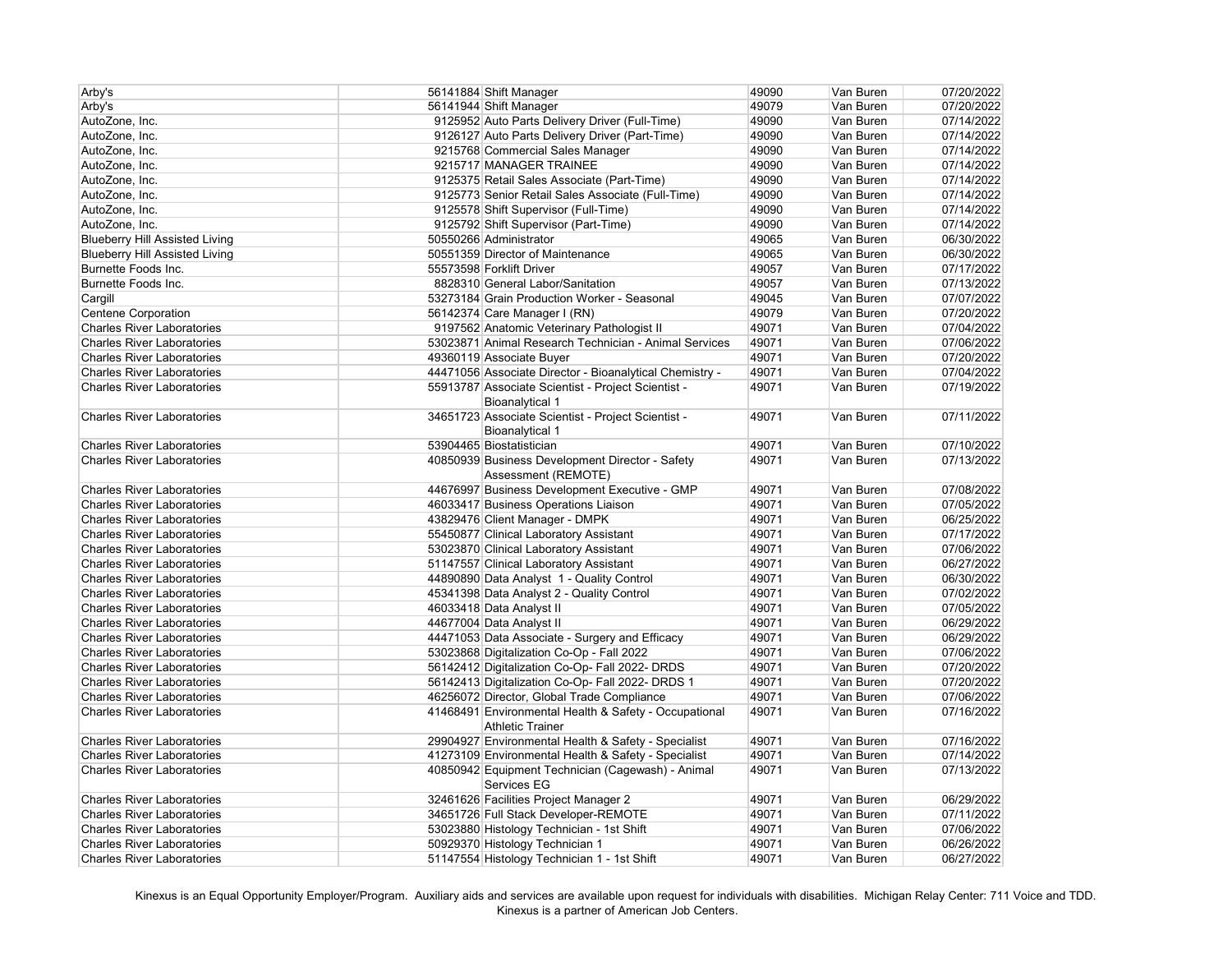| <b>Charles River Laboratories</b> | 53023879 Histology Technician 1 - 2nd Shift                               | 49071 | Van Buren | 07/06/2022 |
|-----------------------------------|---------------------------------------------------------------------------|-------|-----------|------------|
| <b>Charles River Laboratories</b> | 45110151 Marketing Manager, Cell and Gene Therapy-                        | 49071 | Van Buren | 07/01/2022 |
|                                   | <b>Biologics (REMOTE)</b>                                                 |       |           |            |
| <b>Charles River Laboratories</b> | 53023882 Marketing Specialist                                             | 49071 | Van Buren | 07/06/2022 |
| <b>Charles River Laboratories</b> | 53023869 Medical Technologist 1                                           | 49071 | Van Buren | 07/06/2022 |
| <b>Charles River Laboratories</b> | 53023876 Medical Technologist 1                                           | 49071 | Van Buren | 07/06/2022 |
| <b>Charles River Laboratories</b> | 36161283 PK Research Scientist 2 - Remote                                 | 49071 | Van Buren | 07/19/2022 |
| <b>Charles River Laboratories</b> | 54361659 Preclinical Autopsy Technician                                   | 49071 | Van Buren | 07/12/2022 |
| <b>Charles River Laboratories</b> | 53694990 Product Manager, Cell and Gene Therapy-                          | 49071 | Van Buren | 07/09/2022 |
|                                   | <b>Biologics (REMOTE)</b>                                                 |       |           |            |
| <b>Charles River Laboratories</b> | 53023875 Product Manager, Neuroscience                                    | 49071 | Van Buren | 07/06/2022 |
| <b>Charles River Laboratories</b> | 49781210 Quality Systems Auditor                                          | 49071 | Van Buren | 06/21/2022 |
| <b>Charles River Laboratories</b> | 53023885 Research Analyst 1 - Discovery Bioanalytical                     | 49071 | Van Buren | 07/06/2022 |
| <b>Charles River Laboratories</b> | 51147552 Research Analyst 2 - Bioanalytical                               | 49071 | Van Buren | 06/27/2022 |
| <b>Charles River Laboratories</b> | 46033415 Research Analyst I - Analytical Chemistry                        | 49071 | Van Buren | 07/05/2022 |
| <b>Charles River Laboratories</b> | 44677000 Research Analyst I - Analytical Chemistry                        | 49071 | Van Buren | 06/29/2022 |
| <b>Charles River Laboratories</b> | 48243892 Research Analyst I - Immunochemistry                             | 49071 | Van Buren | 07/16/2022 |
| <b>Charles River Laboratories</b> | 49136589 Research Analyst I - Immunochemistry                             | 49071 | Van Buren | 07/19/2022 |
| <b>Charles River Laboratories</b> | 48486716 Research Analyst I - Immunochemistry                             | 49071 | Van Buren | 07/16/2022 |
| <b>Charles River Laboratories</b> | 48034233 Research Analyst II                                              | 49071 | Van Buren | 07/14/2022 |
| <b>Charles River Laboratories</b> | 47590958 Research Analyst II, Instrument Operator                         | 49071 | Van Buren | 07/13/2022 |
|                                   | (Bioanalytical Chemistry)                                                 |       |           |            |
| <b>Charles River Laboratories</b> | 49575488 Research Scientist I - Bioanalytical Method                      | 49071 | Van Buren | 07/21/2022 |
|                                   | Development                                                               |       |           |            |
| <b>Charles River Laboratories</b> | 44677003 Research Scientist I - Project Scientist -                       | 49071 | Van Buren | 06/29/2022 |
|                                   | <b>Bioanalytical Chemistry</b>                                            |       |           |            |
| <b>Charles River Laboratories</b> | 53023884 Research Scientist I - Project Scientist -                       | 49071 | Van Buren | 07/06/2022 |
|                                   |                                                                           |       |           |            |
|                                   | <b>Bioanalytical Chemistry 1</b><br>41874224 Research Technician - ADME 1 |       |           |            |
| <b>Charles River Laboratories</b> |                                                                           | 49071 | Van Buren | 07/17/2022 |
| <b>Charles River Laboratories</b> | 35228892 Research Technician - General Toxicology                         | 49071 | Van Buren | 07/14/2022 |
| <b>Charles River Laboratories</b> | 45341394 Research Technician - Infusion                                   | 49071 | Van Buren | 07/02/2022 |
| <b>Charles River Laboratories</b> | 29084892 Research Technician - Infusion - 2nd Shift                       | 49071 | Van Buren | 07/11/2022 |
| <b>Charles River Laboratories</b> | 9238695 Research Technician - Molecular Imaging 1 1                       | 49071 | Van Buren | 07/04/2022 |
| <b>Charles River Laboratories</b> | 53694995 Research Technician - Ophthalmology - Multi-<br>species In-Life  | 49071 | Van Buren | 07/09/2022 |
| <b>Charles River Laboratories</b> | 37511079 Research Technician - Pharmacokinetics & Acute 49071             |       | Van Buren | 07/14/2022 |
|                                   | Toxicology                                                                |       |           |            |
| <b>Charles River Laboratories</b> | 55913788 Research Technician - Second Shift Operations                    | 49071 | Van Buren | 07/19/2022 |
| <b>Charles River Laboratories</b> | 53023877 Research Technician - Surgery - Ophthalmology                    | 49071 | Van Buren | 07/06/2022 |
|                                   | Services                                                                  |       |           |            |
| <b>Charles River Laboratories</b> | 53694993 Research Technician - Surgery   Large Animal In-                 | 49071 | Van Buren | 07/09/2022 |
|                                   | Life                                                                      |       |           |            |
| <b>Charles River Laboratories</b> | 53023872 Research Technician - Surgery   Primates In-Life 49071           |       | Van Buren | 07/06/2022 |
|                                   |                                                                           |       |           |            |
| <b>Charles River Laboratories</b> | 54361661 Research Technician - Surgery   Small Animal In- 49071           |       | Van Buren | 07/12/2022 |
|                                   | Life                                                                      |       |           |            |
| <b>Charles River Laboratories</b> | 50698285 Research Technician- Infusion                                    | 49071 | Van Buren | 06/25/2022 |
| <b>Charles River Laboratories</b> | 29904923 Research Technician- Molecular Imaging                           | 49071 | Van Buren | 07/16/2022 |
| <b>Charles River Laboratories</b> | 50929368 Research Technician- Molecular Imaging                           | 49071 | Van Buren | 06/26/2022 |
| <b>Charles River Laboratories</b> | 50929369 Research Technician- Molecular Imaging                           | 49071 | Van Buren | 06/26/2022 |
| <b>Charles River Laboratories</b> | 45341397 Research Technician- Safety Pharmacology                         | 49071 | Van Buren | 07/02/2022 |
| <b>Charles River Laboratories</b> | 50929373 Research Technician- Safety Pharmacology                         | 49071 | Van Buren | 06/26/2022 |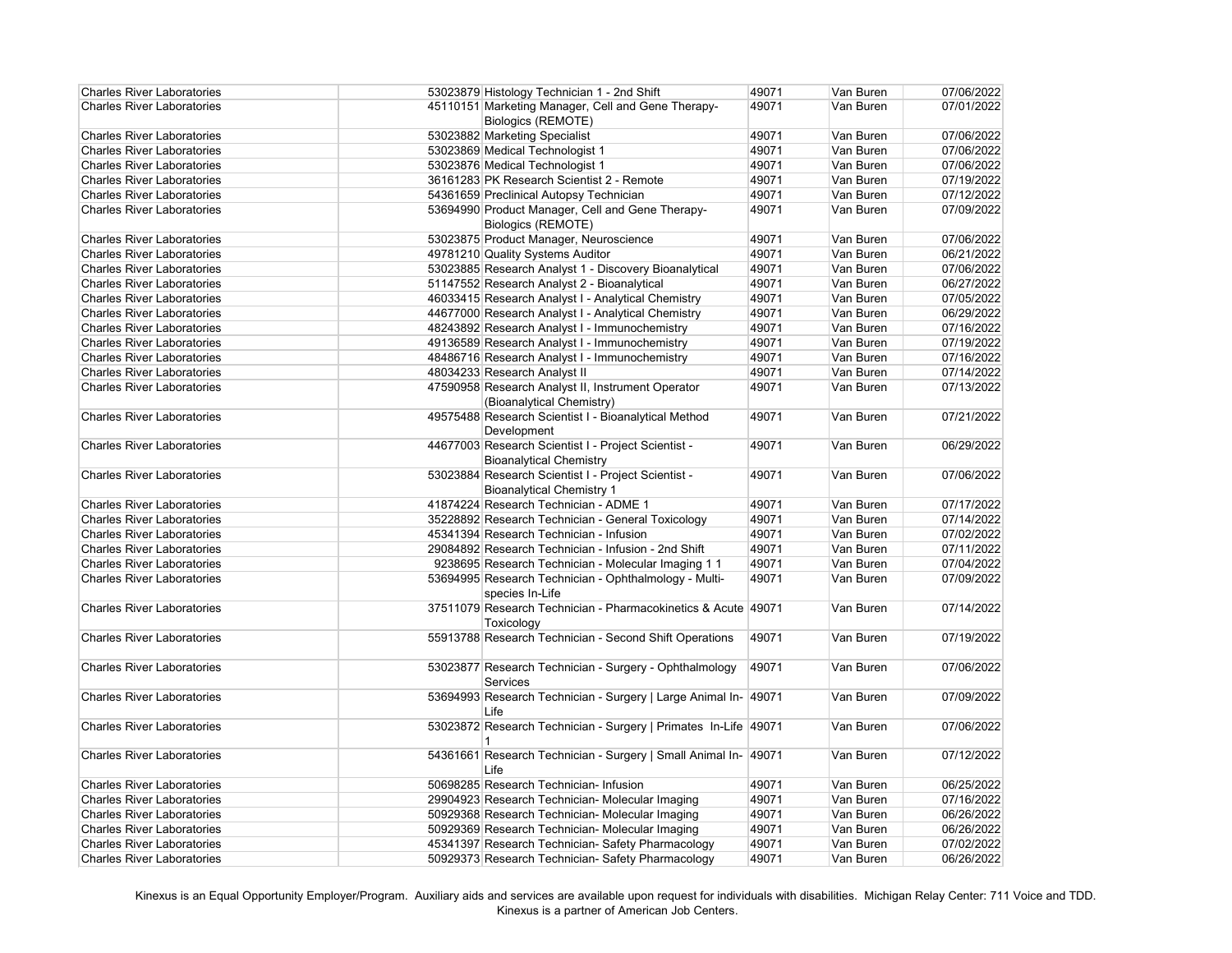| <b>Charles River Laboratories</b>            | 9185143 Scientific Director - Veterinary Pathology            | 49071 | Van Buren | 07/04/2022 |
|----------------------------------------------|---------------------------------------------------------------|-------|-----------|------------|
| <b>Charles River Laboratories</b>            | 51147556 Security Officer - Part-Time 1st Shift               | 49071 | Van Buren | 06/27/2022 |
| <b>Charles River Laboratories</b>            | 53904464 Senior Accountant (Fixed Assets)                     | 49071 | Van Buren | 07/10/2022 |
| <b>Charles River Laboratories</b>            | 49360118 Senior Manager - Bioanalytical Chemistry             | 49071 | Van Buren | 07/20/2022 |
| <b>Charles River Laboratories</b>            | 23659710 Senior Veterinary Pathologist                        | 49071 | Van Buren | 07/11/2022 |
| <b>Charles River Laboratories</b>            | 50263348 Shipping & Receiving - Associate 1                   | 49071 | Van Buren | 06/23/2022 |
| <b>Charles River Laboratories</b>            | 53023867 Shipping Associate 1                                 | 49071 | Van Buren | 07/06/2022 |
| <b>Charles River Laboratories</b>            | 46470295 Sr Director Engineering Business Partner             | 49071 | Van Buren | 07/08/2022 |
| <b>Charles River Laboratories</b>            | 50698284 Sr Talent Acquisition Specialist-REMOTE              | 49071 | Van Buren | 06/25/2022 |
| <b>Charles River Laboratories</b>            | 37889885 Sr. Associate Scientist (Project Scientist)-Cellular | 49071 | Van Buren | 06/27/2022 |
|                                              | & Molecular Biology                                           |       |           |            |
| <b>Charles River Laboratories</b>            | 46470289 Sr. Project Manager - Facilities Engineering         | 49071 | Van Buren | 07/08/2022 |
| <b>Charles River Laboratories</b>            | 34651728 Sr. UX / UI Designer 1                               | 49071 | Van Buren | 07/11/2022 |
| <b>Charles River Laboratories</b>            | 9221254 Staff Veterinarian- Veterinary Services               | 49071 | Van Buren | 07/14/2022 |
| <b>Charles River Laboratories</b>            | 9160712 Staff Veterinarian- Veterinary Services 1             | 49071 | Van Buren | 07/04/2022 |
| <b>Charles River Laboratories</b>            | 47590959 Supervisor - Bioanalytical Chemistry                 | 49071 | Van Buren | 07/13/2022 |
| <b>Charles River Laboratories</b>            | 44676999 Supervisor - Quality Control                         | 49071 | Van Buren | 06/29/2022 |
| <b>Charles River Laboratories</b>            | 43829477 Supervisor - Quality Control                         | 49071 | Van Buren | 06/25/2022 |
| <b>Charles River Laboratories</b>            | 55058546 Surgery & Efficacy - Surgeon                         | 49071 | Van Buren | 07/15/2022 |
| <b>Charles River Laboratories</b>            | 9253232 Talent Sourcing Specialist - Remote                   | 49071 | Van Buren | 07/04/2022 |
| <b>Charles River Laboratories</b>            | 48243890 Training Associate - Necropsy - 2nd Shift            | 49071 | Van Buren | 07/16/2022 |
| <b>Charles River Laboratories</b>            | 54361662 Training Associate: In Life                          | 49071 | Van Buren | 07/12/2022 |
| <b>Charles River Laboratories</b>            | 33900951 Training Associate: In Life                          | 49071 | Van Buren | 07/08/2022 |
| <b>Charles River Laboratories</b>            | 54361658 Training Associate: In Life                          | 49071 | Van Buren | 07/12/2022 |
| <b>Charles River Laboratories</b>            | 43164935 Training Associate: In Life                          | 49071 | Van Buren | 06/22/2022 |
| <b>Charles River Laboratories</b>            | 40248702 Veterinary Assistant - Veterinary Services           | 49071 | Van Buren | 07/09/2022 |
| <b>Charles River Laboratories</b>            | 28772172 Veterinary Pathologist                               | 49071 | Van Buren | 07/08/2022 |
| <b>Charles River Laboratories</b>            | 9174393 Veterinary Pathologist                                | 49071 | Van Buren | 07/04/2022 |
| <b>Charles River Laboratories</b>            | 9127049 Veterinary Pathologist (EG) 1                         | 49071 | Van Buren | 07/04/2022 |
| <b>Charles River Laboratories</b>            | 8863541 Veterinary Pathologist (EG) 1                         | 49071 | Van Buren | 06/29/2022 |
| <b>Charles River Laboratories</b>            | 9127027 Veterinary Pathologist 2 (EG)                         | 49071 | Van Buren | 07/14/2022 |
| <b>Clement Golf LLC</b>                      | 52224768 Social Media and Internet Marketing Specialist       | 49055 | Van Buren | 07/01/2022 |
| Crystal Flash, Inc.                          | 52655235 CDL A Transport Fuels Driver                         | 49079 | Van Buren | 07/04/2022 |
| Department of Labor and Economic Opportunity | 27858404 Ag Equipment Operator/Operador de Maquinas           | 49057 | Van Buren | 07/21/2022 |
|                                              | Ag                                                            |       |           |            |
| Department of Labor and Economic Opportunity | 26757010 Ag Equipment Operator/Operador de Maquinas           | 49057 | Van Buren | 07/18/2022 |
|                                              | Ag                                                            |       |           |            |
| Department of Labor and Economic Opportunity | 26594727 Beekeeper/Apicultor                                  | 49055 | Van Buren | 08/04/2022 |
|                                              |                                                               |       |           |            |
| Department of Labor and Economic Opportunity | 43024519 Farm Worker/Trabajador de campo                      | 49090 | Van Buren | 08/18/2022 |
|                                              |                                                               |       |           |            |
| Department of Labor and Economic Opportunity | 46337969 Farm Worker/Trabajador de campo                      | 49090 | Van Buren | 09/01/2022 |
|                                              |                                                               |       |           |            |
|                                              |                                                               |       |           |            |
| Department of Labor and Economic Opportunity | 44342562 Farm Worker/Trabajador de campo                      | 49055 | Van Buren | 08/13/2022 |
|                                              |                                                               |       |           |            |
| Department of Labor and Economic Opportunity | 43282663 Farm Worker/Trabajador de campo                      | 49055 | Van Buren | 08/05/2022 |
|                                              |                                                               |       |           |            |
| Department of Labor and Economic Opportunity | 34596811 Farm Worker/Trabajador de campo                      | 49043 | Van Buren | 09/01/2022 |
|                                              |                                                               |       |           |            |
| Department of Labor and Economic Opportunity | 42603160 Farm Worker/Trabajador de campo                      | 49057 | Van Buren | 07/08/2022 |
|                                              |                                                               |       |           |            |
| Department of Labor and Economic Opportunity | 33448711 Farm Worker/Trabajador de campo                      | 49057 | Van Buren | 08/07/2022 |
|                                              |                                                               |       |           |            |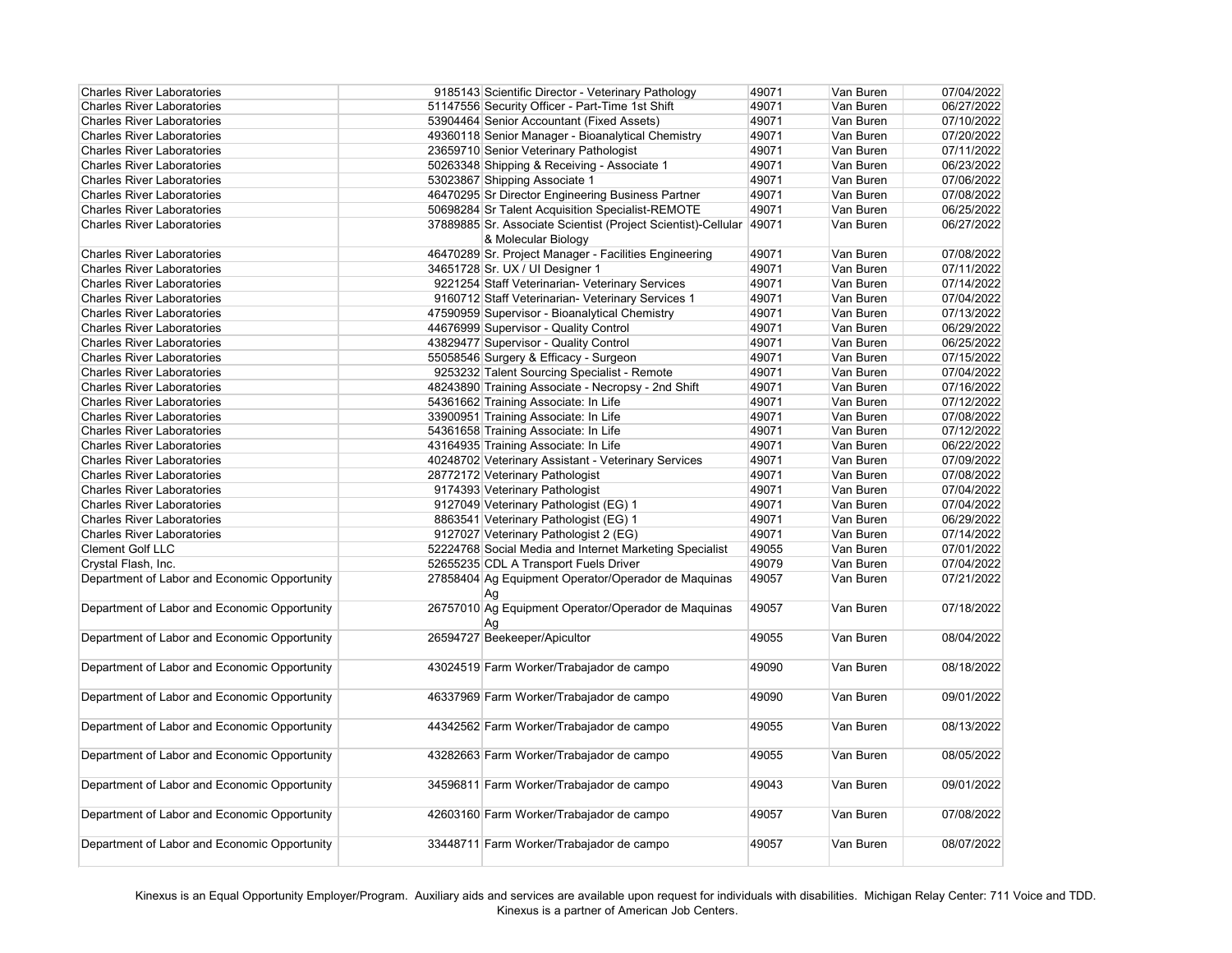| Department of Labor and Economic Opportunity | 48982572 Farm Worker/Trabajador de campo                         | 49055 | Van Buren | 08/17/2022 |
|----------------------------------------------|------------------------------------------------------------------|-------|-----------|------------|
| Department of Labor and Economic Opportunity | 46526503 Farm Worker/Trabajador de campo                         | 49045 | Van Buren | 08/22/2022 |
| Department of Labor and Economic Opportunity | 32003274 Farm Workers/Tabajadores de Campo                       | 49055 | Van Buren | 07/25/2022 |
| Department of Labor and Economic Opportunity | 43013185 Farm Workers/Tabajadores de Campo                       | 49090 | Van Buren | 08/29/2022 |
| Department of Labor and Economic Opportunity | 42812607 Farm Workers/Tabajadores de Campo                       | 49057 | Van Buren | 08/26/2022 |
| Department of Labor and Economic Opportunity | 32230949 Farm Workers/Tabajadores de Campo                       | 49045 | Van Buren | 07/14/2022 |
| Department of Labor and Economic Opportunity | 48094811 Farm Workers/Tabajadores de Campo                       | 49026 | Van Buren | 09/17/2022 |
| Department of Labor and Economic Opportunity | 43222871 Farm Workers/Tabajadores de Campo                       | 49079 | Van Buren | 08/04/2022 |
| Department of Labor and Economic Opportunity | 44541818 Farm Workers/Tabajadores de Campo                       | 49013 | Van Buren | 07/30/2022 |
| Department of Labor and Economic Opportunity | 26919408 Farm Workers/Tabajadores de Campo                       | 49057 | Van Buren | 07/11/2022 |
| Department of Labor and Economic Opportunity | 48991765 Farm Workers/Tabajadores de Campo                       | 49045 | Van Buren | 09/09/2022 |
| Department of Labor and Economic Opportunity | 55342073 Nursery Worker/Trabajador de Vivero de Plantes          | 49013 | Van Buren | 10/22/2022 |
| Dole Packaged Foods                          | 48244328 Forklift Operator (Entry) Warehouse - Decatur, MI 49045 |       | Van Buren | 07/16/2022 |
| Dole Packaged Foods                          | 24724195 Production Worker (Product Handler) -DMI                | 49045 | Van Buren | 07/16/2022 |
| <b>Dollar General</b>                        | 9128585 ASST STORE MGR in BANGOR, MI                             | 49013 | Van Buren | 07/14/2022 |
| <b>Dollar General</b>                        | 9129112 ASST STORE MGR in COVERT, MI                             | 49043 | Van Buren | 07/14/2022 |
| <b>Dollar General</b>                        | 9128526 ASST STORE MGR in DECATUR, MI                            | 49045 | Van Buren | 07/14/2022 |
| <b>Dollar General</b>                        | 9129464 ASST STORE MGR in LAWRENCE, MI                           | 49064 | Van Buren | 07/14/2022 |
| <b>Dollar General</b>                        | 9128690 ASST STORE MGR in LAWTON, MI                             | 49065 | Van Buren | 07/14/2022 |
| <b>Dollar General</b>                        | 9128678 ASST STORE MGR in MATTAWAN, MI                           | 49071 | Van Buren | 07/14/2022 |
| <b>Dollar General</b>                        | 9128433 ASST STORE MGR in PAW PAW, MI                            | 49079 | Van Buren | 07/14/2022 |
| <b>Dollar General</b>                        | 9128844 ASST STORE MGR in SOUTH HAVEN, MI                        | 49090 | Van Buren | 07/14/2022 |
| <b>Dollar General</b>                        | 9128481 LEAD SALES ASSOCIATE-FT in BANGOR, MI                    | 49013 | Van Buren | 07/14/2022 |
| <b>Dollar General</b>                        | 9129248 LEAD SALES ASSOCIATE-FT in COVERT, MI                    | 49043 | Van Buren | 07/14/2022 |
| <b>Dollar General</b>                        | 9128795 LEAD SALES ASSOCIATE-FT in DECATUR, MI                   | 49045 | Van Buren | 07/14/2022 |
| <b>Dollar General</b>                        | 9129465 LEAD SALES ASSOCIATE-FT in LAWRENCE,<br>MI               | 49064 | Van Buren | 07/14/2022 |
| <b>Dollar General</b>                        | 9128564 LEAD SALES ASSOCIATE-FT in LAWTON, MI                    | 49065 | Van Buren | 07/14/2022 |
| <b>Dollar General</b>                        | 9128412 LEAD SALES ASSOCIATE-FT in MATTAWAN,<br>MI               | 49071 | Van Buren | 07/14/2022 |
| <b>Dollar General</b>                        | 9128981 LEAD SALES ASSOCIATE-FT in PAW PAW, MI                   | 49079 | Van Buren | 07/14/2022 |
| <b>Dollar General</b>                        | 9129325 LEAD SALES ASSOCIATE-PT in BANGOR, MI                    | 49013 | Van Buren | 07/14/2022 |
| <b>Dollar General</b>                        | 9129426 LEAD SALES ASSOCIATE-PT in COVERT, MI                    | 49043 | Van Buren | 07/14/2022 |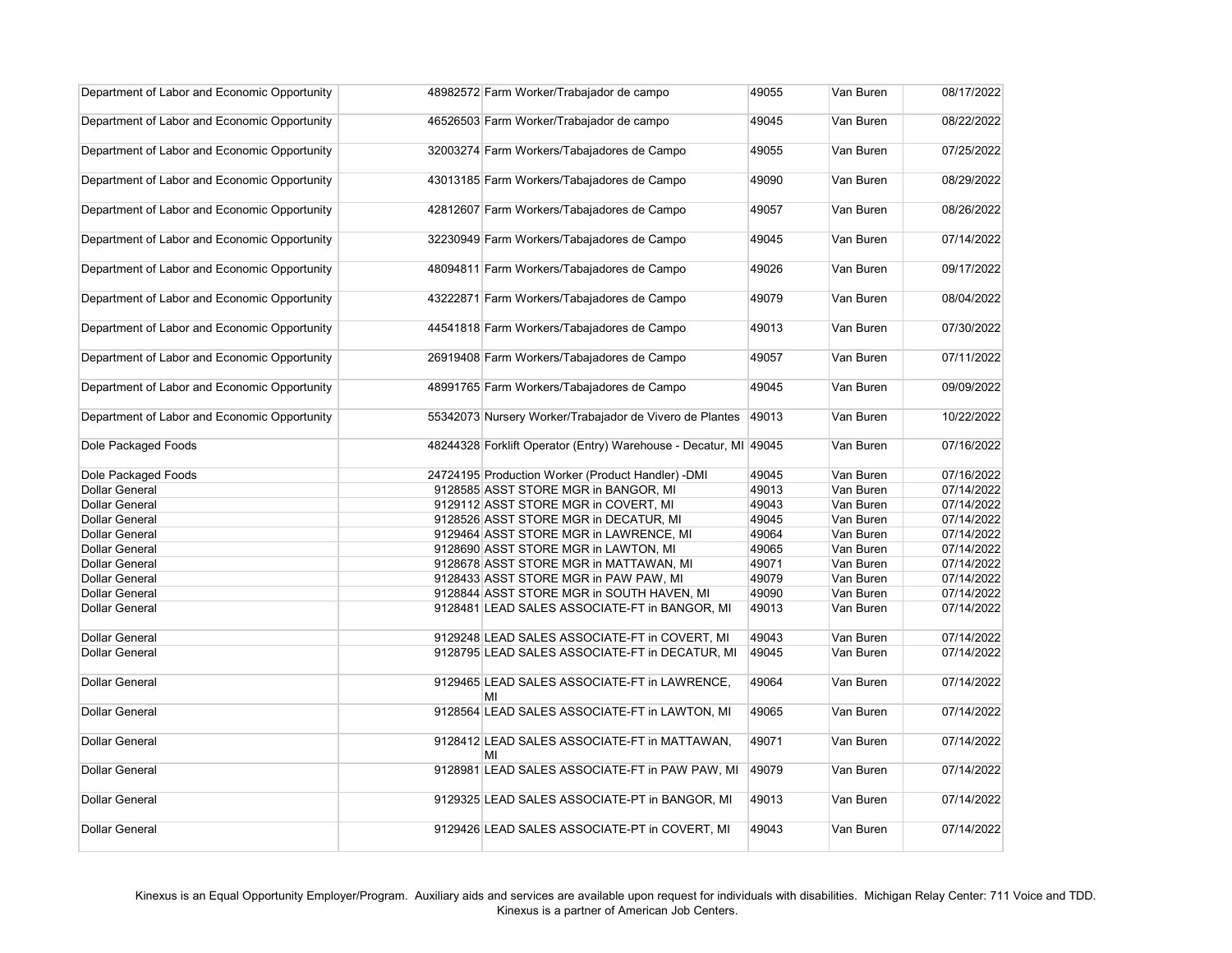| <b>Dollar General</b>                       |                 | 9128648 LEAD SALES ASSOCIATE-PT in DECATUR, MI            | 49045 | Van Buren | 07/14/2022 |
|---------------------------------------------|-----------------|-----------------------------------------------------------|-------|-----------|------------|
| <b>Dollar General</b>                       |                 | 9129467 LEAD SALES ASSOCIATE-PT in LAWRENCE,<br>MI        | 49064 | Van Buren | 07/14/2022 |
| <b>Dollar General</b>                       |                 | 9128531 LEAD SALES ASSOCIATE-PT in LAWTON, MI             | 49065 | Van Buren | 07/14/2022 |
| <b>Dollar General</b>                       |                 | 9129153 LEAD SALES ASSOCIATE-PT in MATTAWAN,<br>MI        | 49071 | Van Buren | 07/14/2022 |
| <b>Dollar General</b>                       |                 | 9128806 LEAD SALES ASSOCIATE-PT in PAW PAW, MI            | 49079 | Van Buren | 07/14/2022 |
| <b>Dollar General</b>                       |                 | 9129098 LEAD SALES ASSOCIATE-PT in SOUTH<br>HAVEN, MI     | 49090 | Van Buren | 07/14/2022 |
| <b>Dollar General</b>                       |                 | 9253611 SALES ASSOCIATE in BANGOR, MI                     | 49013 | Van Buren | 07/14/2022 |
| <b>Dollar General</b>                       |                 | 9253698 SALES ASSOCIATE in COVERT, MI                     | 49043 | Van Buren | 07/14/2022 |
| <b>Dollar General</b>                       |                 | 9253501 SALES ASSOCIATE in DECATUR, MI                    | 49045 | Van Buren | 07/14/2022 |
| <b>Dollar General</b>                       |                 | 9253799 SALES ASSOCIATE in LAWRENCE, MI                   | 49064 | Van Buren | 07/14/2022 |
| <b>Dollar General</b>                       |                 | 9253595 SALES ASSOCIATE in LAWTON, MI                     | 49065 | Van Buren | 07/14/2022 |
| <b>Dollar General</b>                       |                 | 9253471 SALES ASSOCIATE in MATTAWAN, MI                   | 49071 | Van Buren | 07/14/2022 |
| <b>Dollar General</b>                       |                 | 9253563 SALES ASSOCIATE in PAW PAW, MI                    | 49079 | Van Buren | 07/14/2022 |
| <b>Dollar General</b>                       |                 | 9253569 SALES ASSOCIATE in SOUTH HAVEN, MI                | 49090 | Van Buren | 07/14/2022 |
| <b>Dollar General</b>                       |                 | 16974947 STORE MANAGER CANDIDATE in Bangor, MI            | 49013 | Van Buren | 07/08/2022 |
| <b>Dollar General</b>                       |                 | 16974951 STORE MANAGER CANDIDATE in Mattawan, MI 49071    |       | Van Buren | 07/08/2022 |
| <b>Dollar General</b>                       |                 | 48928647 STORE MANAGER CANDIDATE in PAW PAW,<br>MI        | 49079 | Van Buren | 07/18/2022 |
| <b>Dollar General</b>                       |                 | 49781333 STORE MANAGER in SOUTH HAVEN, MI                 | 49090 | Van Buren | 06/21/2022 |
| <b>Dollar Tree</b>                          |                 | 14900951 SALES FLOOR ASSOCIATE                            | 49079 | Van Buren | 06/26/2022 |
| <b>Dollar Tree</b>                          |                 | 14900753 SALES FLOOR ASSOCIATE                            | 49090 | Van Buren | 06/26/2022 |
| <b>Driveline Retail Merchandising</b>       |                 | 53025511 Flex Retail Merchandiser                         | 49055 | Van Buren | 07/06/2022 |
| Driveline Retail Merchandising              |                 | 53025503 Flex Retail Merchandiser                         | 49065 | Van Buren | 07/06/2022 |
| <b>Driveline Retail Merchandising</b>       |                 | 53025308 Flex Retail Merchandiser                         | 49055 | Van Buren | 07/06/2022 |
| <b>Driveline Retail Merchandising</b>       |                 | 53025331 Flex Retail Merchandiser                         | 49065 | Van Buren | 07/06/2022 |
| Dunham's Athleisure Corporation             | 9133227 Cashier |                                                           | 49090 | Van Buren | 07/04/2022 |
| Dunham's Athleisure Corporation             |                 | 9133318 General Manager                                   | 49090 | Van Buren | 07/04/2022 |
| Dunham's Athleisure Corporation             |                 | 9132994 Key Team Leader                                   | 49090 | Van Buren | 07/04/2022 |
| Dunham's Athleisure Corporation             |                 | 9133232 Team Coordinator                                  | 49090 | Van Buren | 07/04/2022 |
| Dunham's Athleisure Corporation             |                 | 9133370 Team Manager                                      | 49090 | Van Buren | 07/04/2022 |
| Dunham's Athleisure Corporation             |                 | 9133300 Team Member                                       | 49090 | Van Buren | 07/04/2022 |
| Enviro-Clean                                |                 | 55686837 Cleaning- Office Setting \$16.00<br>(Janitorial) | 49090 | Van Buren | 07/18/2022 |
| <b>Family Dollar</b>                        |                 | 49136690 ASSISTANT STORE MANAGER                          | 49045 | Van Buren | 07/19/2022 |
| <b>Family Dollar</b>                        |                 | 18512126 ASSISTANT STORE MANAGER                          | 49057 | Van Buren | 07/16/2022 |
| <b>Family Dollar</b>                        |                 | 41674179 ASSISTANT STORE MANAGER                          | 49057 | Van Buren | 07/16/2022 |
| <b>Family Dollar</b>                        |                 | 54362175 ASSISTANT STORE MANAGER                          | 49090 | Van Buren | 07/12/2022 |
| <b>Family Dollar</b>                        |                 | 37127051 ASSISTANT STORE MANAGER                          | 49057 | Van Buren | 06/23/2022 |
| <b>Family Dollar</b>                        |                 | 15425209 CUSTOMER SERVICE REPRESENTATIVE                  | 49057 | Van Buren | 06/29/2022 |
| <b>Family Dollar</b>                        |                 | 15425481 CUSTOMER SERVICE REPRESENTATIVE                  | 49056 | Van Buren | 06/29/2022 |
| <b>Family Dollar</b>                        |                 | 15425521 CUSTOMER SERVICE REPRESENTATIVE                  | 49045 | Van Buren | 06/29/2022 |
| <b>Family Dollar</b>                        |                 | 15425552 CUSTOMER SERVICE REPRESENTATIVE                  | 49090 | Van Buren | 06/29/2022 |
| Fifth Third Bank, N.A.                      |                 | 39276996 Mortgage Loan Originator                         | 49090 | Van Buren | 07/04/2022 |
| Fresenius Medical Care North America        |                 | 31955468 Administrative Assistant                         | 49090 | Van Buren | 07/13/2022 |
| <b>Fresenius Medical Care North America</b> |                 | 31955462 Outpatient Registered Nurse - RN                 | 49090 | Van Buren | 06/26/2022 |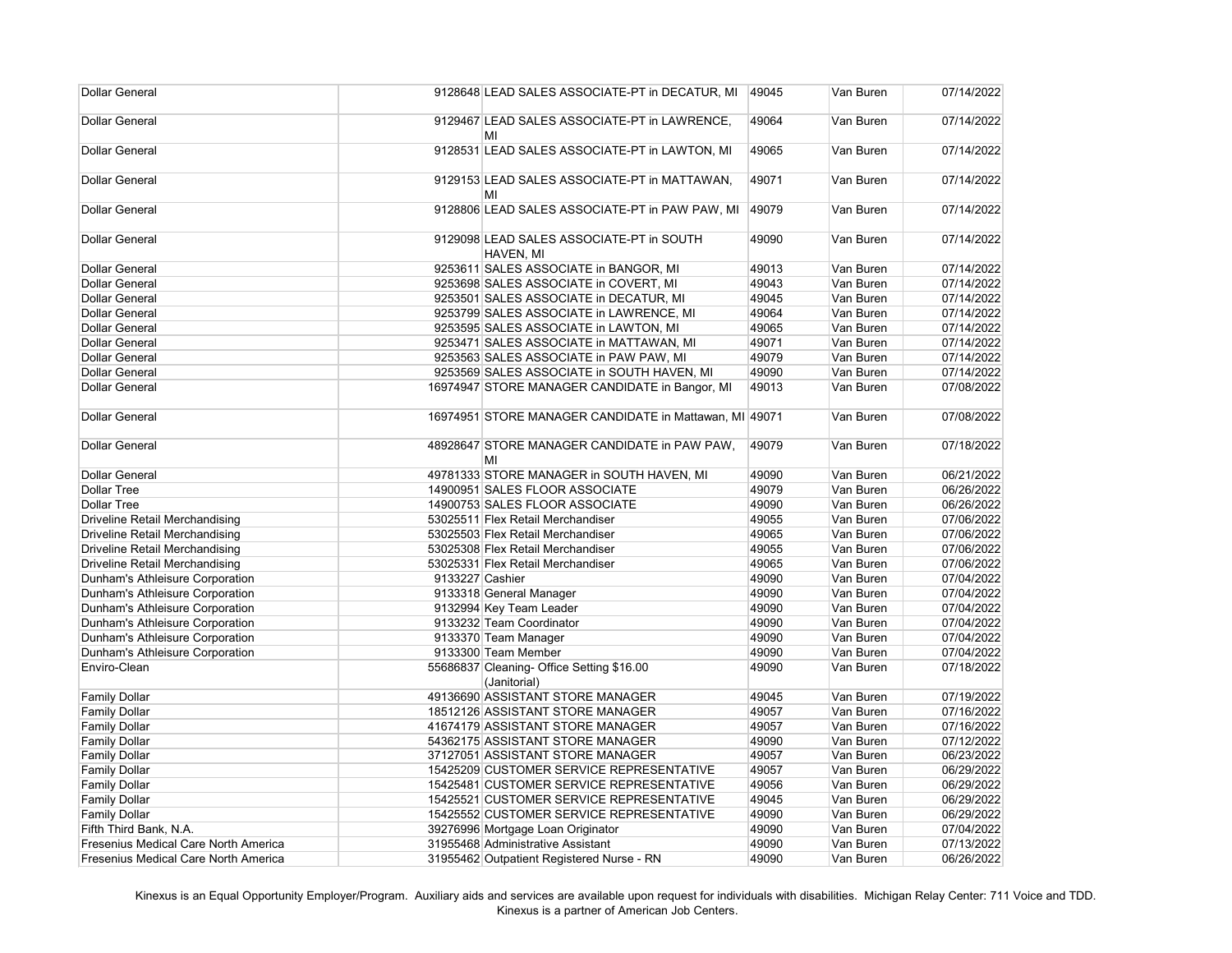| Fresh Perspective Home Care       | 9098171 Caregiver                                     | 49071 | Van Buren | 07/15/2022 |
|-----------------------------------|-------------------------------------------------------|-------|-----------|------------|
| Fresh Perspective Home Care       | 9098187 Caregiver                                     | 49045 | Van Buren | 07/15/2022 |
| Fresh Perspective Home Care       | 9098185 Caregiver                                     | 49079 | Van Buren | 07/15/2022 |
| Fresh Perspective Home Care       | 9211359 Caregiver                                     | 49065 | Van Buren | 07/15/2022 |
| Fresh Perspective Home Care       | 9098175 Caregiver                                     | 49065 | Van Buren | 07/15/2022 |
| Fresh Perspective Home Care       | 9098141 Caregiver                                     | 49065 | Van Buren | 07/15/2022 |
| Fresh Perspective Home Care       | 9098153 Caregiver                                     | 49045 | Van Buren | 07/15/2022 |
| Fresh Perspective Home Care       | 9098139 Caregiver                                     | 49071 | Van Buren | 07/15/2022 |
| Fresh Perspective Home Care       | 9098149 Caregiver                                     | 49079 | Van Buren | 07/15/2022 |
| Goforth Group, LLC                | 52077443 Bookkeeper                                   | 49090 | Van Buren | 07/01/2022 |
| <b>Gpm Investments LLC</b>        | 53026545 Cashier/Sales Associate                      | 49079 | Van Buren | 07/06/2022 |
| <b>Gpm Investments LLC</b>        | 53026799 Deli Associate/ Team Member                  | 49079 | Van Buren | 07/06/2022 |
| <b>Gpm Investments LLC</b>        | 53026485 SA Team Leader (\$500 SIGN ON BONUS)         | 49079 | Van Buren | 07/06/2022 |
| Healogics, Inc                    | 53023440 Front Office Coordinator                     | 49090 | Van Buren | 07/06/2022 |
| Healogics, Inc                    | 38276314 Program Director                             | 49090 | Van Buren | 06/29/2022 |
| Home Sweet Home In-Home Care      | 53022986 Caregiver/Home Care Aide                     | 49026 | Van Buren | 07/06/2022 |
| Home Sweet Home In-Home Care      | 53022987 Caregiver/Home Care Aide                     | 49065 | Van Buren | 07/06/2022 |
| <b>ICONMA, LLC</b>                | 27814894 Medical Technologist                         | 49090 | Van Buren | 07/02/2022 |
| <b>IQVIA</b>                      | 47591721 Medical Director, Medical and Patient        | 49079 | Van Buren | 07/13/2022 |
|                                   | Communications                                        |       |           |            |
| <b>IQVIA</b>                      | 47591792 Medical Director, Medical and Patient        | 49090 | Van Buren | 07/13/2022 |
|                                   | Communications                                        |       |           |            |
| <b>Kelly Services</b>             | 56140642 Analytical Chemist                           | 49090 | Van Buren | 07/20/2022 |
| <b>Kelly Services</b>             | 53904785 Senior Chemist                               | 49090 | Van Buren | 07/10/2022 |
| <b>Kelly Services</b>             | 53028176 Senior Regulatory Affairs Specialist         | 49090 | Van Buren | 07/06/2022 |
| <b>Kelly Services</b>             | 43380810 Study Director                               | 49071 | Van Buren | 06/23/2022 |
| Kinexus                           | 33639091 Driver, PATH Program                         | 49079 | Van Buren | 07/02/2022 |
| LaJoy Group, Inc                  | 8014682 Retail Merchandiser- Paw Paw, MI              | 49079 | Van Buren | 06/24/2022 |
| LaJoy Group, Inc                  | 8014686 Retail Merchandiser- South Haven, MI          | 49090 | Van Buren | 06/24/2022 |
| Learn It Systems                  | 53027628 Part-time Behavior Therapist, Autism (ABA) - | 49045 | Van Buren | 07/06/2022 |
|                                   | <b>Entry Level!</b>                                   |       |           |            |
| Lineage Logistics                 | 28613896 Forklift Driver- 1st shift                   | 49057 | Van Buren | 06/24/2022 |
| Lineage Logistics                 | 55451761 General Manager I                            | 49057 | Van Buren | 07/17/2022 |
| Lineage Logistics                 | 54363030 Inventory Control Tech Lead                  | 49057 | Van Buren | 07/12/2022 |
| Lineage Logistics                 | 49360673 Maintenance and Engineering Technician I     | 49057 | Van Buren | 07/20/2022 |
| Lineage Logistics                 | 56140679 Part Time Customer Care Rep                  | 49057 | Van Buren | 07/20/2022 |
| Master Builders Solutions US, LLC | 9193947 Packaging Operator                            | 49071 | Van Buren | 07/14/2022 |
| Master Builders Solutions US, LLC | 48034779 Shipper/Receiver                             | 49071 | Van Buren | 07/14/2022 |
| McDonald's                        | 37701922 Assistant General Manager                    | 49079 | Van Buren | 06/26/2022 |
| McDonald's                        | 37702985 Crew Team Member                             | 49057 | Van Buren | 06/26/2022 |
| McDonald's                        | 37703180 Crew Team Member                             | 49090 | Van Buren | 06/26/2022 |
| McDonald's                        | 37701967 Crew Team Member                             | 49079 | Van Buren | 06/26/2022 |
| McDonald's                        | 37703063 Crew Team Member                             | 49013 | Van Buren | 06/26/2022 |
| McDonald's                        | 37702828 Department Manager                           | 49090 | Van Buren | 06/26/2022 |
| McDonald's                        | 37703249 Department Manager                           | 49013 | Van Buren | 06/26/2022 |
| McDonald's                        | 37702336 General Manager                              | 49079 | Van Buren | 06/26/2022 |
| McDonald's                        | 48244547 Guest Experience Lead (GEL)                  | 49057 | Van Buren | 07/16/2022 |
| McDonald's                        | 37702161 Guest Experience Leader                      | 49079 | Van Buren | 06/26/2022 |
| McDonald's                        | 37702149 Maintenance                                  | 49090 | Van Buren | 06/26/2022 |
| McDonald's                        | 37703342 Maintenance                                  | 49013 | Van Buren | 06/26/2022 |
| McDonald's                        | 37702408 Shift Manager                                | 49013 | Van Buren | 06/26/2022 |
| McDonald's                        | 37702212 Shift Manager                                | 49079 | Van Buren | 06/26/2022 |
| McDonald's                        | 37702089 Shift Manager                                | 49090 | Van Buren | 06/26/2022 |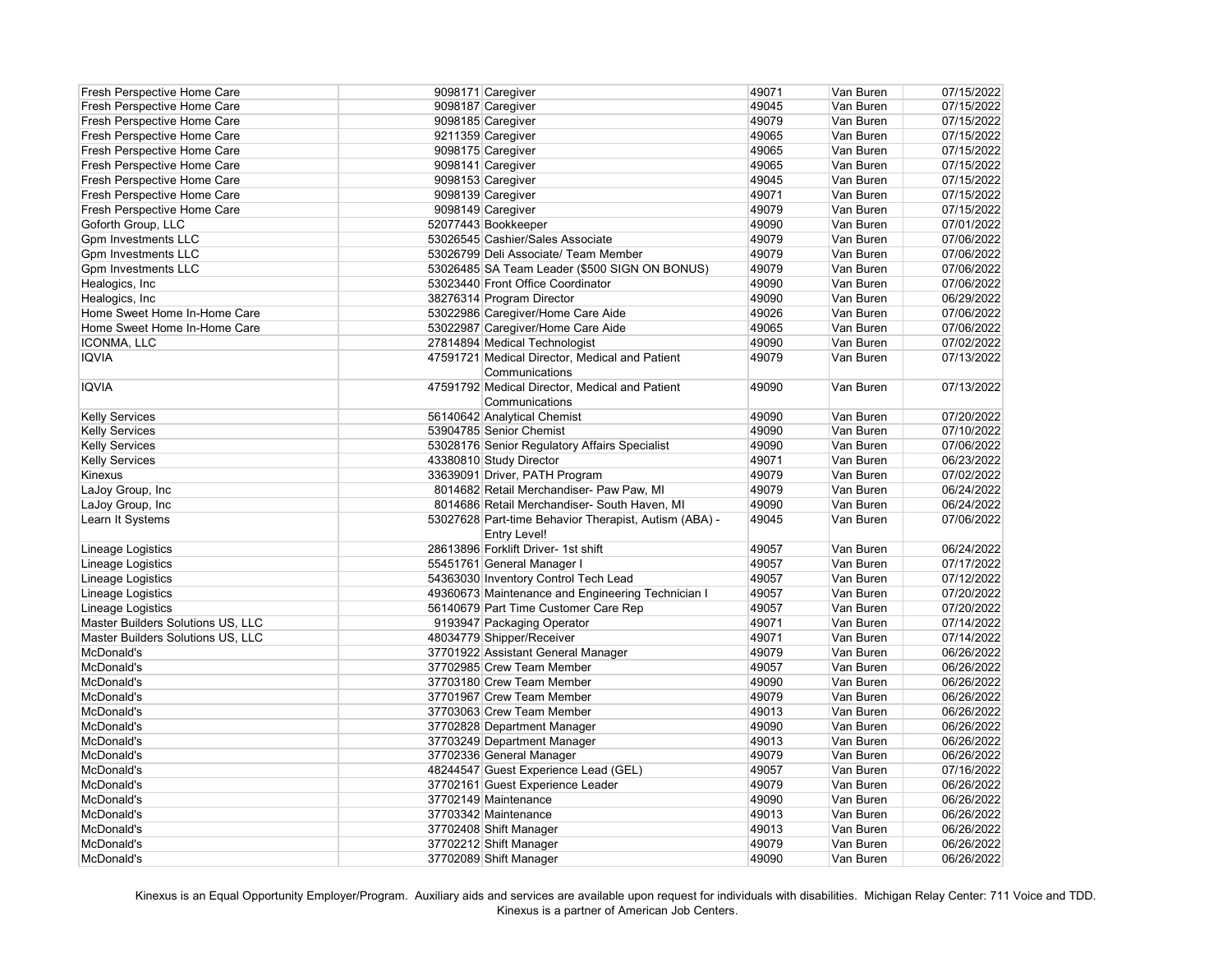| McDonald's                         |                | 37702969 Shift Manager                                                   | 49057 | Van Buren | 06/26/2022 |
|------------------------------------|----------------|--------------------------------------------------------------------------|-------|-----------|------------|
| Meijer                             |                | 55451866 Part Time - Deli Team Member - Evenings                         | 49090 | Van Buren | 07/17/2022 |
| Meijer                             |                | 48728719 Part Time Team Member - Afternoons and<br>Evenings              | 49090 | Van Buren | 07/17/2022 |
| Meijer                             |                | 42088505 Pharmacy Technician - Will Train - Part Time                    | 49090 | Van Buren | 06/26/2022 |
| Meijer                             |                | 45110911 Team Member - Meat Department - Available 8<br><b>AM - 9 PM</b> | 49090 | Van Buren | 07/01/2022 |
| Menards, Inc.                      |                | 53028963 Management Internship                                           | 49090 | Van Buren | 07/06/2022 |
| Menards, Inc.                      |                | 53028967 Manager Trainee                                                 | 49090 | Van Buren | 07/06/2022 |
| Menards, Inc.                      |                | 50698708 Outside Yard/Receiving                                          | 49090 | Van Buren | 06/25/2022 |
| Menards, Inc.                      |                | 48244580 Part- Time Cashier & Front End Team                             | 49090 | Van Buren | 07/16/2022 |
| Menards, Inc.                      | 54363322 Sales |                                                                          | 49090 | Van Buren | 07/12/2022 |
| Michigan DNR Fisheries Division    |                | 44382843 Maintenance State Worker                                        | 49071 | Van Buren | 07/02/2022 |
| <b>NORC</b>                        |                | 35229818 Field Interviewer                                               | 49071 | Van Buren | 07/14/2022 |
| North Side Memories                |                | 52552592 Shift Leader                                                    | 49090 | Van Buren | 07/03/2022 |
| Nutrien                            |                | 56485463 CDL Delivery Driver                                             | 49013 | Van Buren | 07/21/2022 |
| <b>Nutrien</b>                     |                | 56486006 Seasonal CDL Delivery Driver                                    | 49013 | Van Buren | 07/21/2022 |
| <b>OMNI Community Credit Union</b> |                | 55668398 Personal Banker (Full Time for Contact Center)                  | 49079 | Van Buren | 07/17/2022 |
| O'Reilly Automotive Stores, Inc    |                | 47827604 Retail Counter Sales                                            | 49090 | Van Buren | 07/13/2022 |
| O'Reilly Automotive Stores, Inc    |                | 53029551 Retail Counter Sales                                            | 49079 | Van Buren | 07/06/2022 |
| O'Reilly Automotive Stores, Inc    |                | 48035028 Retail Merchandise Specialist (MVR Required)                    | 49090 | Van Buren | 07/14/2022 |
| Papa                               |                | 41600135 Part-Time Companion Caregiver in Bangor, MI                     | 49013 | Van Buren | 07/07/2022 |
| Papa                               |                | 41598203 Part-Time Companion Caregiver in Bloomingdale, 49026<br>MI      |       | Van Buren | 07/07/2022 |
| Papa                               |                | 41600728 Part-Time Companion Caregiver in Breedsville,<br>MI             | 49027 | Van Buren | 07/07/2022 |
| Papa                               |                | 41599173 Part-Time Companion Caregiver in Decatur, MI                    | 49045 | Van Buren | 07/07/2022 |
| Papa                               |                | 41597620 Part-Time Companion Caregiver in Gobles, MI                     | 49055 | Van Buren | 07/07/2022 |
| Papa                               |                | 41598736 Part-Time Companion Caregiver in Hartford, MI                   | 49057 | Van Buren | 07/07/2022 |
| Papa                               |                | 41599666 Part-Time Companion Caregiver in Lawrence, MI                   | 49064 | Van Buren | 07/07/2022 |
| Papa                               |                | 41596585 Part-Time Companion Caregiver in Paw Paw, MI                    | 49079 | Van Buren | 07/07/2022 |
| Papa                               |                | 41597111 Part-Time Companion Caregiver in South Haven,<br>MI             | 49090 | Van Buren | 07/07/2022 |
| Papa John's International          |                | 9183532 Delivery Driver                                                  | 49071 | Van Buren | 07/04/2022 |
| Papa John's International          |                | 26209099 Shift Leader                                                    | 49071 | Van Buren | 06/22/2022 |
| PeopleReady                        |                | 56140837 Landfill Associate                                              | 49055 | Van Buren | 07/20/2022 |
| Pizza Hut                          |                | 48488468 Assistant Restaurant Manager                                    | 49090 | Van Buren | 07/16/2022 |
| Pizza Hut                          |                | 48488218 Assistant Restaurant Manager                                    | 49079 | Van Buren | 07/16/2022 |
| Pizza Hut                          |                | 9223931 Assistant Restaurant Manager                                     | 49071 | Van Buren | 07/04/2022 |
| Pizza Hut                          |                | 48488982 Assistant Restaurant Manager - Immediate<br>Opening             | 49090 | Van Buren | 07/16/2022 |
| Pizza Hut                          |                | 48488994 Assistant Restaurant Manager - Immediate<br>Opening             | 49079 | Van Buren | 07/16/2022 |
| Pizza Hut                          |                | 48487824 Assistant Restaurant Manager - Immediate<br>Opening             | 49071 | Van Buren | 07/16/2022 |
| Pizza Hut                          |                | 48487621 Assistant Restaurant Manager - Now Hiring                       | 49079 | Van Buren | 07/16/2022 |
| Pizza Hut                          |                | 48487746 Assistant Restaurant Manager - Now Hiring                       | 49090 | Van Buren | 07/16/2022 |
| Pizza Hut                          |                | 48488293 Assistant Restaurant Manager - Now Hiring                       | 49071 | Van Buren | 07/16/2022 |
| Pizza Hut                          |                | 48488559 Assistant Restaurant Manager - Team Lead                        | 49090 | Van Buren | 07/16/2022 |
| Pizza Hut                          |                | 48488343 Assistant Restaurant Manager - Team Lead                        | 49079 | Van Buren | 07/16/2022 |
| Pizza Hut                          |                | 48487726 Assistant Restaurant Manager - Team Lead                        | 49071 | Van Buren | 07/16/2022 |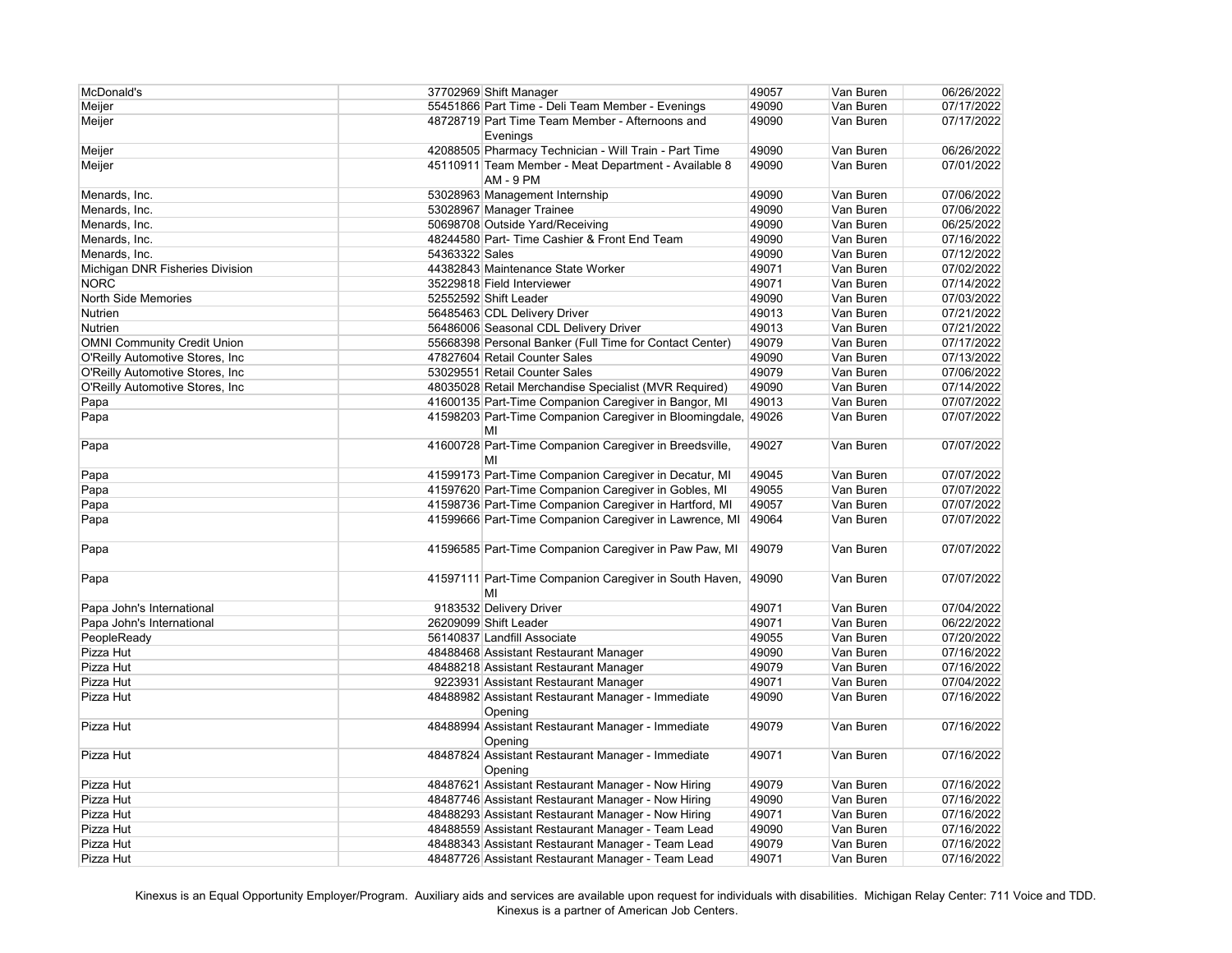| Pizza Hut | 48488397 Cook   |                                                  | 49079 | Van Buren | 07/16/2022 |
|-----------|-----------------|--------------------------------------------------|-------|-----------|------------|
| Pizza Hut | 9223725 Cook    |                                                  | 49090 | Van Buren | 07/04/2022 |
| Pizza Hut | 9223857 Cook    |                                                  | 49071 | Van Buren | 07/04/2022 |
| Pizza Hut |                 | 48488918 Delivery Driver - Flexible Hours        | 49071 | Van Buren | 07/16/2022 |
| Pizza Hut |                 | 48487823 Delivery Driver - Flexible Hours        | 49090 | Van Buren | 07/16/2022 |
| Pizza Hut |                 | 11239220 Delivery Driver - Flexible Hours        | 49079 | Van Buren | 07/04/2022 |
| Pizza Hut |                 | 48488870 Delivery Driver - Now Hiring            | 49071 | Van Buren | 07/16/2022 |
| Pizza Hut |                 | 48487841 Delivery Driver - Now Hiring            | 49090 | Van Buren | 07/16/2022 |
| Pizza Hut |                 | 11239232 Delivery Driver - Now Hiring            | 49079 | Van Buren | 07/04/2022 |
| Pizza Hut |                 | 48488703 Dish washer                             | 49071 | Van Buren | 07/16/2022 |
| Pizza Hut |                 | 48488400 Dish washer                             | 49090 | Van Buren | 07/16/2022 |
| Pizza Hut |                 | 9223836 Dish washer                              | 49079 | Van Buren | 07/04/2022 |
| Pizza Hut | 48489017 Driver |                                                  | 49079 | Van Buren | 07/16/2022 |
| Pizza Hut | 48488319 Driver |                                                  | 49071 | Van Buren | 07/16/2022 |
| Pizza Hut | 9223822 Driver  |                                                  | 49090 | Van Buren | 07/04/2022 |
| Pizza Hut |                 | 48487835 Pizza Delivery Driver                   | 49090 | Van Buren | 07/16/2022 |
| Pizza Hut |                 | 48488846 Pizza Delivery Driver                   | 49071 | Van Buren | 07/16/2022 |
| Pizza Hut |                 | 11239193 Pizza Delivery Driver                   | 49079 | Van Buren | 07/04/2022 |
| Pizza Hut |                 | 48487697 Pizza Hut Team Member                   | 49090 | Van Buren | 07/16/2022 |
| Pizza Hut |                 | 48487568 Pizza Hut Team Member                   | 49071 | Van Buren | 07/16/2022 |
| Pizza Hut |                 | 48488635 Pizza Hut Team Member                   | 49079 | Van Buren | 07/16/2022 |
| Pizza Hut |                 | 48487966 Restaurant General Manager              | 49090 | Van Buren | 07/16/2022 |
| Pizza Hut |                 |                                                  | 49071 | Van Buren | 07/16/2022 |
| Pizza Hut |                 | 48488238 Restaurant General Manager              | 49079 | Van Buren |            |
|           |                 | 9223828 Restaurant General Manager               |       |           | 07/04/2022 |
| Pizza Hut |                 | 48487734 Restaurant General Manager - Immediate  | 49090 | Van Buren | 07/16/2022 |
|           |                 | Opening                                          |       |           |            |
| Pizza Hut |                 | 48487900 Restaurant General Manager - Immediate  | 49071 | Van Buren | 07/16/2022 |
|           |                 | Opening                                          |       |           |            |
| Pizza Hut |                 | 48489008 Restaurant General Manager - Immediate  | 49079 | Van Buren | 07/16/2022 |
|           |                 | Opening                                          |       |           |            |
| Pizza Hut |                 | 48487588 Restaurant General Manager - Now Hiring | 49071 | Van Buren | 07/16/2022 |
| Pizza Hut |                 | 48488320 Restaurant General Manager - Now Hiring | 49079 | Van Buren | 07/16/2022 |
| Pizza Hut |                 | 48488990 Restaurant General Manager - Now Hiring | 49090 | Van Buren | 07/16/2022 |
| Pizza Hut |                 | 48487704 Restaurant General Manager - Team Lead  | 49071 | Van Buren | 07/16/2022 |
| Pizza Hut |                 | 48488489 Restaurant General Manager - Team Lead  | 49079 | Van Buren | 07/16/2022 |
| Pizza Hut |                 | 48488949 Restaurant General Manager - Team Lead  | 49090 | Van Buren | 07/16/2022 |
| Pizza Hut |                 | 54363857 Restaurant Shift Manager                | 49071 | Van Buren | 07/12/2022 |
| Pizza Hut |                 | 54363650 Restaurant Shift Manager                | 49079 | Van Buren | 07/12/2022 |
| Pizza Hut |                 | 54363681 Restaurant Shift Manager                | 49090 | Van Buren | 07/12/2022 |
| Pizza Hut |                 | 48488041 Restaurant Team Member                  | 49079 | Van Buren | 07/16/2022 |
| Pizza Hut |                 | 48488415 Restaurant Team Member                  | 49071 | Van Buren | 07/16/2022 |
| Pizza Hut |                 | 48488191 Restaurant Team Member                  | 49090 | Van Buren | 07/16/2022 |
| Pizza Hut |                 | 48488885 Restaurant Team Member - Now Hiring     | 49071 | Van Buren | 07/16/2022 |
| Pizza Hut |                 | 48488318 Restaurant Team Member - Now Hiring     | 49079 | Van Buren | 07/16/2022 |
| Pizza Hut |                 | 48488970 Restaurant Team Member - Now Hiring     | 49090 | Van Buren | 07/16/2022 |
| Pizza Hut | 48488298 Server |                                                  | 49079 | Van Buren | 07/16/2022 |
| Pizza Hut | 48488946 Server |                                                  | 49090 | Van Buren | 07/16/2022 |
| Pizza Hut |                 | 48488241 Shift Manager                           | 49071 | Van Buren | 07/16/2022 |
| Pizza Hut |                 | 9224053 Shift Manager                            | 49090 | Van Buren | 07/04/2022 |
| Pizza Hut |                 | 9223640 Shift Manager                            | 49079 | Van Buren | 07/04/2022 |
| Pizza Hut |                 | 54363879 Shift Manager - Immediate Opening       | 49090 | Van Buren | 07/12/2022 |
| Pizza Hut |                 | 54363780 Shift Manager - Immediate Opening       | 49071 | Van Buren | 07/12/2022 |
| Pizza Hut |                 | 54363899 Shift Manager - Immediate Opening       | 49079 | Van Buren | 07/12/2022 |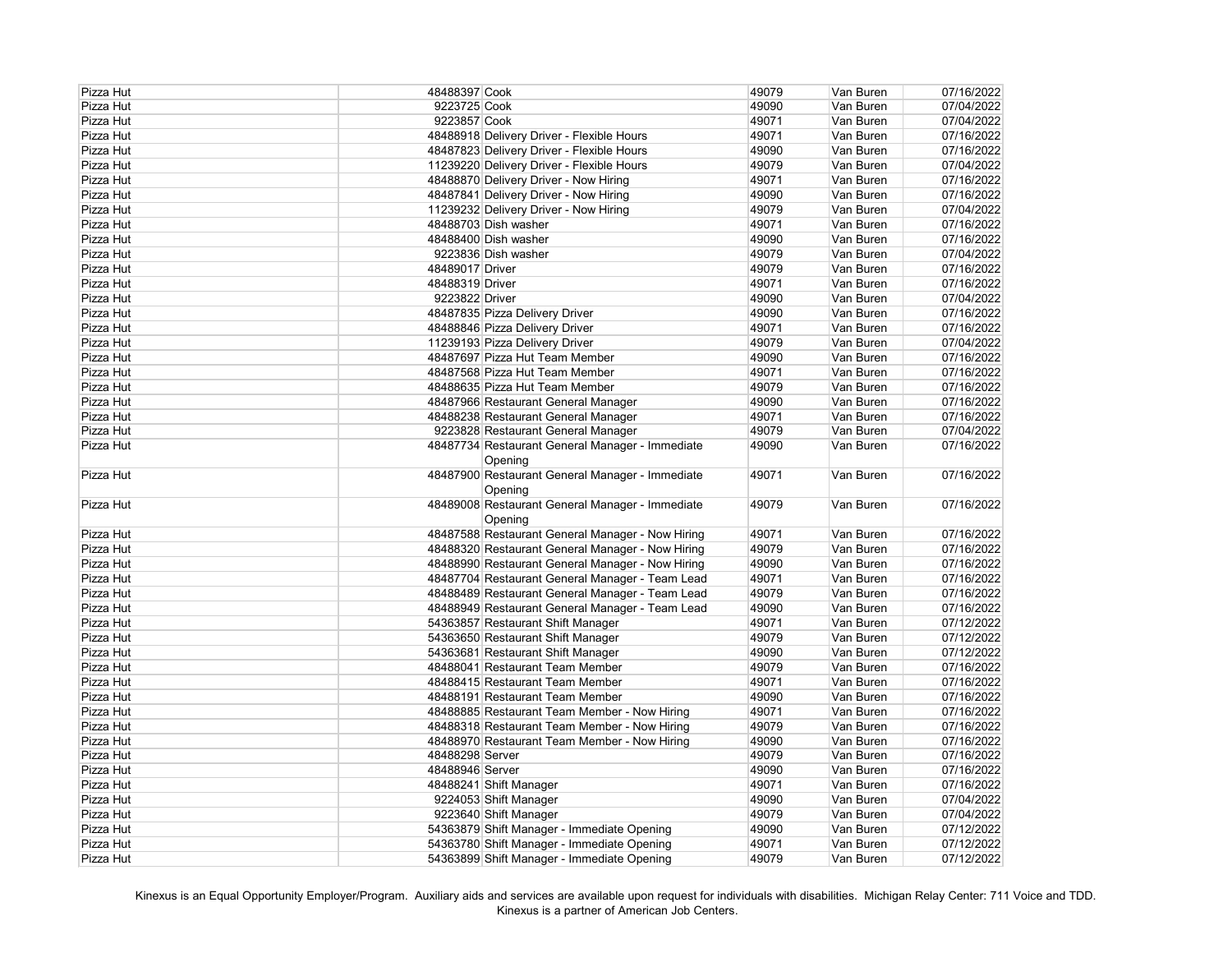| Pizza Hut                              | 54363847 Shift Manager - Now Hiring                | 49079 | Van Buren | 07/12/2022 |
|----------------------------------------|----------------------------------------------------|-------|-----------|------------|
| Pizza Hut                              | 54363843 Shift Manager - Now Hiring                | 49090 | Van Buren | 07/12/2022 |
| Pizza Hut                              | 54363672 Shift Manager - Now Hiring                | 49071 | Van Buren | 07/12/2022 |
| Pizza Hut                              | 48488614 Team member                               | 49071 | Van Buren | 07/16/2022 |
| Pizza Hut                              | 48488354 Team member                               | 49090 | Van Buren | 07/16/2022 |
| Pizza Hut                              | 48487895 Team member                               | 49079 | Van Buren | 07/16/2022 |
| Ralph Moyle Inc                        | 48848383 Class A Truck Driver                      | 49071 | Van Buren | 07/16/2022 |
| Ralph Moyle Inc                        | 48849157 Safety Specialist                         | 49071 | Van Buren | 07/16/2022 |
| Ralph Moyle Inc                        | 48848722 Truck Driver Paid Training Apprenticeship | 49071 | Van Buren | 07/16/2022 |
| Refresco                               | 55914960 Environmental Health Safety Supervisor    | 49079 | Van Buren | 07/19/2022 |
| Refresco                               | 53695761 General Labor II                          | 49079 | Van Buren | 07/09/2022 |
| Refresco                               | 45572587 Instrument Technician                     | 49079 | Van Buren | 07/04/2022 |
| Refresco                               | 53030121 Inventory Control Specialist              | 49079 | Van Buren | 07/06/2022 |
| Refresco                               | 41875278 Maintenance Mechanic                      | 49079 | Van Buren | 07/17/2022 |
| Refresco                               | 55914961 Maintenance Mechanic Utility              | 49079 | Van Buren | 07/19/2022 |
| Refresco                               | 56140925 Production Machine Operator               | 49079 | Van Buren | 07/20/2022 |
| Refresco                               | 54364092 Quality Assurance Technician              | 49079 | Van Buren | 07/12/2022 |
| Refresco                               | 54364091 Warehouse                                 | 49079 | Van Buren | 07/12/2022 |
| Refresco                               | 48489092 Warehouse Coordinator                     | 49079 | Van Buren | 07/16/2022 |
| Reyes Holdings                         | 53030187 Merchandiser - RCCB                       | 49090 | Van Buren | 07/06/2022 |
| <b>Robert Half</b>                     | 53031032 Deputy Clerk                              | 49071 | Van Buren | 07/06/2022 |
|                                        | 53695880 CDL Driver                                |       |           |            |
| Roehl Transport                        |                                                    | 49079 | Van Buren | 07/09/2022 |
| Roehl Transport                        | 54843789 CDL Truck Driver                          | 49079 | Van Buren | 07/14/2022 |
| Roehl Transport                        | 45572648 CDL Truck Driver                          | 49079 | Van Buren | 07/04/2022 |
| Roehl Transport                        | 46471318 Dedicated Elwood Paper Fleet              | 49079 | Van Buren | 07/08/2022 |
| Roehl Transport                        | 53273135 Driver                                    | 49079 | Van Buren | 07/07/2022 |
| Roehl Transport                        | 55452394 Driver Dedicated Mail Fleet               | 49079 | Van Buren | 07/17/2022 |
| Roehl Transport                        | 54364296 Local Truck Driver                        | 49079 | Van Buren | 07/12/2022 |
| Roehl Transport                        | 54364312 Truck Driver                              | 49079 | Van Buren | 07/12/2022 |
| Roehl Transport                        | 44273623 Truck Driver                              | 49079 | Van Buren | 06/27/2022 |
| Roehl Transport                        | 53273131 Truck Driver on-the-job CDL Training      | 49079 | Van Buren | 07/07/2022 |
| Ross Education, Llc                    | 20438750 CDL Truck Driving Instructor - Niles      | 49090 | Van Buren | 06/23/2022 |
| <b>Securitas Security Services USA</b> | 55452717 Entry Level Security Officer              | 49079 | Van Buren | 07/17/2022 |
| <b>Securitas Security Services USA</b> | 55687679 Gate Access Control Security Officer      | 49079 | Van Buren | 07/18/2022 |
| <b>Securitas Security Services USA</b> | 54364639 Truck Gate Security Officer               | 49079 | Van Buren | 07/12/2022 |
| Southwest Transport                    | 3410063 Construction Foreman (Civil)               | 49057 | Van Buren | 07/13/2022 |
| Southwest Transport Co                 | 1794498 Civil Construction Laborer                 | 49057 | Van Buren | 07/13/2022 |
| Southwest Transport Co.                | 686843 Gravel Train Driver - Class A CDL           | 49057 | Van Buren | 07/13/2022 |
| SpartanNash                            | 54042207 Assistant Store Director I                | 49079 | Van Buren | 07/10/2022 |
| SpartanNash                            | 53830347 Bakery Production                         | 49079 | Van Buren | 07/09/2022 |
| SpartanNash                            | 56013682 Barista                                   | 49079 | Van Buren | 07/19/2022 |
| SpartanNash                            | 51374726 Cashier                                   | 49079 | Van Buren | 06/28/2022 |
| SpartanNash                            | 53511405 Center Store Associate                    | 49079 | Van Buren | 07/08/2022 |
| SpartanNash                            | 55113011 Deli Associate                            | 49079 | Van Buren | 07/15/2022 |
| SpartanNash                            | 53610338 Deli Associate                            | 49079 | Van Buren | 07/08/2022 |
| SpartanNash                            | 51193730 Deli Associate                            | 49079 | Van Buren | 06/27/2022 |
| SpartanNash                            | 56018146 FT Center Store Manager                   | 49079 | Van Buren | 07/19/2022 |
| SpartanNash                            | 51400622 Guest Assistance Associate                | 49079 | Van Buren | 06/28/2022 |
| SpartanNash                            | 51389936 Meat Cutter                               | 49079 | Van Buren | 06/28/2022 |
| SpartanNash                            | 55751242 Night Stock Associate                     | 49079 | Van Buren | 07/18/2022 |
| SpartanNash                            | 54634099 Night Stock Associate                     | 49079 | Van Buren | 07/13/2022 |
|                                        |                                                    |       |           |            |
| SpartanNash                            | 51602454 Night Stock Associate                     | 49079 | Van Buren | 06/29/2022 |
| SpartanNash                            | 51822374 Paw Paw Family Fare Associate             | 49079 | Van Buren | 06/30/2022 |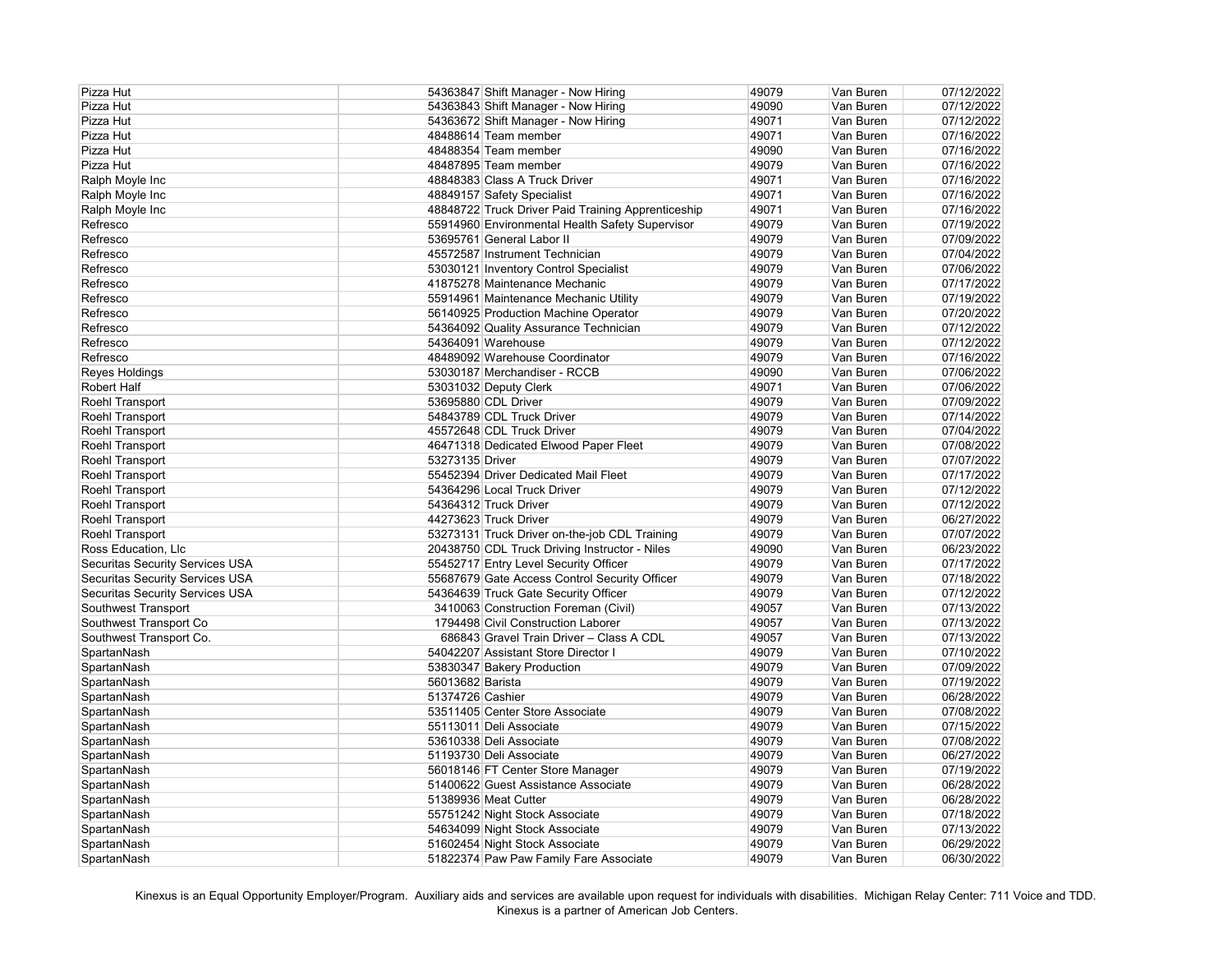| SpartanNash                         |                     | 54988103 Person In Charge                                  | 49079 | Van Buren | 07/14/2022 |
|-------------------------------------|---------------------|------------------------------------------------------------|-------|-----------|------------|
| SpartanNash                         |                     | 55115647 Person In Charge                                  | 49079 | Van Buren | 07/15/2022 |
| SpartanNash                         |                     | 51606862 Person In Charge                                  | 49079 | Van Buren | 06/29/2022 |
| SpartanNash                         |                     | 54635305 Personal Shopper                                  | 49079 | Van Buren | 07/13/2022 |
| SpartanNash                         |                     | 53964228 Produce Associate                                 | 49079 | Van Buren | 07/10/2022 |
| Spectrum Health                     |                     | 35423322 Homecare Field RN, Full Time, South Haven         | 49090 | Van Buren | 07/16/2022 |
| Spectrum Health                     |                     | 19258587 Homecare Field RN, Full Time, South Haven         | 49090 | Van Buren | 07/21/2022 |
| Spectrum Health                     |                     | 34652545 Hospice Aide, Full Time, Caring Circle            | 49090 | Van Buren | 07/11/2022 |
| Spectrum Health                     |                     | 23660538 Medical Assistant, Fulltime, Stagg Medical Center | 49057 | Van Buren | 07/11/2022 |
|                                     |                     |                                                            |       |           |            |
| <b>SSSUSA</b>                       |                     | 55342157 Entry Level Security Officer                      | 49079 | Van Buren | 07/15/2022 |
| <b>SSSUSA</b>                       |                     | 51572985 Entry Level Security Officer                      | 49079 | Van Buren | 06/27/2022 |
| <b>SSSUSA</b>                       |                     | 55348332 Gate Access Control Security Officer              | 49079 | Van Buren | 07/15/2022 |
| <b>SSSUSA</b>                       |                     | 53964714 Truck Gate Security Officer                       | 49079 | Van Buren | 07/09/2022 |
| <b>SSSUSA</b>                       |                     | 51568647 Truck Gate Security Officer                       | 49079 | Van Buren | 06/27/2022 |
| State of Michigan                   |                     | 19787811 Assistance Payments Worker 8-E10 - VAN            | 49057 | Van Buren | 06/22/2022 |
|                                     |                     | <b>BUREN</b>                                               |       |           |            |
| <b>Summit Fire Protection</b>       |                     | 55791731 FLS Technician FA S                               | 49079 | Van Buren | 07/18/2022 |
| <b>Summit Fire Protection</b>       |                     | 55790329 FLS Technician FE PE                              | 49079 | Van Buren | 07/18/2022 |
| <b>Summit Fire Protection</b>       |                     | 55791046 FLS Technician Fire Extinguisher                  | 49079 | Van Buren | 07/18/2022 |
| <b>Summit Fire Protection</b>       |                     | 55804087 FLS Technician Fire Extinguisher                  | 49079 | Van Buren | 07/18/2022 |
| <b>System Components</b>            |                     | 33459399 CNC machine operator                              | 49090 | Van Buren | 07/03/2022 |
| <b>SYSTEM COMPONENTS</b>            |                     | 52668351 Receptionist                                      | 49090 | Van Buren | 07/04/2022 |
| <b>SYSTEM COMPONENTS</b>            |                     | 52665025 SHIPPING/RECEIVING ASSOCIATE                      | 49090 | Van Buren | 07/04/2022 |
| <b>Taco Bell</b>                    |                     | 54360405 Assistant General Manager                         | 49090 | Van Buren | 07/12/2022 |
| <b>Taco Bell</b>                    |                     | 54360312 Assistant General Manager                         | 49079 | Van Buren | 07/12/2022 |
| <b>Taco Bell</b>                    | 54360406 Cashier    |                                                            | 49079 | Van Buren | 07/12/2022 |
| <b>Taco Bell</b>                    | 54360116 Cashier    |                                                            | 49090 | Van Buren | 07/12/2022 |
| <b>Taco Bell</b>                    | 54360487 Cook       |                                                            | 49090 | Van Buren | 07/12/2022 |
| <b>Taco Bell</b>                    | 54360345 Cook       |                                                            | 49079 | Van Buren | 07/12/2022 |
| <b>Taco Bell</b>                    |                     | 54360372 Crew Member                                       | 49090 | Van Buren | 07/12/2022 |
| <b>Taco Bell</b>                    |                     | 54360105 Crew Member                                       | 49079 | Van Buren | 07/12/2022 |
| <b>Taco Bell</b>                    |                     | 54360391 Restaurant General Manager                        | 49079 | Van Buren | 07/12/2022 |
| <b>Taco Bell</b>                    |                     | 54360155 Restaurant General Manager                        | 49090 | Van Buren | 07/12/2022 |
| <b>Taco Bell</b>                    |                     | 54360201 Shift Lead                                        | 49079 | Van Buren | 07/12/2022 |
| <b>Taco Bell</b>                    | 54360274 Shift Lead |                                                            | 49090 | Van Buren | 07/12/2022 |
| <b>Taco Bell</b>                    |                     | 54360353 Team Member                                       | 49090 | Van Buren | 07/12/2022 |
| <b>Taco Bell</b>                    |                     | 54360234 Team Member                                       | 49079 | Van Buren | 07/12/2022 |
| The Timken Company                  |                     | 53720984 Facilities Administrator - 894212200              | 49090 | Van Buren | 07/09/2022 |
| The Timken Company                  |                     | 52824219 Lovejoy Multi-Machine Operator 2nd Shift -        | 49090 | Van Buren | 07/05/2022 |
|                                     |                     | 893190300                                                  |       |           |            |
| The Timken Company                  |                     | 56156261 Maintenance Technician - 899118500                | 49090 | Van Buren | 07/20/2022 |
| <b>TruGreen Limited Partnership</b> |                     | 51941441 Outside Sales Representative                      | 49071 | Van Buren | 06/30/2022 |
| <b>TruGreen Limited Partnership</b> |                     | 52007113 Outside Sales Representative                      | 49065 | Van Buren | 07/01/2022 |
| <b>TruGreen Limited Partnership</b> |                     | 52029224 Outside Sales Representative Hiring Immediately   | 49065 | Van Buren | 07/01/2022 |
|                                     |                     |                                                            |       |           |            |
| <b>TruGreen Limited Partnership</b> |                     | 51897678 Outside Sales Representative Hiring Immediately   | 49071 | Van Buren | 06/30/2022 |
|                                     |                     |                                                            |       |           |            |
| <b>TruGreen Limited Partnership</b> |                     | 51905584 Outside Sales Representative Weekly Pay           | 49065 | Van Buren | 06/30/2022 |
|                                     |                     | <b>Benefits</b>                                            |       |           |            |
| <b>TruGreen Limited Partnership</b> |                     | 51998521 Outside Sales Representative Weekly Pay           | 49071 | Van Buren | 07/01/2022 |
|                                     |                     | <b>Benefits</b>                                            |       |           |            |
| <b>TruGreen Limited Partnership</b> |                     | 52013042 Sales Representative                              | 49071 | Van Buren | 07/01/2022 |
|                                     |                     |                                                            |       |           |            |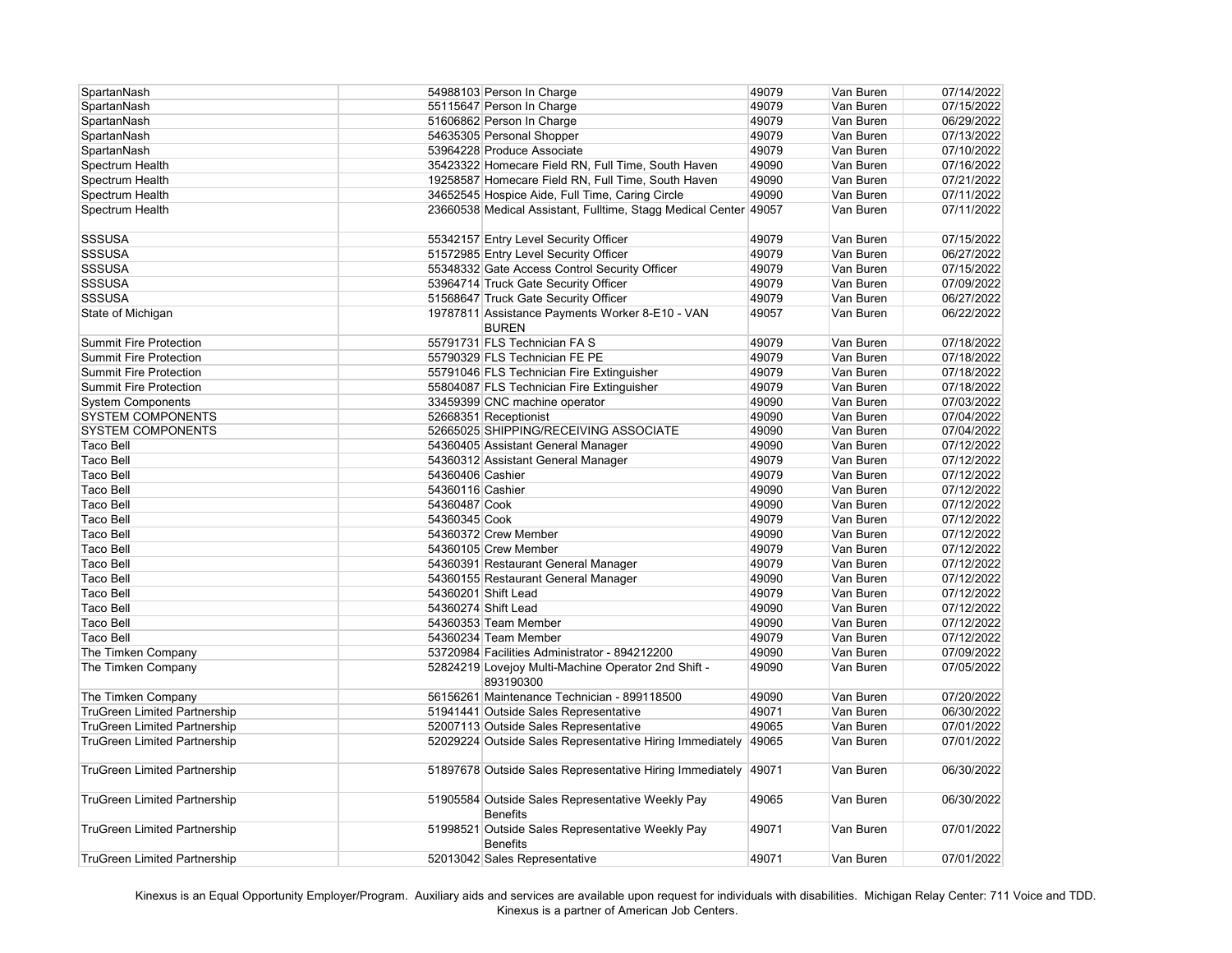| <b>TruGreen Limited Partnership</b>    | 51883412 Sales Representative                              | 49065 | Van Buren | 06/30/2022 |
|----------------------------------------|------------------------------------------------------------|-------|-----------|------------|
| <b>TruGreen Limited Partnership</b>    | 52007111 Sales Representative Hiring Immediately           | 49065 | Van Buren | 07/01/2022 |
| <b>TruGreen Limited Partnership</b>    | 51904160 Sales Representative Hiring Immediately           | 49071 | Van Buren | 06/30/2022 |
| <b>TruGreen Limited Partnership</b>    | 51893150 Sales Representative Weekly Pay Benefits          | 49065 | Van Buren | 06/30/2022 |
| <b>TruGreen Limited Partnership</b>    | 51878147 Sales Representative Weekly Pay Benefits          | 49071 | Van Buren | 06/30/2022 |
| Van Buren Intermediate School District | 53763872 Career & Technical Education (CTE)                | 49064 | Van Buren | 07/09/2022 |
|                                        | Administrator                                              |       |           |            |
| Van Buren Intermediate School District | 50329829 Pharmacy Technician Program Instructor            | 49064 | Van Buren | 06/23/2022 |
| Van Buren Intermediate School District | 50771925 School Counselor                                  | 49064 | Van Buren | 06/25/2022 |
| Van Buren Public Transit               | 45707430 Bus Driver                                        | 49013 | Van Buren | 07/06/2022 |
| Village of Paw Paw                     | 52490472 Gardening Assistant                               | 49079 | Van Buren | 07/03/2022 |
| W. R. Grace                            | 11243983 Analytical R&D Chemist III                        | 49090 | Van Buren | 06/24/2022 |
| W. R. Grace                            | 11243984 Chemical Operator starting at \$19.00 per hour at | 49090 | Van Buren | 07/19/2022 |
|                                        | the South Haven Site                                       |       |           |            |
| W. R. Grace                            | 30927761 Chemical Process Engineer                         | 49090 | Van Buren | 06/26/2022 |
| W. R. Grace                            | 49782708 Experienced Chemical Process Engineer             | 49090 | Van Buren | 06/21/2022 |
| W. R. Grace                            | 45572899 Maintenance Mechanic                              | 49090 | Van Buren | 07/04/2022 |
| W. R. Grace                            | 54364871 Quality Control Lab Technician                    | 49090 | Van Buren | 07/12/2022 |
| W. R. Grace                            | 35230349 Quality Specialist/Compliance Officer             | 49090 | Van Buren | 07/14/2022 |
| W. R. Grace                            | 49137414 Senior Research and Technology Chemist            | 49090 | Van Buren | 07/19/2022 |
| Walgreens                              | 11249253 Customer Service Associate - Temporary            | 49079 | Van Buren | 07/04/2022 |
| Walgreens                              | 54844351 Pharmacist                                        | 49090 | Van Buren | 07/14/2022 |
| Walgreens                              | 55687978 Pharmacy Customer Associate - Designated          | 49079 | Van Buren | 07/18/2022 |
|                                        | <b>Hitter</b>                                              |       |           |            |
| Walgreens                              | 55687990 Pharmacy Technician / Pharm Tech                  | 49079 | Van Buren | 07/18/2022 |
|                                        | Apprenticeship                                             |       |           |            |
| Walmart                                | 41065732 Auto Care Center                                  | 49090 | Van Buren | 07/13/2022 |
| Walmart                                | 41065562 Auto Care Center                                  | 49079 | Van Buren | 07/13/2022 |
|                                        |                                                            | 49090 |           | 07/14/2022 |
| Walmart                                | 41273368 Cashier & Front End Services                      |       | Van Buren | 07/14/2022 |
| Walmart                                | 41273324 Cashier & Front End Services                      | 49079 | Van Buren |            |
| Walmart                                | 46469870 Food & Grocery                                    | 49079 | Van Buren | 07/08/2022 |
| Walmart                                | 46469827 Food & Grocery                                    | 49090 | Van Buren | 07/08/2022 |
| Walmart                                | 41065688 Fuel Station                                      | 49079 | Van Buren | 07/16/2022 |
| Walmart                                | 41065644 Fuel Station                                      | 49090 | Van Buren | 07/16/2022 |
| Walmart                                | 46470010 General Merchandise                               | 49079 | Van Buren | 07/08/2022 |
| Walmart                                | 46469809 General Merchandise                               | 49090 | Van Buren | 07/08/2022 |
| Walmart                                | 46469851 Health and Wellness                               | 49090 | Van Buren | 07/08/2022 |
| Walmart                                | 41065601 Hourly Supervisor and Training                    | 49079 | Van Buren | 07/13/2022 |
| Walmart                                | 41065709 Hourly Supervisor and Training                    | 49090 | Van Buren | 07/13/2022 |
| Walmart                                | 49780983 Online Orderfilling and Delivery                  | 49079 | Van Buren | 06/21/2022 |
| Walmart                                | 49781031 Online Orderfilling and Delivery                  | 49090 | Van Buren | 06/21/2022 |
| Walmart                                | 50265352 Stocking & Unloading                              | 49079 | Van Buren | 06/23/2022 |
| Walmart                                | 50480957 Stocking & Unloading                              | 49090 | Van Buren | 06/24/2022 |
| Village of Paw Paw                     | 52490472 Gardening Assistant                               | 49079 | Van Buren | 07/03/2022 |
| W. R. Grace                            | 11243983 Analytical R&D Chemist III                        | 49090 | Van Buren | 06/24/2022 |
| W. R. Grace                            | 11243984 Chemical Operator starting at \$19.00 per hour at | 49090 | Van Buren | 06/18/2022 |
|                                        | the South Haven Site                                       |       |           |            |
| W. R. Grace                            | 30927761 Chemical Process Engineer                         | 49090 | Van Buren | 06/26/2022 |
| W. R. Grace                            | 49782708 Experienced Chemical Process Engineer             | 49090 | Van Buren | 06/21/2022 |
| W. R. Grace                            | 45572899 Maintenance Mechanic                              | 49090 | Van Buren | 07/04/2022 |
| W. R. Grace                            | 54364871 Quality Control Lab Technician                    | 49090 | Van Buren | 07/12/2022 |
| W. R. Grace                            | 35230349 Quality Specialist/Compliance Officer             | 49090 | Van Buren | 06/13/2022 |
| W. R. Grace                            | 49137414 Senior Research and Technology Chemist            | 49090 | Van Buren | 06/18/2022 |